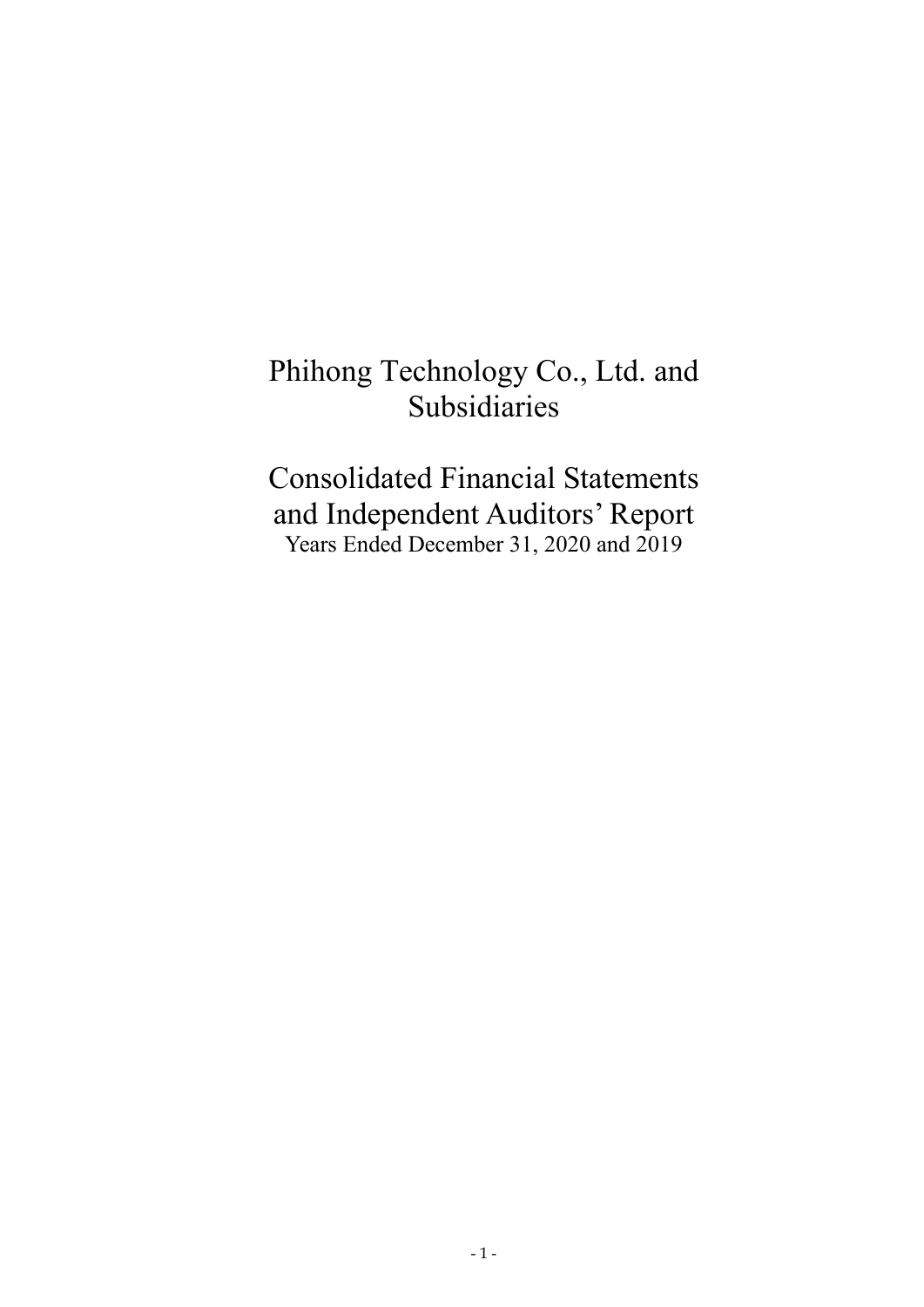#### **Independent Auditors' Report**

The Board of Directors and Shareholders Phihong Technology Co., Ltd.

#### **Opinion**

We have audited the accompanying consolidated financial statements of Phihong Technology Co., Ltd. (the "Company") and its subsidiaries (collectively, the "Group"), which comprise the consolidated balance sheets as of December 31, 2020 and 2019, and the consolidated statements of comprehensive income, changes in equity and cash flows for the years then ended, and the notes to the consolidated financial statements, including a summary of significant accounting policies.

In our opinion, the accompanying consolidated financial statements present fairly, in all material respects, the consolidated financial position of the Group as of December 31, 2020 and 2019, and its consolidated financial performance and its consolidated cash flows for the years then ended in accordance with the Regulations Governing the Preparation of Financial Reports by Securities Issuers and International Financial Reporting Standards (IFRS), International Accounting Standards (IAS), IFRIC Interpretations (IFRIC), and SIC Interpretations (SIC) endorsed and issued into effect by the Financial Supervisory Commission of the Republic of China.

#### **Basis for Opinion**

We conducted our audits in accordance with the Regulations Governing Auditing and Attestation of Financial Statements by Certified Public Accountants, Rule No. 1090360805 issued by the Financial Supervisory Commission of the Republic of China on February 25, 2020 and auditing standards generally accepted in the Republic of China. Our responsibilities under those standards are further described in the Auditors' Responsibilities for the Audit of the Consolidated Financial Statements section of our report. We are independent of the Group in accordance with The Norm of Professional Ethics for Certified Public Accountant of the Republic of China, and we have fulfilled our other ethical responsibilities in accordance with these requirements. We believe that the audit evidence we have obtained is sufficient and appropriate to provide a basis for our opinion.

#### **Key Audit Matters**

Key audit matters are those matters that, in our professional judgment, were of most significance in our audit of the consolidated financial statements for the year ended December 31, 2020. These matters were addressed in the context of our audit of the consolidated financial statements as a whole, and in forming our opinion thereon, and we do not provide a separate opinion on these matters.

The key audit matter identified in the audit of the Group's consolidated financial statements as of and for the year ended December 31, 2020 is as follows.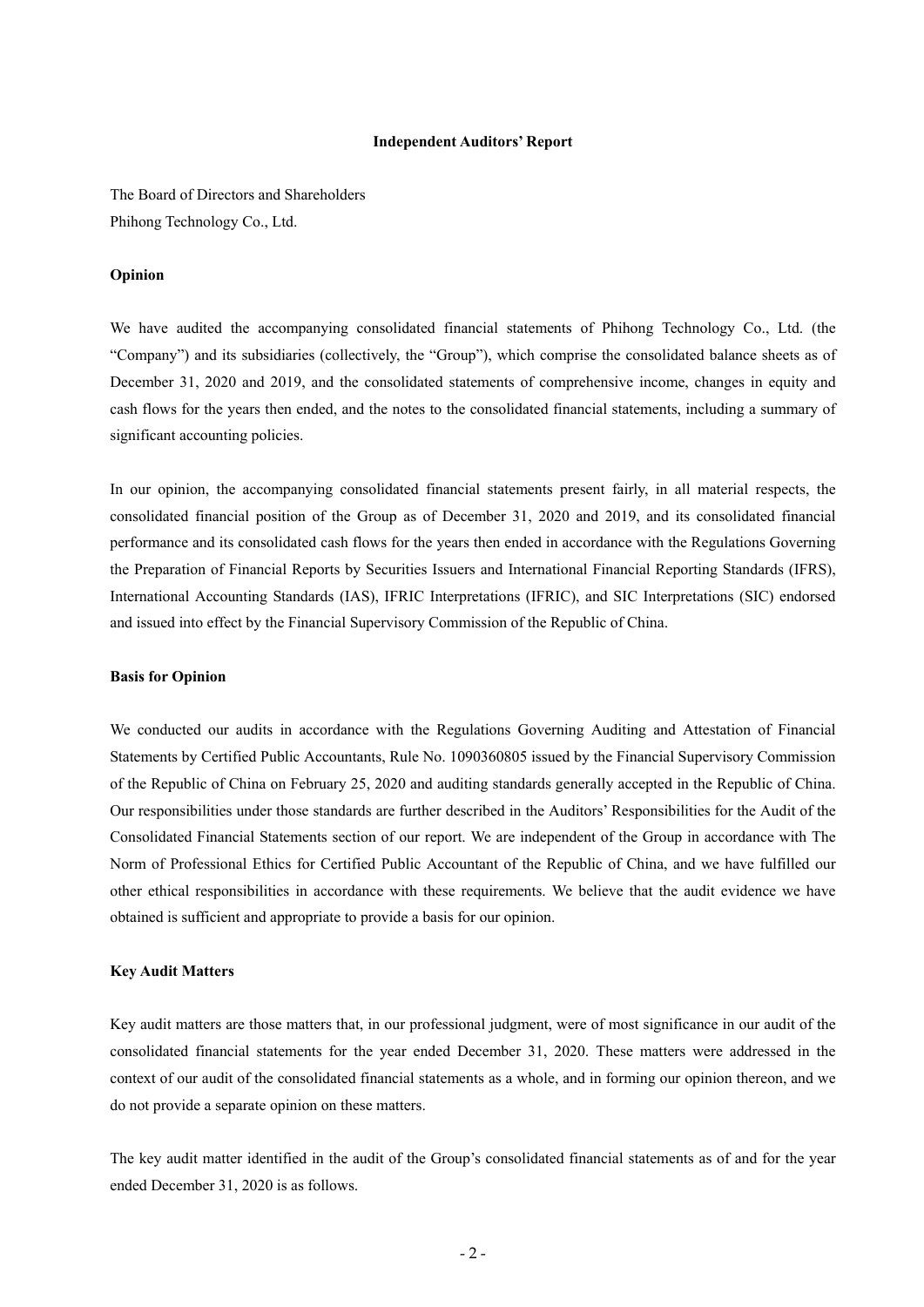#### The Accuracy of Sales Revenue from Telecom Brand Operation

#### Description of key audit matter

Due to the impact of the uncertain trade relation between the US and China on the Group's sales from the telecom brand operation, we identified the accuracy of the sales revenue from the telecom brand operation as a key audit matter. Refer to Note 4 to the accompanying consolidated financial statements for the related disclosures.

Our audit procedures performed in respect of the key audit matter include the following:

We understood the internal control of the Company's recognition related to sales revenue and evaluated the design of key control. We determined whether the key control has been implemented and tested the operating effectiveness of key control. We sample tested transactions, reviewed the records of correspondence and reviewed significant subsequent sales returns and allowances of sales revenue from the telecom brand operation to confirm its existence.

#### **Other Matters**

We have also audited the parent company only financial statements of the Company as of and for the years ended December 31, 2020 and 2019 on which we have issued an unmodified opinion.

## **Responsibilities of Management and Those Charged with Governance for the Consolidated Financial Statements**

Management is responsible for the preparation and fair presentation of the consolidated financial statements in accordance with the Regulations Governing the Preparation of Financial Reports by Securities Issuers and IFRS, IAS, IFRIC, and SIC endorsed and issued into effect by the Financial Supervisory Commission of the Republic of China, and for such internal control as management determines is necessary to enable the preparation of consolidated financial statements that are free from material misstatement, whether due to fraud or error.

In preparing the consolidated financial statements, management is responsible for assessing the Group's ability to continue as a going concern, disclosing, as applicable, matters related to going concern and using the going concern basis of accounting unless management either intends to liquidate the Group or to cease operations, or has no realistic alternative but to do so.

Those charged with governance, including the audit committee, are responsible for overseeing the Group's financial reporting process.

#### **Auditors' Responsibilities for the Audit of the Consolidated Financial Statements**

Our objectives are to obtain reasonable assurance about whether the consolidated financial statements as a whole are free from material misstatement, whether due to fraud or error, and to issue an auditors' report that includes our opinion. Reasonable assurance is a high level of assurance, but is not a guarantee that an audit conducted in accordance with the auditing standards generally accepted in the Republic of China will always detect a material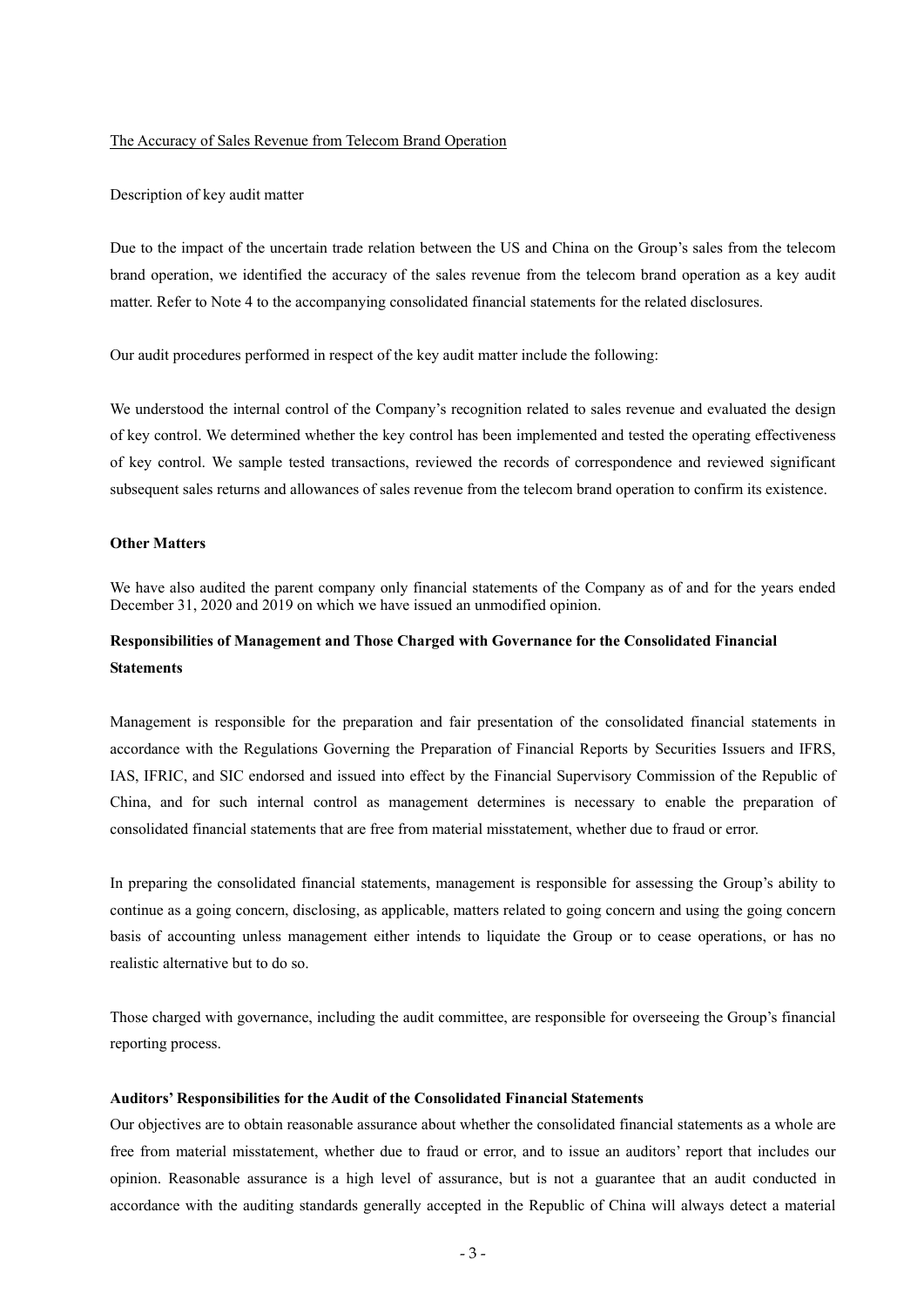misstatement when it exists. Misstatements can arise from fraud or error and are considered material if, individually or in the aggregate, they could reasonably be expected to influence the economic decisions of users taken on the basis of these consolidated financial statements.

As part of an audit in accordance with the auditing standards generally accepted in the Republic of China, we exercise professional judgment and maintain professional skepticism throughout the audit. We also:

- 1. Identify and assess the risks of material misstatement of the consolidated financial statements, whether due to fraud or error, design and perform audit procedures responsive to those risks, and obtain audit evidence that is sufficient and appropriate to provide a basis for our opinion. The risk of not detecting a material misstatement resulting from fraud is higher than for one resulting from error, as fraud may involve collusion, forgery, intentional omissions, misrepresentations, or the override of internal control.
- 2. Obtain an understanding of internal control relevant to the audit in order to design audit procedures that are appropriate in the circumstances, but not for the purpose of expressing an opinion on the effectiveness of the Group's internal control.
- 3. Evaluate the appropriateness of accounting policies used and the reasonableness of accounting estimates and related disclosures made by management.
- 4. Conclude on the appropriateness of management's use of the going concern basis of accounting and, based on the audit evidence obtained, whether a material uncertainty exists related to events or conditions that may cast significant doubt on the Group's ability to continue as a going concern. If we conclude that a material uncertainty exists, we are required to draw attention in our auditors' report to the related disclosures in the consolidated financial statements or, if such disclosures are inadequate, to modify our opinion. Our conclusions are based on the audit evidence obtained up to the date of our auditors' report. However, future events or conditions may cause the Group to cease to continue as a going concern.
- 5. Evaluate the overall presentation, structure and content of the consolidated financial statements, including the disclosures, and whether the consolidated financial statements represent the underlying transactions and events in a manner that achieves fair presentation.
- 6. Obtain sufficient and appropriate audit evidence regarding the financial information of entities or business activities within the Group to express an opinion on the consolidated financial statements. We are responsible for the direction, supervision, and performance of the group audit. We remain solely responsible for our audit opinion.

We communicate with those charged with governance regarding, among other matters, the planned scope and timing of the audit and significant audit findings, including any significant deficiencies in internal control that we identify during our audit.

We also provide those charged with governance with a statement that we have complied with relevant ethical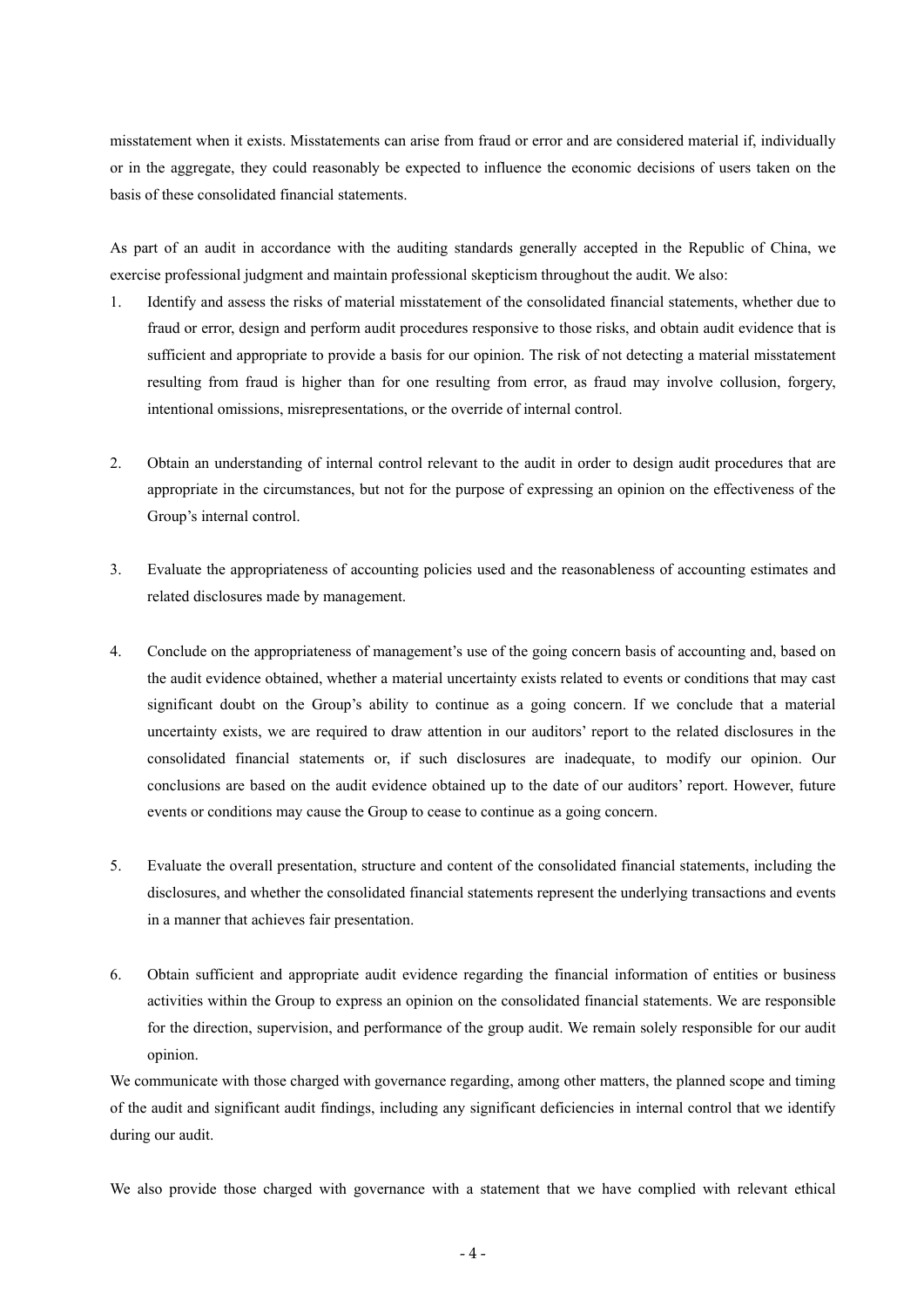requirements regarding independence, and to communicate with them all relationships and other matters that may reasonably be thought to bear on our independence, and where applicable, related safeguards.

From the matters communicated with those charged with governance, we determine those matters that were of most significance in the audit of the consolidated financial statements for the year ended December 31, 2020 and are therefore the key audit matters. We describe these matters in our auditors' report unless law or regulation precludes public disclosure about the matter or when, in extremely rare circumstances, we determine that a matter should not be communicated in our report because the adverse consequences of doing so would reasonably be expected to outweigh the public interest benefits of such communication.

The engagement partners on the audit resulting in this independent auditors' report are Yi-Min Huang and Ker-Chang Wu.

Deloitte & Touche Taipei, Taiwan Republic of China

March 5, 2021

#### *Notice to Readers*

*The accompanying consolidated financial statements are intended only to present the consolidated financial position, financial performance and cash flows in accordance with accounting principles and practices generally accepted in the Republic of China and not those of any other jurisdictions. The standards, procedures and practices to audit such consolidated financial statements are those generally applied in the Republic of China.* 

*For the convenience of readers, the independent auditors' report and the accompanying consolidated financial statements have been translated into English from the original Chinese version prepared and used in the Republic of China. If there is any conflict between the English version and the original Chinese version or any difference in the interpretation of the two versions, the Chinese-language independent auditors' report and consolidated financial statements shall prevail.*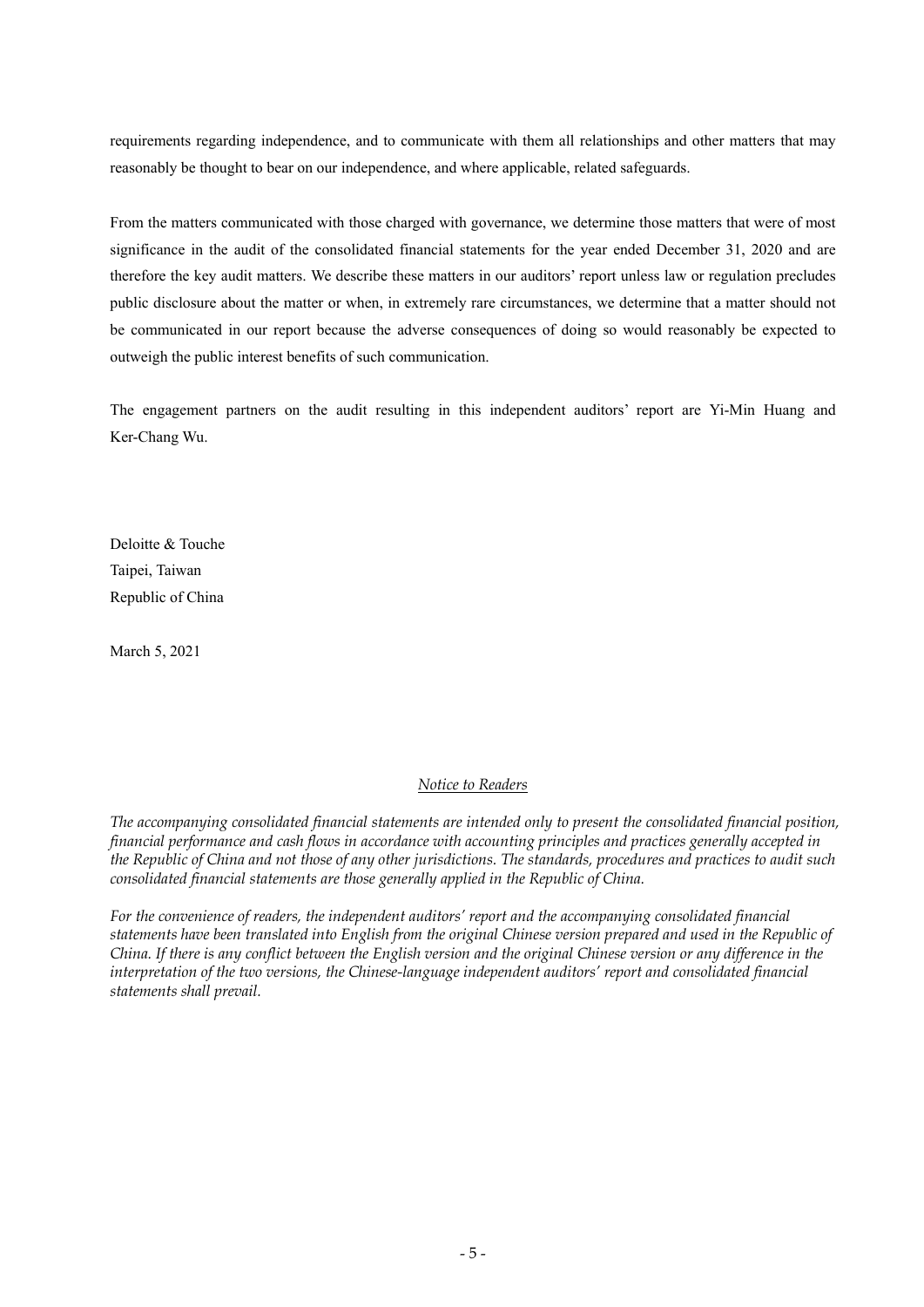## Phihong Technology Co., Ltd. and Subsidiaries

## Consolidated Balance Sheets

December 31, 2020 and 2019

## In Thousands of New Taiwan Dollars

|      |                                                                              | December 31, 2020      | December 31, 2019 |                 |                |  |
|------|------------------------------------------------------------------------------|------------------------|-------------------|-----------------|----------------|--|
| Code | Assets                                                                       | Amount                 | $\frac{0}{0}$     | Amount          | $\frac{0}{0}$  |  |
|      | Current assets                                                               |                        |                   |                 |                |  |
| 1100 | Cash and cash equivalents (Notes 4 and 6)                                    | \$<br>2,545,804        | 25                | \$<br>2,150,899 | 23             |  |
| 1110 | Financial assets at fair value through profit or loss - current (Notes 4 and |                        |                   |                 |                |  |
|      | 7)                                                                           | 43,600                 |                   | 347,841         | 4              |  |
| 1150 | Notes receivable (Notes 4 and 9)                                             |                        |                   | 2,022           |                |  |
| 1170 |                                                                              | 2,019,406              | 20                | 2,038,864       | 21             |  |
|      | Accounts receivable (Notes 4 and 9)                                          |                        |                   |                 |                |  |
| 1200 | Other receivables (Note 25)                                                  | 25,329                 |                   | 44,017          |                |  |
| 130X | Inventories (Notes 4 and 10)                                                 | 2,015,069              | 20                | 1,353,930       | 14             |  |
| 1460 | Non-current assets held for sale (Note 11)                                   | 245,819                | 2                 |                 |                |  |
| 1479 | Other current assets                                                         | 102,907                |                   | 56,759          |                |  |
| 11XX | Total current assets                                                         | 6,997,934              | 68                | 5,994,332       | 63             |  |
|      |                                                                              |                        |                   |                 |                |  |
|      | Non-current assets                                                           |                        |                   |                 |                |  |
| 1520 | Financial assets at fair value through other comprehensive income -          |                        |                   |                 |                |  |
|      | non-current (Notes 4 and 8)                                                  | 65,828                 |                   | 57,311          |                |  |
| 1535 | Financial assets at amortized cost - non-current (Notes 4, 6 and 29)         | 37,100                 |                   | 27,100          |                |  |
| 1550 | Investments accounted for using equity method (Notes 4 and 13)               | 152,366                |                   | 141,638         |                |  |
| 1600 | Property, plant, and equipment (Notes 4 and 14)                              | 2,590,539              | 25                | 2,853,417       | 30             |  |
|      |                                                                              |                        |                   |                 |                |  |
| 1755 | Right-of-use assets (Notes 4 and 15)                                         | 282,788                | 3                 | 302,714         | 3              |  |
| 1780 | Other intangible assets (Notes 4 and 16)                                     | 27,679                 |                   | 33,216          |                |  |
| 1840 | Deferred income tax assets (Notes 4 and 23)                                  | 57,043                 |                   | 53,325          |                |  |
| 1990 | Other non-current assets                                                     | 151,394                |                   | 69,123          |                |  |
| 15XX | Total non-current assets                                                     | 3,364,737              | 32                | 3,537,844       | 37             |  |
|      |                                                                              |                        |                   |                 |                |  |
| 1XXX | Total assets                                                                 | \$10,362,671           | 100               | 9,532,176       | 100            |  |
|      |                                                                              |                        |                   |                 |                |  |
| Code | Liabilities and Equity                                                       |                        |                   |                 |                |  |
|      | <b>Current liabilities</b>                                                   |                        |                   |                 |                |  |
|      |                                                                              |                        |                   |                 |                |  |
| 2100 | Short-term borrowings (Note 17)                                              | $\mathbf S$<br>256,320 | $\overline{2}$    | \$              |                |  |
| 2170 | Accounts payable                                                             | 2,846,732              | 27                | 2,212,547       | 23             |  |
| 2180 | Accounts payable - related parties (Note 28)                                 | 82,497                 |                   | 69,526          |                |  |
| 2219 | Other payables (Note 19)                                                     | 570,038                | 6                 | 706,699         | 8              |  |
| 2230 | Current income tax liabilities (Notes 4 and 23)                              | 19,558                 |                   | 19,822          |                |  |
| 2280 | Lease liabilities - current (Notes 4 and 15)                                 | 7,786                  |                   | 5,665           |                |  |
|      | Current portion of long-term borrowings (Notes 17 and 18)                    |                        |                   |                 |                |  |
| 2320 |                                                                              | 1,064,620              | 10                |                 |                |  |
| 2399 | Other current liabilities (Notes 11 and 19)                                  | 291,113                | $\overline{3}$    | 110,862         |                |  |
| 21XX | Total current liabilities                                                    | 5,138,664              | 49                | 3,125,121       | 33             |  |
|      |                                                                              |                        |                   |                 |                |  |
|      | Non-current liabilities                                                      |                        |                   |                 |                |  |
| 2530 | Bonds payable (Notes 4 and 18)                                               |                        |                   | 999,405         | 10             |  |
| 2540 | Long-term borrowings (Note 17)                                               | 303,944                | $\mathfrak{Z}$    | 295,739         | 3              |  |
| 2570 | Deferred income tax liabilities (Notes 4 and 23)                             | 67,820                 |                   | 79,832          |                |  |
| 2580 | Lease liabilities - non-current (Notes 4 and 15)                             | 12,665                 |                   | 14,888          |                |  |
|      | Net defined benefit liabilities - non-current (Notes 4 and 20)               |                        |                   |                 |                |  |
| 2640 |                                                                              | 94,068                 |                   | 102,226         |                |  |
| 2670 | Other non-current liabilities                                                | 629                    |                   | 664             |                |  |
| 25XX | Total non-current liabilities                                                | 479,126                |                   | 1,492,754       | 15             |  |
|      |                                                                              |                        |                   |                 |                |  |
| 2XXX | <b>Total liabilities</b>                                                     | 5,617,790              | 54                | 4,617,875       | 48             |  |
|      |                                                                              |                        |                   |                 |                |  |
|      | Equity attributable to owners of the Company (Notes 4 and 21)                |                        |                   |                 |                |  |
| 3110 | Ordinary shares                                                              | 3,376,884              | <u>33</u>         | 3,376,884       | <u>35</u>      |  |
| 3200 | Capital surplus                                                              | 1,044,017              | 10                | 1,044,017       | 11             |  |
|      |                                                                              |                        |                   |                 |                |  |
|      | Retained earnings                                                            |                        |                   |                 |                |  |
| 3310 | Legal reserve                                                                | 767,660                | 7                 | 808,806         | 9              |  |
| 3320 | Special reserve                                                              | 230,859                | $\overline{2}$    | 230,859         | $\sqrt{2}$     |  |
| 3350 | <b>Accumulated losses</b>                                                    | 154,744)               | $\perp$           | 41,146)         |                |  |
| 3300 | Total retained earnings                                                      | 843,775                |                   | 998,519         | 11             |  |
|      | Other equity                                                                 |                        |                   |                 |                |  |
| 3410 | Exchange differences on translation of the financial statements of           |                        |                   |                 |                |  |
|      | foreign operations                                                           | 448,879)               | 4)                | 416,186)        | 4)             |  |
|      |                                                                              |                        |                   |                 |                |  |
| 3422 | Unrealized valuation gain or loss on financial assets at fair value          |                        |                   |                 |                |  |
|      | through other comprehensive income                                           | $62,007$ )             |                   | 79,561)         |                |  |
| 3400 | Total other equity                                                           | $510,886$ )            | $\overline{5}$ )  | 495,747)        | $\overline{5}$ |  |
| 31XX | Total equity attributable to owners of the Company                           | 4,753,790              | 46                | 4,923,673       | 52             |  |
|      |                                                                              |                        |                   |                 |                |  |
| 36XX | Non-controlling interests (Note 21)                                          | $8,909$ )              |                   | 9,372)          |                |  |
|      |                                                                              |                        |                   |                 |                |  |
| 3XXX | Total equity                                                                 | 4,744,881              | <u>46</u>         | 4,914,301       | $\frac{52}{5}$ |  |
|      |                                                                              |                        |                   |                 |                |  |
|      | Total liabilities and equity                                                 | \$10,362,671           | $-100$            | 9,532,176       | $-100$         |  |
|      |                                                                              |                        |                   |                 |                |  |

The notes attached are part of the Consolidated Financial Statements.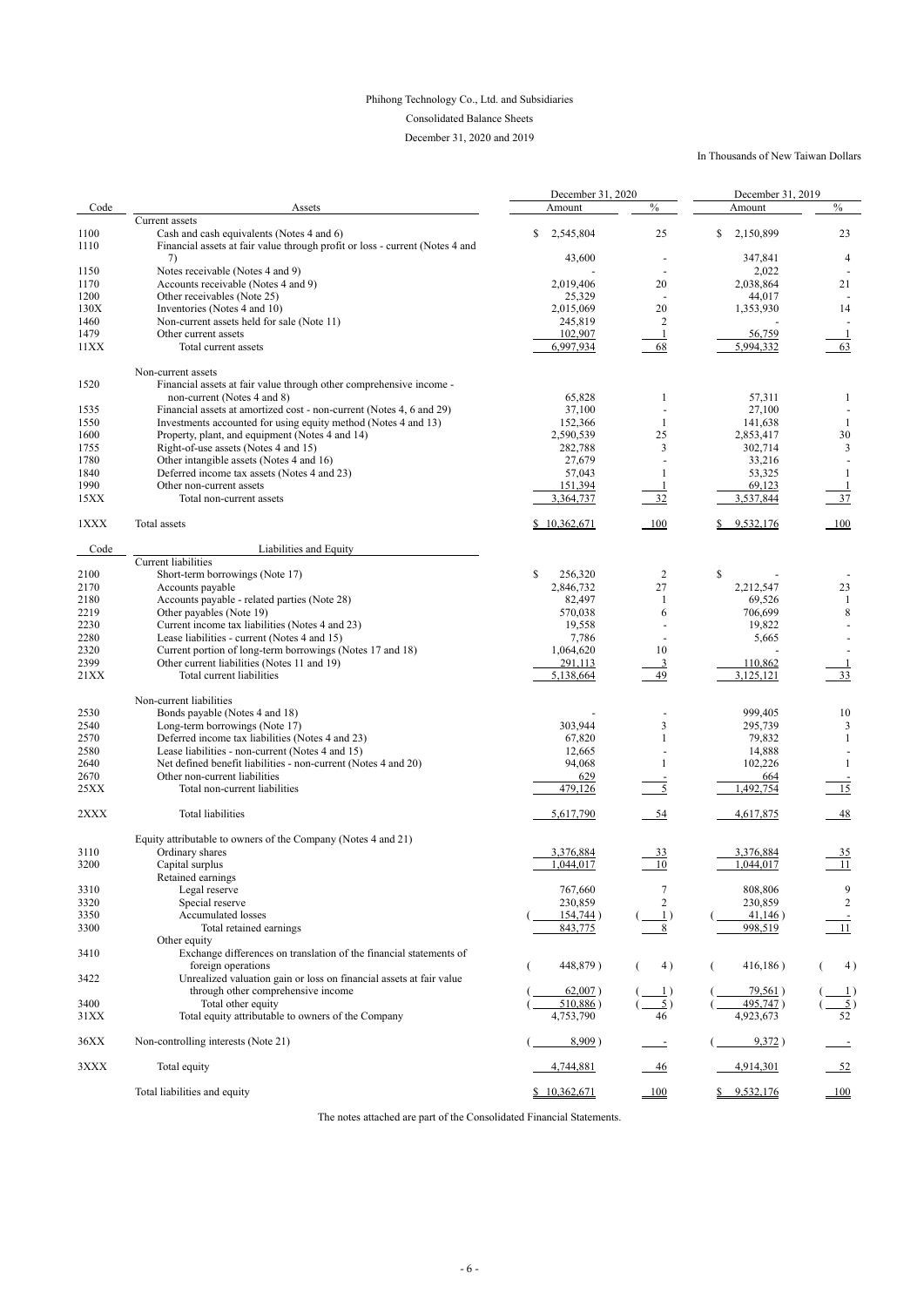# Phihong Technology Co., Ltd. and Subsidiaries

Consolidated Statements of Comprehensive Income

For the Years Ended December 31, 2020 and 2019

In Thousands of New Taiwan Dollars, Except Loss Per Share

|      |                                          | 2020 |           |               | 2019             |    |            |  |                |
|------|------------------------------------------|------|-----------|---------------|------------------|----|------------|--|----------------|
| Code |                                          |      | Amount    | $\frac{0}{0}$ |                  |    | Amount     |  | $\frac{0}{0}$  |
| 4000 | Operating revenue (Notes 4 and 35)       | \$   | 9,243,618 | 100           |                  | \$ | 10,694,604 |  | 100            |
| 5000 | Operating cost (Notes 4, 10 and 28)      |      | 8,066,422 | 87            |                  |    | 9,168,956  |  | 86             |
| 5950 | Gross profit                             |      | 1,177,196 | 13            |                  |    | 1,525,648  |  | 14             |
|      | Operating expenses                       |      |           |               |                  |    |            |  |                |
| 6100 | Sales and marketing expenses             |      | 442,814   |               | 5                |    | 437,069    |  | $\overline{4}$ |
| 6200 | General and administrative<br>expenses   |      | 474,929   |               | 5                |    | 517,933    |  | 5              |
| 6300 | Research and development                 |      | 632,909   |               | 7                |    |            |  | 6              |
| 6450 | expenses<br>Expected credit (reversed)   |      |           |               |                  |    | 648,450    |  |                |
|      | loss recognized                          |      | 825)      |               |                  |    | 646        |  |                |
| 6000 | Total operating expenses                 |      | 1,549,827 | 17            |                  |    | 1,604,098  |  | 15             |
| 6900 | Loss from operations                     |      | 372,631)  |               | $\overline{4}$ ) |    | 78,450)    |  | $\perp$ )      |
|      | Non-operating income and expenses        |      |           |               |                  |    |            |  |                |
| 7100 | Interest income (Note 22)                |      | 33,113    |               |                  |    | 40,749     |  |                |
| 7010 | Other income (Notes 22 and               |      |           |               |                  |    |            |  |                |
|      | 25)                                      |      | 250,596   |               | 3                |    | 92,917     |  | 1              |
| 7020 | Other gains and losses (Note             |      |           |               |                  |    |            |  |                |
|      | 22)                                      |      | 37,358)   | €             | 1)               |    | 65,122)    |  | 1)             |
| 7050 | Finance costs (Note 22)                  |      | 22,517)   |               |                  |    | 23,103)    |  |                |
| 7060 | Share of profit or loss of               |      |           |               |                  |    |            |  |                |
|      | equity-accounted associates<br>(Note 13) |      | 4,645)    |               |                  |    | 9,130)     |  |                |
| 7000 | Total non-operating                      |      |           |               |                  |    |            |  |                |
|      | income and expenses                      |      | 219,189   |               | $\overline{2}$   |    | 36,311     |  |                |

(Continued on next page)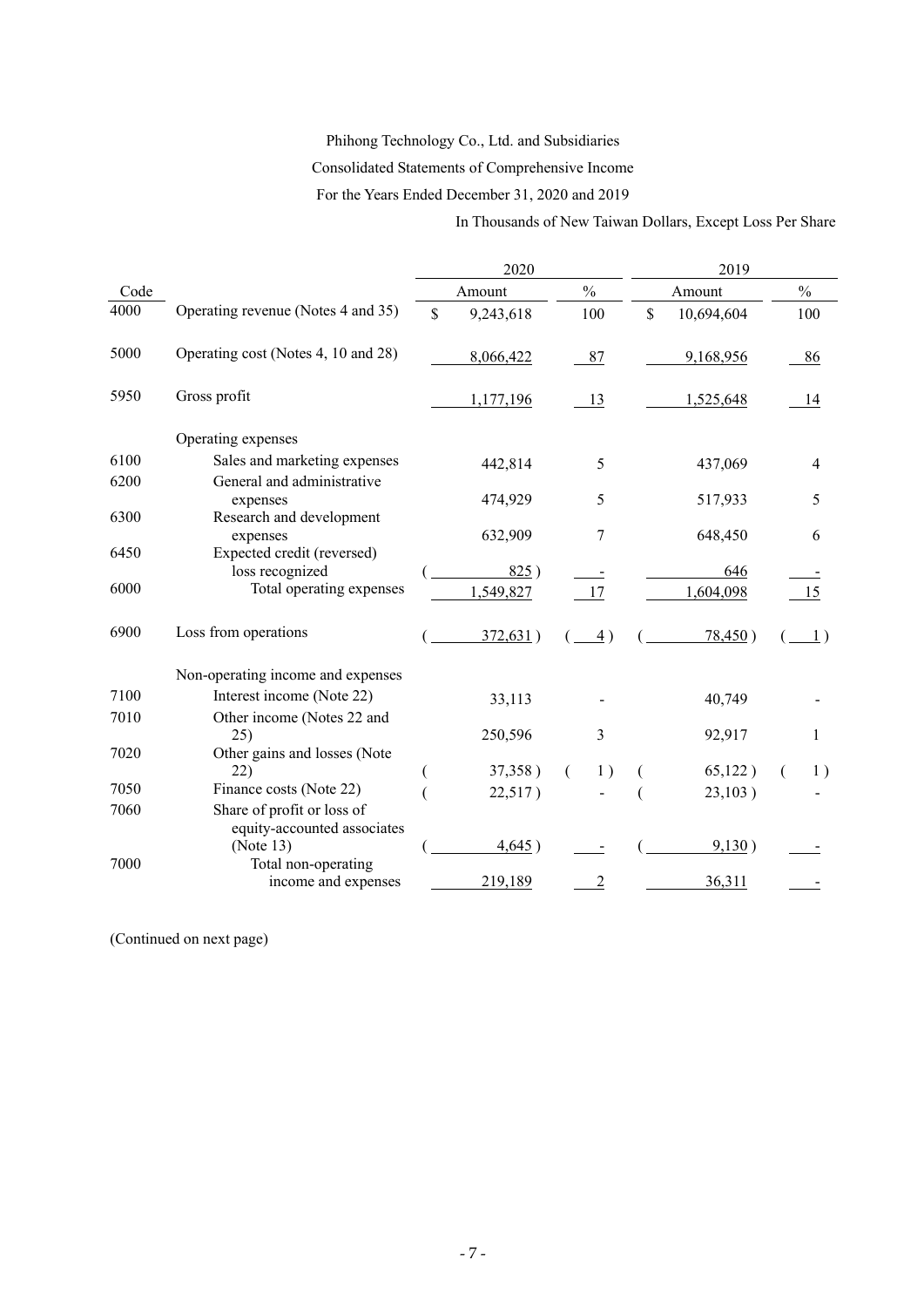(Continued from previous page)

|      |                                                                                                                              | 2020   |             |          |                                | 2019      |             |                                                                                                                                                                                                                                                                                                                                                                                                                                                                                                                                                                                                            |  |
|------|------------------------------------------------------------------------------------------------------------------------------|--------|-------------|----------|--------------------------------|-----------|-------------|------------------------------------------------------------------------------------------------------------------------------------------------------------------------------------------------------------------------------------------------------------------------------------------------------------------------------------------------------------------------------------------------------------------------------------------------------------------------------------------------------------------------------------------------------------------------------------------------------------|--|
| Code |                                                                                                                              |        | Amount      |          | $\%$                           |           | Amount      | $\frac{0}{0}$                                                                                                                                                                                                                                                                                                                                                                                                                                                                                                                                                                                              |  |
| 7900 | Net loss before income tax                                                                                                   | $($ \$ | 153,442)    | $\left($ | 2)                             | (S)       | 42,139)     | 1)                                                                                                                                                                                                                                                                                                                                                                                                                                                                                                                                                                                                         |  |
| 7950 | Income tax (expense) benefit (Notes<br>4 and 23)                                                                             |        | 1,171)      |          |                                |           | 3,982       |                                                                                                                                                                                                                                                                                                                                                                                                                                                                                                                                                                                                            |  |
| 8200 | Net loss for the year                                                                                                        |        | 154,613)    |          | $\overline{2})$                |           | 38,157)     | $\perp$                                                                                                                                                                                                                                                                                                                                                                                                                                                                                                                                                                                                    |  |
|      | Other comprehensive income(loss)                                                                                             |        |             |          |                                |           |             |                                                                                                                                                                                                                                                                                                                                                                                                                                                                                                                                                                                                            |  |
| 8310 | Items that will not be<br>reclassified subsequently to<br>profit or loss:                                                    |        |             |          |                                |           |             |                                                                                                                                                                                                                                                                                                                                                                                                                                                                                                                                                                                                            |  |
| 8311 | Remeasurement of<br>defined benefit plans<br>(Note 20)                                                                       |        | 188)        |          |                                |           | 3,762)      |                                                                                                                                                                                                                                                                                                                                                                                                                                                                                                                                                                                                            |  |
| 8316 | Unrealized loss on<br>investments in equity<br>instruments at fair<br>value through other<br>comprehensive<br>income or loss |        |             |          |                                |           |             |                                                                                                                                                                                                                                                                                                                                                                                                                                                                                                                                                                                                            |  |
|      | (Note 21)                                                                                                                    | (      | 9,483)      |          |                                |           | 595)        |                                                                                                                                                                                                                                                                                                                                                                                                                                                                                                                                                                                                            |  |
| 8320 | Share of other<br>comprehensive<br>income of<br>equity-accounted                                                             |        | 27,037      |          |                                |           |             |                                                                                                                                                                                                                                                                                                                                                                                                                                                                                                                                                                                                            |  |
| 8349 | associates (Note 21)<br>Income tax relating to<br>items that will not be<br>reclassified<br>subsequently to profit           |        |             |          |                                |           | 15,300      |                                                                                                                                                                                                                                                                                                                                                                                                                                                                                                                                                                                                            |  |
| 8360 | or loss (Note 23)<br>Items that will may be<br>reclassified subsequently to<br>profit or loss:                               |        | 38          |          |                                |           | 752         |                                                                                                                                                                                                                                                                                                                                                                                                                                                                                                                                                                                                            |  |
| 8361 | Exchange differences on<br>translation of the<br>financial statements<br>of foreign operations                               |        |             |          |                                |           |             |                                                                                                                                                                                                                                                                                                                                                                                                                                                                                                                                                                                                            |  |
|      | (Note 21)                                                                                                                    |        | 32,211)     |          |                                |           | 150,339)    | $\left( \underline{\hspace{1cm}}\underline{\hspace{1cm}}\underline{\hspace{1cm}}\underline{\hspace{1cm}}\underline{\hspace{1cm}}\phantom{1}\underline{\hspace{1cm}}\underline{\hspace{1cm}}\phantom{1}\phantom{1}\underline{\hspace{1cm}}\phantom{1}}\right)$                                                                                                                                                                                                                                                                                                                                              |  |
| 8300 | Total other<br>comprehensive loss                                                                                            |        | 14,807)     |          | $\blacksquare$                 |           | 138,644)    | $\left( \underline{\hspace{1cm}}\underline{\hspace{1cm}}\underline{\hspace{1cm}}\underline{\hspace{1cm}}\underline{\hspace{1cm}}\underline{\hspace{1cm}}\underline{\hspace{1cm}}\underline{\hspace{1cm}}\underline{\hspace{1cm}}\underline{\hspace{1cm}}\underline{\hspace{1cm}}\underline{\hspace{1cm}}\underline{\hspace{1cm}}\underline{\hspace{1cm}}\underline{\hspace{1cm}}\underline{\hspace{1cm}}\underline{\hspace{1cm}}\underline{\hspace{1cm}}\underline{\hspace{1cm}}\underline{\hspace{1cm}}\underline{\hspace{1cm}}\underline{\hspace{1cm}}\underline{\hspace{1cm}}\underline{\hspace{1cm}}\$ |  |
| 8500 | Total comprehensive loss for the<br>year                                                                                     | (S     | $169,420$ ) |          | $(\underline{\underline{-2}})$ | $(S_{-})$ | $176,801$ ) | $\underline{\hspace{1mm}}$ 2)                                                                                                                                                                                                                                                                                                                                                                                                                                                                                                                                                                              |  |

(Continued on next page)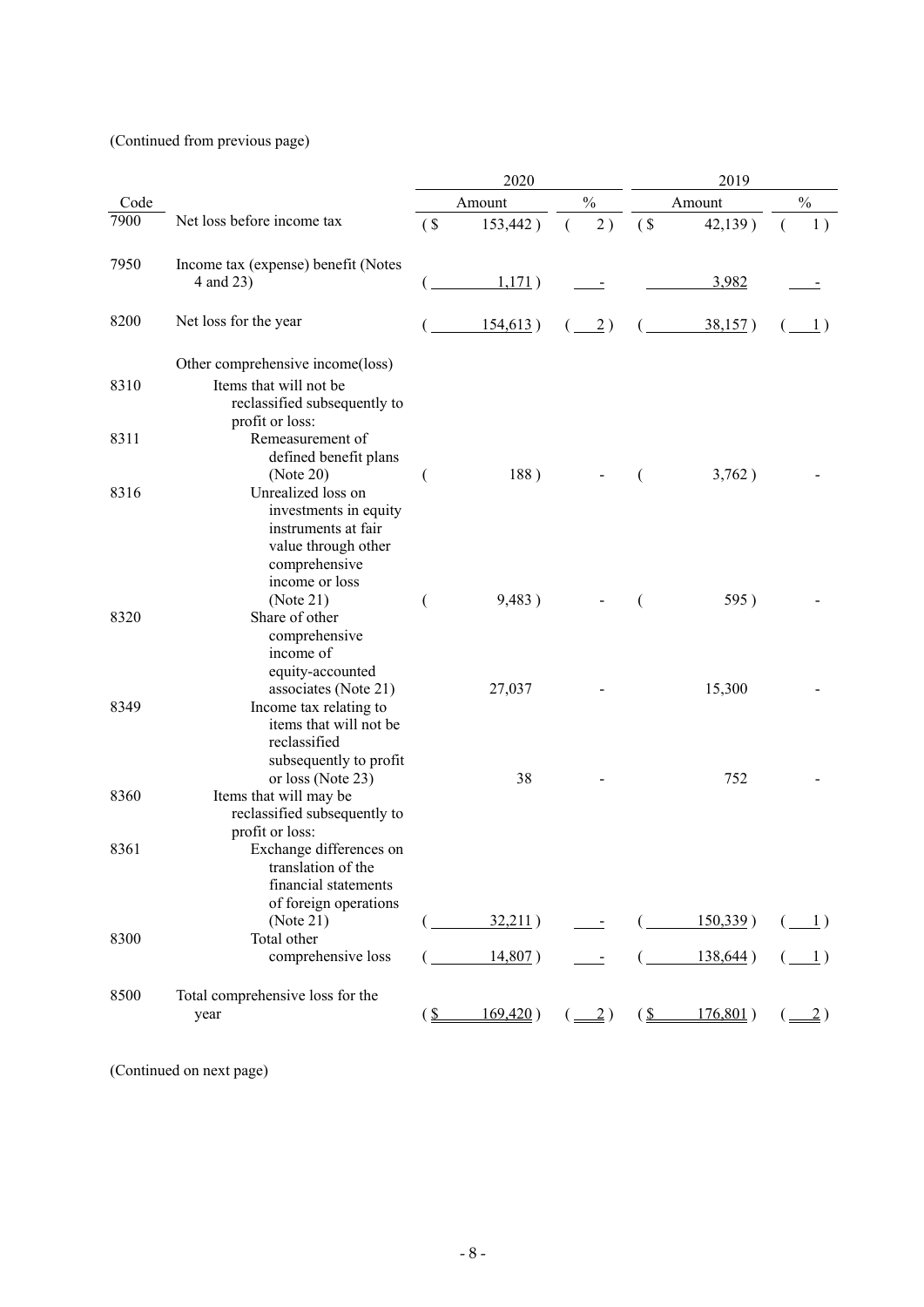(Continued from previous page)

|      |                                              | 2020              |             |  | 2019 |                           |          |               |  |
|------|----------------------------------------------|-------------------|-------------|--|------|---------------------------|----------|---------------|--|
| Code |                                              | Amount            |             |  | $\%$ | Amount                    |          | $\frac{0}{0}$ |  |
| 8600 | Net loss attributable to:                    |                   |             |  |      |                           |          |               |  |
| 8610 | Owners of the Company                        | $\left( \text{ }$ | 154,594)    |  | 2)   | $\left( \text{S} \right)$ | 38,136)  | 1)            |  |
| 8620 | Non-controlling interests                    |                   | 19)         |  |      |                           | 21)      |               |  |
|      | Total                                        |                   | 154,613)    |  |      |                           | 38,157   |               |  |
| 8700 | Total comprehensive loss<br>attributable to: |                   |             |  |      |                           |          |               |  |
| 8710 | Owners of the Company                        | $\sqrt{3}$        | 169,883)    |  | 2)   | $\left( \text{ }$         | 177,020) | 2)            |  |
| 8720 | Non-controlling interests                    |                   | 463         |  |      |                           | 219      |               |  |
|      | Total                                        |                   | $169,420$ ) |  |      |                           | 176,801  |               |  |
|      | Loss per share (Note 24)                     |                   |             |  |      |                           |          |               |  |
| 9710 | <b>Basic</b>                                 |                   | 0.46)       |  |      |                           | 0.11     |               |  |

The notes attached are part of the Consolidated Financial Statements.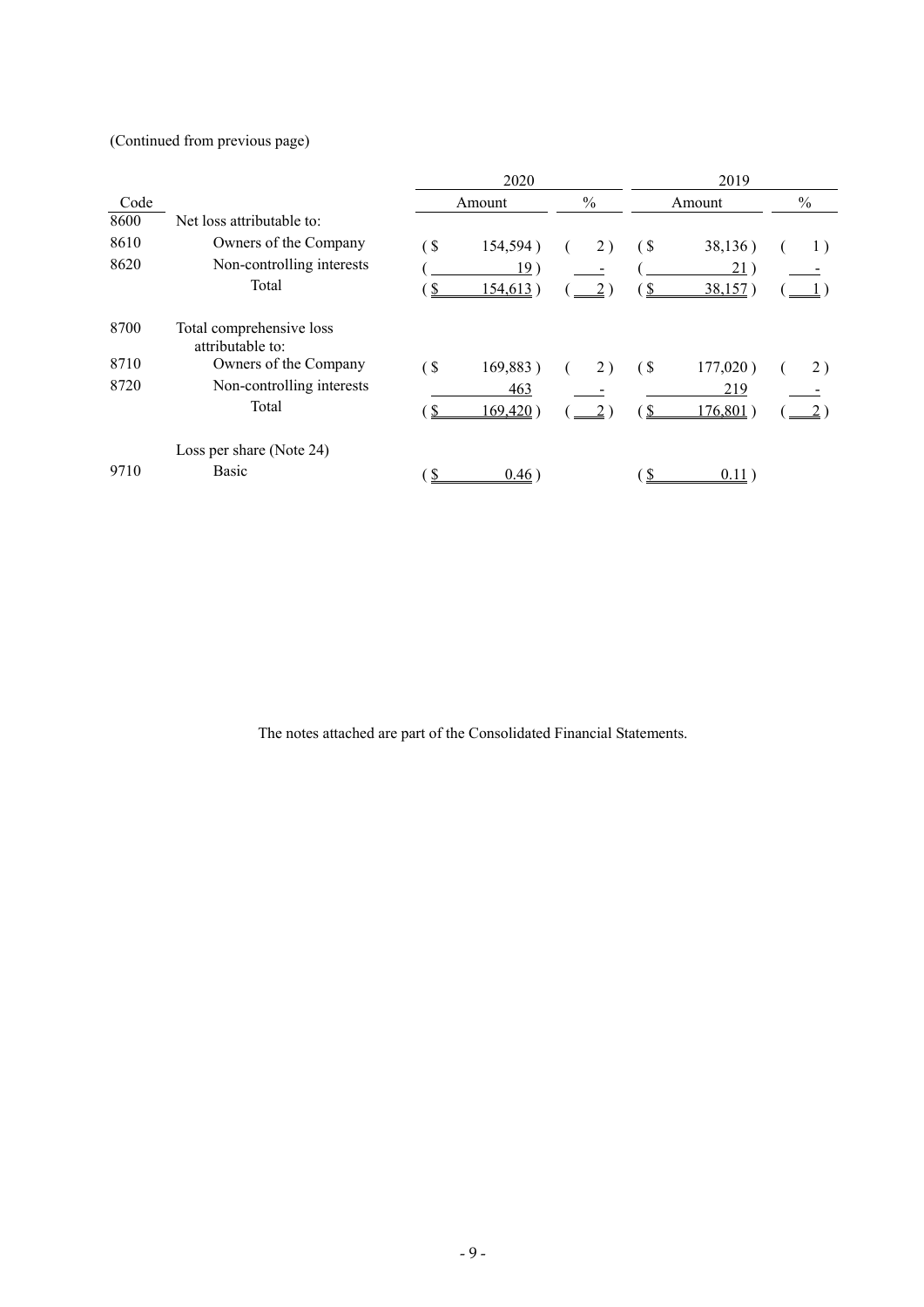## Phihong Technology Co., Ltd. and Subsidiaries Consolidated Statements of Changes in Equity For the Years Ended December 31, 2020 and 2019

#### In Thousands of New Taiwan Dollars

Equity Attributable to Owners of the Company

|                |                                                                                                 |                        |                 |                       |                        |                   |                       |                           |                                                                                                      | Other Equity      |                                                                                                                          |             |                   |                              |                     |
|----------------|-------------------------------------------------------------------------------------------------|------------------------|-----------------|-----------------------|------------------------|-------------------|-----------------------|---------------------------|------------------------------------------------------------------------------------------------------|-------------------|--------------------------------------------------------------------------------------------------------------------------|-------------|-------------------|------------------------------|---------------------|
| Code           |                                                                                                 | <b>Ordinary Shares</b> | Capital Surplus | Legal Reserve         | <b>Special Reserve</b> |                   | Accumulated<br>Losses |                           | Exchange<br>differences on<br>translation of the<br>financial<br>statements of<br>foreign operations |                   | Unrealized<br>valuation gain or<br>loss on financial<br>assets at fair value<br>through other<br>comprehensive<br>income | Total       |                   | Non-controlling<br>Interests | <b>Total Equity</b> |
| A1             | Balance as of January 1, 2019                                                                   | \$3,376,884            | \$1,044,017     | $\frac{1,113,185}{2}$ | 230,859                | (S <sub>0</sub> ) | $304,379$ )           | $\left( \text{S} \right)$ | 265,607)                                                                                             | (S <sup>2</sup> ) | 94,266)                                                                                                                  | \$5,100,693 | (S <sub>0</sub> ) | 9,591)                       | \$5,091,102         |
| F1             | Legal reserve used to offset deficits                                                           |                        |                 | 304,379)              |                        |                   | 304,379               |                           |                                                                                                      |                   |                                                                                                                          |             |                   |                              |                     |
| D <sub>1</sub> | Net loss for the year ended December 31,<br>2019                                                |                        |                 |                       |                        |                   | 38,136)               |                           |                                                                                                      |                   |                                                                                                                          | $38,136$ (  |                   | 21)                          | 38,157)             |
| D <sub>3</sub> | Other comprehensive income (loss) for the<br>year ended December 31, 2019, net of<br>income tax |                        |                 |                       |                        |                   | $3,010$ )             |                           | $150,579$ )                                                                                          |                   | 14,705                                                                                                                   | 138,884)    |                   | 240                          | $138,644$ )         |
| D <sub>5</sub> | Total comprehensive income (loss) for the<br>year ended December 31, 2019                       |                        |                 |                       |                        |                   | 41,146)               |                           | $150,579$ )                                                                                          |                   | 14,705                                                                                                                   | $177,020$ ) |                   | 219                          | $176,801$ )         |
| Z <sub>1</sub> | Balance as of December 31, 2019                                                                 | 3,376,884              | 1,044,017       | 808,806               | 230,859                |                   | 41,146)               |                           | 416,186)                                                                                             |                   | 79,561)                                                                                                                  | 4,923,673   |                   | 9,372)                       | 4,914,301           |
| F1             | Legal reserve used to offset deficits                                                           |                        |                 | 41,146)               |                        |                   | 41,146                |                           |                                                                                                      |                   |                                                                                                                          |             |                   |                              |                     |
| D1             | Net loss for the year ended December 31,<br>2020                                                |                        |                 |                       |                        |                   | 154,594)              |                           |                                                                                                      |                   |                                                                                                                          | 154,594)    | $\sqrt{2}$        | 19)                          | 154,613)            |
| D <sub>3</sub> | Other comprehensive income (loss) for the<br>year ended December 31, 2020, net of<br>income tax |                        |                 |                       |                        |                   | 150)                  |                           | 32,693)                                                                                              |                   | 17,554                                                                                                                   | $15,289$ )  |                   | 482                          | $14,807$ )          |
| D <sub>5</sub> | Total comprehensive income (loss) for the<br>year ended December 31, 2020                       |                        |                 |                       |                        |                   | 154,744)              |                           | 32,693)                                                                                              |                   | 17,554                                                                                                                   | 169,883)    |                   | 463                          | 169,420)            |
| Z1             | Balance as of December 31, 2020                                                                 | \$3,376,884            | \$1,044,017     | 767,660               | 230,859                | (S)               | 154,744)              | (S                        | $448,879$ )                                                                                          | (S                | $62,007$ )                                                                                                               | \$4,753,790 | (S)               | $8,909$ )                    | \$4,744,881         |

The notes attached are part of the Consolidated Financial Statements.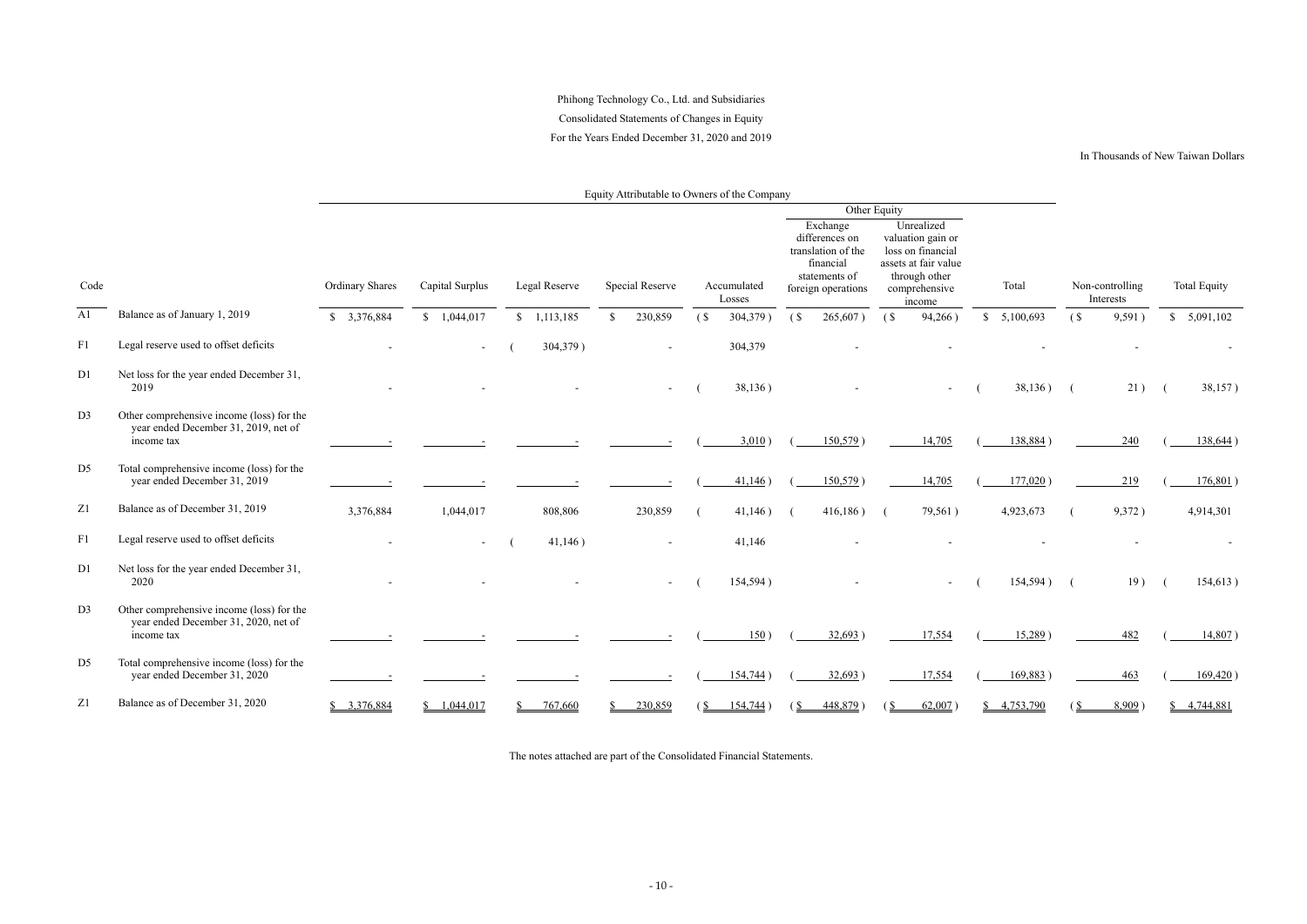## Phihong Technology Co., Ltd. and Subsidiaries

Consolidated Statements of Cash Flows

For the Years Ended December 31, 2020 and 2019

In Thousands of New Taiwan Dollars

| Code   |                                                                        |        | 2020     | 2019           |          |  |
|--------|------------------------------------------------------------------------|--------|----------|----------------|----------|--|
|        | Cash flows from operating activities                                   |        |          |                |          |  |
| A10000 | Net loss before income tax                                             | $($ \$ | 153,442) | $($ \$         | 42,139)  |  |
| A20010 | Adjustments for:                                                       |        |          |                |          |  |
| A20100 | Depreciation expenses                                                  |        | 308,178  |                | 336,392  |  |
| A20200 | Amortization expenses                                                  |        | 12,595   |                | 16,176   |  |
| A20300 | Expected credit (reversed) loss                                        |        |          |                |          |  |
|        | recognized                                                             | (      | 825)     |                | 646      |  |
| A20400 | Net gain on fair value changes of                                      |        |          |                |          |  |
|        | financial assets designated as at fair<br>value through profit or loss |        | 3)       | (              | 3,845)   |  |
| A20900 | Finance costs                                                          | (      | 22,517   |                | 23,103   |  |
| A21200 | Interest income                                                        |        |          |                |          |  |
| A21300 | Dividend income                                                        | (      | 33,113)  |                | 40,749)  |  |
| A22300 | Share of loss of associates                                            |        |          |                | 500)     |  |
| A22500 | Loss on disposal of property, plant and                                |        | 4,645    |                | 9,130    |  |
|        | equipment                                                              |        | 2,637    |                | 55,048   |  |
| A22800 | Loss on disposal of intangible assets                                  |        | 194      |                | 401      |  |
| A23100 | Gain on disposal of investment                                         | (      | 10,274)  | $\overline{ }$ | 4,468)   |  |
| A23700 | Losses on inventory valuation loss and                                 |        |          |                |          |  |
|        | obsolescence                                                           |        | 48,139   |                | 40,371   |  |
| A30000 | Net changes in operating assets and liabilities                        |        |          |                |          |  |
| A31130 | Notes receivable                                                       |        | 2,022    | (              | 2,022)   |  |
| A31150 | Accounts receivable                                                    |        | 20,355   |                | 165,311  |  |
| A31180 | Other receivables                                                      |        | 19,666   |                | 6,904    |  |
| A31200 | Inventories                                                            |        | 709,278) |                | 714,881  |  |
| A31240 | Other current assets                                                   |        | 22,702)  |                | 137,075  |  |
| A31990 | Other operating assets                                                 |        |          |                | 26,845)  |  |
| A32150 | Accounts payable                                                       |        | 634,185  |                | 751,926) |  |
| A32160 | Accounts payable - related parties                                     |        | 12,971   |                | 7,320)   |  |
| A32180 | Other payables                                                         | €      | 133,777) |                | 114,968) |  |
| A32230 | Other current liabilities                                              |        | 180,251  |                | 20,026)  |  |
| A32240 | Net defined benefit liability                                          |        | 8,346)   |                | 552)     |  |
| A33000 | Cash generated from operating activities                               |        | 196,595  |                | 490,078  |  |

(Continued on next page)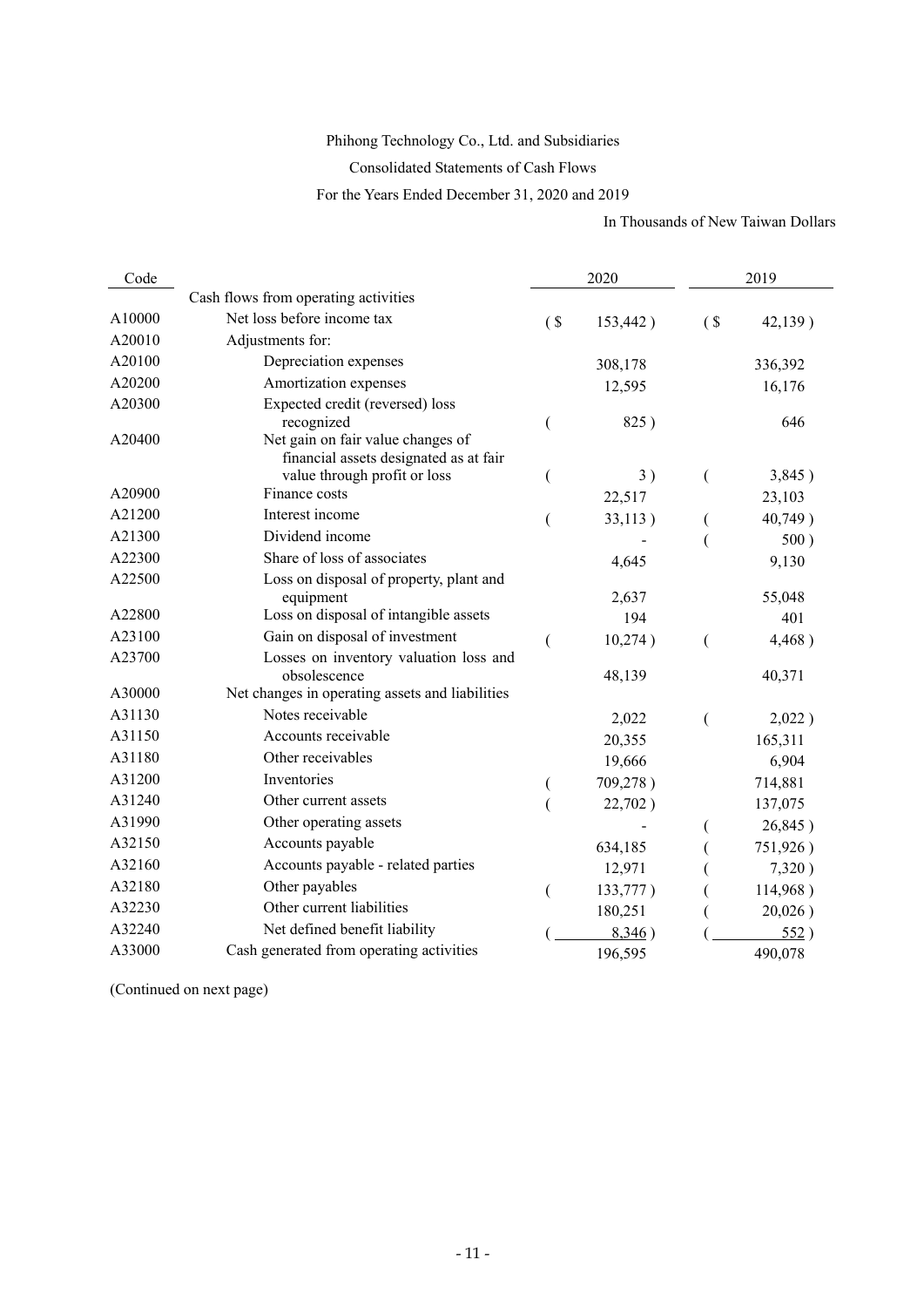(Continued from previous page)

| Code             |                                                                                                                                    | 2020           |          |                | 2019       |
|------------------|------------------------------------------------------------------------------------------------------------------------------------|----------------|----------|----------------|------------|
| A33100           | Interest received                                                                                                                  | \$             | 31,757   | \$             | 46,434     |
| A33300           | Interest paid                                                                                                                      |                | 19,833)  |                | 21,129)    |
| A33500           | Income tax paid                                                                                                                    |                | 24,516)  |                | 4,087)     |
| <b>AAAA</b>      | Net cash generated from operating<br>activities                                                                                    |                | 184,003  |                | 511,296    |
|                  | Cash flows from investing activities                                                                                               |                |          |                |            |
| B00010<br>B00020 | Purchase of financial assets at fair value<br>through other comprehensive income<br>Proceeds from sale of financial assets at fair | (              | 18,000)  | (              | 20,586)    |
| B00040           | value through other comprehensive income<br>Purchase of financial assets measured at<br>amortized cost                             | (              | 10,000)  |                | 395        |
| B00050           | Proceeds from financial assets measured at<br>amortized cost                                                                       |                |          |                | 199,463    |
| B00100           | Purchase of financial assets at fair value<br>through profit or loss                                                               | (              | 171,925) | €              | 1,751,293) |
| B00200<br>B02400 | Proceeds from sale of financial assets at fair<br>value through profit or loss<br>Proceeds from capital reduction of               |                | 484,970  |                | 1,706,415  |
|                  | investments accounted for using equity                                                                                             |                |          |                |            |
|                  | method                                                                                                                             |                | 9,567    |                | 8,402      |
| B02700<br>B02800 | Payments for property, plant and equipment                                                                                         | $\overline{(}$ | 237,926) | €              | 376,005)   |
|                  | Proceeds from disposal of property, plant and<br>equipment                                                                         |                | 29,806   |                | 788        |
| B04500           | Payments for intangible assets                                                                                                     | (              | 7,196)   |                | 14,413)    |
| B05350           | Payment for right-of-use assets                                                                                                    |                |          |                | 198,327)   |
| B03700           | Increase in refundable deposits                                                                                                    |                | 747)     |                |            |
| B03800           | Decrease in refundable deposits                                                                                                    |                |          |                | 1,669      |
| B07100           | Increase in prepayments for equipment                                                                                              |                | 81,381)  | $\overline{ }$ | 96,382)    |
| B07300           | Increase in prepayments for land                                                                                                   |                | 84,075)  |                |            |
| <b>B07600</b>    | Dividends received                                                                                                                 |                | 2,097    |                | 6,746      |
| B09900           | Receive government grants                                                                                                          |                | 6,820    |                | 7,286      |
| <b>BBBB</b>      | Net cash used in from investing                                                                                                    |                |          |                |            |
|                  | activities                                                                                                                         |                | 77,990)  |                | 525,842)   |
|                  | Cash flows from financing activities                                                                                               |                |          |                |            |
| C00100           | Proceeds from Short-term borrowings                                                                                                |                | 256,320  |                |            |
| C01600           | Proceeds from long-term borrowings                                                                                                 |                | 566,040  |                | 1,624,500  |
| C01700           | Repayments of long-term borrowings                                                                                                 |                | 495,000) |                | 1,519,237) |
| C03100           | Decrease in guarantee deposits received                                                                                            |                | 35)      |                | 3,693)     |
| C04020           | Repayment of the principle portion of lease<br>liabilities                                                                         |                | 8,641)   |                | 8,887)     |
| CCCC             | Net cash generated from financing<br>activities                                                                                    |                | 318,684  |                | 92,683     |
| <b>DDDD</b>      | Effects of exchange rate changes on the<br>balance of cash held in foreign<br>currencies                                           |                | 29,792)  |                | 40,464)    |
|                  | (Continued on next page)                                                                                                           |                |          |                |            |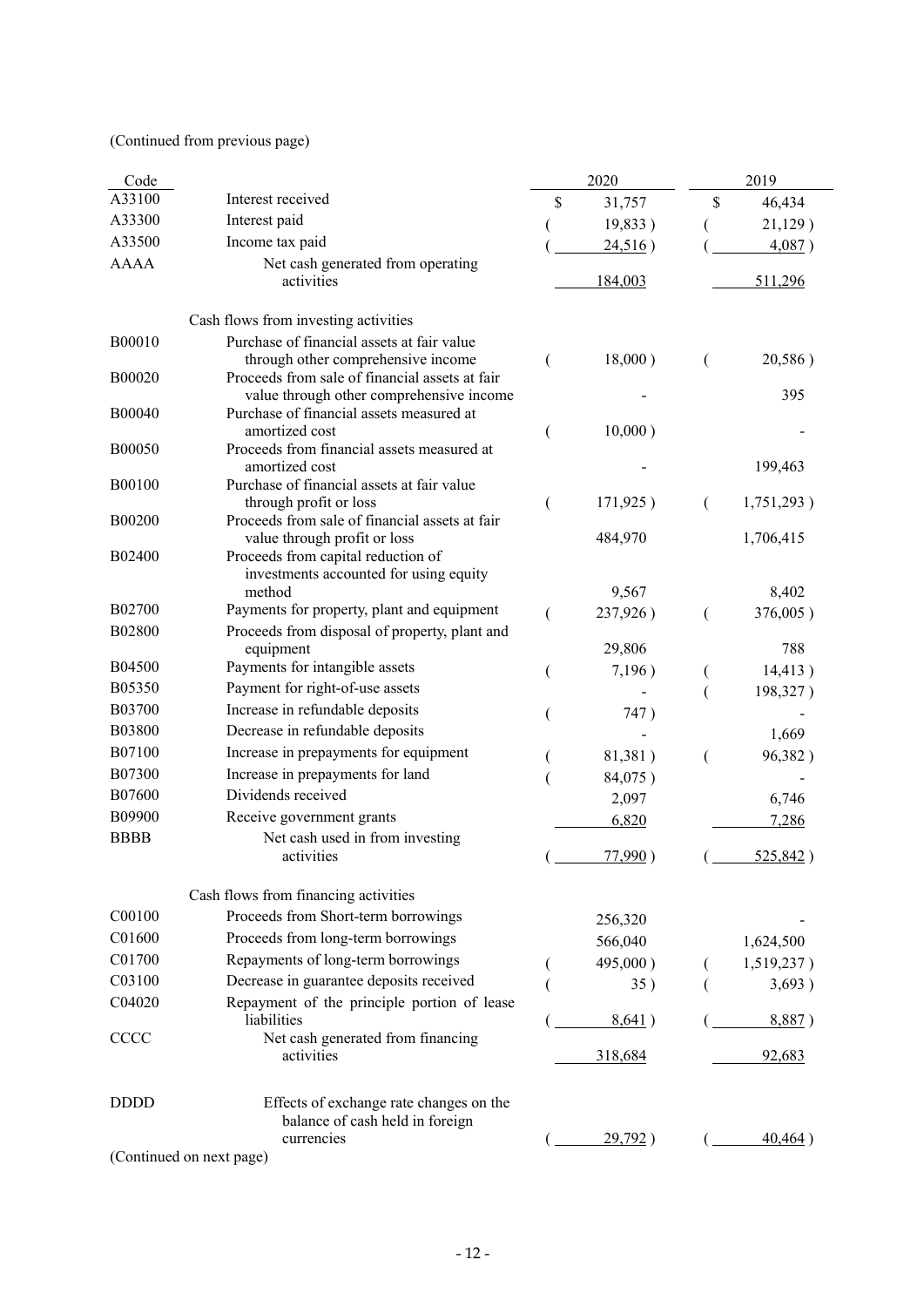(Continued from previous page)

| Code   |                                                           | 2020          | 2019      |
|--------|-----------------------------------------------------------|---------------|-----------|
| EEEE   | Net increase in cash and cash equivalents                 | \$<br>394.905 | 37,673    |
| E00100 | Cash and cash equivalents at the beginning of the<br>year | 2,150,899     | 2,113,226 |
| E00200 | Cash and cash equivalents at the end of the year          | 2,545,804     | 2,150,899 |

The notes attached are part of the Consolidated Financial Statements.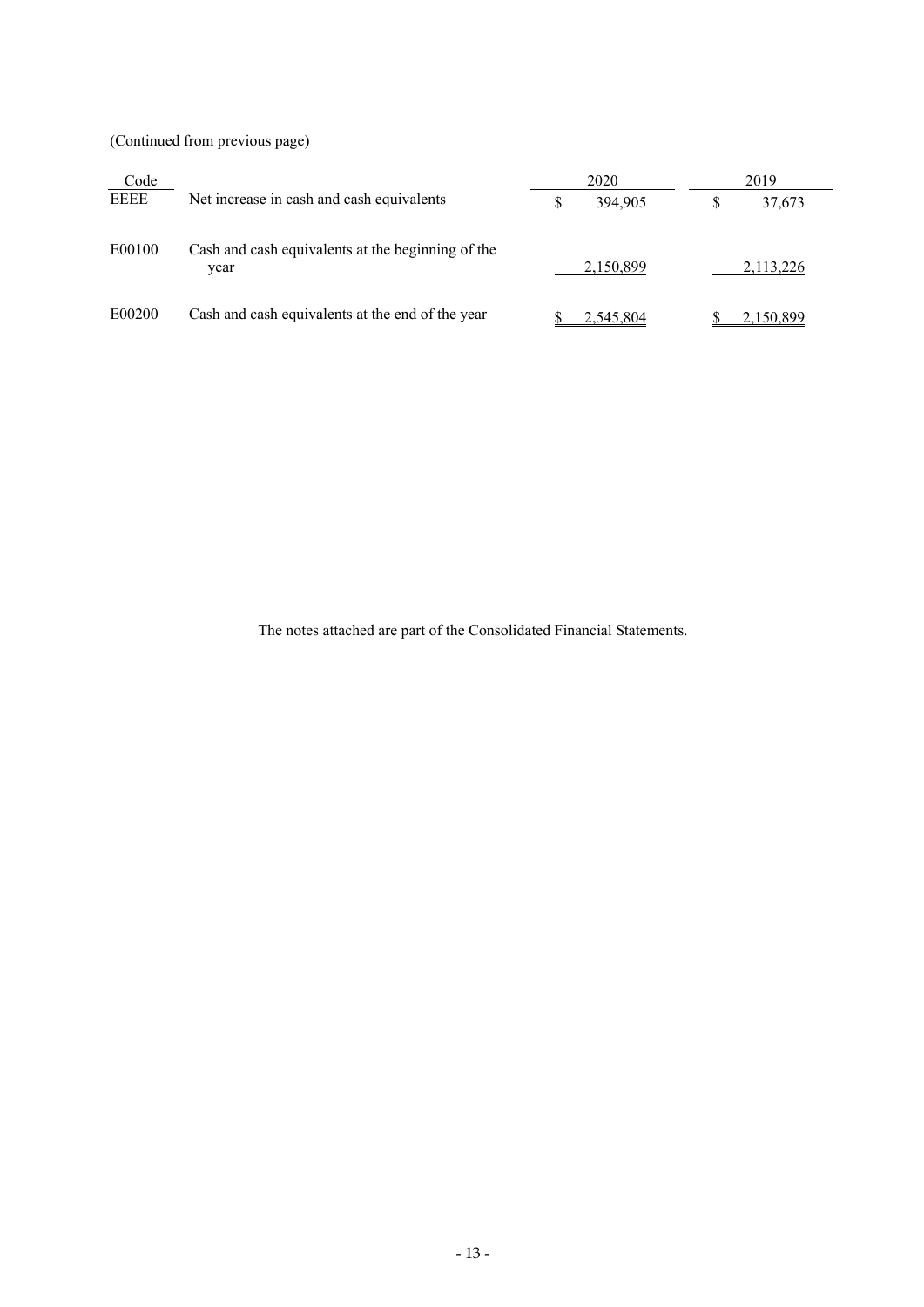Phihong Technology Co., Ltd. and Subsidiaries Notes to Consolidated Financial Statements For the Years Ended December 31, 2020 and 2019 (In Thousands of New Taiwan Dollars, Unless Specified Otherwise)

#### 1. Company History

Phihong Technology Co., Ltd. ("Phihong" or "the Company"), which was formerly known as Phihong Enterprise Co., Ltd., was incorporated on December 12, 1972. Under a resolution approved in the stockholders' meeting in June 2003, Phihong was renamed Phihong Technology Co., Ltd. Phihong primarily manufactures and sells AC/DC power adapters, charger bases, power supply modules, uninterruptible power supplies (UPS) for computers, ballasts, etc.

In February 2000, Phihong was authorized to trade its stocks on the Taipei Exchange (TPEx) in Taiwan. In September 2001, Phihong's stocks ceased to be traded on the TPEx; instead, its stocks began to be traded on the Taiwan Stock Exchange.

The consolidated financial statements are presented in the Company's functional currency, the New Taiwan dollar.

#### 2. Date and Procedure for Approval of Financial Statements

The consolidated financial statements were approved by the Company's board of directors on March 5, 2021.

#### 3. Application of Newly Issued and Amended Standards and Interpretations

(1) Initial application of the International Financial Reporting Standards (IFRS), International Accounting Standards (IAS), IFRIC Interpretations (IFRIC), and SIC Interpretations (SIC) (collectively, the "IFRSs") endorsed and issued into effect by the Financial Supervisory Commission (FSC)

Except for the following, the application of the amendments to the IFRSs endorsed and issued into effect by the FSC does not have material impact on the Group's accounting policies:

#### Amendments to IAS 1 and IAS 8 "Definition of Materiality"

The Group adopted the amendments on January 1, 2020. The threshold for materiality was amended to be "can be reasonably expected to influence users," and the disclosures in consolidated financial statements were adjusted by removing immaterial information which may obscure material information.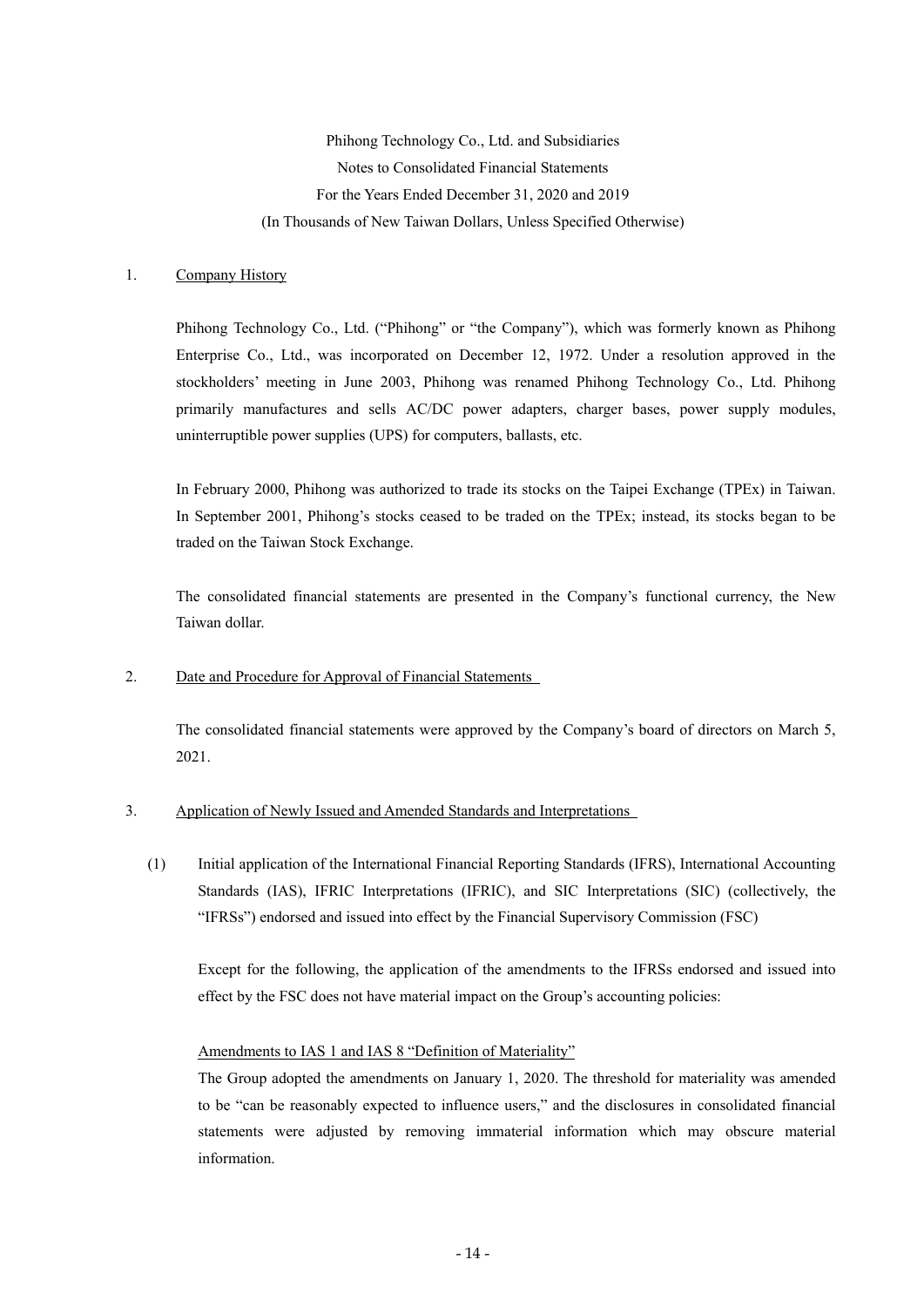|     |                                                                                                                                | <b>Effective Date Announced by</b>                                                     |
|-----|--------------------------------------------------------------------------------------------------------------------------------|----------------------------------------------------------------------------------------|
|     | New/Revised/Amended Standards and Interpretations                                                                              | <b>IASB</b>                                                                            |
|     | Amendments to IFRS 4 "Deferral of Effective Date of IFRS 9"                                                                    | <b>Effective immediately upon</b><br>promulgation                                      |
|     | Amendments to IFRS 9, IAS 39, IFRS 7, IFRS 4, and IFRS 16<br>"Interest Rate Benchmark Reform - Phase 2"                        | Effective for the annual<br>reporting periods beginning<br>on or after January 1, 2021 |
|     | Amendments to IFRS 16 "COVID-19-Related Rent<br>Concessions"                                                                   | Effective for the annual<br>reporting periods beginning<br>on or after June 1, 2020    |
| (3) | IFRSs issued by IASB but not yet endorsed by the FSC                                                                           |                                                                                        |
|     |                                                                                                                                | <b>Effective Date Announced by</b>                                                     |
|     | New/Revised/Amended Standards and Interpretations                                                                              | IASB (Note 1)                                                                          |
|     | Annual Improvements to IFRSs 2018-2020                                                                                         | January 1, 2022 (Note 2)                                                               |
|     | Amendment to IFRS 3 "Reference to the Conceptual<br>Framework"                                                                 | January 1, 2022 (Note 3)                                                               |
|     | Amendments to IFRS 10 and IAS 28 "Sale or Contribution of<br>Assets between an Investor and its Associate or Joint<br>Venture" | To be determined                                                                       |
|     | IFRS17 "Insurance Contracts"                                                                                                   | January 1, 2023                                                                        |
|     | Amendments to IFRS 17                                                                                                          | January 1, 2023                                                                        |
|     | Amendments to IAS 1 "Classification of Liabilities as Current<br>or Non-Current"                                               | January 1, 2023                                                                        |
|     | Amendments to IAS 16 "Property, Plant and Equipment -<br>Proceeds before Intended Use"                                         | January 1, 2022 (Note 4)                                                               |
|     | Amendments to IAS 37 "Onerous Contracts - Cost of Fulfilling<br>a Contract"                                                    | January 1, 2022 (Note 5)                                                               |

(2) IFRSs endorsed by FSC that are applicable from 2021 onwards

- Note 1: Unless otherwise specified, each of the aforementioned New/Amended/Revised Standards and Interpretations shall be effective for the annual reporting period after each said date.
- Note 2: The amendment to IFRS 9 applies prospectively to modifications of terms of or exchanges of financial liabilities that occur on or after the annual reporting periods beginning on or after January 1, 2022. The amendments to IAS 41 "Agriculture" are applied prospectively to the fair value measurements on or after the annual reporting periods beginning on or after January 1, 2022. The amendments to IFRS 1 "First-time Adoption of IFRSs" are applied retrospectively for annual reporting periods beginning on or after January 1, 2022.
- Note 3: The amendment applies to business combination with the acquisition date in the annual reporting periods beginning on or after January 1, 2022.
- Note 4: The amendment applies to property, plant and equipment that are in line with the location and condition necessary for them to be capable of operating in the manner expected by the management on or after January 1, 2021.
- Note 5: The amendment applies to the contracts with the obligations not fully fulfilled as of January 1, 2022.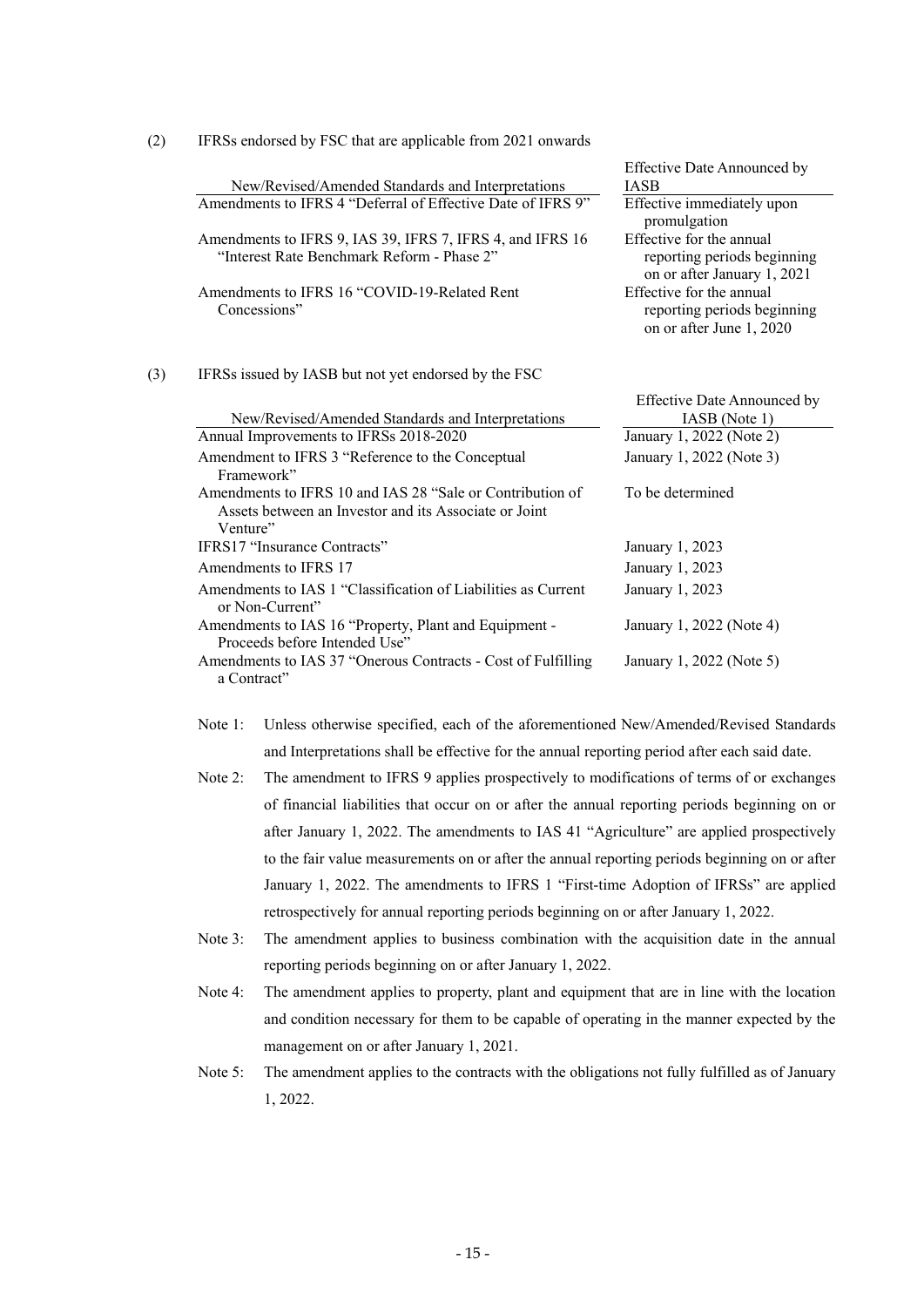As of the date the consolidated financial statements were authorized for release, the Group is continuously assessing the possible impact of the application of other standards and interpretations on its financial position and financial performance, and will disclose the relevant impact when the assessment is completed.

#### 4. Summary of Significant Accounting Policies

#### (1) Statement of compliance

The consolidated financial statements have been prepared in accordance with the Regulations Governing the Preparation of Financial Reports by Securities Issuers, and IFRSs as endorsed and issued into effect by the FSC.

#### (2) Basis of preparation

The consolidated financial statements have been prepared on the historical cost basis in addition to the financial instruments measured at fair value, and net defined benefit liabilities, which are measured at the present value of the defined benefit obligation less the fair value of plan assets.

The fair value measurements, which are grouped into Levels 1 to 3 based on the degree to which the fair value measurement inputs are observable and based on the significance of the inputs to the fair value measurement in its entirety, are described as follows:

- 1. Level 1 inputs are quoted prices (unadjusted) in active markets for identical assets or liabilities;
- 2. Level 2 inputs are inputs other than quoted prices included within Level 1 that are observable for an asset or liability, either directly (i.e., as prices) or indirectly (i.e., derived from prices); and
- 3. Level 3 inputs are unobservable inputs for an asset or liability.
- (3) Classification of current and non-current assets and liabilities

Current assets include:

- 1. Assets held primarily for the purpose of trading;
- 2. Assets expected to be realized within 12 months after the balance sheet date; and
- 3. Cash or cash equivalents (excluding assets restricted from being exchanged or used to settle a liability for at least 12 months after the balance sheet date).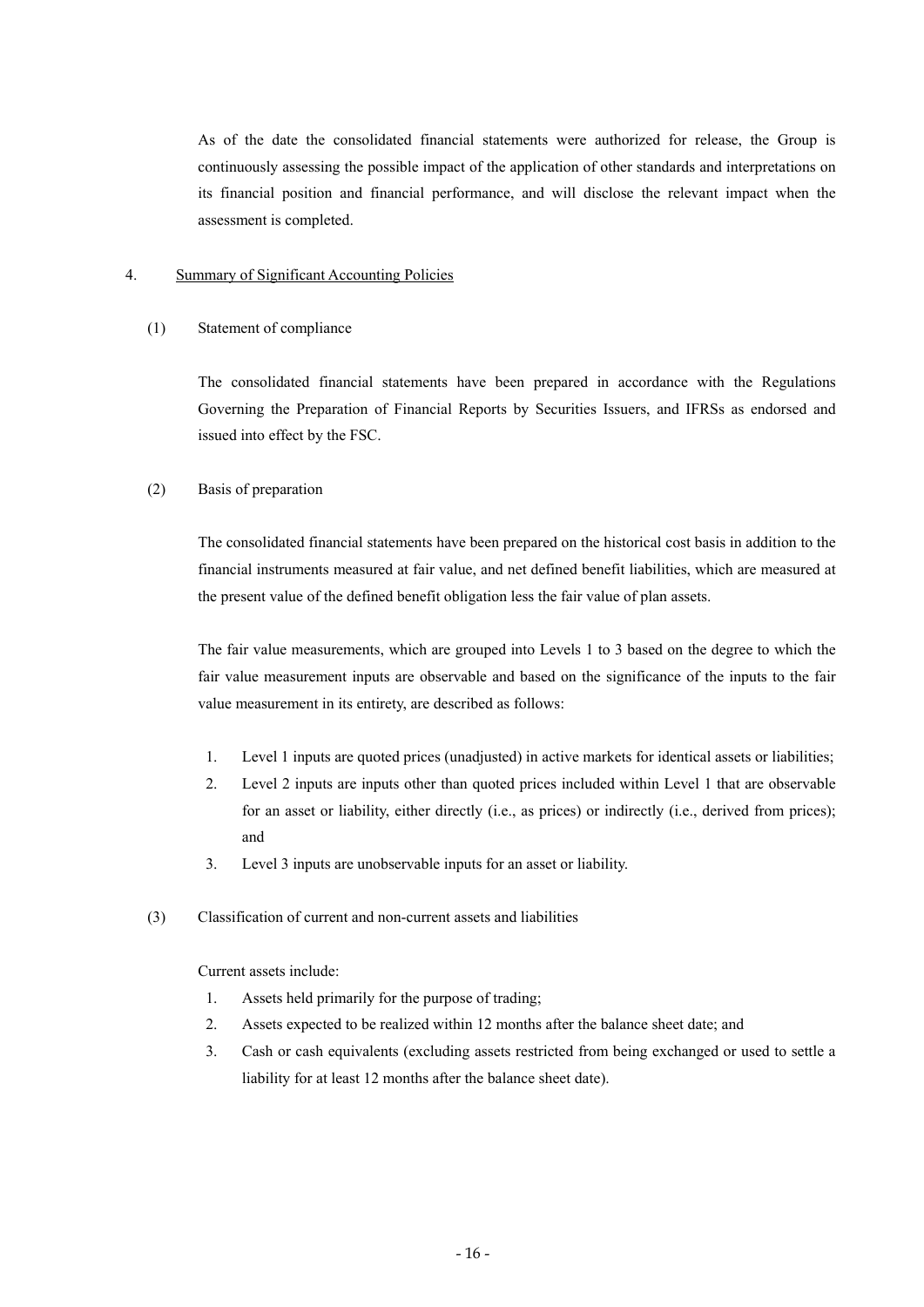Current liabilities include:

- 1. Liabilities held primarily for the purpose of trading;
- 2. Liabilities due to be settled within 12 months after the balance sheet date (liabilities with long-term refinancing or rearrangement of payment terms completed after the balance sheet date and before the release of the financial statements); and
- 3. Liabilities with a repayment deadline that cannot be unconditionally deferred for at least 12 months after the balance sheet date. However, the terms of a liability that could, at the option of the counterparty, result in its settlement by issue of equity instruments do not affect its classification.

Assets and liabilities that are not classified as current are classified as non-current.

#### (4) Basis of consolidation

The consolidated financial statements incorporate the financial statements of the Company and the entities (subsidiaries) controlled by the Company.

Income and expenses of subsidiaries acquired or disposed of during the period are included in the consolidated statements of profit or loss and other comprehensive income from the effective dates of acquisition up to the effective dates of disposal, as appropriate.

The financial statements of subsidiaries have been adjusted to ensure consistency between their accounting policies and the Group's.

All intra-group transactions, balances, income, and expenses are eliminated in full upon consolidation. Total comprehensive income of subsidiaries is attributed to the owners of the Company and to the non-controlling interests even if this results in the non-controlling interests having a deficit balance.

Changes in the Group's ownership interests in subsidiaries that do not result in the Group losing control over the subsidiaries are accounted for as equity transactions. The carrying amounts of the interests of the Group and the non-controlling interests have been adjusted to reflect the changes in their relative interests in the subsidiaries. Any difference between the amount by which the non-controlling interests are adjusted and the fair value of the consideration paid or received is recognized directly in equity and attributed to the owners of the Company.

See Note 12 and Tables 9 and 10 for detailed information on subsidiaries (including the percentage of ownership and main business).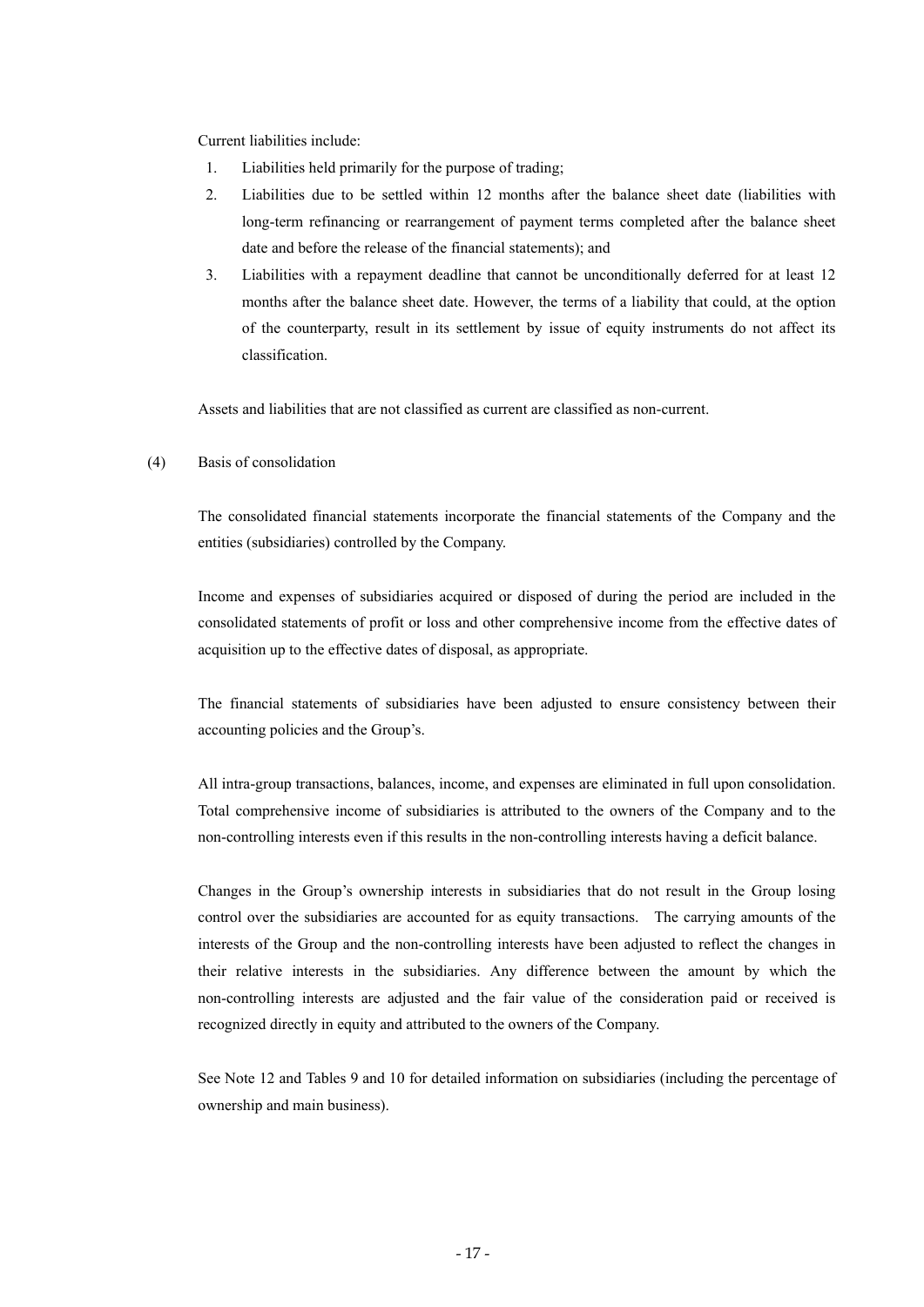#### (5) Foreign currencies

In preparing the financial statements of each individual entity in the Group, transactions in currencies other than the entity's functional currency (i.e. foreign currencies) are recognized at the rates of exchange prevailing on the transaction dates.

On each balance sheet date, monetary items denominated in foreign currencies are translated at the rates prevailing on that date. Exchange differences on monetary items arising from settlement or translation are recognized in profit or loss in the period in which they arise.

Non-monetary items measured at fair value that are denominated in foreign currencies are translated at the rates prevailing on the date when the fair value was determined. The resulting exchange difference is recognized in profit or loss. For items whose changes in fair value are recognized in other comprehensive income, the resulting exchange difference is recognized in other comprehensive income.

Non-monetary items measured at historical cost that are denominated in foreign currencies are translated at the rates of exchange prevailing on the transaction dates and are not retranslated.

When preparing the consolidated financial statements, the assets and liabilities of the Company's foreign operations (including subsidiaries, associates, joint ventures, and branches that operate in countries or adopt functional currencies different from the Company) are translated into New Taiwan dollar. Income and expense items are translated at the average exchange rates for the period. The resulting currency exchange differences are recognized in other comprehensive income (attributed to the owners of the Company and non-controlling interests).

#### (6) Inventories

Inventories consist of raw materials, supplies, finished goods and work in process and are stated at the lower of cost or net realizable value. Inventory write-downs are made by item, except where it may be appropriate to group similar or related items. The net realizable value is the estimated selling price of inventories less all estimated costs of completion and costs necessary to make the sale. Inventories are recorded at the weighted-average cost on the balance sheet date.

#### (7) Investments in associates

An associate is an entity on which the Group has significant influence and is not a subsidiary.

The Group adopts the equity method to account for its investments in associates.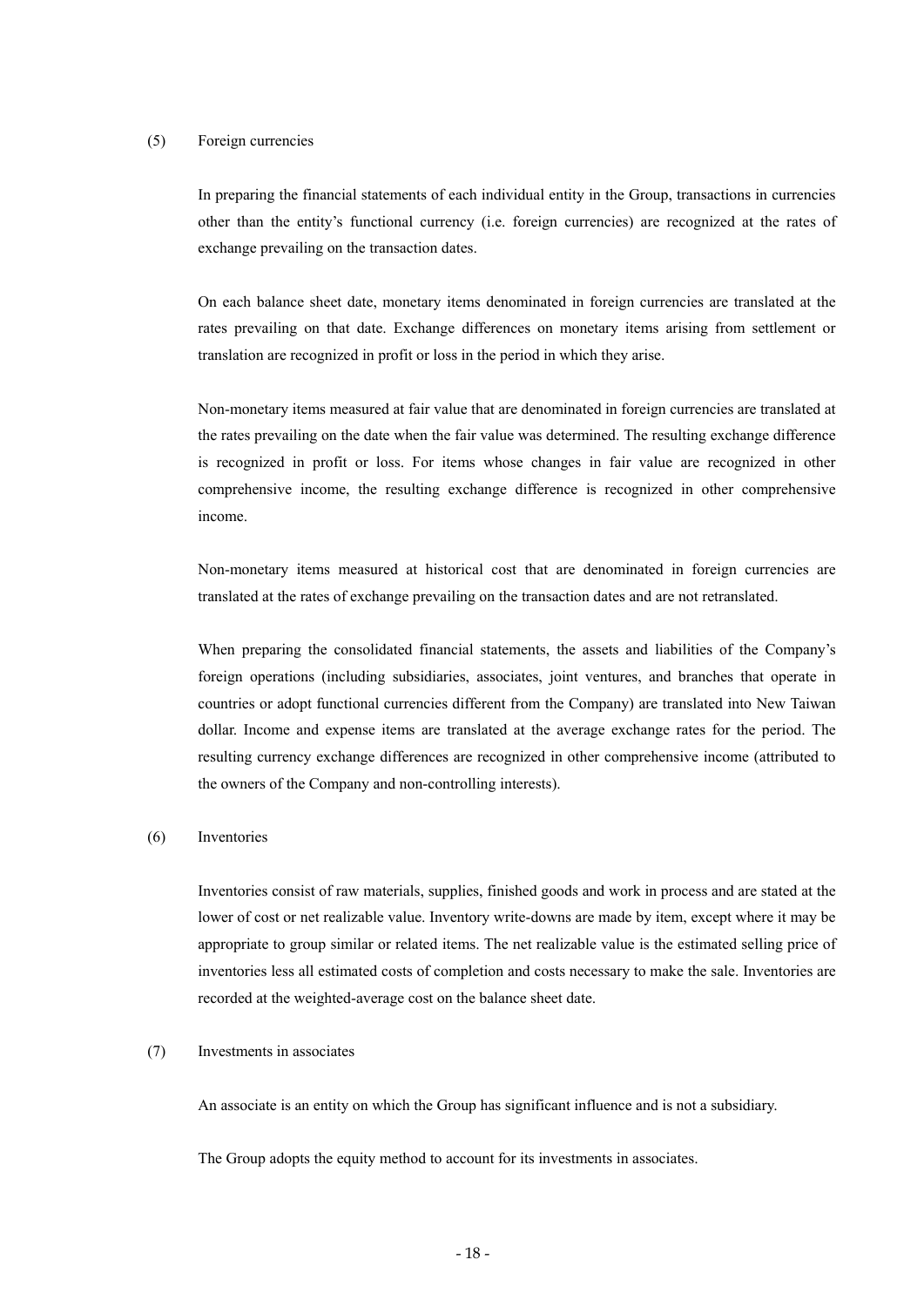Under the equity method, investments in an associate are initially recognized at cost and adjusted thereafter to recognize the Group's share of the profit or loss and other comprehensive income of the associate. The Group also recognizes the changes in the Group's share of the equity of associates based on the percentage of ownership.

When the Group's share of losses on an associate equals or exceeds its interest in the associate (including any carrying amount of the investment accounted for using the equity method and other long-term interests that, in substance, form part of the Group's net investment in the associate), the Group discontinues recognizing its share of further losses. Additional losses and liabilities are recognized only to the extent that the Group has incurred legal obligations, or constructive obligations, or made payments on behalf of said associate.

The entire carrying amount of an investment (including goodwill) is tested for impairment as a single asset by comparing its recoverable amount with its carrying amount. Any impairment loss recognized is not allocated to any asset, including goodwill, that forms part of the carrying amount of the investment. Any reversal of that impairment loss is recognized only to the extent that the recoverable amount of the investment subsequently increases.

When an entity in the Group transacts with its associate, profits and losses resulting from the transactions with the associate is recognized in the Group's consolidated financial statements only to the extent of interests in the associate of parties that are not related to the Group.

#### (8) Property, plant and equipment

Property, plant and equipment are recognized at cost less accumulated depreciation and accumulated impairment loss.

Property, plant and equipment in the course of construction are measured at cost less any recognized impairment loss. Cost includes professional fees and borrowing costs eligible for capitalization. Such assets are depreciated and classified to the appropriate categories of property, plant and equipment when completed and ready for their intended use.

Depreciation of property, plant and equipment is recognized using the straight-line method. Each significant part is depreciated separately. If the lease term is shorter than the useful lives, assets are depreciated over the lease term. The estimated useful lives, residual values and depreciation methods are reviewed at the end of each reporting period, with the effects of any changes in the estimates accounted for on a prospective basis.

When derecognizing property, plant and equipment, the difference between the net disposal proceeds and the carrying amount of the asset shall be recognized in loss or profit.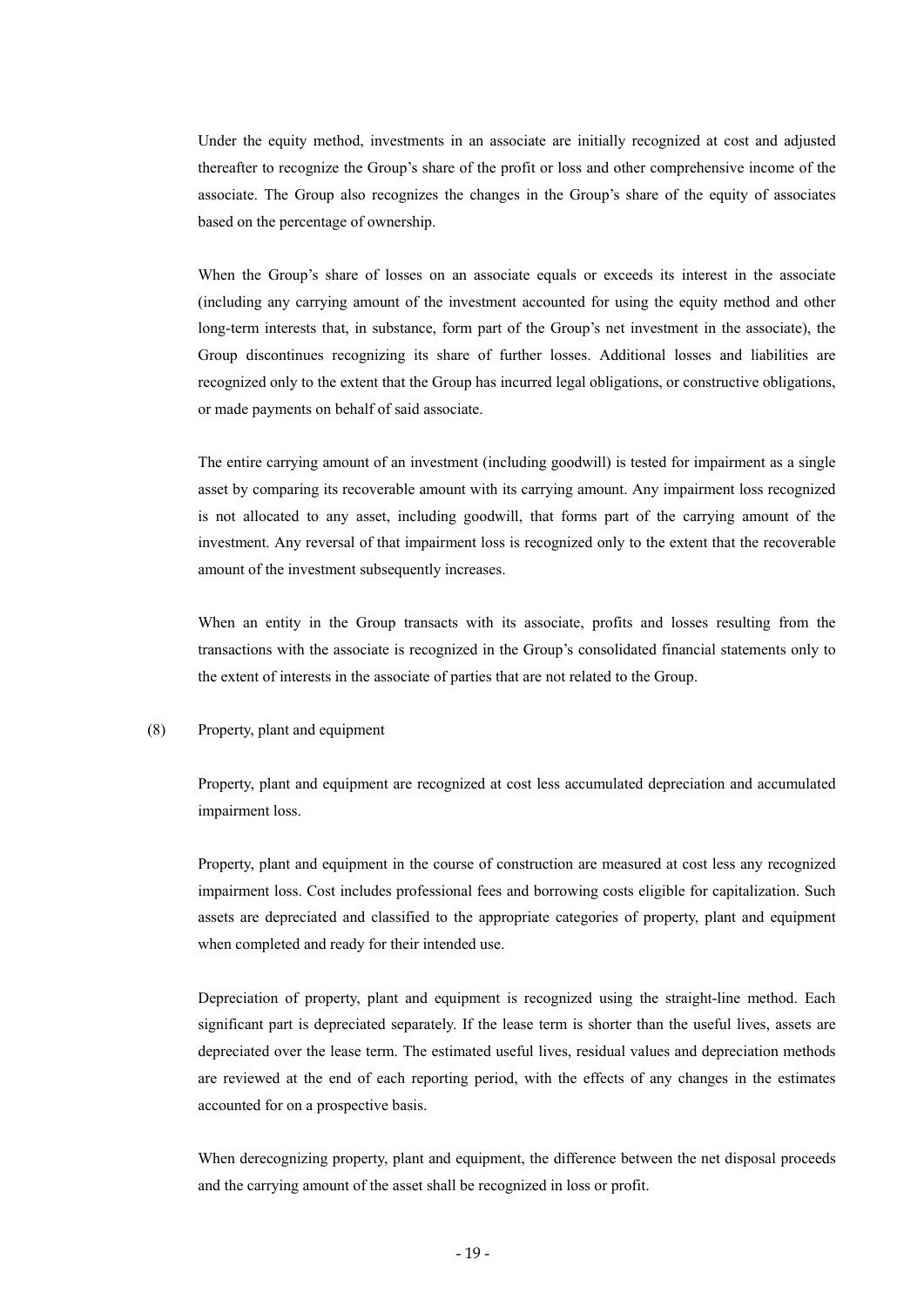#### (9) Intangible assets

Intangible assets with finite useful lives that are acquired separately are initially measured at cost and subsequently measured at cost less accumulated amortization and accumulated impairment loss. Intangible assets are amortized using straight-line method over the useful lives. The Group conducts at least one annual review at the end of each year to assess the estimated useful life, residual value, and amortization methods, while applying the effects of changes in accounting estimates prospectively. Intangible assets with indefinite useful lives are recognized at cost less accumulated impairment loss.

When derecognizing intangible assets, the difference between the net disposal proceeds and the carrying amount of the asset is recognized in loss or profit.

(10) Impairment of property, plant, and equipment as well as right-of-use and intangible assets

The Group assesses if there are any signs of possible impairment in property, plant, and equipment as well as right-of-use and intangible assets on each balance sheet date. If there is any sign of impairment, an estimate is made of its recoverable amount. If it is not possible to determine the recoverable amount of an individual asset, the Group estimates the recoverable amount of the cash-generating unit to which the asset belongs.

Intangible assets with indefinite useful lives and not yet available for use are tested for impairment at least annually and whenever there is a sign that the assets may be impaired.

The recoverable amount is the fair value less cost of sales or its value in use, whichever is higher. If the recoverable amount of individual asset or the cash-generating unit is lower than its carrying amount, the carrying amount is reduced to the recoverable amount, and the impairment loss is recognized in profit and loss.

When the impairment loss is subsequently reversed, the carrying amount of the asset or the cash-generating unit is increased to the revised recoverable amount, provided that the increased carrying amount shall not exceed the carrying amount (less amortization or depreciation) of the asset or cash-generating unit, which was not recognized as impairment loss in prior years. The impairment loss reversed is recognized in profit or loss.

#### (11) Non-current assets held for sale

Non-current assets are classified as held for sale if their carrying amounts will be recovered principally through a sale transaction rather than through continuing use. The non-current assets that meet this condition must be available for immediate sale in their current condition, and the sale is highly probable. When the appropriate level of the management is committed to the plan to sell the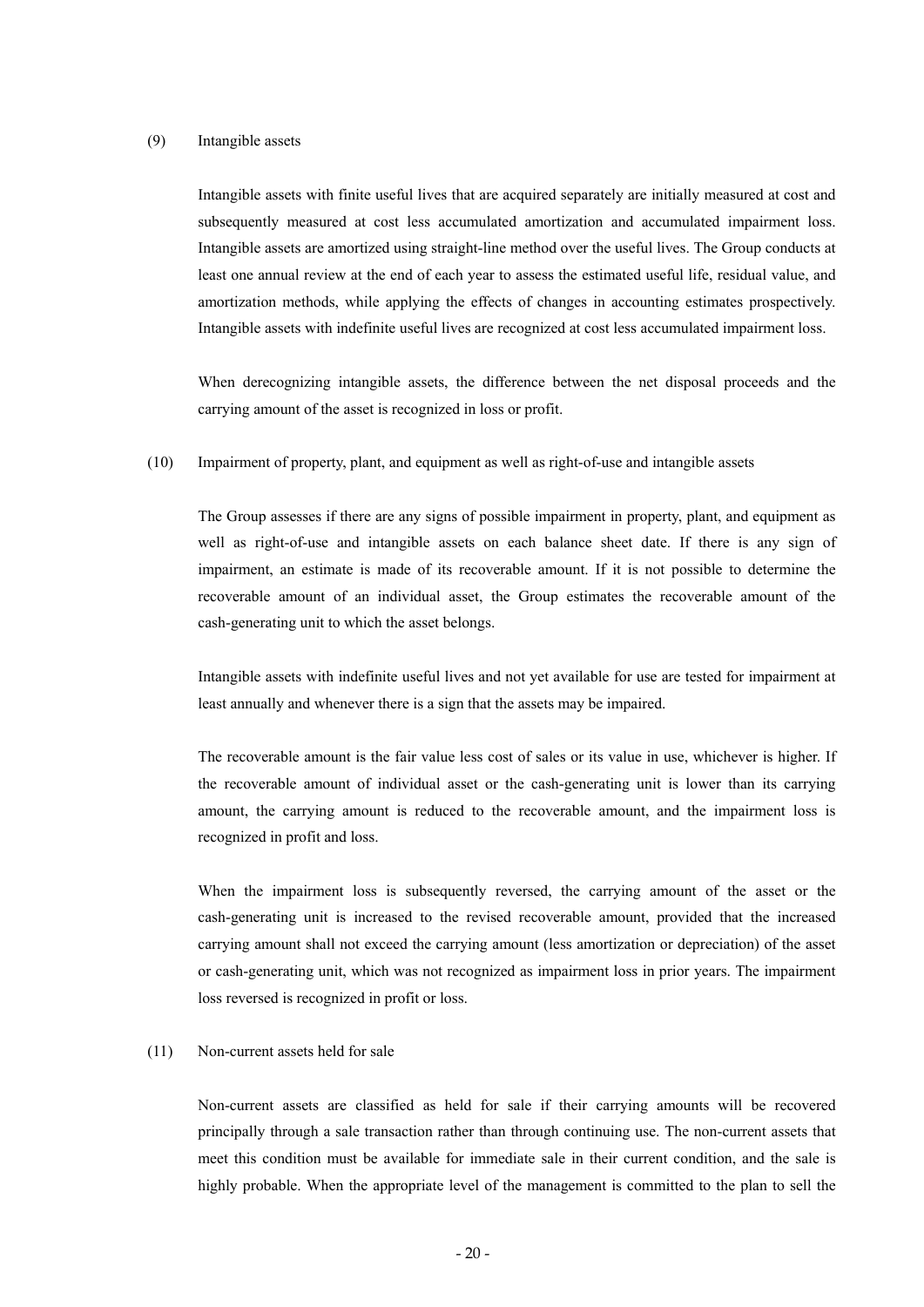asset, and the sale transaction is expected to be completed within one year from the date of classification, the sale will be considered highly probable.

Non-current assets classified as held for sale are measured by the carrying amount and the fair value less the cost of sale, whichever is lower, and the depreciation of such assets will cease.

#### (12) Financial instruments

Financial assets and financial liabilities shall be recognized in the consolidated balance sheet when the Group becomes a party to the contractual provisions of the instruments.

Financial assets and financial liabilities not at fair value through profit or loss are measured at fair value plus transaction costs directly attributable to the acquisition or issuance of financial assets or financial liabilities. The transaction costs directly attributable to the acquisition or issuance of financial assets or financial liabilities at fair value through profit or loss is immediately recognized in profit or loss.

1. Financial assets

Regular trading of financial assets shall be recognized and derecognized in accordance with trade date accounting.

(1) Measurement categories

Financial assets held by the Group are those measured at fair value through profit or loss (FVTPL) and at amortized cost, as well as investments in equity instruments measured at fair value through other comprehensive income (FVTOCI).

A. Financial assets at FVTPL

Financial assets are classified as at FVTPL when such a financial asset is mandatorily classified or designated as at FVTPL. Financial assets mandatorily classified as at FVTPL include investments in equity instruments which are not designated as at FVTOCI and debt instruments that do not meet the amortized cost criteria or the FVTOCI criteria.

Financial assets at FVTPL are subsequently measured at fair value, with any remeasurement gains or losses on such financial assets are recognized in profit or loss. The net gain or loss recognized in profit or loss incorporates any dividends or interest earned on such a financial asset. Fair value is determined in the manner described in Note 27.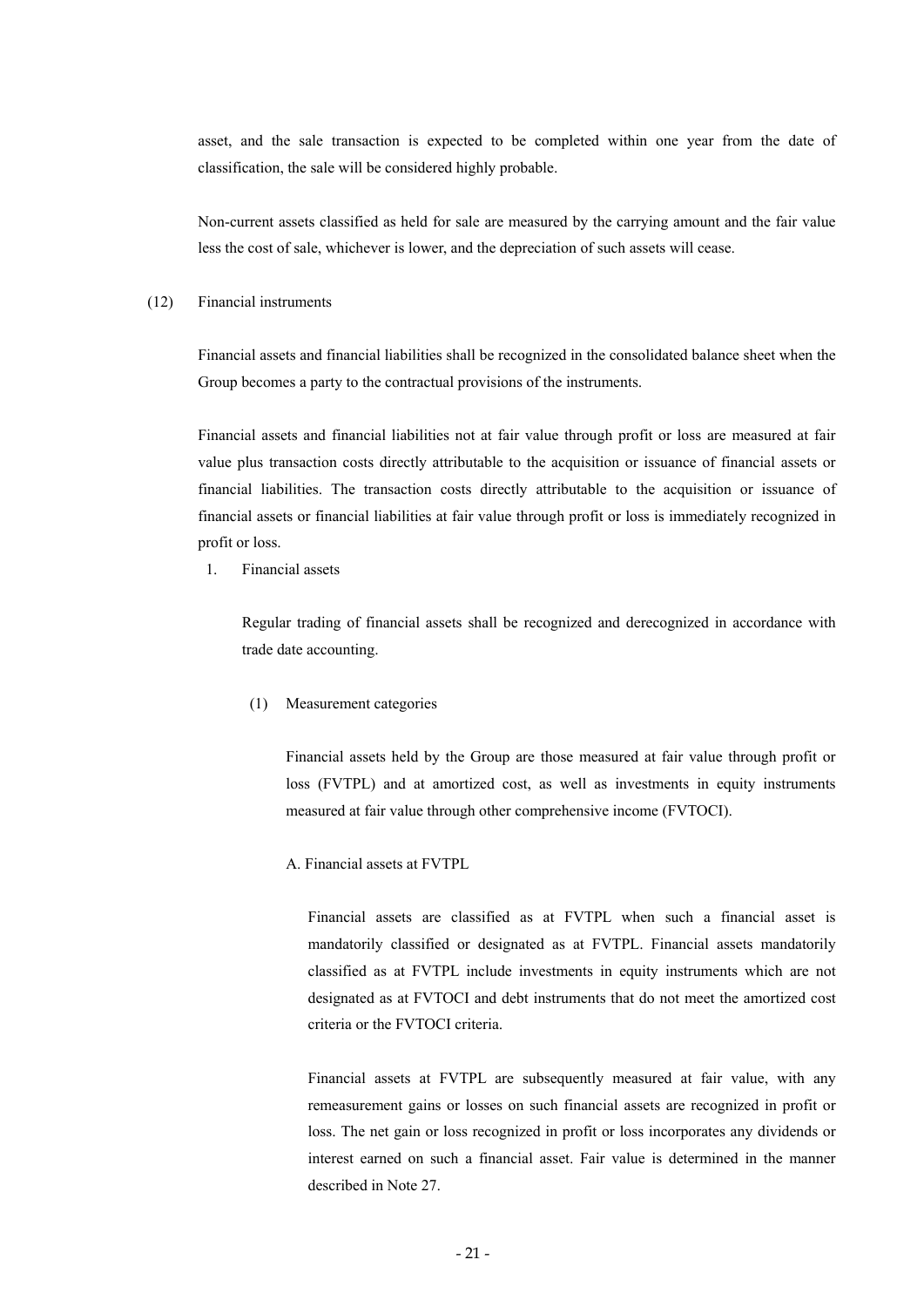#### B. Financial assets at amortized cost

When the Group's investments in financial assets meet the following two conditions simultaneously, they are classified as financial assets at amortized cost:

- a. The financial asset is held within a business model whose objective is to hold financial assets in order to collect contractual cash flows; and
- b. The contractual terms of the financial asset give rise on specified dates to cash flows that are solely payments of principal and interest on the principal amount outstanding.

Subsequent to initial recognition, financial assets at amortized cost, including cash and cash equivalents, notes receivable at amortized cost, trade receivables at amortized cost, other receivables, refundable deposits and other financial assets, are measured at amortized cost, which equals to gross carrying amount determined by the effective interest method less any impairment loss. Exchange differences are recognized in profit or loss.

Interest income is calculated by applying the effective interest rate to the gross carrying amount of a financial asset.

Cash equivalents include time deposits with original maturities within 3 months from the date of acquisition, which are highly liquid, readily convertible to a known amount of cash and are subject to an insignificant risk of changes in value. These cash equivalents are held for the purpose of meeting short-term cash commitments.

C. Investments in equity instruments at FVTOCI

On initial recognition, the Group may make an irrevocable election to designate investments in equity instruments as at FVTOCI. Designation as at FVTOCI is not permitted if the equity investment is held for trading or if it is contingent consideration recognized by an acquirer in a business combination.

Investments in equity instruments at FVTOCI are subsequently measured at fair value with gains and losses arising from changes in fair value recognized in other comprehensive income and accumulated in other equity. The cumulative gain or loss will not be reclassified to profit or loss on disposal of the equity investments; instead, it will be transferred to retained earnings.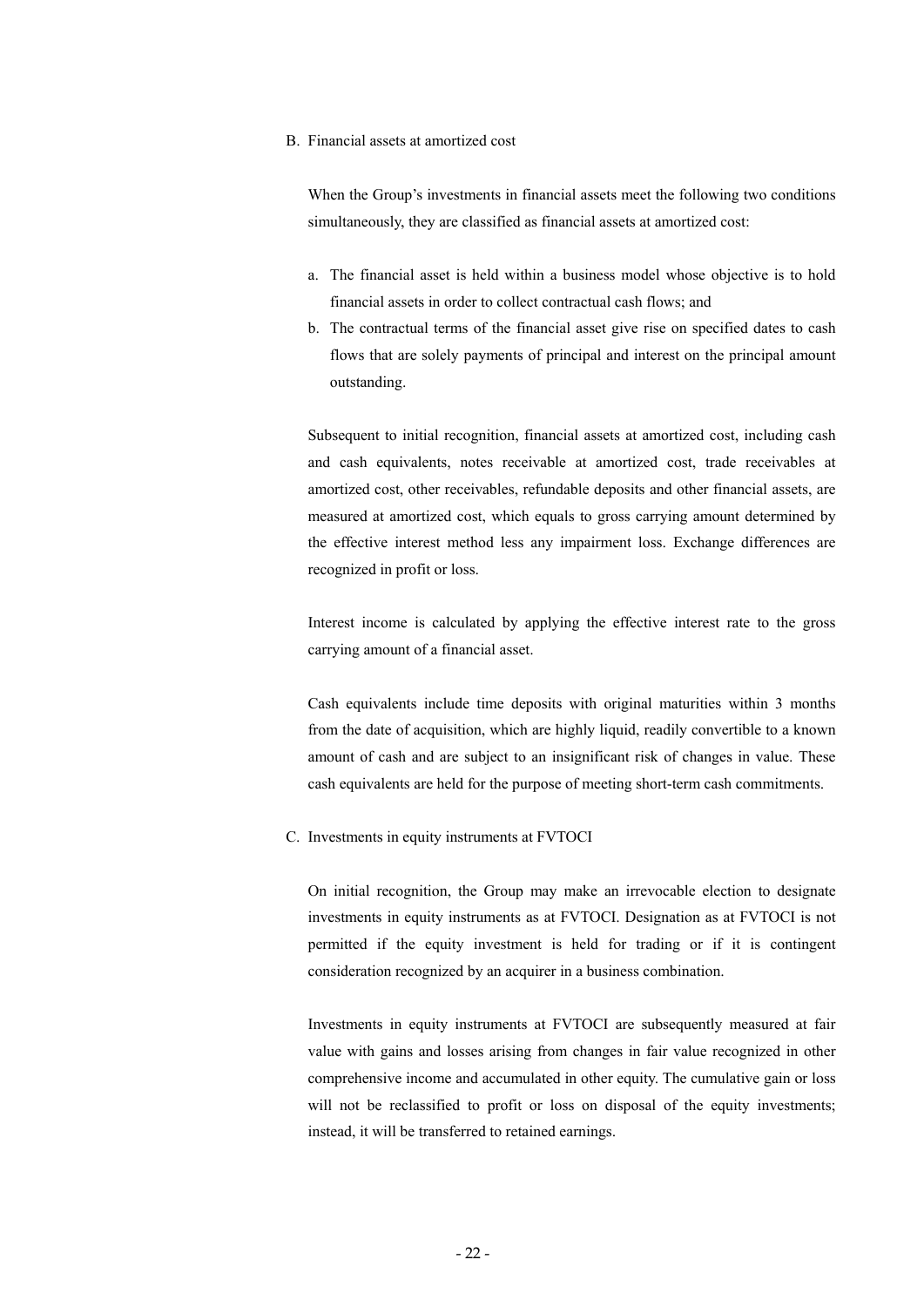Dividends on these investments in equity instruments are recognized in profit or loss when the Group's right to receive the dividends is established, unless the dividends clearly represent a recovery of part of the cost of the investment.

(2) Impairment of financial assets

The Group assesses the impairment loss of financial assets at amortized cost (including accounts receivable) based on the expected credit loss on each balance sheet date.

Accounts receivable are recognized in allowance loss based on the lifetime expected credit losses (ECLs). Other financial assets are first assessed based on whether the credit risk has increased significantly since the initial recognition. If there is no significant increase in the risk, a loss allowance is recognized at an amount equal to 12-month ECLs. If the risks have increased significantly, a loss allowance is recognized at an amount equal to ECLs.

The ECLs refer to the weighted average credit loss with the risk of default as the weight. The 12-month ECLs represent the ECLs from possible defaults of a financial instrument within 12 months after the reporting date. The lifetime ECLs represent the ECLs from all possible defaults in a financial instrument over the expected life of a financial instrument.

For the purpose of internal credit risk management, the Group, without considering the collateral held, determines that the following situations represent defaults in the financial assets:

- A. Internal or external information indicates that it is impossible for the debtor to settle the debt.
- B. It is overdue for more than 180 days, unless there is reasonable and corroborative information showing that a default date postponed is more appropriate.

The Group recognizes an impairment loss for all financial instruments with a corresponding adjustment to their carrying amount through a loss allowance account.

(3) Derecognition of financial assets

The Group derecognizes a financial asset when the contractual rights to the cash inflow from the financial asset expire or when it transfers the financial assets and substantially all the risks and rewards of ownership of the asset to another party.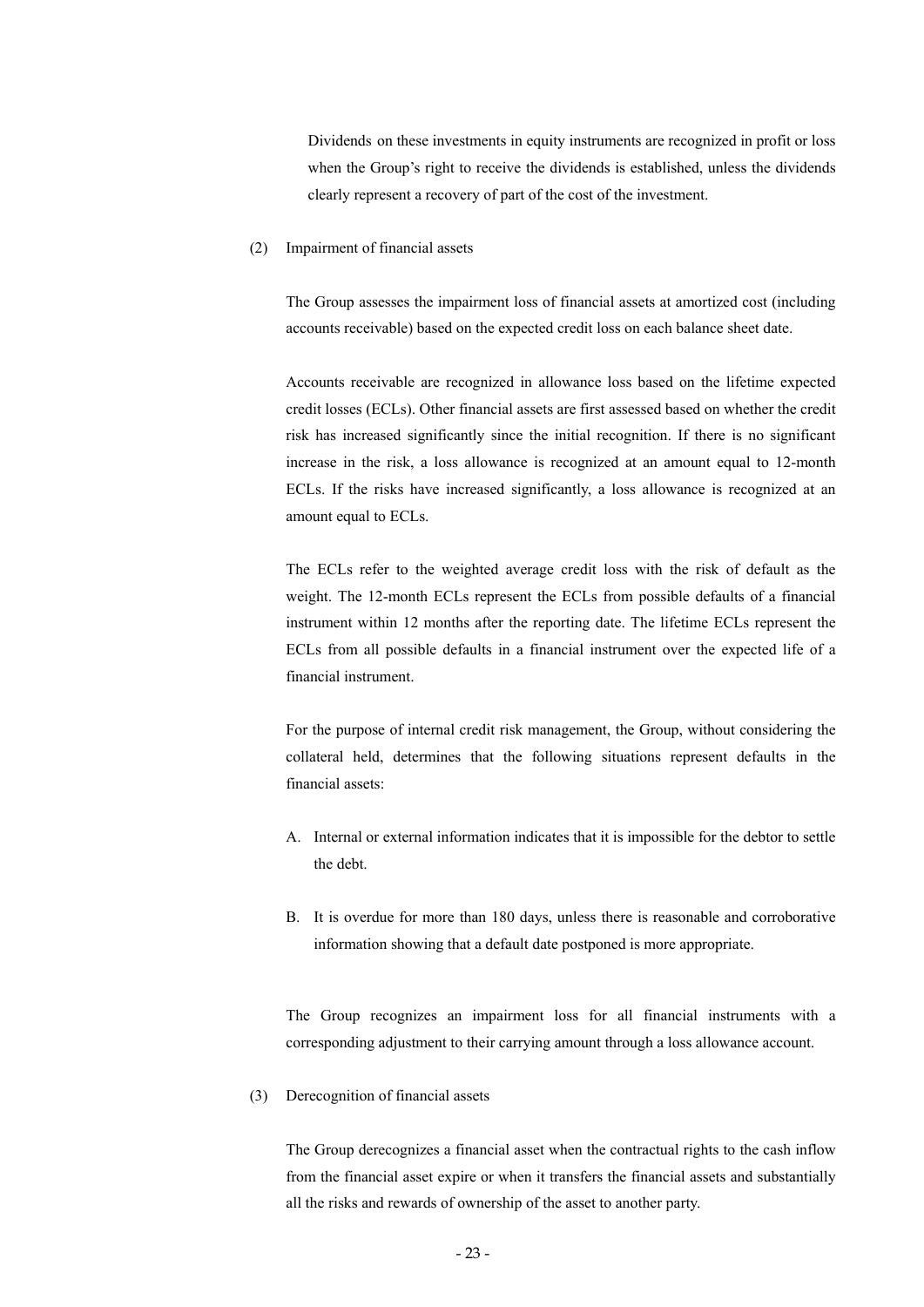On derecognition of a financial asset at amortized cost in its entirety, the difference between the asset's carrying amount and the consideration received is recognized in profit or loss. When derecognizing an investment in equity instrument at FVTOCI in its entirety, the cumulative profit or loss is transferred directly to retained earnings and is not reclassified to profit or loss.

#### 2. Equity instruments

Debt and equity instruments issued by the Group are classified as either financial liabilities or equity in accordance with the substance of the contractual arrangements and the definitions of financial liabilities and equity instruments.

Equity instruments issued by the Group are recognized at the proceeds received, net of the cost of direct issue.

The repurchase of the Company's own equity instruments is recognized in and deducted directly from equity. The purchase, sale, issuance, or cancellation of the Company's own equity instruments is recognized in profit or loss.

#### 3. Financial liabilities

The Group's all financial liabilities are at amortized cost in the effective interest method. The Group derecognizes financial liabilities when, and only when, the Group's obligations are discharged, cancelled, or expired. The difference between the carrying amount of the financial liability derecognized and the consideration paid, including any non-cash assets transferred or liabilities assumed, is recognized in profit or loss.

#### (13) Provision

The amount recognized in provision is based on the risk and uncertainty of the obligation, and is the best estimate of the expenditure required to settle the obligation on the balance sheet date. The warranty obligations of the Group under the sales contract are based on the management's best estimate of the expenditure required to settle the Group's obligations, and are recognized when the relevant products are recognized in revenue.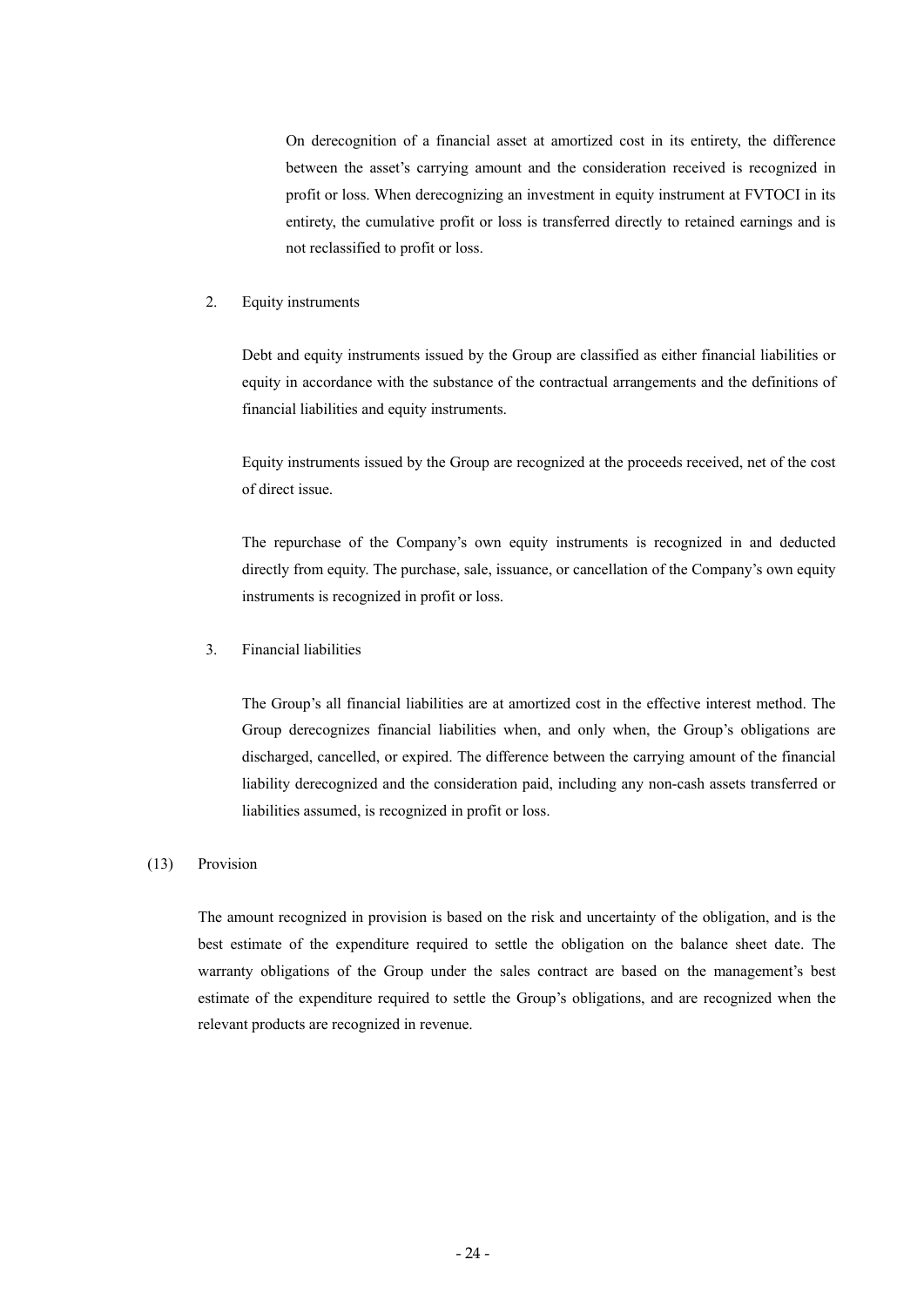#### (14) Revenue recognition

After the Group identifies its performance obligations in contracts with customers, it allocates the transaction costs to each obligation in the contracts and recognizes revenue upon completion of performance obligations.

#### Revenue from sale of goods

Revenue from the sale of goods comes from sales of power supply modules and other relevant products. When the power supply modules and other relevant products are delivered to the location designated by customers, customers have the right to determine the price and the way the products are used while bearing the main responsibility for resale and the risk of obsolescence; thus, revenue and account receivable are recognized concurrently.

#### (15) Leasing

At the inception of a contract, the Group assesses whether the contract is (or contains) a lease.

1. The Group as lessor

Where almost all the risks and rewards attached to the ownership of an asset are transferred to the lessee in lease terms, such leases are classified as finance leases. All other leases are classified as operating leases.

#### 2. The Group as lessee

The Group recognizes right-of-use assets and lease liabilities for all leases at the commencement date of each lease, except for short-term leases accounted for by applying a recognition exemption where lease payments are recognized as expenses on a straight-line basis over the lease terms.

A right-of-use asset is initially measured at cost (including the initial measured amount of lease liabilities, the amount of lease payments made to the lessor less lease incentives received prior to the inception of a lease, initial direct costs, and the estimated costs of restoring underlying assets), and subsequently measured at cost less accumulated depreciation and accumulated impairment and adjusted for any remeasurement of the lease liabilities. Right-of-use assets are presented on a separate line in the consolidated balance sheets.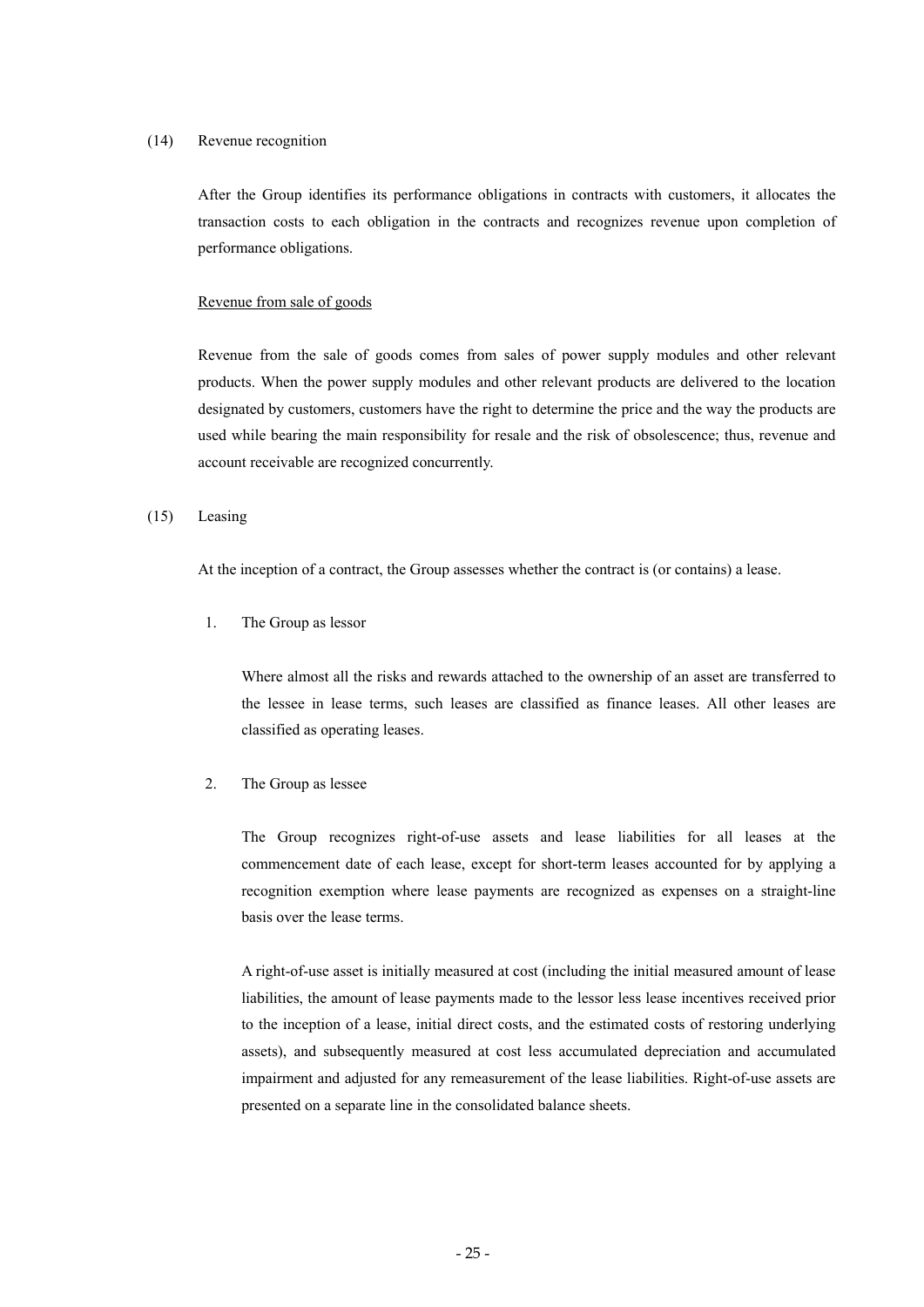A right-of-use asset is depreciated on a straight-line basis over the period from the lease commencement date to the end of its useful life, or to the end of the lease term, whichever is earlier.

Lease liabilities are initially measured at the present value of lease payments (including fixed payments, in-substance fixed payments, and variable lease payments which depend on an index or a rate). If the interest rate implicit in a lease can be easily determined, the lease payment is discounted at such an interest rate. If the interest rate cannot be easily determined, the lessee's incremental borrowing rate applies.

Subsequently, lease liabilities are measured at the amortized cost using the effective interest rate method, and interest expense is amortized over the lease term. If changes in the index or rate used to determine the lease payment over the lease term lead to changes in future lease payments, the Group remeasures the lease liabilities with a corresponding adjustment to the right-of-use assets. However, if the carrying amount of the right-of-use assets has been reduced to zero, the remaining remeasurement amount is recognized in profit or loss. Lease liabilities are presented on a separate line the consolidated balance sheets.

Variable lease payments that do not depend on an index or a rate are recognized as expenses in the period in which they are incurred.

#### (16) Borrowing costs

Borrowing costs directly attributable to an acquisition, construction, or production of qualifying assets are added to the cost of said assets, until such time as the assets are substantially ready for their intended use or sale.

Other than that which is stated above, all other borrowing costs are recognized in profit or loss in the period in which they are incurred.

#### (17) Government grants

Government grants are not recognized until there is reasonable assurance that the Group will comply with the conditions attached to them and that the grants will be received.

Government grants related to income are recognized in profit or loss on a systematic basis over the periods in which the Group recognizes as expenses the relevant costs for which the grants are intended to compensate. Government grants whose primary condition is that the Group should purchase, construct, or otherwise acquire non-current assets are debited to the carrying amount of said assets and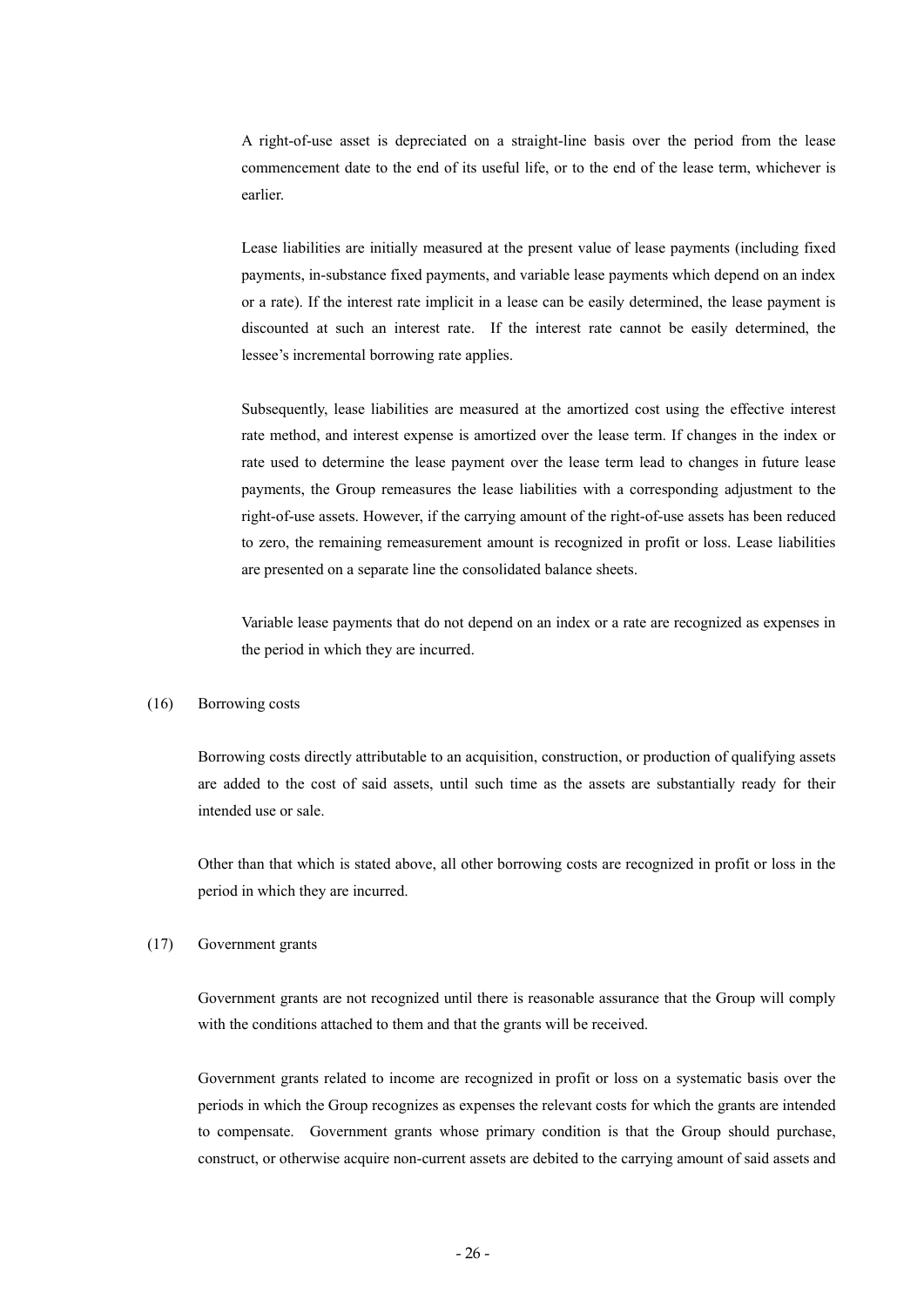recognized in profit or loss over the useful lives of said assets by reducing the depreciation or amortization expenses of said assets.

If government grants are used to compensate expenses or losses incurred, or are given to the Group for the purpose of immediate financial support without relevant future costs, they can be recognized in profit or loss in the period, during which the Group can receive said grants.

#### (18) Employee benefits

1. Short-term employee benefits

Liabilities recognized in respect of short-term employee benefits are measured at the undiscounted amount of the benefits expected to be paid in exchange for the related service.

2. Post-employment benefits

For pension under the defined contribution plan, the amount of pension contributed is recognized as expenses during employees' service period.

The defined benefit cost under the defined benefit pension plan (including service cost, net interest, and remeasurement) is calculated based on the projected unit credit method. The service cost and the net interest of net defined benefit liabilities (assets) are recognized as employee benefit expenses as they occur. The remeasurement (including actuarial gains and losses and the return on plan assets, net of interest) is recognized in other comprehensive income and presented in retained earnings when it occurs, and will not be reclassified to profit or loss.

The net defined benefit liabilities (assets) are the deficit (surplus) of the defined benefit pension plan. The net defined benefit assets may not exceed the present value of any refunds from the plan or reductions in future contributions to the plan.

#### (19) Income tax

Income tax expenses are the sum of current income tax and deferred income tax.

1. Current income tax

The Group determines the income (loss) of the current year in accordance with the laws and regulations in each jurisdiction for income tax declaration, and calculates the income tax payable (recoverable) accordingly.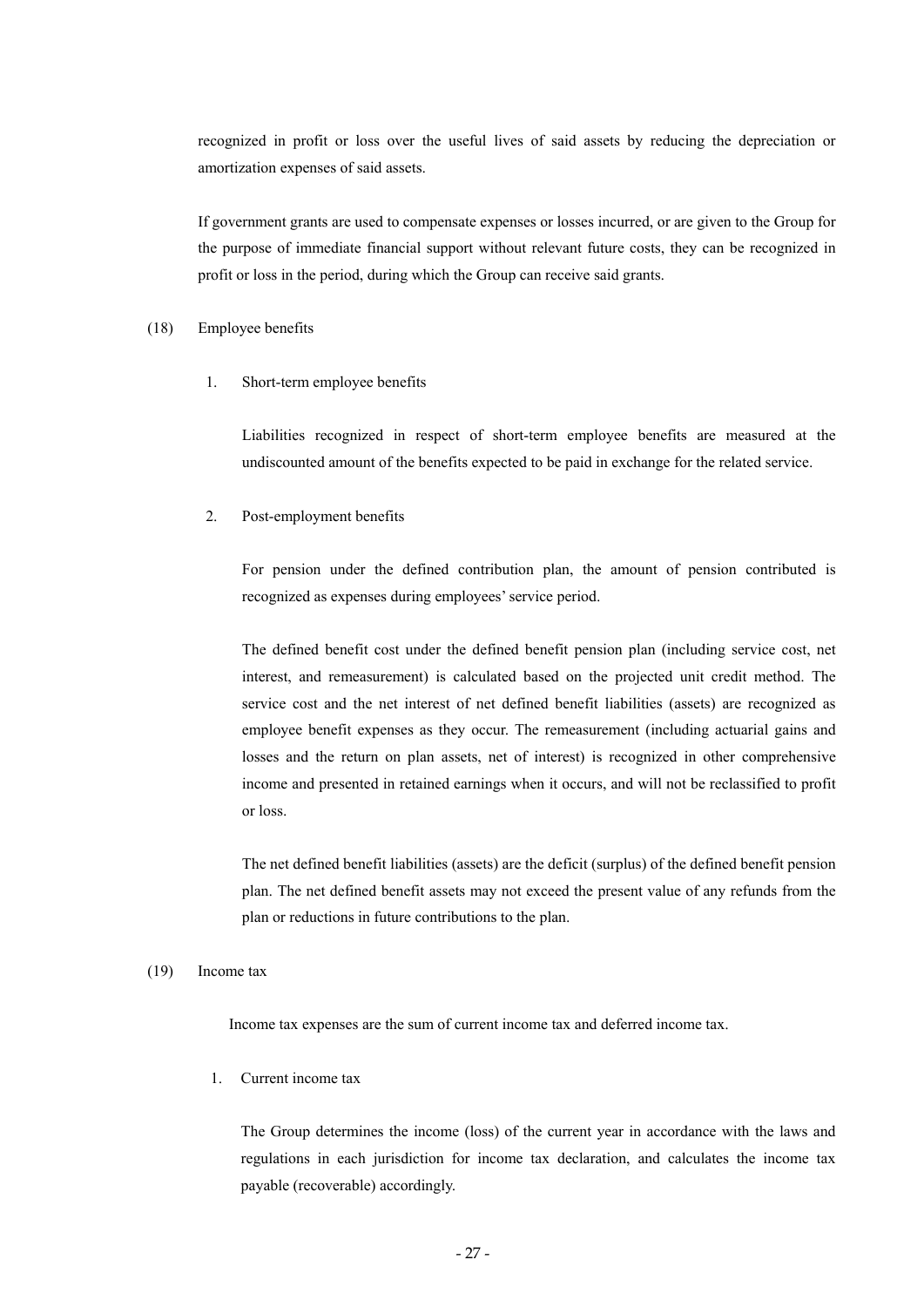A surtax is imposed on the undistributed earnings pursuant to the Income Tax Act of the Republic of China (R.O.C.) is recognized via the resolution at the annual shareholders' meeting.

Adjustments to income tax payable from prior years are recognized in the current income tax.

#### 2. Deferred income tax

Deferred income tax is calculated based on the temporary differences between the carrying amount of assets and liabilities and the corresponding tax bases used in the computation of taxable income.

Deferred income tax liabilities are generally recognized for all taxable temporary differences, and deferred tax assets are recognized when there are likely to be taxable income to deduct temporary differences, loss carryforwards, or research and development expenditure.

Deferred tax liabilities are recognized for taxable temporary differences associated with investments in subsidiaries and associates, except where the Group is able to control the reversal of the temporary difference and it is probable that said temporary difference will not be reversed in the foreseeable future. The deductible temporary differences related to said investments are recognized as deferred income tax only if it is probable that there will be sufficient taxable income against which to utilize the benefits of the temporary differences, and they are expected to be reversed in the foreseeable future.

The carrying amount of deferred tax assets is reviewed at each balance sheet date and reduced to the extent that it is no longer probable that sufficient taxable income will be available to allow all or part of the asset to be recovered. A previously unrecognized deferred tax asset is also reviewed at each balance sheet date and recognized to the extent that it has become probable that future taxable income will allow all or part of the asset to be recovered.

Deferred tax assets and liabilities are measured at the tax rates in the period in which the liabilities are expected to be settled or assets realized, based on tax rates and tax laws that have been enacted or substantively enacted at the balance sheet date. The measurement of deferred tax liabilities and assets reflects the tax consequences that would follow from the manner in which the Group expects, at the balance sheet date, to recover or settle the carrying amount of its assets and liabilities.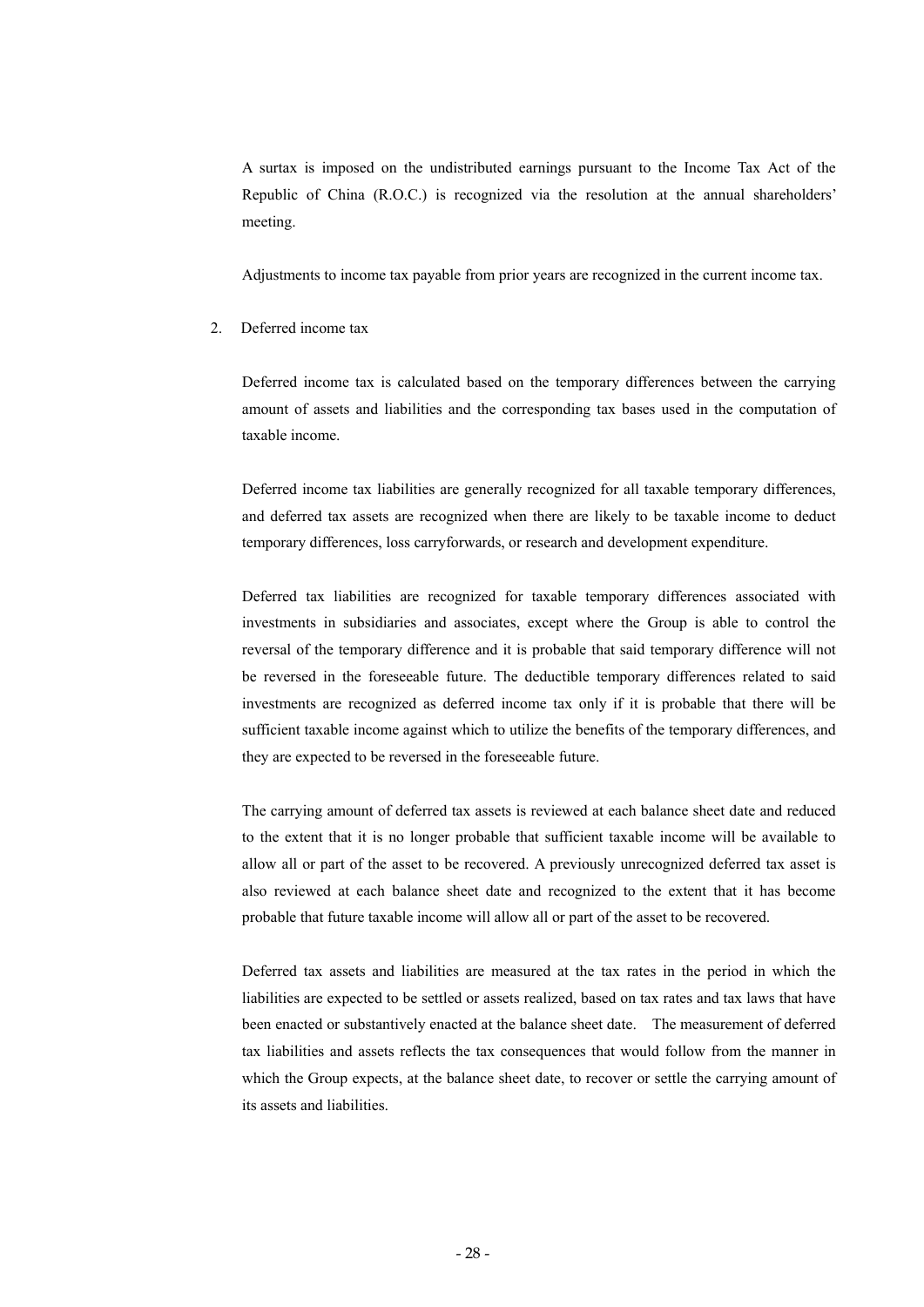3. Current and deferred income tax

Current and deferred taxes are recognized in profit or loss, except when they relate to items that are recognized in other comprehensive income or directly in equity; in which case, the current and deferred taxes are recognized in other comprehensive income or directly in equity, respectively.

#### 5. Critical Accounting Judgments, Assumptions, and Key Sources of Estimation Uncertainty

In the application of the Group's accounting policies, the management is required to make judgments, estimations, and assumptions about the relevant information that is not readily accessible from other sources based on historical experience and other relevant factors. Actual results may differ from these estimates.

The Group takes into account the economic impact of the COVID-19 pandemic in its critical accounting estimates, and the management will constantly review the estimates and basic assumptions. If an amendment to estimates only affects the current period, it shall be recognized in the period of said amendment; if an amendment to accounting estimates affects the current year and future periods, it shall be recognized in the period of said amendment and future periods.

#### 6. Cash and Cash Equivalents

|                                                                                     | December 31, 2020 | December 31, 2019 |
|-------------------------------------------------------------------------------------|-------------------|-------------------|
| Cash on hand and petty cash                                                         | 2.593             | 2.120<br>S        |
| Checking accounts and demand deposits                                               | 2,244,282         | 2,032,508         |
| Cash equivalents (investments with<br>original maturities of less than 3<br>months) |                   |                   |
| Time deposits                                                                       | 298.929           | 116,271           |
|                                                                                     | 2,545,804         | 2,150,899         |

As of December 31, 2020 and 2019, bank balance in the amount of \$37,100 thousand and \$27,100 thousand had been pledged to secured domestic bonds and syndicated loans, and reclassified to "financial assets at amortized cost - non-current". Refer to Note 29.

The market rate range of demand and time deposits at the balance sheet date is as follows:

|                                   | December 31, 2020     | December 31, 2019     |
|-----------------------------------|-----------------------|-----------------------|
| Demand deposits and time deposits | $0.001\% \sim 2.50\%$ | $0.001\% \sim 2.39\%$ |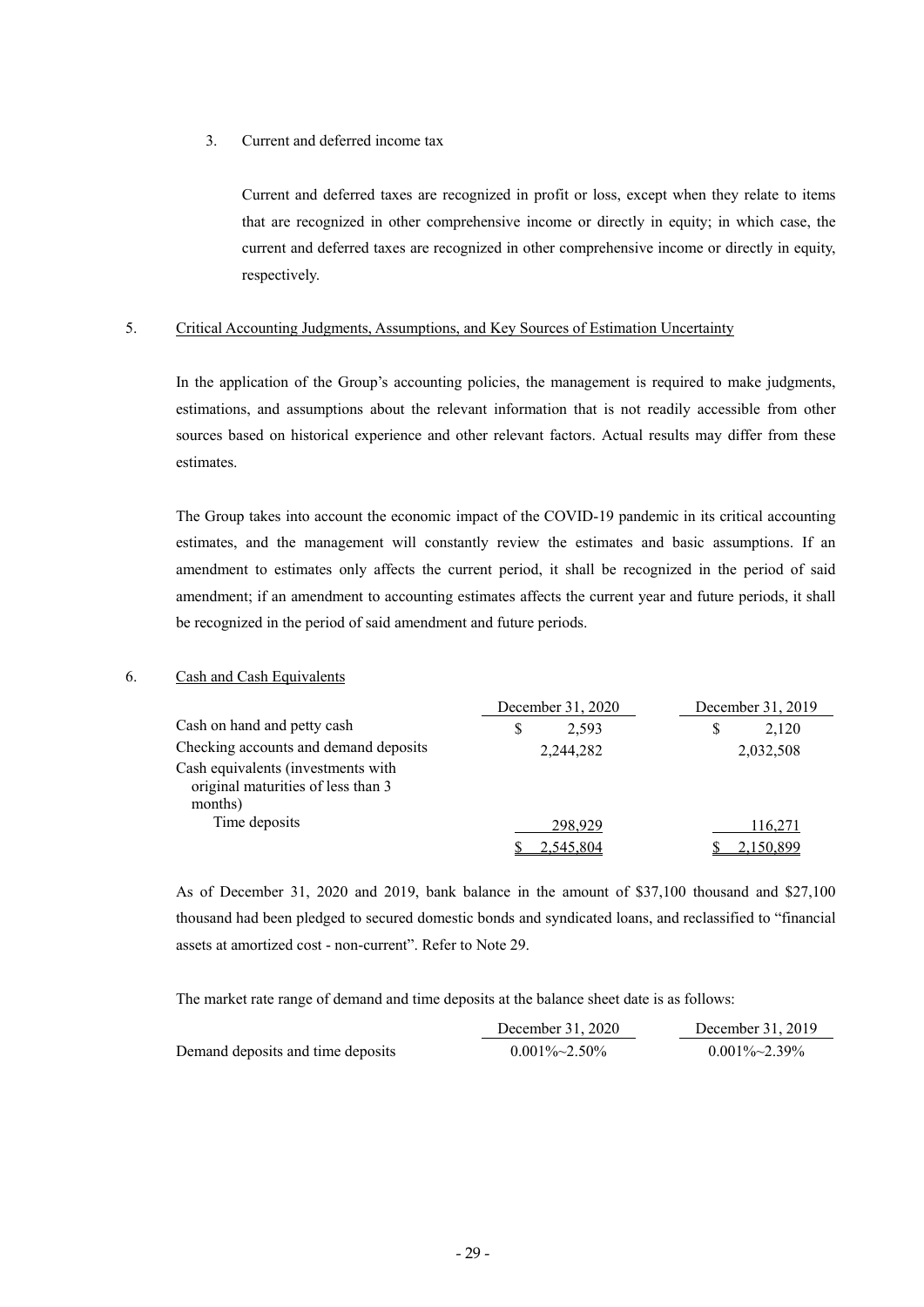7. Financial Assets at Fair Value Through Profit or Loss

|    |                                                                   | December 31, 2020 | December 31, 2019 |
|----|-------------------------------------------------------------------|-------------------|-------------------|
|    | Financial assets at FVTPL - current                               |                   |                   |
|    | Financial assets mandatorily at FVTPL                             |                   |                   |
|    | Non-derivative financial assets                                   |                   |                   |
|    | -Fund beneficiary certificates                                    | 43,600            | 347,841           |
| 8. | Financial Assets at Fair Value Through Other Comprehensive Income |                   |                   |
|    |                                                                   | December 31, 2020 | December 31, 2019 |
|    | Non-current                                                       |                   |                   |
|    | Investments in equity instruments at                              |                   |                   |
|    | <b>FVTOCI</b>                                                     |                   |                   |
|    | Domestic unlisted equity                                          | 65.828            | 57.311            |

The Group invested in the above-mentioned unlisted equity for medium to long-term strategic purposes, and expected to make profits in a long term. Accordingly, the management elected to designate these investments in equity instruments as at FVTOCI as they believed that recognizing the short-term fair value fluctuations of such investments in profit and loss would be inconsistent with the aforementioned long-term investment strategy.

#### 9. Notes Receivable and Accounts Receivable

|                                | December 31, 2020 | December 31, 2019 |
|--------------------------------|-------------------|-------------------|
| Notes receivable               |                   |                   |
| At amortized cost              |                   |                   |
| Gross carrying amount          | \$                | \$<br>2,022       |
| Less: Allowance for impairment |                   |                   |
| loss                           |                   |                   |
|                                |                   | 2,022             |
| Accounts receivable            |                   |                   |
| At amortized cost              |                   |                   |
| Gross carrying amount          | \$<br>2,022,217   | 2,042,711<br>S    |
| Less: Allowance for impairment |                   |                   |
| loss                           | 2,811)            | 3,847             |
|                                | 2,019,406         | 2,038,864         |
|                                | 2,019,406         | 2,040,886         |

The average credit period of sales of goods was 60 to 90 days. No interest was accrued for accounts receivable. The Group adopted a policy of only dealing with creditworthy counterparties and obtaining sufficient collateral, where appropriate, as a means of mitigating the risk of financial loss from defaults. The Group continuously monitored its credit exposure and counterparties' credit ratings and spread the aggregate value of transactions among customers with qualified credit ratings, while appointing dedicated staff to review and approve counterparties' credit limits on an annual basis to control the credit exposure.

The Group recognized the loss allowance for accounts receivable at an amount equal to lifetime ECLs. The ECLs on accounts receivable were estimated using a provision matrix with reference to customers' past default records, current financial position, and other forward-looking information. Based on the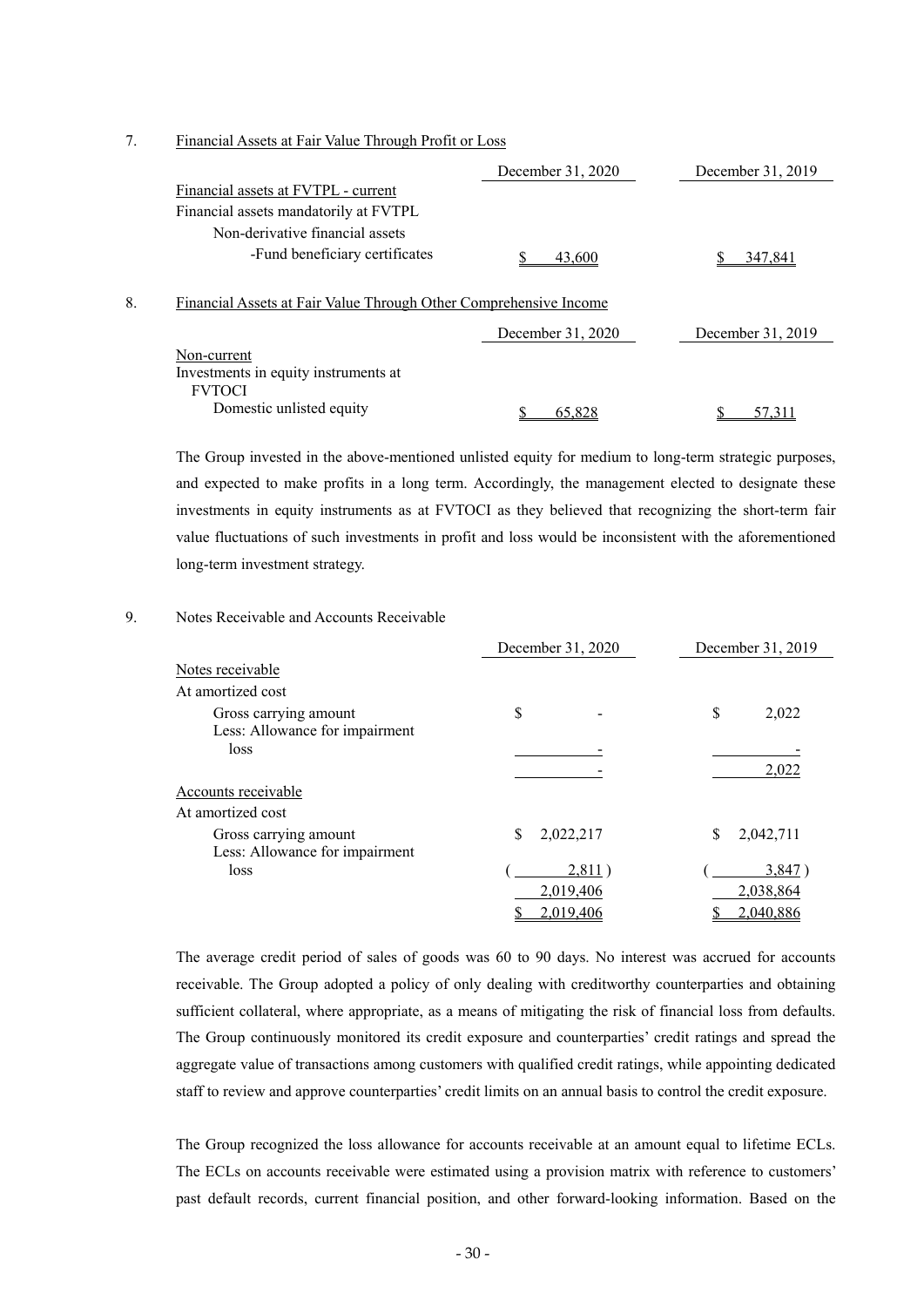Group's history of credit losses, as there was no significant difference in the loss patterns among different customer groups, the customer groups were not further differentiated in the provision matrix, and only the ECLs rate was set based on the number of days for which accounts receivable was past due.

When there was information indicating that the counterparty was in severe financial difficulty and the Group could not reasonably expect the amount to be recovered, the Group would write off relevant accounts receivable and continued to collect the receivable due. The receivable recovered was recognized in profit or loss.

The following table details the loss allowance for accounts receivable based on the Group's provision matrix:

#### December 31, 2020

|                       |                 | Less than 60    |               |                |                 |           |
|-----------------------|-----------------|-----------------|---------------|----------------|-----------------|-----------|
|                       | Not Past Due    | Davs            | 61 to 90 Days | 91 to 120 Days | Over 120 Days   | Total     |
| ECL <sub>s</sub> rate | $0.02 - 0.74\%$ | $0.22 - 8.91\%$ | 2.62%         | 17.66%         | $11.59 - 100\%$ |           |
| Gross carrying amount | 1.888.308       | 28.563          | 878           | 156            | 4.312           | 2.022.217 |
| Loss allowance        |                 |                 |               |                |                 |           |
| (lifetime ECLs)       | 467             | 685             | 23            | 28             | .608            | 2,811     |
| Amortized cost        | 887.841         | .878            | 855           | 28             | .704            | .019.406  |

#### December 31, 2019

|                       |                 | Less than 60    |               |                          |                   |              |
|-----------------------|-----------------|-----------------|---------------|--------------------------|-------------------|--------------|
|                       | Not Past Due    | Davs            | 61 to 90 Days | 91 to 120 Days           | Over 120 Days     | Total        |
| ECL <sub>s</sub> rate | $0.03 - 0.87\%$ | $0.33 - 2.87\%$ | 6.08%         | -                        | 100%              |              |
| Gross carrying amount | 1,866,884       | 73.115          | .130          |                          | .582              | \$ 2.042.711 |
| Loss allowance        |                 |                 |               |                          |                   |              |
| (lifetime ECLs)       | 651             | .547            | 67)           | $\overline{\phantom{0}}$ | .582 <sup>°</sup> | 3,847        |
| Amortized cost        | .866.233        | '1.568          | .063          |                          |                   | .038.864     |

The aging analysis above is based on the number of days overdue.

The movements of the loss allowance of accounts receivable are as follows:

|                                                           | 2020 |       | 2019 |        |
|-----------------------------------------------------------|------|-------|------|--------|
| Balance as of January 1,<br>Add: Allowance for impairment |      | 3,847 |      | 5,096  |
| (reversed) loss                                           |      | 825)  |      | 646    |
| Less: Amounts written off                                 |      | 139)  |      | 1,746) |
| Foreign currency exchange differences                     |      | 72.   |      | 149    |
| Balance as of December 31,                                |      | 2.811 |      | 3 847  |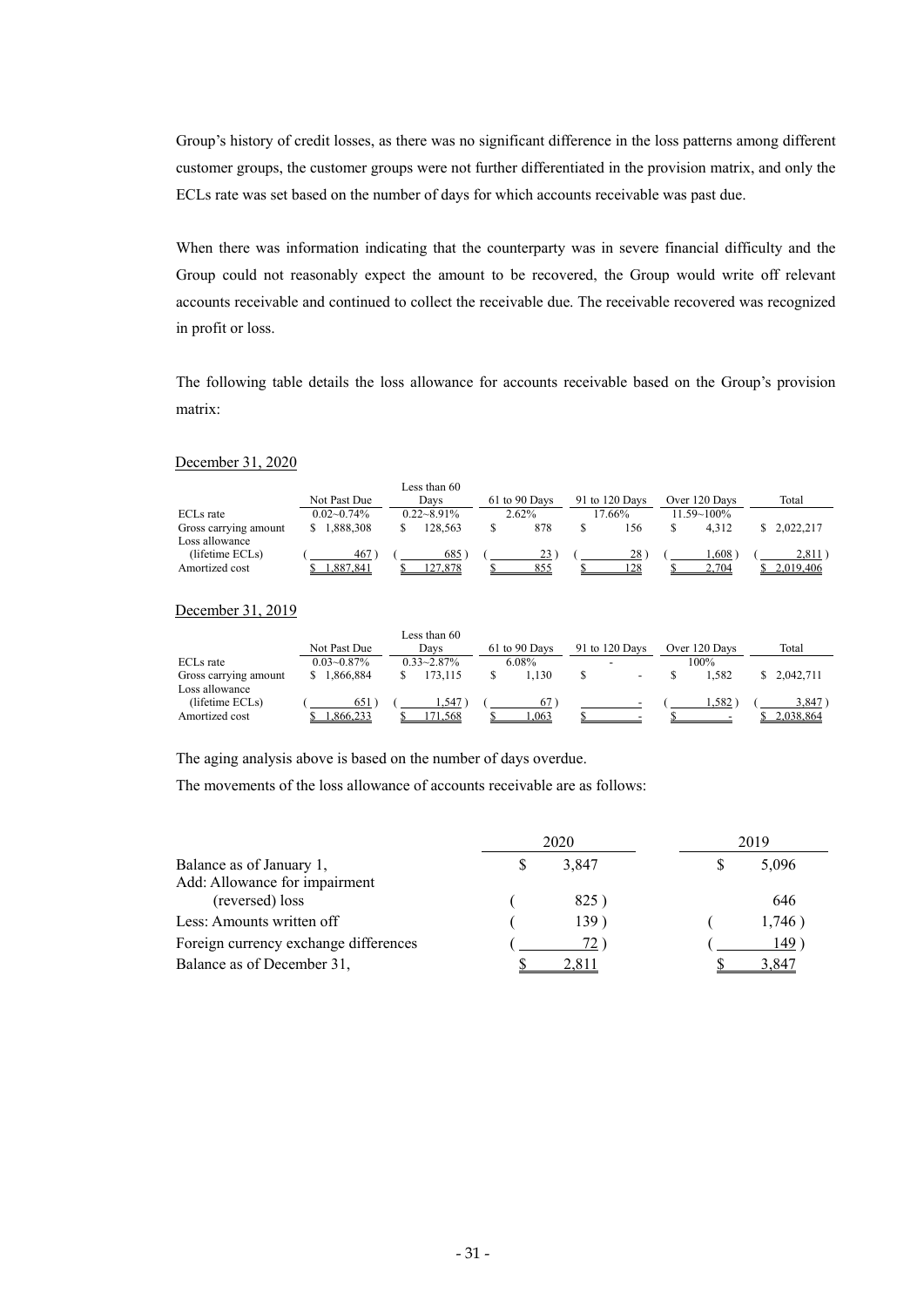#### 10. Inventories

|                 | December 31, 2020 | December 31, 2019 |  |  |
|-----------------|-------------------|-------------------|--|--|
| Raw materials   | 683.200           | 477,970           |  |  |
| Work in process | 212.145           | 155,287           |  |  |
| Finished goods  | 1.119.724         | 720,673           |  |  |
|                 | 2.015.069         | .353.930          |  |  |

For the years ended December 31, 2020 and 2019, the Group's costs of sales related to inventories were \$8,066,422 thousand and \$9,168,956 thousand, respectively. The costs of sales in 2020 and 2019, including the inventory valuation losses recognized by writing down the cost of inventories to the net realizable value, were \$48,139 thousand and \$40,371 thousand, respectively.

#### 11. Non-current assets held for sale

|                                       | December 31, 2020 | December 31, 2019 |
|---------------------------------------|-------------------|-------------------|
| Dongguan Phitek Electronics Co., Ltd. |                   |                   |
| Land use rights, buildings,           |                   |                   |
| machinery, and equipment              | 245.819           | $\sim$            |

The Group's board of directors passed the resolution on February 27, 2020, of disposal of the land use rights, buildings, machinery, and equipment of the subsidiary Dongguan Phitek Electronics Co., Ltd. (hereinafter referred to as PHP). Therefore, said assets were reclassified as non-current assets held for sale based on their carrying amounts as of February 28, 2020, and presented on a separate line in the consolidated balance sheet.

The details of PHP non-current assets held for sale are as follows:

|                                | December 31, 2020 |
|--------------------------------|-------------------|
| Land use rights                | \$<br>4,042       |
| <b>Buildings</b>               | 258,005           |
| Machinery and equipment        | 1,244             |
| Other equipment                | 13,587            |
| Others                         | 5,675             |
| Less: Accumulated depreciation | 39,850)           |
|                                | 242,703           |
| Net exchange differences       | 3,116             |
|                                | 245,819           |

The sale price was expected to exceed the carrying amounts of the relevant net assets, so when said units were classified as non-current assets held for sale, there was no impairment loss that should be recognized.

As of December 31, 2020, the proceeds from the sale pre-received were in the amount of \$170,466 thousand and was accounted for under "Other current liabilities". Please refer to Note 19.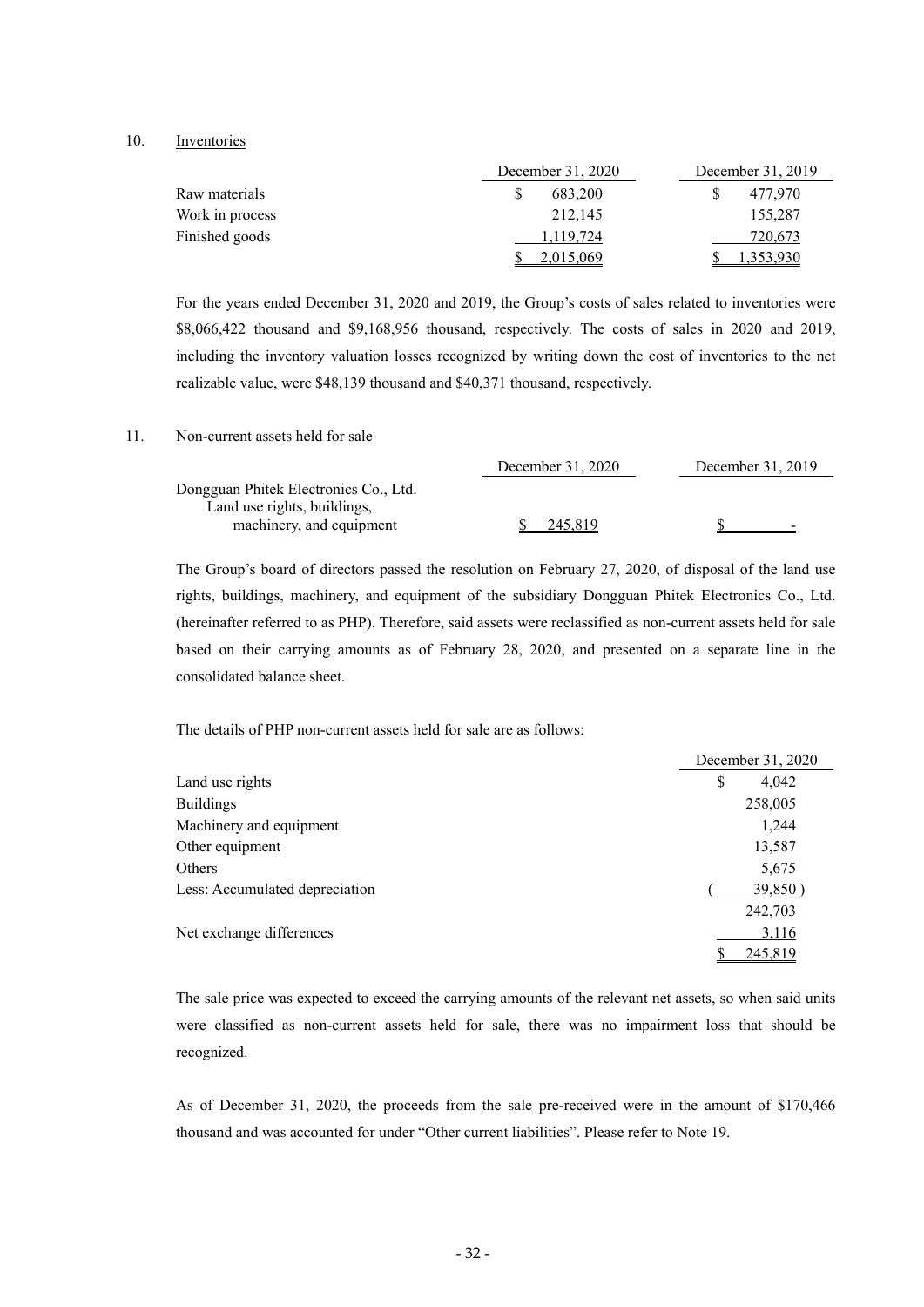After the contract for the disposal of the above-mentioned non-current assets held for sale was signed, due to delays in the delivery and administrative procedures for ownership transfer, the delivery procedures had not been completed as of the date of release of the financial statements. The Group expects to complete the relevant transactions in June 2021.

### 12. Subsidiaries

|            |                                                   |                                                                 | Percentage of ownership |          |              |
|------------|---------------------------------------------------|-----------------------------------------------------------------|-------------------------|----------|--------------|
|            |                                                   |                                                                 | December                | December |              |
| Investor   | Investee                                          | Nature of Business                                              | 31, 2020                | 31, 2019 | <b>Notes</b> |
| Phihong    | Phihong International Corp.<br>(PHI)              | Making investments                                              | 100.00                  | 100.00   |              |
| Phihong    | Phitek International Co., Ltd.<br>(PHK)           | Making investments                                              | 100.00                  | 100.00   |              |
| Phihong    | Ascent Alliance Ltd.<br>(PHQ)                     | Making investments                                              | 100.00                  | 100.00   |              |
| Phihong    | Phihong USA Corp. (PHA)                           | Selling a variety of<br>power supplies                          | 100.00                  | 100.00   |              |
| Phihong    | Phihong Technology Japan<br>Co., Ltd. (PHJ)       | Selling power<br>components                                     | 100.00                  | 100.00   | Note 1       |
| Phihong    | Guang-Lai Investment Co.,<br>Ltd. (Guang-Lai)     | Making investments                                              | 100.00                  | 100.00   |              |
| Phihong    | Phihong Vietnam Co., Ltd.<br>(PHV)                | Manufacturing and<br>selling a variety of<br>power supplies     | 100.00                  | 100.00   | Note 2       |
| PHI        | Phihong (Dongguan)<br>Electronics Co., Ltd.       | Manufacturing and<br>selling a variety of<br>power supplies     | 100.00                  | 100.00   |              |
| PHI        | Phihong Electronics (Suzhou)<br>Co., Ltd.         | Manufacturing and<br>selling a variety of<br>power supplies     | 100.00                  | 100.00   |              |
| PHI        | N-Lighten Technologies, Inc.<br>(N-Lighten)       | Making general<br>investments                                   | 58.45                   | 58.45    |              |
| PHI        | Yanghong Trade (Shanghai)<br>Co., Ltd.            | Selling a variety of<br>lighting products and<br>power supplies | 100.00                  | 100.00   |              |
| <b>PHK</b> | Dongguan Phitek Electronics<br>Co., Ltd.          | Manufacturing and<br>selling a variety of<br>power supplies     | 100.00                  | 100.00   |              |
| PHQ        | Dongguan Shuang-Ying<br>Electronics Co., Ltd.     | Manufacturing and<br>selling electronic<br>materials            | 100.00                  | 100.00   |              |
| PHQ        | Jin-Sheng-Hong (Jiangxi)<br>Electronics Co., Ltd. | Manufacturing and<br>selling electronic<br>materials            | 100.00                  | 100.00   |              |
| Guang-Lai  | N-Lighten                                         | Making investments                                              | 19.78                   | 19.78    |              |

Note 1: In December 2019, the board of directors of the Company approved a capital reduction in the subsidiary PHJ in Japan in the amount of \$54,302 thousand (JPY200,000 thousand). Said capital reduction had been completed in January 2020; thus, its paid-in capital was in the amount of \$41,153 thousand (JPY150,000 thousand).

Note 2: In 2019, the Company established a subsidiary in Vietnam named PHV, with the registered capital of US\$50,000 thousand, and the Company's ownership is 100%. In order to meet the Group's capital needs, it was planned to inject capital in stages based on the investment progress. As of December 31, 2020, the Company's capital injected amounted to \$607,193 thousand (US\$20,000 thousand).

See Tables 9 and 10 for the information on places of incorporation and principal places of business.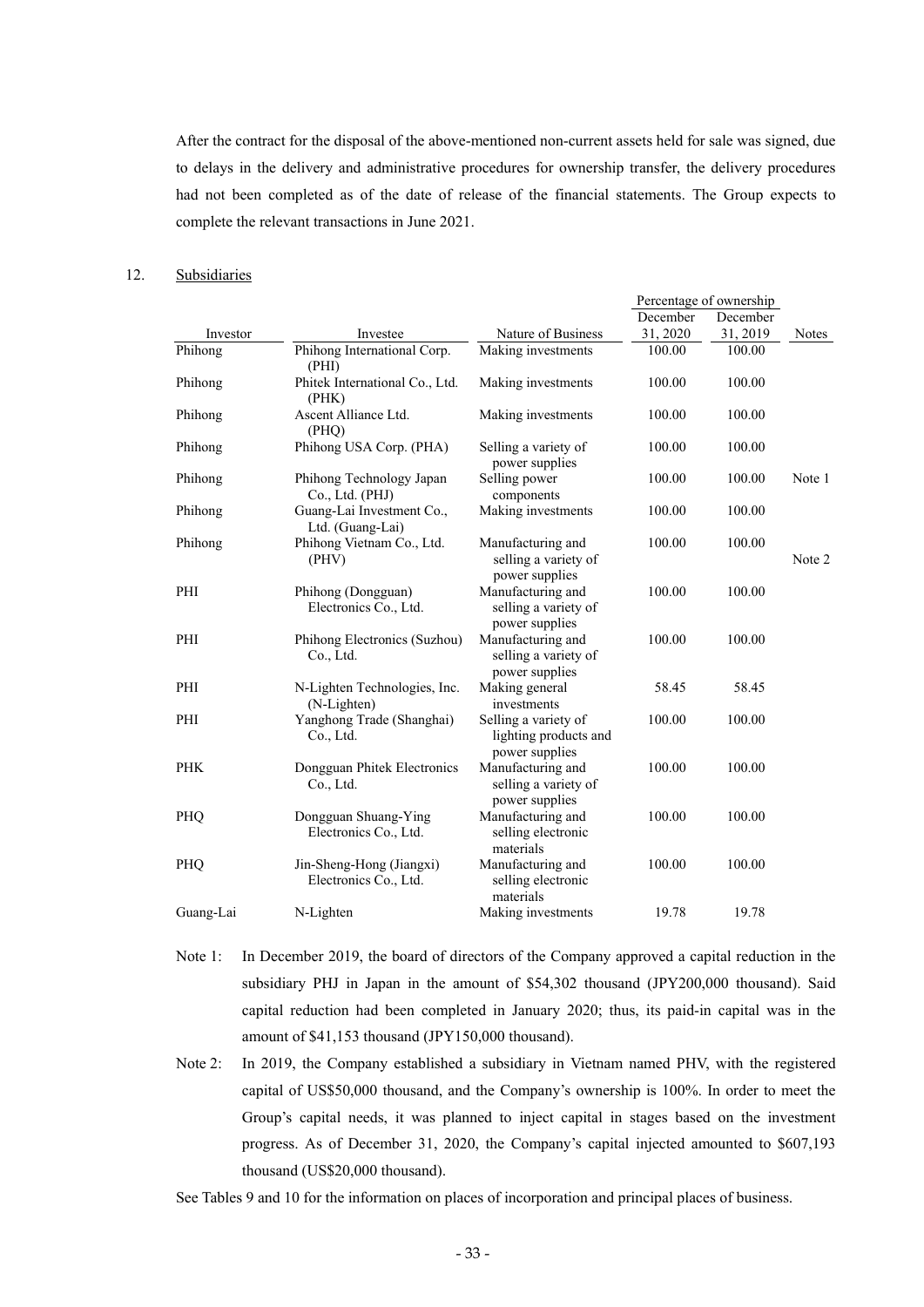#### 13. Investments Accounted for Using Equity Method

Investments in associates

|                                                                         | December 31, 2020 | December 31, 2019                   |
|-------------------------------------------------------------------------|-------------------|-------------------------------------|
| Associates that are not individually<br>material                        | 152,366           | 141,638                             |
| Aggregate information of associates that are not individually material: |                   |                                     |
|                                                                         | 2020              | 2019                                |
| The Group's share of                                                    |                   |                                     |
| Net loss for the year                                                   | (\$<br>4,645)     | $\left( \text{S} \right)$<br>9,130) |
| Other comprehensive income                                              | 27,037            | 15,300                              |
| Total comprehensive income                                              | 22.392            |                                     |

Refer to Table 9. "Information on Investees" for the nature of business, principal places of business, and countries of incorporation of the associates.

The equity-method investees' financial statements, which were used to determine the carrying amount of the Group's investments and the share of profit and other comprehensive income of associates, had been audited.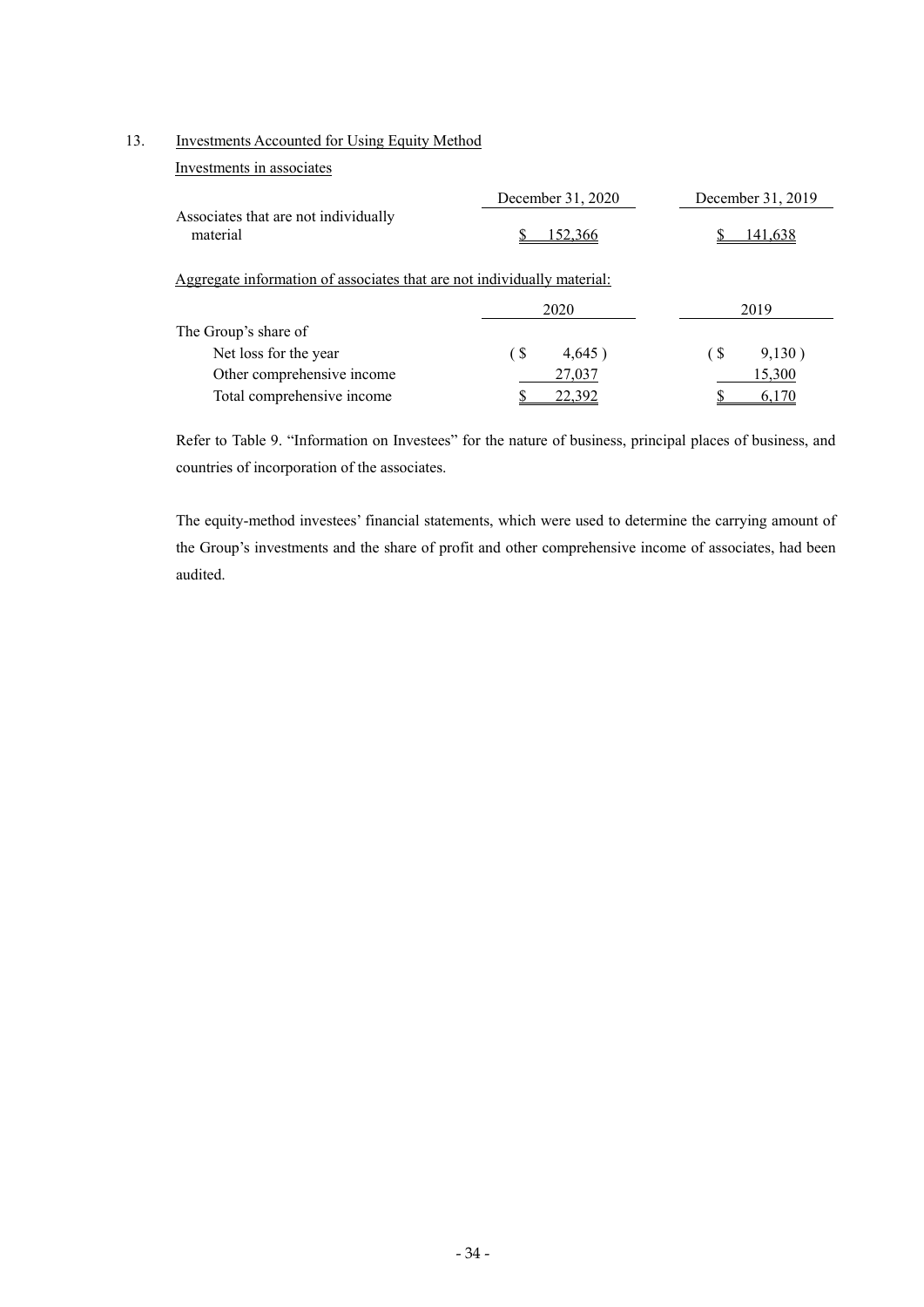## 14. Property, plant and equipment

|                                  |               |                              |                          | Machinery and                |    | Other            | Construction in |                    |
|----------------------------------|---------------|------------------------------|--------------------------|------------------------------|----|------------------|-----------------|--------------------|
|                                  | Freehold Land |                              | <b>Buildings</b>         | equipment                    |    | equipment        | Progress        | Total              |
| Cost                             |               |                              |                          |                              |    |                  |                 |                    |
| Balance as of January 1,         |               |                              |                          |                              |    |                  |                 |                    |
| 2020                             | \$<br>248,931 |                              | \$2,704,125              | \$2,411,321                  | S  | 709,254          | \$<br>10.909    | \$6,084,540        |
| Additions                        |               |                              | 4,970                    | 114,852                      |    | 18,446           | 90,463          | 228,731            |
| Disposals                        |               |                              | 662)                     | 171,537)<br>- (              | -6 | 66,335)          |                 | 238,534)           |
| Reclassified to held for<br>sale |               |                              |                          |                              |    |                  |                 |                    |
| Net exchange differences         | (             | 2,451)                       | 258,005)<br>6,845        | 1,244)<br>$\left($<br>11,794 | -6 | 13,587)<br>2,344 | 948             | 272,836)<br>19,480 |
| Reclassification                 |               | $\qquad \qquad \blacksquare$ | 6,863                    | 66,309                       |    | 6,802            | 16,031)         | 63,943             |
| Balance as of December           |               |                              |                          |                              |    |                  |                 |                    |
| 31, 2020                         | 246,480       |                              | \$2,464,136              | \$2,431,495                  | S. | 656,924          | \$<br>86,289    | \$5,885,324        |
|                                  |               |                              |                          |                              |    |                  |                 |                    |
| <b>Accumulated</b>               |               |                              |                          |                              |    |                  |                 |                    |
| depreciation                     |               |                              |                          |                              |    |                  |                 |                    |
| Balance as of January 1,         |               |                              |                          |                              |    |                  |                 |                    |
| 2020                             | $\mathbf S$   |                              | \$<br>789.989            | \$1,886,186                  | \$ | 554,948          | \$              | \$ 3,231,123       |
| Disposals                        |               |                              | 662)                     | 140,834)<br>-6               | -6 | 64,595)          |                 | 206,091)<br>(      |
| Reclassified to held for         |               |                              |                          |                              |    |                  |                 |                    |
| sale                             |               |                              | 26,239)<br>€             | 1,214)                       |    | 12,397)          |                 | 39,850)<br>(       |
| Depreciation expenses            |               |                              | 81,201                   | 154,000                      |    | 57,561           |                 | 292,762            |
| Net exchange differences         |               |                              | 4,856                    | 9,875                        |    | 2,110            |                 | 16,841             |
| Balance as of December           |               |                              |                          |                              |    |                  |                 |                    |
| 31, 2020                         | \$            | $\overline{a}$               | \$849,145                | \$1,908,013                  |    | \$537,627        | \$<br>$\equiv$  | \$ 3,294,785       |
|                                  |               |                              |                          |                              |    |                  |                 |                    |
| Net amount as of                 |               |                              |                          |                              |    |                  |                 |                    |
| December 31, 2020                | 246,480       |                              | \$1,614,991              | \$523,482                    | \$ | 119,297          | \$<br>86,289    | \$2,590,539        |
|                                  |               |                              |                          |                              |    |                  |                 |                    |
| Cost                             |               |                              |                          |                              |    |                  |                 |                    |
| Balance as of January 1,         |               |                              |                          |                              |    |                  |                 |                    |
| 2019                             | \$<br>250,320 |                              | \$2,600,633              | \$2,460,635                  | \$ | 670,419          | \$<br>31,053    | \$6,013,060        |
| Additions                        |               |                              | 50,932                   | 130,574                      |    | 40,503           | 148,297         | 370,306            |
| Disposals                        |               |                              | 831)                     | 209,462)<br>€                | €  | 31,241)          |                 | 241,534)<br>(      |
| Net exchange differences         | (             | 1,389)                       | 75,355)                  | 64,645)<br>(                 | (  | 11,692)          | 2,796)          | 155,877)<br>(      |
| Reclassification                 |               | $\blacksquare$               | 128,746                  | 94,219                       |    | 41,265           | 165,645)        | 98,585             |
| Balance as of December           |               |                              |                          |                              |    |                  |                 |                    |
| 31, 2019                         | 248,931       |                              | \$2,704,125              | \$2,411,321                  | S. | 709,254          | \$<br>10.909    | \$6,084,540        |
|                                  |               |                              |                          |                              |    |                  |                 |                    |
| Accumulated                      |               |                              |                          |                              |    |                  |                 |                    |
| depreciation                     |               |                              |                          |                              |    |                  |                 |                    |
| Balance as of January 1,<br>2019 | \$            |                              | \$<br>725,734            | \$1,921,378                  | S  | 525,569          | \$              | \$3,172,681        |
| Disposals                        |               |                              | 498)                     | 155,461)<br>-6               | -6 | 29,739)          |                 | 185,698)           |
| Depreciation expenses            |               |                              | €<br>86,065              | 165,981                      |    | 68,063           |                 | (<br>320,109       |
| Net exchange differences         |               |                              | 21,312)<br>€             | 45,589)                      |    | 9,068)           |                 | 75,969)            |
| Reclassification                 |               |                              | $\overline{\phantom{a}}$ | 123)                         |    | 123              |                 |                    |
| Balance as of December           |               |                              |                          |                              |    |                  |                 |                    |
| 31, 2019                         | \$            |                              | 789,989<br>\$            | \$1,886,186                  |    | 554,948          | \$<br>$\equiv$  | \$3,231,123        |
|                                  |               |                              |                          |                              |    |                  |                 |                    |
| Net amount as of                 |               |                              |                          |                              |    |                  |                 |                    |
| December 31, 2019                | 248,931       |                              | \$1,914,136              | 525,135<br>\$                | \$ | 154,306          | \$<br>10,909    | \$2,853,417        |
|                                  |               |                              |                          |                              |    |                  |                 |                    |

The Group's property, plant and equipment above are depreciated on a straight-line basis based on the estimated useful life below:

| <b>Buildings</b>        |              |
|-------------------------|--------------|
| Main building           | 50 years     |
| Engineering system      | 10 years     |
| Machinery and equipment | $3-10$ years |
| Other equipment         | $3-5$ years  |

The Group's property, plant and equipment pledged as collateral for long-term borrowings are set out in Note 29.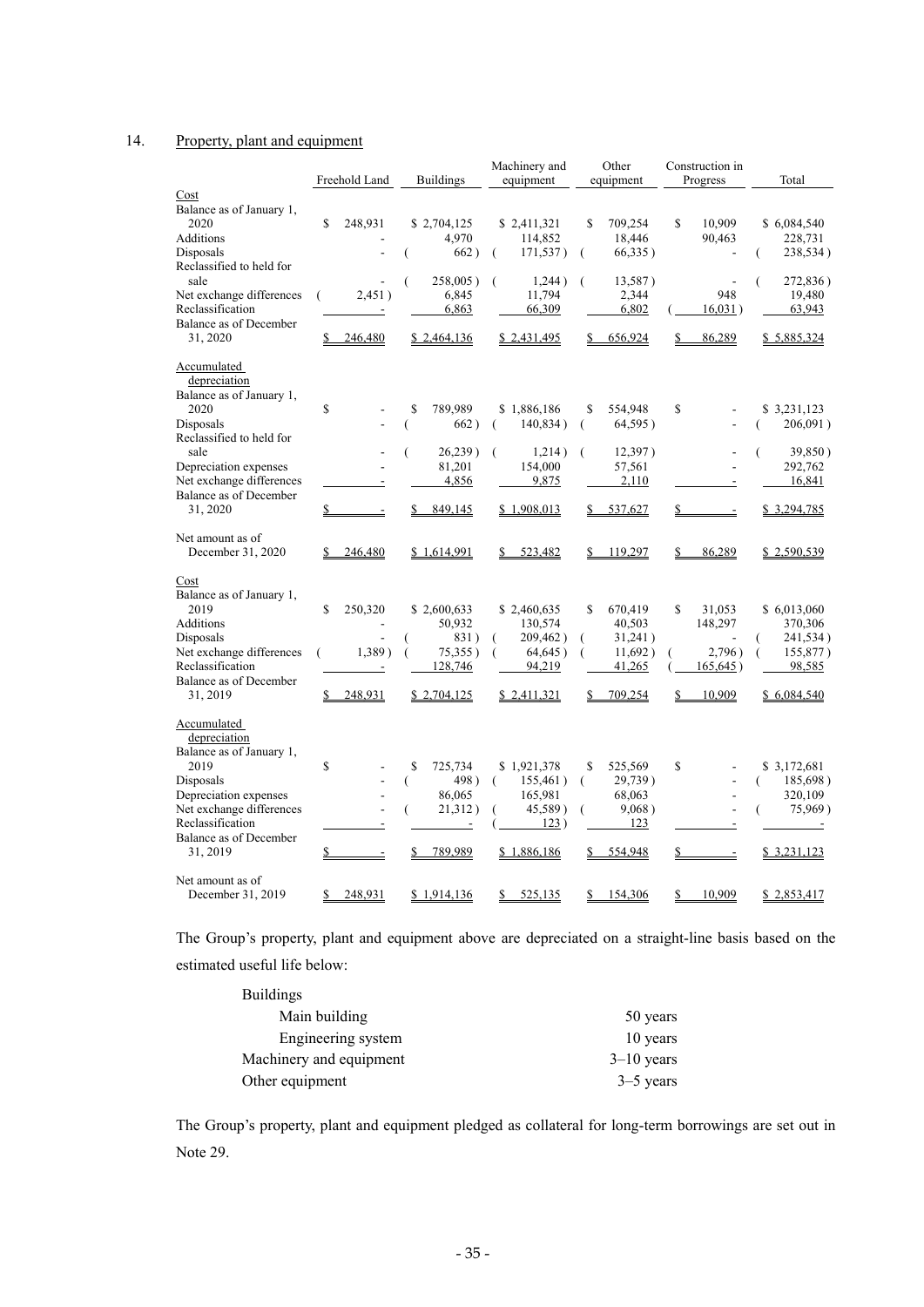#### 15. Lease Agreements

 $(2)$ 

#### (1) Right-of-use assets

|                                                  | December 31, 2020                | December 31, 2019             |
|--------------------------------------------------|----------------------------------|-------------------------------|
| Carrying amount                                  |                                  |                               |
| Land (including land use rights)                 | \$<br>266,040                    | $\mathbf S$<br>282,721        |
| <b>Buildings</b>                                 | 10,986                           | 15,217                        |
| Office equipment                                 | 324                              | 688                           |
| Transportation equipment                         | 3,563                            | 2,761                         |
| Other equipment                                  | 1,875                            | 1,327                         |
|                                                  | \$<br>282,788                    | 302,714                       |
|                                                  | 2020                             | 2019                          |
| Additions to right-of-use assets                 | $\overline{\mathbf{S}}$<br>8,421 | $\mathbf{\hat{S}}$<br>141,638 |
| Depreciation expenses of right-of-use<br>assets  |                                  |                               |
| Land (including land use rights)                 | \$<br>9,096                      | \$<br>9,573                   |
| <b>Buildings</b>                                 | 3,726                            | 3,345                         |
| Office equipment                                 | 503                              | 785                           |
| Transportation equipment                         | 1,449                            | 2,325                         |
| Other equipment                                  | 642                              | 255                           |
|                                                  | \$<br>15,416                     | \$<br>16,283                  |
| Lease liabilities                                |                                  |                               |
|                                                  | December 31, 2020                | December 31, 2019             |
| Carrying amount                                  |                                  |                               |
| Current                                          | \$<br>7,786                      | \$<br>5,665                   |
| Non-current                                      | 12,665<br>\$                     | 14,888<br>\$                  |
| Range of discount rate for lease<br>liabilities: |                                  |                               |
| Land                                             | 1.200%                           | 1.200%                        |
| <b>Buildings</b>                                 | 1.030%~5.220%                    | 1.030%~5.220%                 |
| Office equipment                                 | 4.875%                           | 4.875%                        |
| Transportation equipment                         | 1.155%~5.220%                    | 1.155%~5.220%                 |
| Other equipment                                  | 1.030%                           | 1.030%                        |

#### (3) Material lease-in activities and terms

The Group has leased certain offices, transportation, and other equipment for operations as well as product manufacturing and R&D over lease terms of 2 to 9 years. These agreements do not contain renewal or purchase options upon the expiration of the lease terms.

The Group has also leased land and buildings for plants, offices, and parking over lease terms of 2 to 50 years. Upon the termination of the lease terms, the Group does not have preferential rights to acquire the land and buildings leased, and it is agreed that the Group shall not sublease or transfer all or part of the underlying assets leased without the consent of the lessor.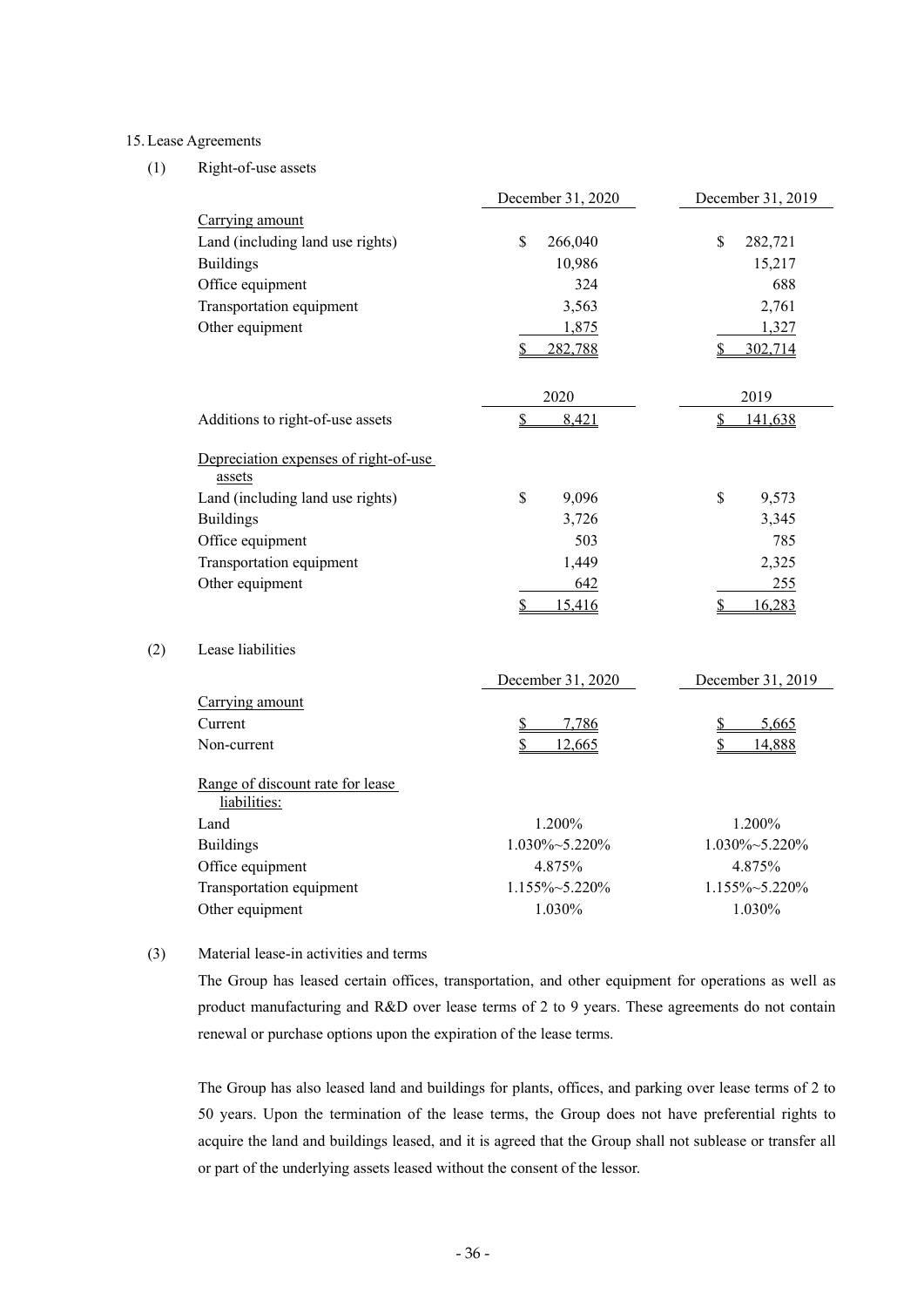## (4) Other lease information

|                                     | 2020  | 2019  |  |
|-------------------------------------|-------|-------|--|
| Short-term lease expenses           |       |       |  |
| Variable lease payment expenses not |       |       |  |
| included in the measurement of      |       |       |  |
| lease liabilities                   | 7 743 | 2.921 |  |
| Total cash (outflow) from leases    |       |       |  |

The Group has elected to apply the recognition exemption for office equipment leases in line with short-term leases, and, thus, did not recognize said leases in right-of-use assets and lease liabilities.

For the years ended December 31, 2020 and 2019, short-term lease expenses also include leases for which the lease terms ended on or before December 31, 2020 and 2019, and for which the recognition exemption applied.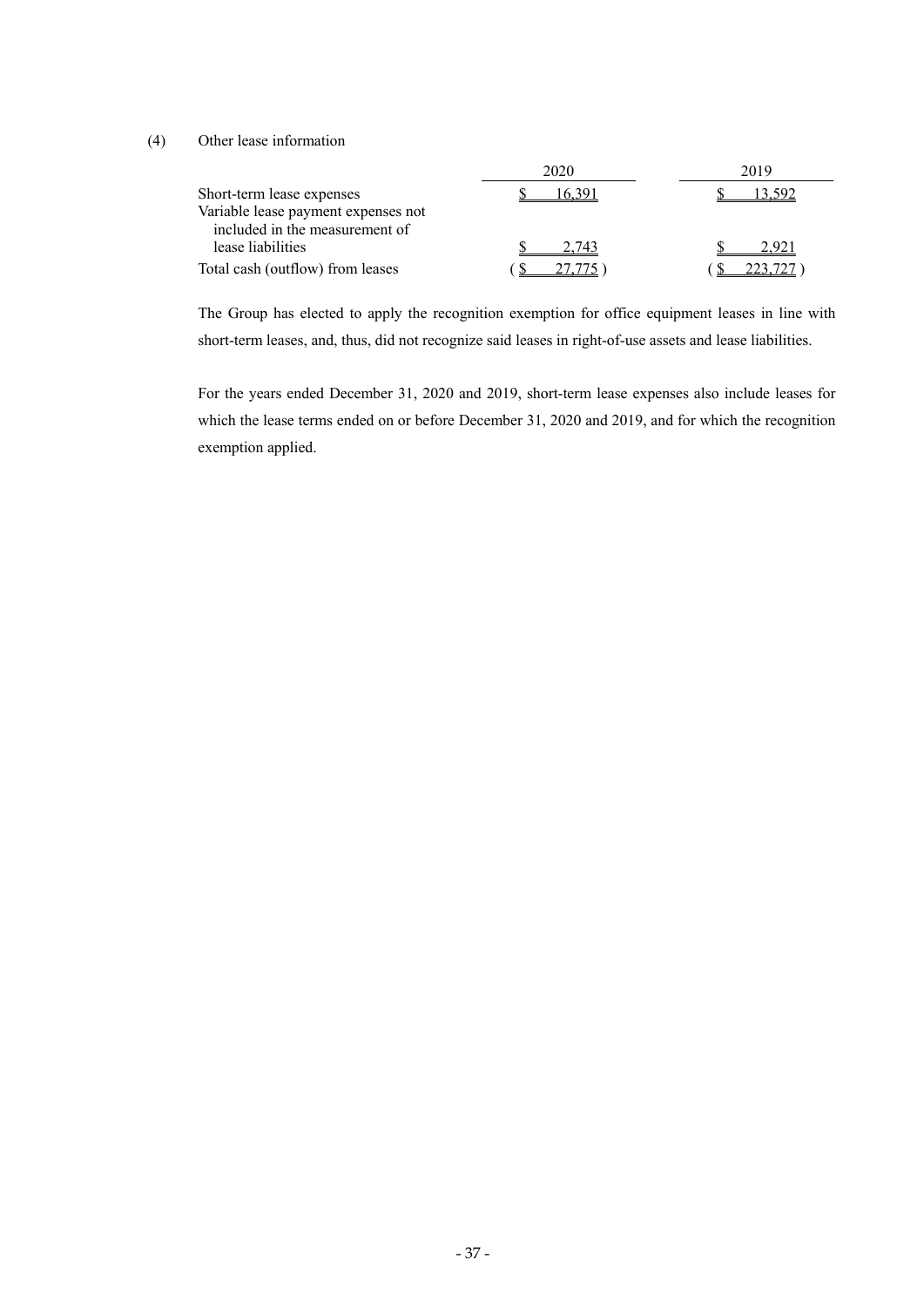# 16. Other Intangible Assets

|                                                    | Computer software |         |
|----------------------------------------------------|-------------------|---------|
| Cost                                               |                   |         |
| Balance as of January 1, 2020                      | \$                | 118,748 |
| <b>Additions</b>                                   |                   | 7,196   |
| Disposals                                          | (                 | 7,399)  |
| Effect of foreign currency exchange                |                   |         |
| differences                                        |                   | 78      |
| Balance as of December 31, 2020                    | \$                | 118,623 |
| Accumulated amortization                           |                   |         |
| Balance as of January 1, 2020                      | \$                | 85,532  |
| Amortization expenses                              |                   | 12,595  |
| Disposals                                          | €                 | 7,205)  |
| Effect of foreign currency exchange<br>differences |                   | 22      |
| Balance as of December 31, 2020                    | \$                | 90,944  |
|                                                    |                   |         |
| Net amount as of December 31, 2020                 | \$                | 27,679  |
|                                                    |                   |         |
| Cost                                               |                   |         |
| Balance as of January 1, 2019                      | \$                | 127,741 |
| <b>Additions</b>                                   |                   | 14,413  |
| Reclassification                                   |                   | 3,883   |
| Disposals                                          | €                 | 25,825) |
| Effect of foreign currency exchange<br>differences |                   |         |
| Balance as of December 31, 2019                    |                   | 1,464)  |
|                                                    | \$                | 118,748 |
| Accumulated amortization                           |                   |         |
| Balance as of January 1, 2019                      | \$                | 95,596  |
| Amortization expenses                              |                   | 16,176  |
| Disposals                                          | (                 | 25,424) |
| Effect of foreign currency exchange                |                   |         |
| differences                                        |                   | 816)    |
| Balance as of December 31, 2019                    | \$                | 85,532  |
| Net amount as of December 31, 2019                 | S                 | 33,216  |
|                                                    |                   |         |

The intangible assets above are amortized on a straight-line basis over estimated useful life of 2 to 5 years.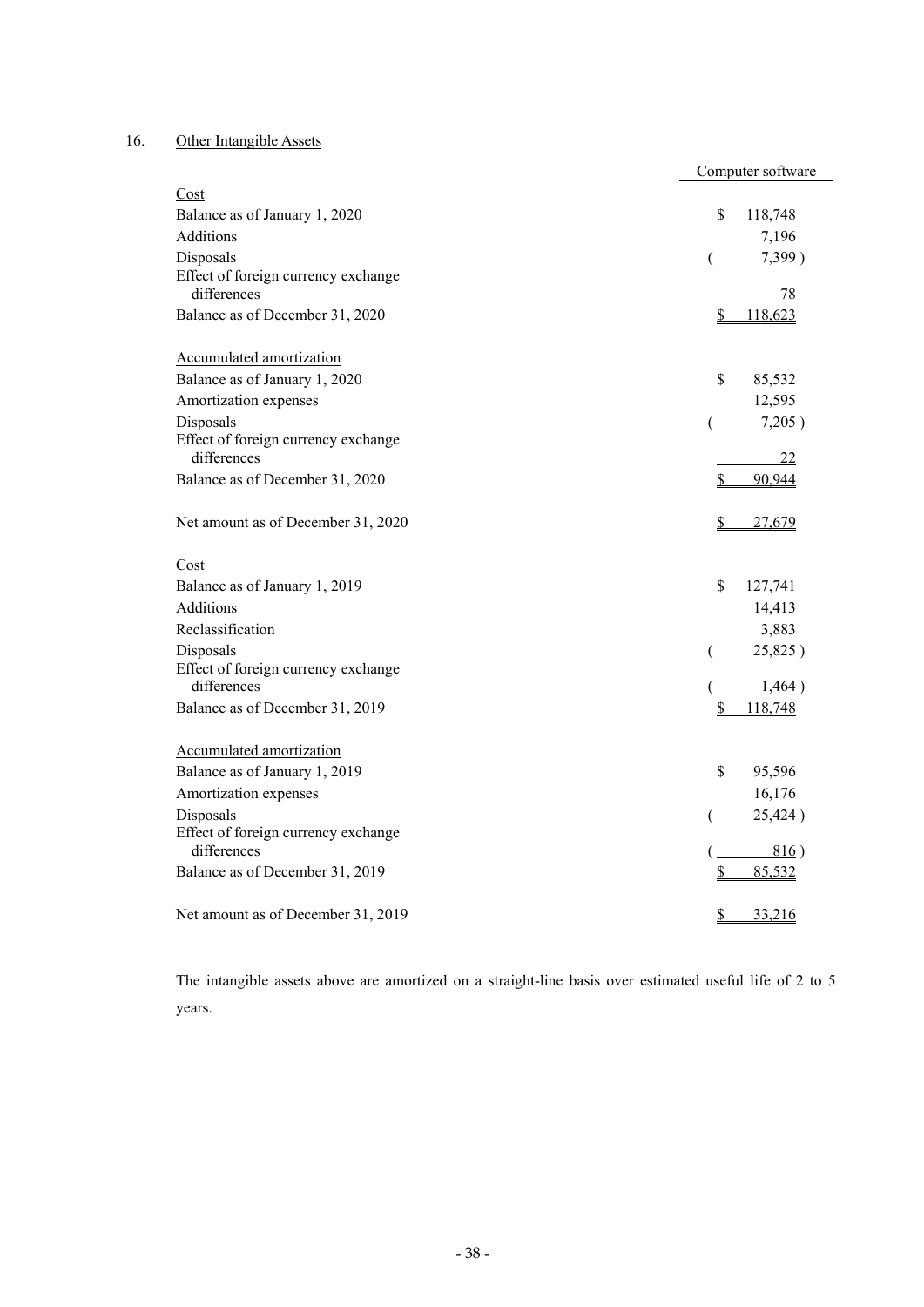#### 17. Borrowings

Short-term borrowings

|                                 | December 31, 2020 | December 31, 2019 |
|---------------------------------|-------------------|-------------------|
| Unsecured borrowings<br>Phihong | \$<br>170,880     | \$                |
| Secured borrowings<br>Phihong   | 85,440<br>256,320 |                   |
| Long-term borrowings            |                   |                   |
|                                 | December 31, 2020 | December 31, 2019 |
| Secured borrowings              |                   |                   |
| Phihong                         | \$<br>371,040     | \$<br>300,000     |
| Less: Discount                  | 2,359)            | 4,261)            |
| Current portions                | 64,737)           |                   |
|                                 | 303,944           | 295,739           |

(1) As of December 31, 2020, the Company had short-term bank borrowings with the contract term from December 7, 2020 to February 9, 2021. As of December 31, 2020, the effective interest rate was 0.95% per annum, with the interest paid monthly .

- (2) The Company had long-term bank borrowings for the years ended December 31, 2020 and 2019 with the contract term from August 22, 2019 to September 10, 2023 and from August 22, 2019 to July 30, 2022, respectively. As of December 31, 2020 and 2019, the effective interest rate was from 1.2740% to 1.9872% and 2.1862%, respectively, per annum, with the interest paid monthly.
- (3) On April 30, 2019, the Company signed a 3-year syndicated loan agreement with seven participating banks led by the Taiwan Shin Kong Commercial Bank and co-led by the Yuanta Commercial Bank and the Hua Nan Commercial Bank. The credit line of the loan amounted to NT\$1 billion, including NT\$450 million for credit line A and NT\$550 million for credit line B. As such, the parent company should be able to support the investment plan for the establishment of a factory for the subsidiary PHV in Vietnam and to enrich the Group's working capital. Under the loan agreements with the Taiwan Shin Kong Commercial Bank, the Company should maintain the following financial ratios during the loan term (based on the annual and semi-annual consolidated financial statements audited by CPAs on a semi-annual basis):
	- (1) Ratio of current assets to current liabilities shall not be less than 100%.
	- (2) Ratio of total liabilities to tangible net worth shall not be more than 150%.
	- (3) Ratio of net income before income tax, plus depreciation, amortization, and interest expenses to interest expenses shall be maintained at 200% or more.
	- (4) Tangible net worth (net worth less intangible assets) shall not be not less than NT\$4.5 billion.

For information on collateral and joint guarantee for the borrowings above, refer to Notes 28 and 29.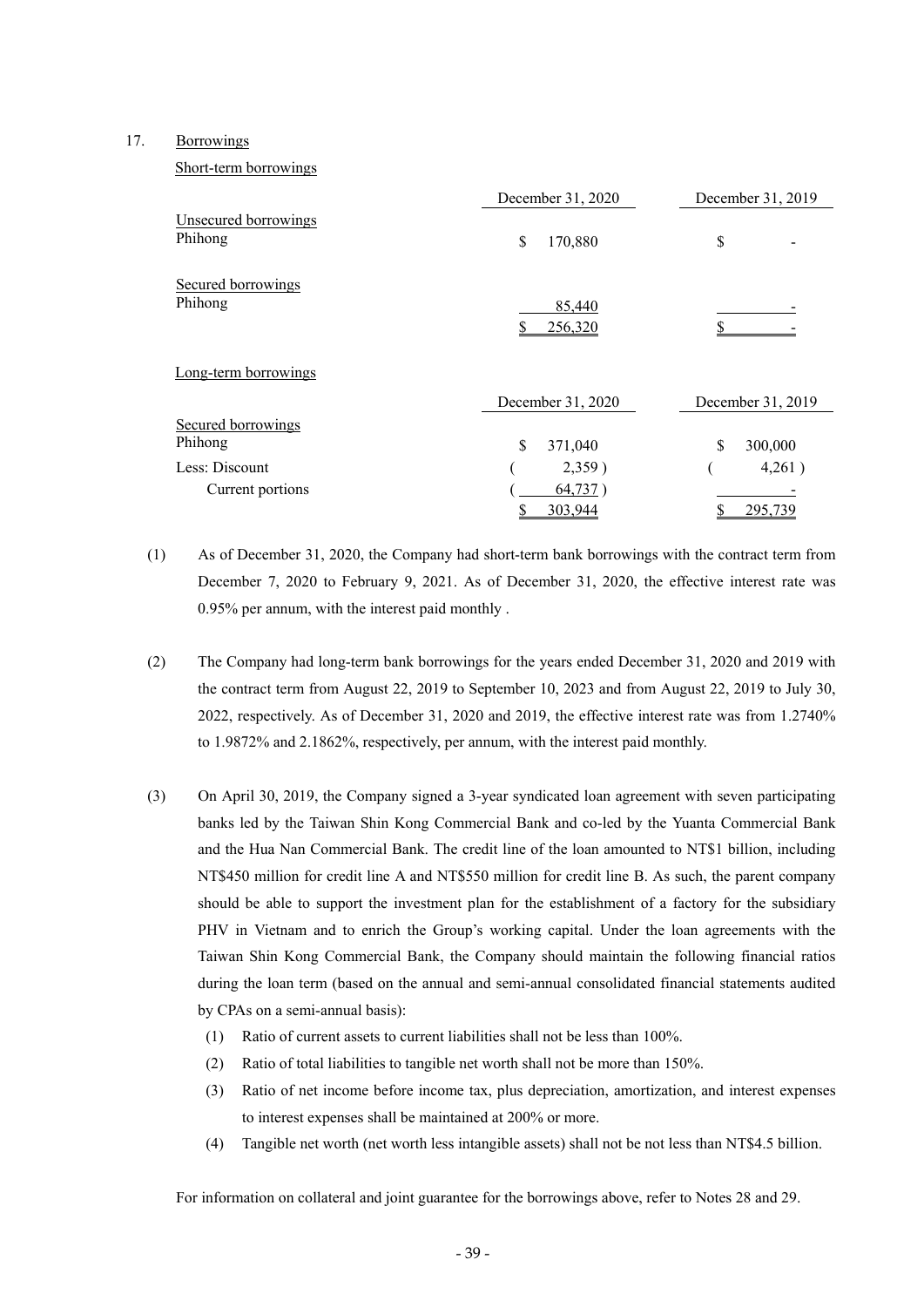18. Bonds Payable

|                        | December 31, 2020 | December 31, 2019        |
|------------------------|-------------------|--------------------------|
| Secured domestic bonds | 999.883           | 999,405                  |
| Less: Current portions | 999,883)          | $\overline{\phantom{0}}$ |
|                        | $\sim$            | 999.405                  |

#### Secured domestic corporate bond

On April 1, 2016, the Company issued 100 units of a 5-year NTD-denominated secured common bond, with a par value of NT\$10,000 thousand per unit and a coupon rate of 0.95%. The principal is in the amount of \$1,000,000 thousand.

For information on collateral and joint guarantee for the secured domestic bond, refer to Notes 28 and 29.

#### 19. Other Liabilities

|                                                        | December 31, 2020 | December 31, 2019 |
|--------------------------------------------------------|-------------------|-------------------|
| Current                                                |                   |                   |
| Other payables                                         |                   |                   |
| Salary and bonus payable                               | \$<br>200,932     | \$<br>176,551     |
| Compensated absences payable                           | 45,537            | 42,874            |
| Equipment payable                                      | 7,621             | 9,996             |
| Others                                                 | 315,948           | 477,278           |
|                                                        | 570,038           | 706,699           |
| Other current liabilities                              |                   |                   |
| Temporary credits                                      | \$<br>62,484      | \$<br>39,960      |
| Proceeds from sale of land and<br>factory pre-received |                   |                   |
| (Note 11)                                              | 170,466           |                   |
| Others                                                 | 58,163            | 70,902            |
|                                                        | 291,113           | 110,862           |

#### 20. Post-employment Benefit Plans

### (1) Defined contribution plans

The Group adopted a pension plan under the Labor Pension Act (LPA), which is a state-managed defined contribution plan. Under the LPA, the Company makes monthly contributions to employees' individual pension accounts at 6% of monthly salaries and wages.

# (2) Defined benefit plans

The defined benefit plan adopted by the Company in the Group in accordance with the Labor Standards Act is the defined benefit plan under the management of the government of the Republic of China (R.O.C.). Pension benefits are calculated on the basis of the length of service and average monthly salaries of the 6 months before retirement. The Company contributes an amount, which equals to 2% to 15% of each employee's total monthly salary and wage, which is deposited by the Pension Fund Monitoring Committee in the pension account with the Bank of Taiwan in the name of the committee. Before the end of each year, if the balance in the pension account assessed is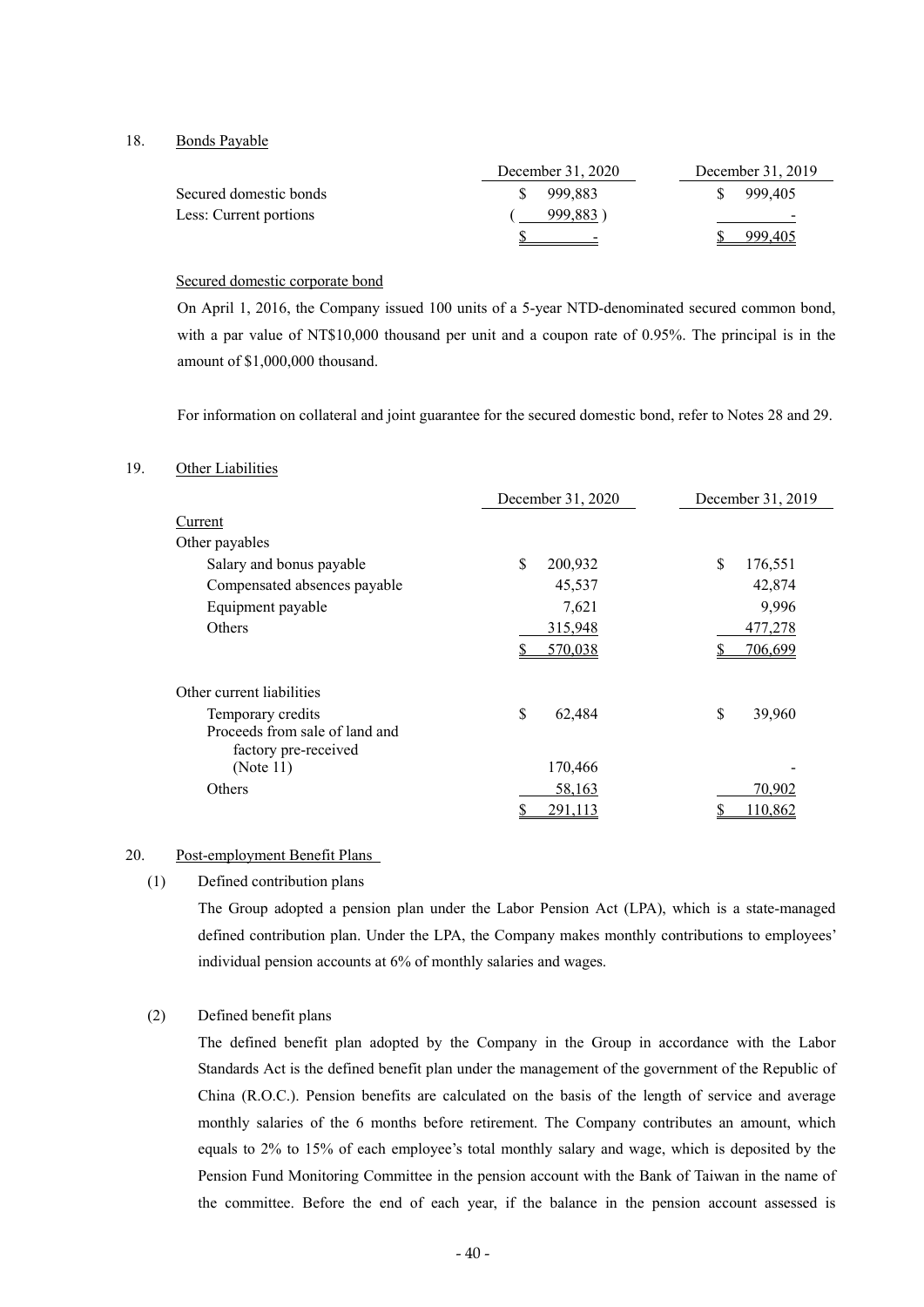inadequate to pay for the retirement benefits for employees who meet the retirement requirements in the following year, the Company will contribute an amount to make up for the difference in a lump sum by the end of March of the following year. The pension account is managed by the Bureau of Labor Funds, Ministry of Labor (the "Bureau"); the Group has no right to influence the investment management strategy.

The amounts included in the consolidated balance sheets in respect of the Group's defined benefit plan are as follows:

|                                                | December 31, 2020 | December 31, 2019 |
|------------------------------------------------|-------------------|-------------------|
| Present value of defined benefit<br>obligation | 139.331           | 138.071           |
| Fair value of plan assets                      | $45,263$ )        | 35,845)           |
| Net defined benefit liability                  | 94.068            | 102.226           |

Movements in net defined benefit liability (asset) are as follows:

|                                                  | Present value of<br>defined benefit<br>obligation |                           | Fair value of plan<br>assets |             | Net defined<br>benefit liability<br>(asset) |
|--------------------------------------------------|---------------------------------------------------|---------------------------|------------------------------|-------------|---------------------------------------------|
| Balance as of January 1, 2020                    | \$<br>138,071                                     | (S)                       | 35,845)                      | $\mathbf S$ | 102,226                                     |
| Service cost                                     |                                                   |                           |                              |             |                                             |
| Current service cost                             | 305                                               |                           |                              |             | 305                                         |
| Interest expense (income)                        | 1,035                                             |                           | 274)                         |             | 761                                         |
| Recognized in profit or loss                     | 1,340                                             |                           | 274)                         |             | 1,066                                       |
| Remeasurement                                    |                                                   |                           |                              |             |                                             |
| Return on plan assets (excluding                 |                                                   |                           |                              |             |                                             |
| amounts included in net                          |                                                   |                           |                              |             |                                             |
| interest)<br>Actuarial (gain) loss - changes in  |                                                   | (                         | 1,315)                       | (           | 1,315)                                      |
| demographic assumptions                          | 90                                                |                           |                              |             | 90                                          |
| Actuarial (gain) loss - changes in               |                                                   |                           |                              |             |                                             |
| financial assumptions                            | 3,848                                             |                           |                              |             | 3,848                                       |
| Actuarial (gain) loss - experience               |                                                   |                           |                              |             |                                             |
| adjustments<br>Recognized in other comprehensive | 2,435)                                            |                           |                              |             | 2,435)                                      |
| income                                           | 1,503                                             |                           | 1,315)                       |             | 188                                         |
| Contributions from the employer                  |                                                   |                           | 9,412)                       |             | 9,412)                                      |
| Benefits paid                                    | 1,583)                                            |                           | 1,583                        |             |                                             |
| Balance as of December 31, 2020                  | 139,331                                           | $\mathbf S$               | 45,263)                      |             | 94,068                                      |
|                                                  |                                                   |                           |                              |             |                                             |
| Balance as of January 1, 2019                    | \$<br>137,254                                     | $\left( \text{S} \right)$ | 38,238)                      | \$          | 99,016                                      |
| Service cost                                     |                                                   |                           |                              |             |                                             |
| Current service cost                             | 276                                               |                           |                              |             | 276                                         |
| Interest expense (income)                        | 1,544                                             |                           | 441)                         |             | 1,103                                       |
| Recognized in profit or loss                     | 1,820                                             |                           | 441)                         |             | 1,379                                       |

(Continued on next page)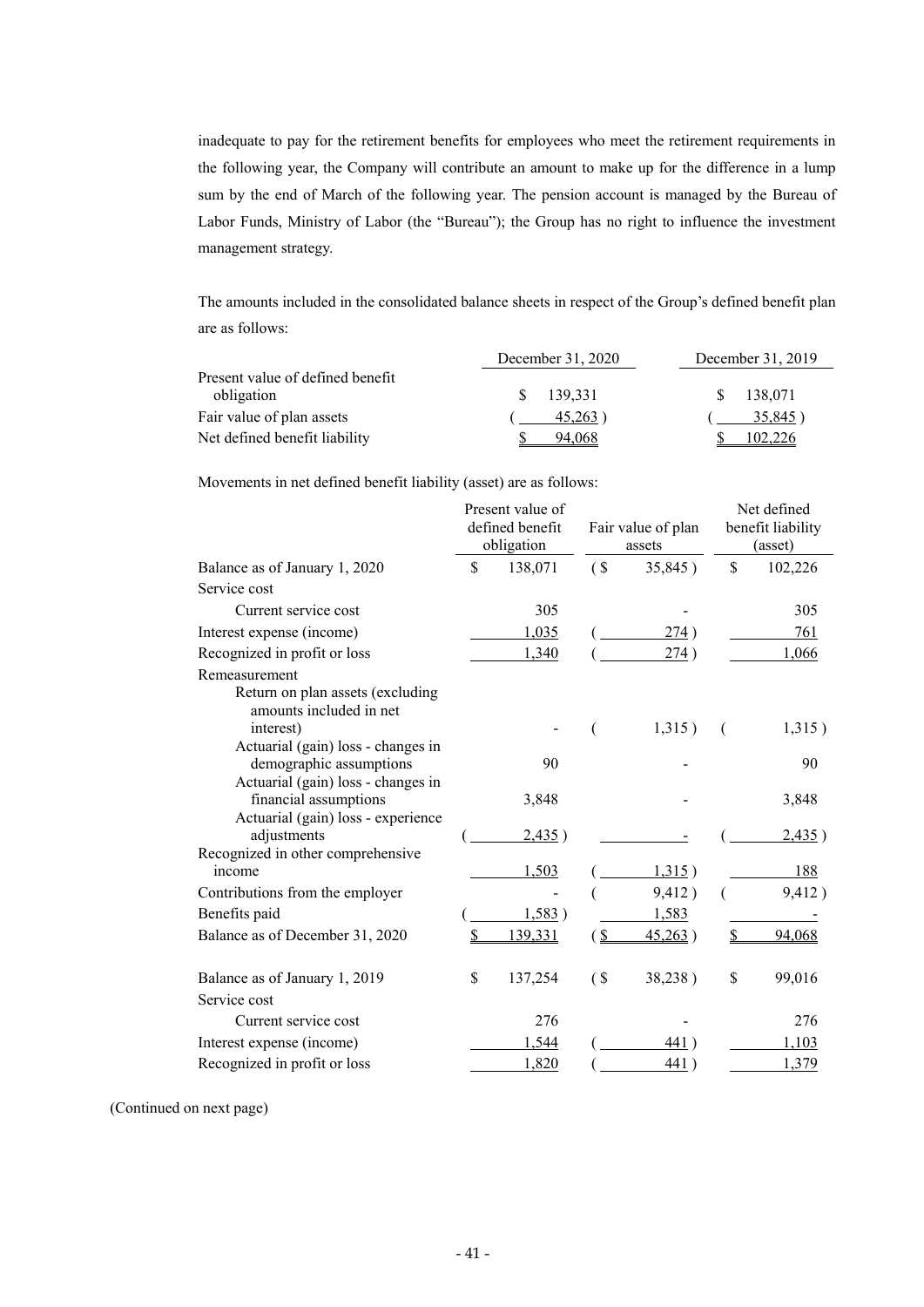#### (Continued from previous page)

|                                    |   | Present value of<br>defined benefit<br>obligation |                           | Fair value of plan<br>assets |                           | Net defined<br>benefit liability<br>(asset) |
|------------------------------------|---|---------------------------------------------------|---------------------------|------------------------------|---------------------------|---------------------------------------------|
| Remeasurement                      |   |                                                   |                           |                              |                           |                                             |
| Return on plan assets              |   |                                                   |                           |                              |                           |                                             |
| (excluding amounts included in     |   |                                                   |                           |                              |                           |                                             |
| net interest)                      | S |                                                   | $\left( \text{S} \right)$ | $1,368$ )                    | $\left( \text{S} \right)$ | 1,368)                                      |
| Actuarial (gain) loss - changes in |   |                                                   |                           |                              |                           |                                             |
| demographic assumptions            |   | 732                                               |                           |                              |                           | 732                                         |
| Actuarial (gain) loss - changes in |   |                                                   |                           |                              |                           |                                             |
| financial assumptions              |   | 5,884                                             |                           |                              |                           | 5,884                                       |
| Actuarial (gain) loss - experience |   |                                                   |                           |                              |                           |                                             |
| adjustments                        |   | 1,486)                                            |                           |                              |                           | 1,486)                                      |
| Recognized in other comprehensive  |   |                                                   |                           |                              |                           |                                             |
| income                             |   | 5,130                                             |                           | 1,368)                       |                           | 3,762                                       |
| Contributions from the employer    |   |                                                   |                           | 1,931)                       |                           | 1,931)                                      |
| Benefits paid                      |   | 6,133)                                            |                           | 6,133                        |                           |                                             |
| Balance as of December 31, 2019    |   | .38,071                                           |                           | 35,845                       |                           | 02.22                                       |

Due to the pension plans under the Labor Standards Act, the Group is exposed to the following risks:

- 1. Investment risk: The Bureau invests labor pension funds in domestic (foreign) equity securities, debt securities, and bank deposits on its own use and through agencies entrusted. However, the Group's amount allocated to plan assets is calculated based on the interest rate not lower than the local bank's interest rate for 2-year time deposits.
- 2. Interest risk: A decrease in the interest rate will increase the present value of the defined benefit obligation; however, the return on the debt investment through the plan assets will also increase, and the increases will partially offset the effect the net defined benefit liability .
- 3. Salary risk: The present value of the defined benefit obligation is calculated with reference to the future salaries of the participants in the plan. As such, an increase in the salary of the participants in the plan will increase the present value of the defined benefit obligation.

The actuarial valuations of the present value of the defined benefit obligation were carried out by qualified actuaries. The critical assumptions made on the measurement date are as follows:

|                               | December 31, 2020 | December 31, 2019 |
|-------------------------------|-------------------|-------------------|
| Discount rate                 | $0.500\%$         | $0.750\%$         |
| Expected salary increase rate | 3.5%              | $3.5\%$           |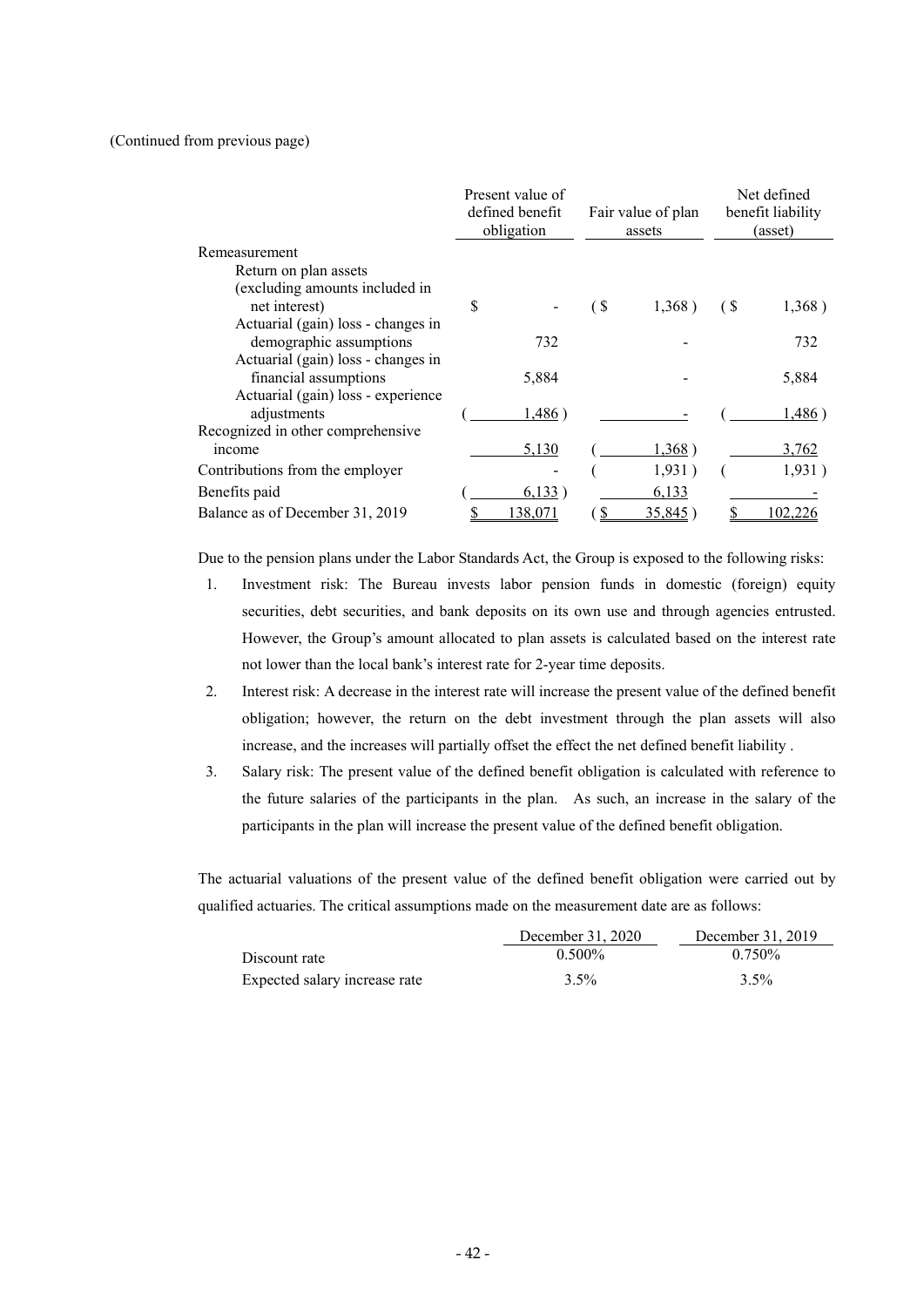If each of the critical actuarial assumptions is subject to reasonably possible changes, when all other assumptions remain unchanged, the amounts by which the present value of the defined benefit obligation would increase (decrease) are as follows:

|                               | December 31, 2020 | December 31, 2019 |
|-------------------------------|-------------------|-------------------|
| Discount rate                 |                   |                   |
| $0.25\%$ increase             | 3.848             | 1.966             |
| $0.25\%$ decrease             | 4.007             | 4.133             |
| Expected salary increase rate |                   |                   |
| $0.25\%$ increase             | 3.827             | 3 958             |
| $0.25\%$ decrease             |                   |                   |

As actuarial assumptions may be correlated, it is unlikely that only a single assumption would occur in isolation of one another, so the sensitivity analysis above may not reflect the actual changes in the present value of the defined benefit obligation.

|                                                              | December 31, 2020 | December 31, 2019 |
|--------------------------------------------------------------|-------------------|-------------------|
| Expected contributions to the plan for<br>the following year | 13.200            | .860              |
| Average duration of the defined<br>benefit obligation        | $11.2$ years      | $11.7$ years      |

# 21. Equity

(1) Share capital

Ordinary shares

|                                                               | December 31, 2020 | December 31, 2019 |
|---------------------------------------------------------------|-------------------|-------------------|
| Number of authorized shares (in<br>thousands)                 | 600,000           | 600,000           |
| Authorized capital stock<br>Number of shares issued and fully | 6.000.000         | 6.000.000         |
| paid (in thousands)                                           | 337,688           | 337,688           |
| Share capital issued                                          | 3.376.884         | 3.376.884         |

The ordinary shares issued, with a par value of \$10 per share, are entitled to one voting right per share and to the right to receive dividends.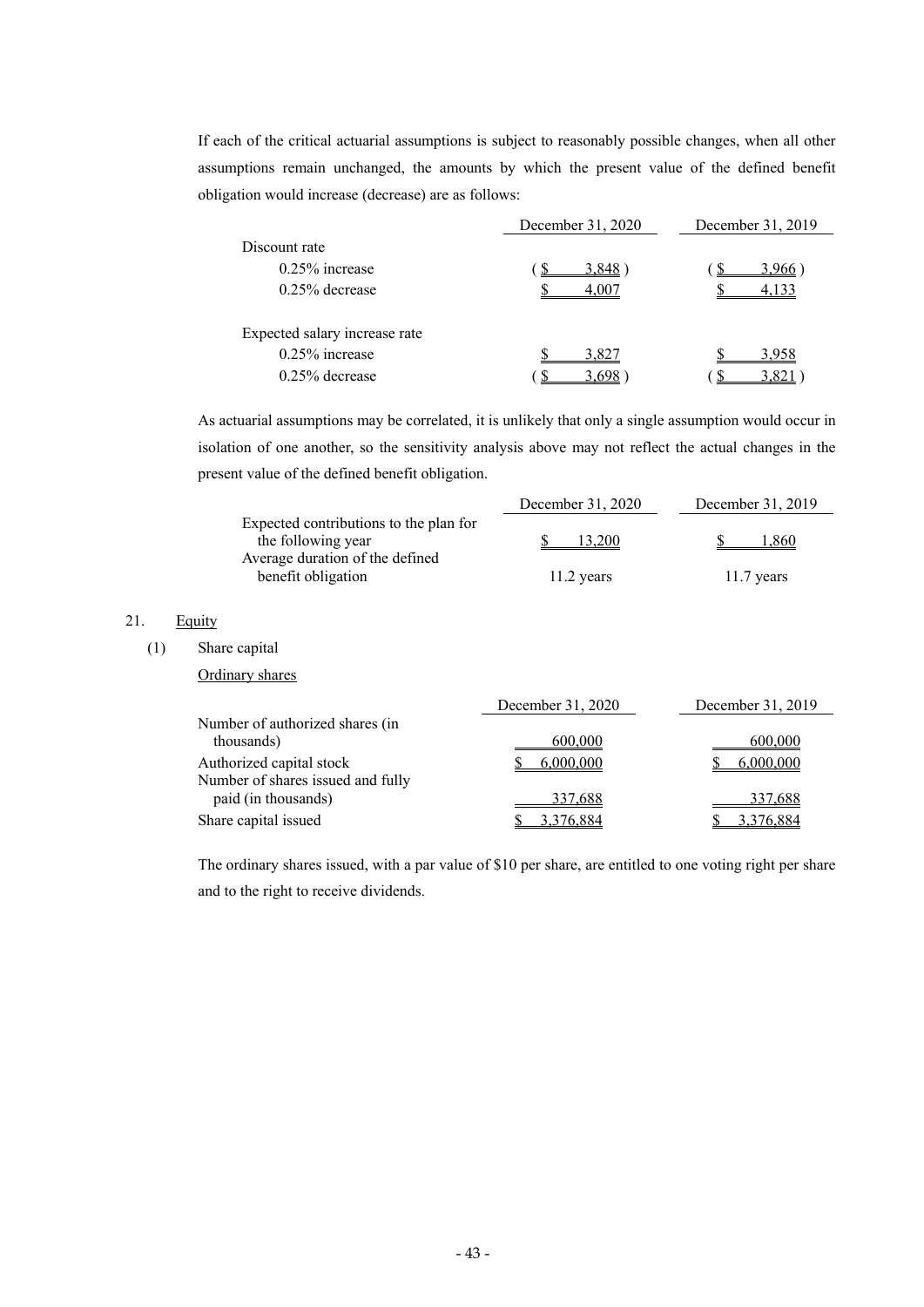#### (2) Capital surplus

|                                                                                                       | December 31, 2020 | December 31, 2019 |
|-------------------------------------------------------------------------------------------------------|-------------------|-------------------|
| May be used to offset a deficit,<br>distributed as cash dividends, or<br>transferred to share capital |                   |                   |
| Issuance of ordinary shares                                                                           | \$<br>244,117     | S<br>244,117      |
| Conversion of bonds                                                                                   | 667,058           | 667,058           |
| Treasury share transactions                                                                           | 48,234            | 48,234            |
| Interest payable on bond conversion                                                                   | 13,243            | 13,243            |
| <u>May be used to offset a deficit only</u>                                                           |                   |                   |
| Treasury share transactions                                                                           | 71,365            | 71,365            |
|                                                                                                       | 1,044,017         | 1.044.017         |

The capital surplus arising from shares issued in excess of the par value (including share premium from issuance of common shares, conversion of corporate bonds, and treasury share transactions) and donations may be used to offset a deficit. In addition, when the Company has no deficit, such capital surplus may be distributed as cash dividends or transferred to share capital; however, when it is transferred to share capital, it is limited to a certain percentage of the Company's paid-in capital.

# (3) Retained earnings and dividend policy

Under the earnings distribution policy as set forth in the Company's Articles of Incorporation, where the Company made profit in a fiscal year, the profit shall be first utilized for paying taxes, offsetting accumulated losses, setting aside 10% of the remaining profit as legal reserve, setting aside or reversing a special reserve in accordance with the laws and regulations, and then any remaining profit together with any undistributed retained earnings shall be adopted by the Company's board of directors as the basis for proposing a distribution plan, which shall be resolved at the shareholders' meeting for the distribution of dividends and bonuses to shareholders. For the policies on the distribution of employees' compensation and remuneration to directors and supervisors as set forth in the Company's Articles of Incorporation, refer to "Employees' compensation and remuneration to directors and supervisors" in Note 22-7.

Appropriation of earnings to legal reserve shall be made until the legal reserve reaches the total of the Company's paid-in capital. The legal reserve may used to offset deficits. If the Company has no deficit and the legal reserve has exceeded 25% of the Company's paid-in capital, the excess may be transferred to share capital or distributed in cash.

Items referred to under Rule No. 1010012865, Rule No. 1010047490 and Rule No. 1030006415 issued by the FSC and in the directive titled "Questions and Answers for Special Reserves Appropriated Following Adoption of IFRSs" should be appropriated to or reversed from a special reserve by the Company.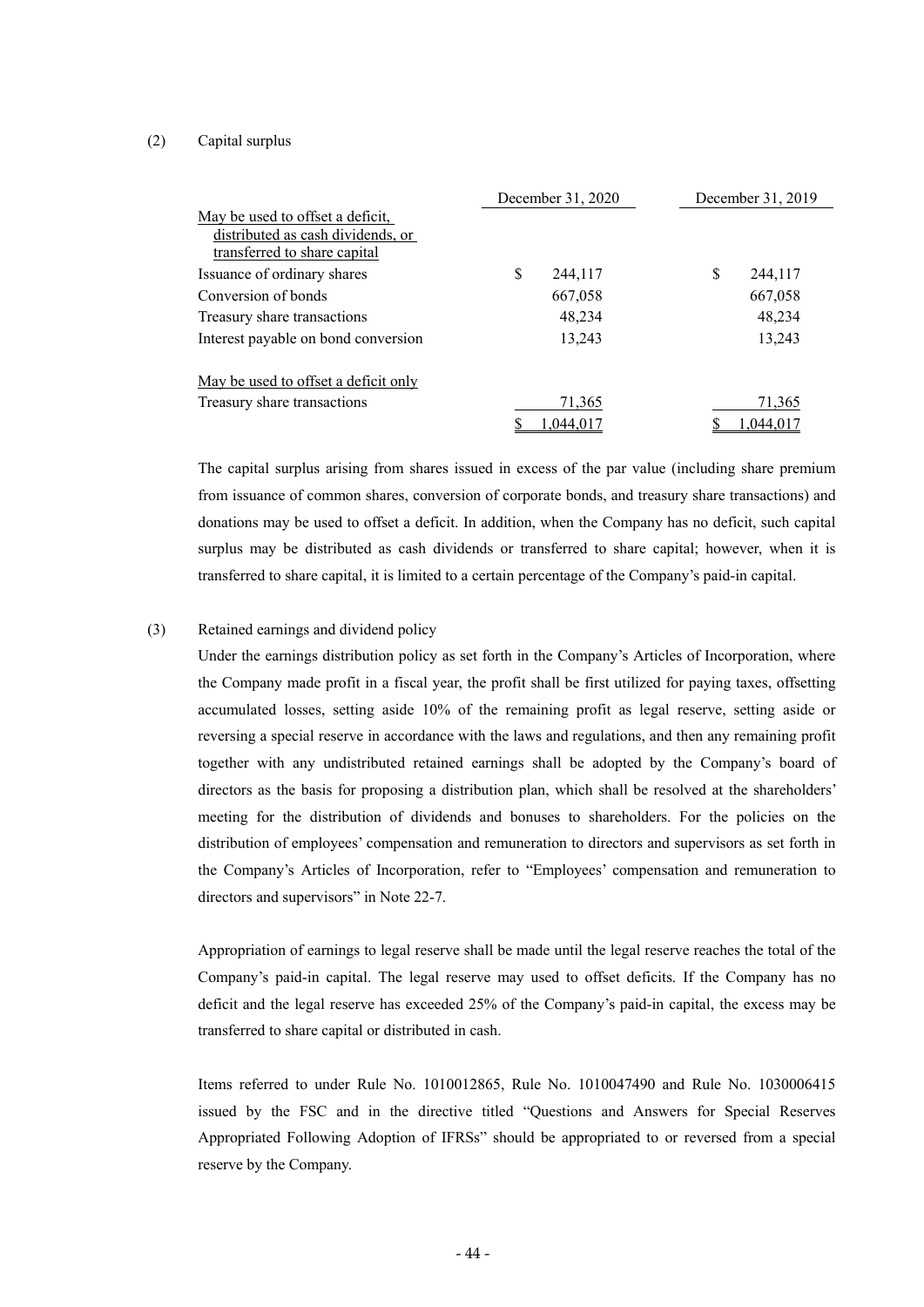The shareholders' meetings approved a deficit compensation proposal and resolved to offset the deficit in the amount of \$41,146 thousand from the legal reserve on June 10, 2020.

#### (4) Special reserve

Upon the first-time adoption of IFRSs, the Company transferred unrealized revaluation increments and cumulative translation adjustment to its retained earnings, in the amounts of \$10,968 thousand and \$250,296 thousand, respectively. The increase in retained earnings arising from the first-time adoption of IFRSs was insufficient for appropriation; therefore, the Company appropriated the increase in retained earnings arising from the transition to IFRSs to the special reserve in the amount of \$230,859 thousand.

## (5) Other Equity

1. Exchange differences on translation of the financial statements of foreign operations

|                                                          | 2020                 | 2019      |
|----------------------------------------------------------|----------------------|-----------|
| Balance as of January 1                                  | 416,186)             | 265,607)  |
| Exchange differences on<br>translation of the net assets |                      |           |
| of foreign operations                                    | 32.693 <sup>-1</sup> | 150,579 1 |
| Balance as of December 31                                |                      |           |

 2. Unrealized Valuation Gain or Loss on Financial Assets at Fair Value Through Other Comprehensive Income

|     |                                                                                                           |                        | 2020       | 2019              |         |  |
|-----|-----------------------------------------------------------------------------------------------------------|------------------------|------------|-------------------|---------|--|
|     | Balance as of January 1<br>Recognized for the year                                                        |                        | 79,561)    | $($ \$            | 94,266) |  |
|     | Unrealized gain or loss in<br>equity instruments at fair<br>value through other                           |                        |            |                   |         |  |
|     | comprehensive income<br>Share of equity-accounted                                                         |                        | 9,483)     |                   | 595)    |  |
|     | associates                                                                                                |                        | 27,037     |                   | 15,300  |  |
|     | Balance as of December 31                                                                                 | \$                     | $62,007$ ) | $\frac{1}{2}$     | 79,561) |  |
| (6) | Non-controlling interests                                                                                 |                        |            |                   |         |  |
|     |                                                                                                           |                        | 2020       |                   | 2019    |  |
|     | Balance as of January 1<br>Attributable to non-controlling<br>interests                                   | $\left( \text{ }$      | 9,372)     | $\left( \text{ }$ | 9,591)  |  |
|     | Net loss for the year<br>Exchange differences on<br>translation of the financial<br>statements of foreign |                        | 19)        |                   | 21)     |  |
|     | operations                                                                                                |                        | 482        |                   | 240     |  |
|     | Balance as of December 31                                                                                 | $\mathbf{\mathcal{S}}$ | 8,909      | $\mathbf S$       | 9,372   |  |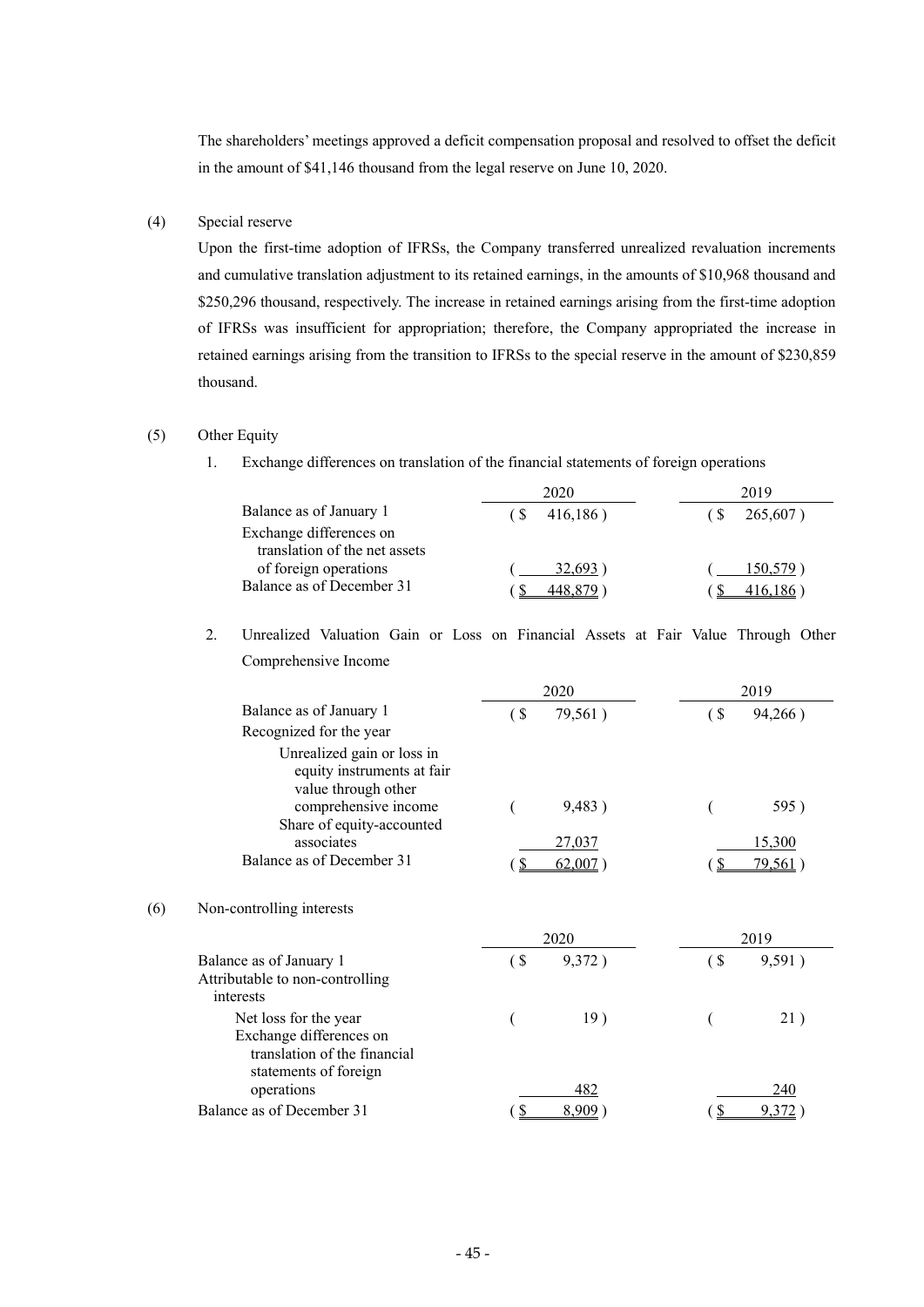# 22. Net Profit from Continuing Operations

# (1) Interest income

|     |                                                                                                 | 2020                     | 2019                             |
|-----|-------------------------------------------------------------------------------------------------|--------------------------|----------------------------------|
|     | Bank deposits                                                                                   | \$<br>31,651             | \$<br>33,651                     |
|     | Others                                                                                          | 1,462                    | 7,098                            |
|     |                                                                                                 | \$<br>33,113             | $\mathbf{\mathcal{S}}$<br>40,749 |
| (2) | Other income                                                                                    |                          |                                  |
|     |                                                                                                 |                          |                                  |
|     |                                                                                                 | 2020                     | 2019                             |
|     | Government grant income (Note 25)                                                               | \$<br>114,432            | \$                               |
|     | <b>Dividends</b>                                                                                |                          | 500                              |
|     | Others                                                                                          | 136,164                  | 92,417                           |
|     |                                                                                                 | 250,596<br>S             | 92,917<br>S                      |
| (3) | Other gains and (losses)                                                                        |                          |                                  |
|     |                                                                                                 | 2020                     | 2019                             |
|     | Net foreign currency exchange losses<br>Loss on disposal of property, plant                     | $($ \$<br>39,146)        | $($ \$<br>8,960)                 |
|     | and equipment                                                                                   | 2,637)<br>$\overline{ }$ | 55,048)<br>€                     |
|     | Loss on disposal of intangible assets                                                           | 194)                     | 401)                             |
|     | Gain on disposal of investment                                                                  | 10,274                   | 4,468                            |
|     | Gain (loss) on financial assets and<br>financial liabilities<br>Financial assets mandatorily as |                          |                                  |
|     | at FVTPL                                                                                        | 3                        | 3,845                            |
|     | Others                                                                                          | 5,658)                   | 9,026)                           |
|     |                                                                                                 | 37,358)<br>$\mathcal{S}$ | $\sqrt{3}$<br>65,122)            |
|     |                                                                                                 |                          |                                  |
| (4) | Depreciation and amortization                                                                   |                          |                                  |
|     |                                                                                                 | 2020                     | 2019                             |
|     | Property, plant and equipment                                                                   | \$<br>292,762            | \$<br>320,109                    |
|     | Right-of-use assets                                                                             | 15,416                   | 16,283                           |
|     | Computer software                                                                               | 12,595                   | 16,176                           |
|     |                                                                                                 | \$<br>320,773            | \$<br>352,568                    |
|     | Depreciation by function                                                                        |                          |                                  |
|     | Operating costs                                                                                 | \$<br>148,970            | \$<br>163,463                    |
|     | Operating expenses                                                                              | 159,208                  | 172,929                          |
|     |                                                                                                 | \$<br>308,178            | 336,392<br>S.                    |
|     |                                                                                                 |                          |                                  |

(Continued on next page)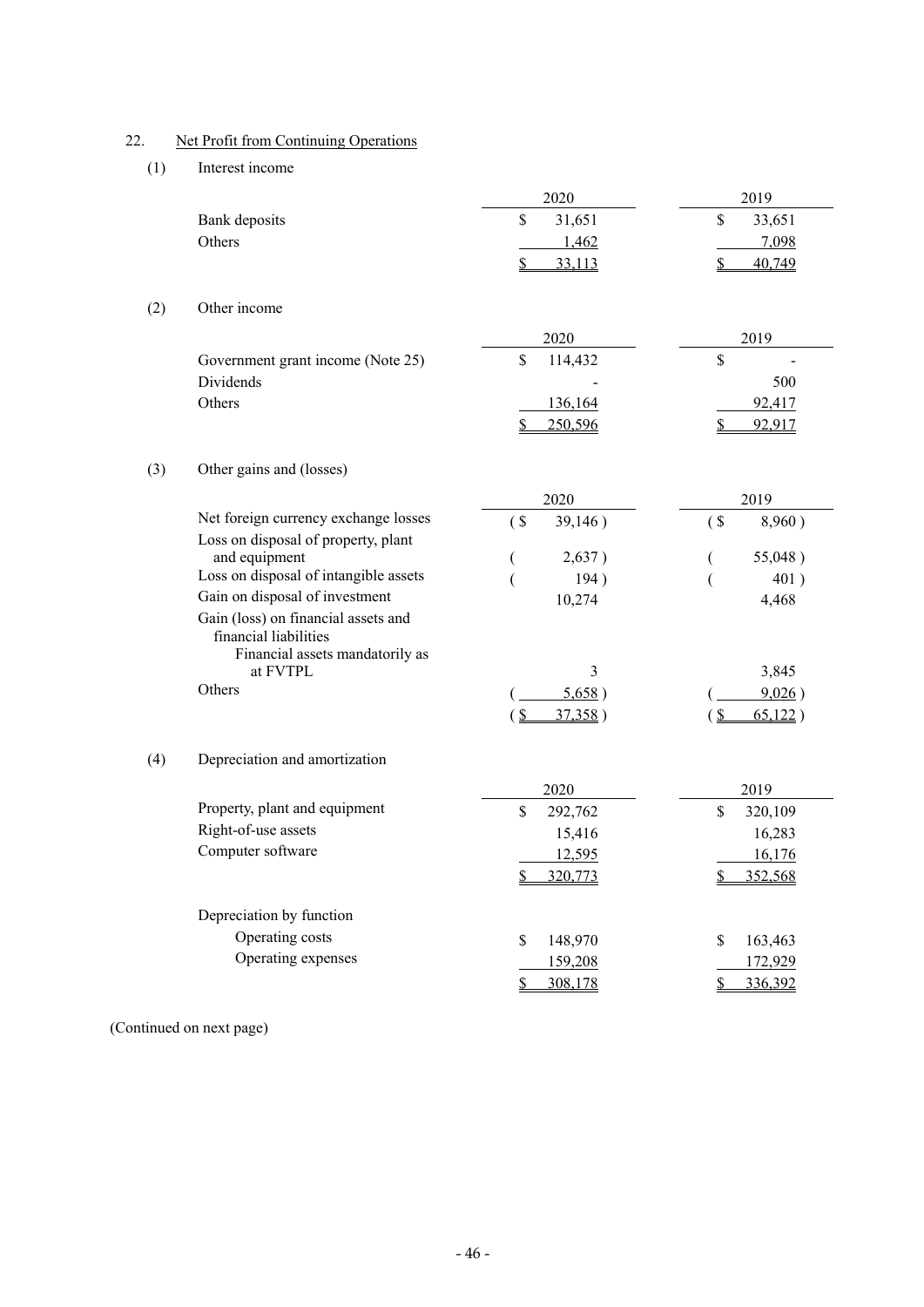#### (Continued from previous page)

|     |                                                         | 2020                 | 2019            |
|-----|---------------------------------------------------------|----------------------|-----------------|
|     | Amortization by function                                |                      |                 |
|     | Operating costs                                         | $\mathbf S$<br>3,357 | \$<br>2,951     |
|     | Operating expenses                                      | 9,238                | 13,225          |
|     |                                                         | <u>12,595</u><br>S   | 16,176          |
| (5) | Financial cost                                          |                      |                 |
|     |                                                         | 2020                 | 2019            |
|     | Interest on bank borrowings                             | \$<br>11,726         | \$<br>12,423    |
|     | Interest on bonds payable                               | 9,978                | 9,976           |
|     | Interest on lease liabilities                           | 813                  | 704             |
|     |                                                         | \$<br>22,517         | 23,103<br>\$    |
| (6) | Employee benefits expense                               |                      |                 |
|     |                                                         | 2020                 | 2019            |
|     | Short-term employee benefits                            | \$<br>2,007,711      | \$<br>2,034,904 |
|     | Post-employment benefits (Note 20)                      |                      |                 |
|     | Defined contribution plan                               | 21,613               | 21,546          |
|     | Defined benefit plan                                    | 1,066                | 1,379           |
|     | Total employee benefits expense                         | 2,030,390<br>S       | 2,057,829       |
|     | An analysis of employee benefits<br>expense by function |                      |                 |
|     | Operating costs                                         | \$<br>1,195,096      | 1,213,591<br>\$ |
|     | Operating expenses                                      | 835,294              | 844,238         |
|     |                                                         | \$<br>2,030,390      | 2,057,829       |
|     |                                                         |                      |                 |

# (7) Employees' compensation and remuneration to directors

The Company distributed employees' compensation and remuneration to directors at the rates of no less than 10% and no higher than 2% of the net profit before tax for the year, respectively. For the years ended December 31, 2020 and 2019, due to operating loss, the Company did not appropriate an amount for employees' compensation and remuneration to directors.

If there is a change in the proposed amounts after the annual consolidated financial statements were approved for release, the differences will be recorded as a change in the accounting estimate and accounted for in the next year.

Information on the employees' compensation and remuneration to directors resolved by the Company's board of directors for 2020 and 2019 is available on the Market Observation Post System (MOPS) of the Taiwan Stock Exchange.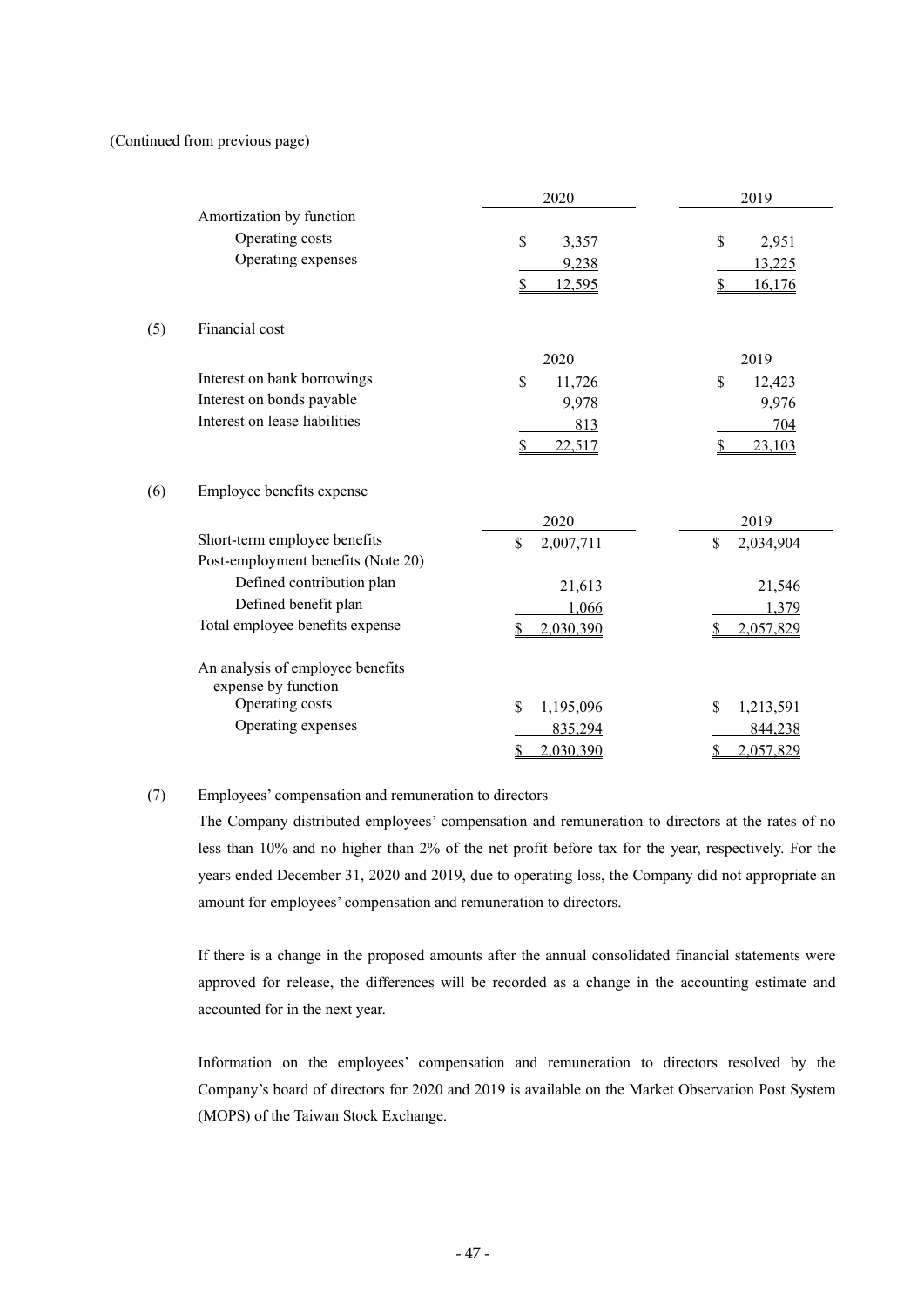(8) Foreign currency exchange gains and losses

|                                  | 2020    | 2019   |
|----------------------------------|---------|--------|
| Foreign currency exchange gains  | 21.751  | 16.047 |
| Foreign currency exchange losses | 60 897  | 25,007 |
| Net loss                         | 39 146. | 8 960- |

# 23. Income Tax of Continuing Operations

# (1) Income tax recognized in profit or loss

Major components of income tax expense (benefit) are as follows:

|                              | 2020         | 2019       |  |  |
|------------------------------|--------------|------------|--|--|
| Current income tax           |              |            |  |  |
| Recognized in the year       | \$<br>31,862 | S<br>2,554 |  |  |
| Recognized in prior years    | 14,999)      |            |  |  |
|                              | 16,863       | 2,554      |  |  |
| Deferred income tax          |              |            |  |  |
| Recognized in the year       | 15,692       | 6,536      |  |  |
| Income tax expense (benefit) |              |            |  |  |
| recognized                   |              |            |  |  |
| in profit or loss            |              |            |  |  |

A reconciliation of accounting profit and income tax benefit (expense) is as follows:

|                                                             | 2020        | 2019       |
|-------------------------------------------------------------|-------------|------------|
| Net loss before income tax                                  | 153,442     | 42.139     |
| Net loss before income tax expense at<br>statutory tax rate | S<br>16,863 | 2,554<br>S |
| Unrecognized loss carryforwards                             |             |            |
| Current income tax                                          | 16,863      | 2,554      |
| Deferred income tax                                         |             |            |
| Temporary differences<br>Income tax expense (benefit)       | $15,692$ )  | 6,536      |
| recognized<br>in profit or loss                             |             |            |

# (2) Income tax recognized in other comprehensive income

|                                | 2020            | 2019 |  |  |
|--------------------------------|-----------------|------|--|--|
| Deferred income tax            |                 |      |  |  |
| Recognized in the year         |                 |      |  |  |
| Actuarial gains and losses on  |                 |      |  |  |
| defined benefit plan           | 38 <sup>°</sup> | 752. |  |  |
| Income tax recognized in other |                 |      |  |  |
| comprehensive income           | 38              |      |  |  |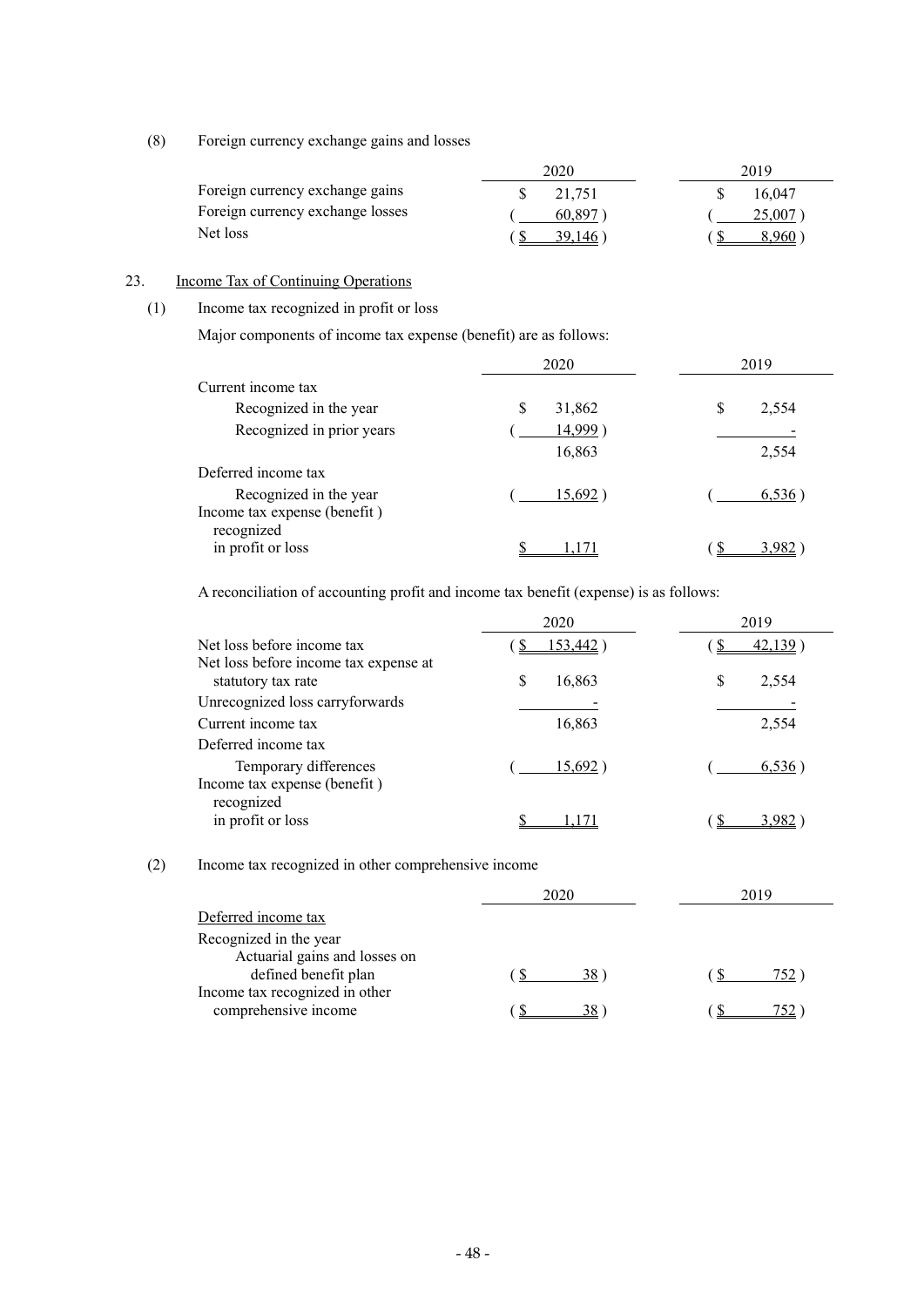# (3) Current income tax liabilities

|                                | December 31, 2020 | December 31, 2019 |  |  |
|--------------------------------|-------------------|-------------------|--|--|
| Current income tax liabilities |                   |                   |  |  |
| Income tax payable             | 19.558            | 19.822            |  |  |

# (4) Deferred tax assets and liabilities

The movements of deferred tax assets and deferred tax liabilities are as follows:

2020

|                                                                   | Balance,<br>Beginning of<br>year |    | Recognized in<br>profit or loss | Recognized in<br>other<br>comprehensive<br>income | Balance, Ending<br>of year |
|-------------------------------------------------------------------|----------------------------------|----|---------------------------------|---------------------------------------------------|----------------------------|
| Deferred income tax assets                                        |                                  |    |                                 |                                                   |                            |
| Temporary differences<br>Unrealized inventory<br>valuation losses | \$<br>3,310                      | \$ | 510                             | \$                                                | \$<br>3,820                |
| Unrealized bad debt losses                                        | 1,770                            |    | 1,770)                          |                                                   |                            |
| Unrealized gross profit                                           | 8,850                            |    | 7,530                           |                                                   | 16,380                     |
| Unrealized pension expenses<br>Unrealized loss                    | 12,520                           |    | 1,670                           |                                                   | 14,190                     |
| carryforwards                                                     | 5,196                            |    |                                 |                                                   | 5,196                      |
| Others                                                            | 21,679                           |    | 4,260)                          | 38                                                | 17,457                     |
|                                                                   | 53,325                           |    | 3,680                           | 38                                                | 57,043                     |
| Deferred income tax liabilities                                   |                                  |    |                                 |                                                   |                            |
| Temporary differences<br>Unrealized gain on<br>investments        | <u>79,832</u>                    | -S | 12,012)                         |                                                   | 67,820                     |

# 2019

| year        |                                              |        |                                                   |     |                                                          | Balance, Ending<br>of year |
|-------------|----------------------------------------------|--------|---------------------------------------------------|-----|----------------------------------------------------------|----------------------------|
|             |                                              |        |                                                   |     |                                                          |                            |
| \$<br>2,120 | \$                                           | 1,190  | \$                                                |     | \$                                                       | 3,310                      |
| 1,770       |                                              |        |                                                   |     |                                                          | 1,770                      |
| 10,330      |                                              | 1,480) |                                                   |     |                                                          | 8,850                      |
| 12,410      |                                              | 110    |                                                   |     |                                                          | 12,520                     |
|             |                                              |        |                                                   |     |                                                          | 5,196<br>21,679            |
| 46,037      |                                              | 6,536  |                                                   | 752 |                                                          | 53,325                     |
|             |                                              |        |                                                   |     |                                                          |                            |
|             |                                              |        |                                                   |     |                                                          | 79,832                     |
|             | Balance,<br>Beginning of<br>19,407<br>79,832 |        | Recognized in<br>profit or loss<br>5,196<br>1,520 |     | Recognized in<br>other<br>comprehensive<br>income<br>752 |                            |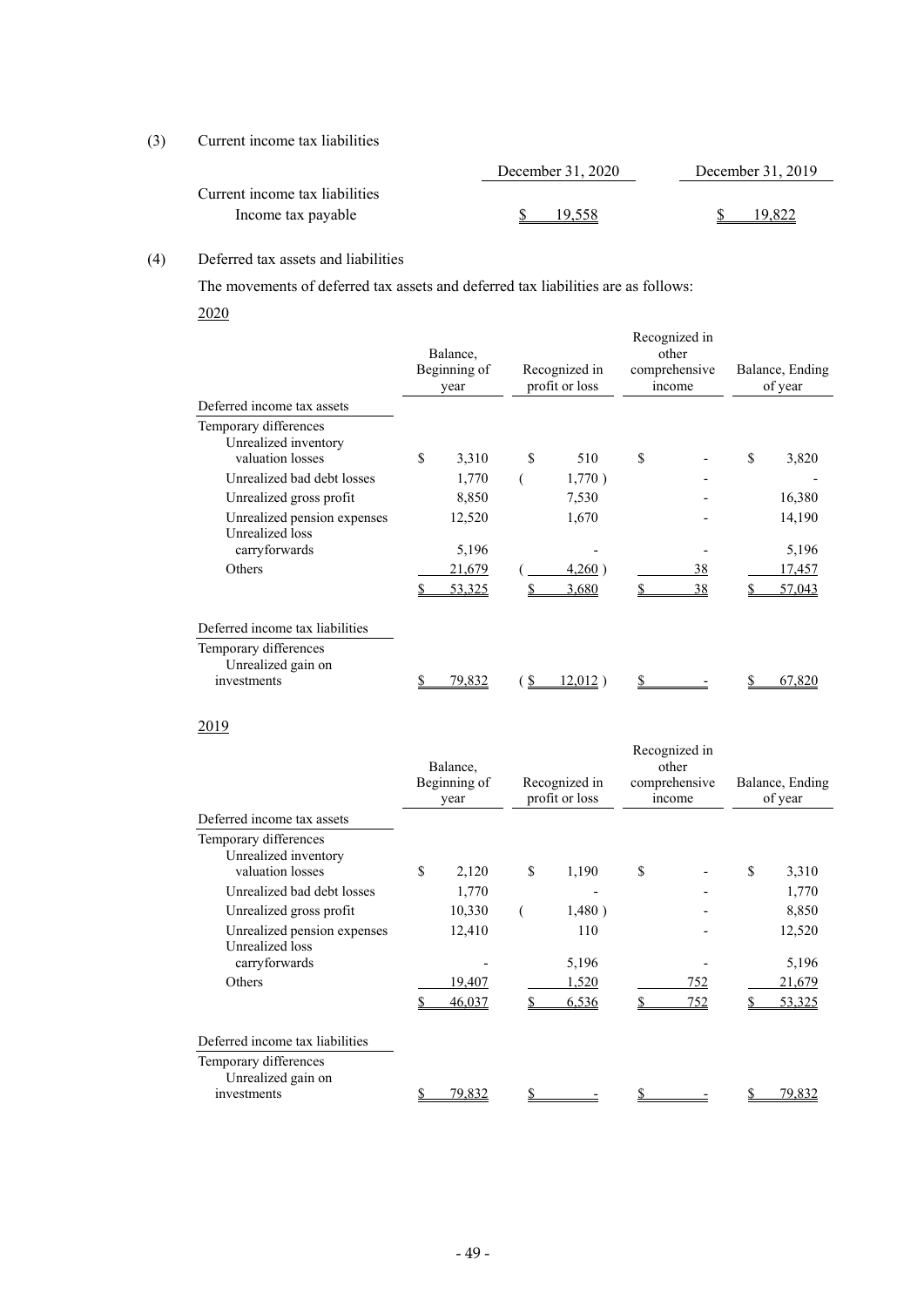(5) Unused loss carryforwards in income tax assets that were not recognized in the consolidated balance sheets

|                    | December 31, 2020 | December 31, 2019 |
|--------------------|-------------------|-------------------|
| Loss carryforwards | 737.589           | \$ 737,036        |

(6) Income tax assessments The Company's profit-seeking enterprise business income tax filings have been certified by the tax authorities up till 2018.

#### 24. Loss per share

|                                                                                                  |                | Unit: \$ Per share    |
|--------------------------------------------------------------------------------------------------|----------------|-----------------------|
|                                                                                                  | 2020           | 2019                  |
| Basic loss per share                                                                             | S<br>0.46)     | 0.11)                 |
| Net loss for the year                                                                            |                |                       |
|                                                                                                  | 2020           | 2019                  |
| Net loss used in the computation of basic<br>loss per share                                      | 154,594)<br>-S | 38,136)<br>-S         |
| <b>Ordinary Shares Outstanding</b>                                                               |                |                       |
|                                                                                                  |                | Unit: Thousand shares |
|                                                                                                  | 2020           | 2019                  |
| Weighted average number of ordinary<br>shares used in the computation of basic<br>loss per share | 337.688        | 337.688               |
|                                                                                                  |                |                       |

# 25. Government grants

PHC and PHP received government grants of \$6,820 thousand and \$7,286 thousand for technological transformation as well as installation of automated equipment and energy-saving equipment in 2020 and 2019, respectively. Said amounts have been deducted from the carrying amounts of the relevant assets while transferred and recognized in profit or loss within the useful lives of the assets by reducing the depreciation expenses. In 2020 and 2019, the depreciation expenses reduced were in the amounts \$1,532 thousand and \$513 thousand, respectively.

The Company's salary and working capital subsidy application was approved by the Industrial Development Bureau, Ministry of Economic Affairs (MOEA) in 2020, and it was estimated that a total of NT\$84,855 thousand for the subsidy would be obtained and accounted for in "Other income". As of December 31, 2020, an amount of NT\$76,216 thousand had been received, and the remaining NT\$8,639 thousand was accounted for in "Other receivables". Please refer to Notes 22 and 33.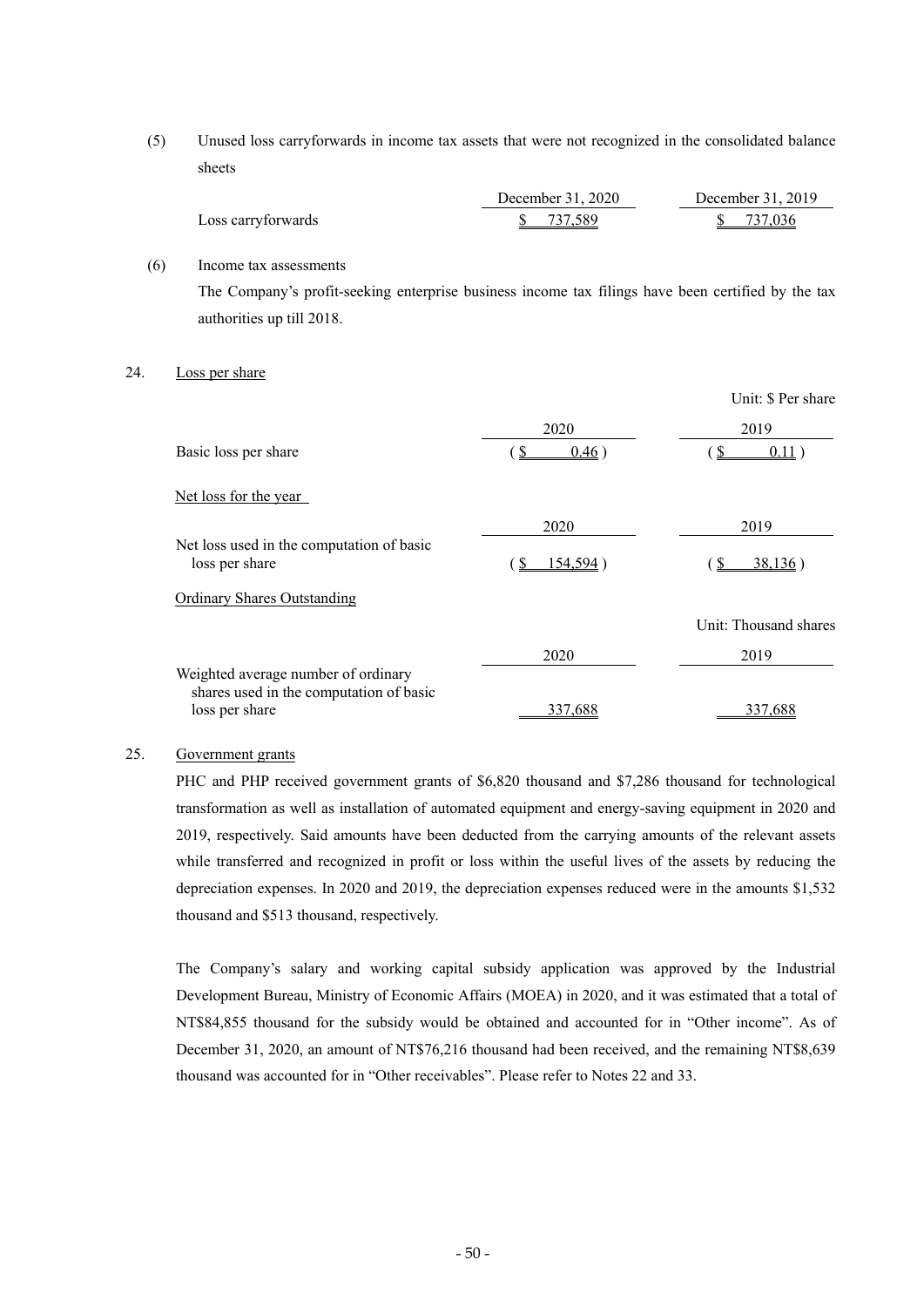PHA obtained a relief loan of \$29,577 thousand (US\$1,036 thousand) under the U.S. Government's Paycheck Protection Program in April 2020, and was approved to be exempted from repayment in November 2020, and the entire amount was transferred to the "Other income". Please refer to Note 33.

## 26. Capital Risk Management

The Group manages its capital to ensure that all entities in the Group will be able to continue as going concerns while maximizing the return to stakeholders through the optimization of the debt and equity balance. The Group's overall strategy remains unchanged.

The capital structure of the Group consists of its net debt (borrowings less cash and cash equivalents) and equity attributable to owners of the Company (comprising share capital, reserves, retained earnings, and other equity).

The Group is not subject to any externally imposed capital requirements.

# 27. Financial instruments

- (1) Fair value—financial instruments at fair value
	- Fair value hierarchy

December 31, 2020

|                                                                                                    | Level 1    | Level 2 | Level 3 | Total      |
|----------------------------------------------------------------------------------------------------|------------|---------|---------|------------|
| Financial Assets at FVTPL<br>Fund beneficiary certificates                                         | 43,600     |         |         | 43,600     |
| Financial Assets at FVTOCI<br>Investment in equity instruments<br>-Domestic unlisted equity        |            |         | 65,828  | 65.828     |
| December 31, 2019                                                                                  |            |         |         |            |
|                                                                                                    | Level 1    | Level 2 | Level 3 | Total      |
| Financial Assets at FVTPL<br>Fund beneficiary certificates                                         | \$ 347,841 |         |         | \$ 347,841 |
| <b>Financial Assets at FVTOCI</b><br>Investment in equity instruments<br>-Domestic unlisted equity |            |         | 57.31   |            |

There were no transfers between Level 1 and Level 2 fair value in 2020 and 2019.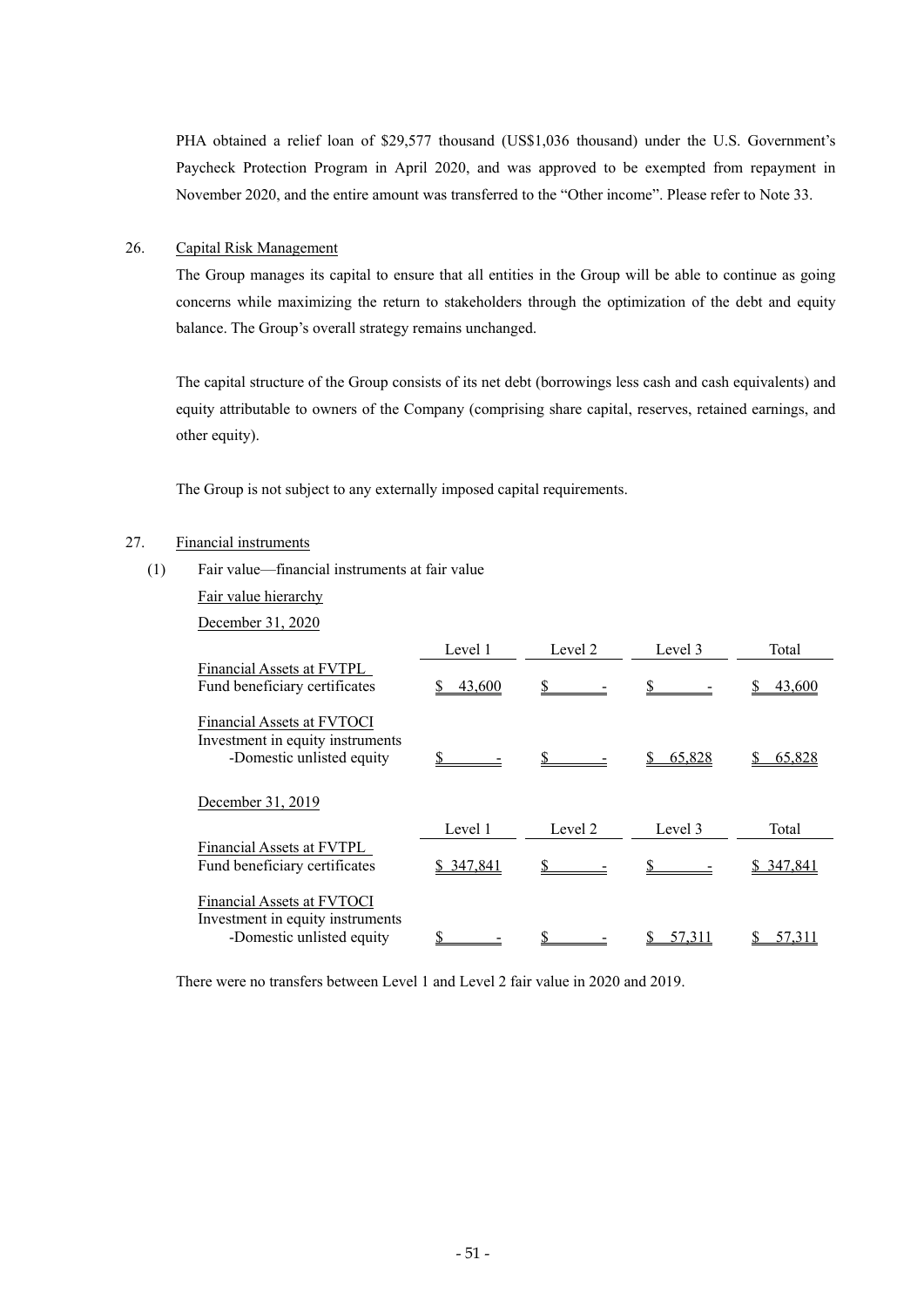#### (2) Types of financial instruments

|                                                                   | December 31, 2020 | December 31, 2019 |
|-------------------------------------------------------------------|-------------------|-------------------|
| Financial assets                                                  |                   |                   |
| <b>FVTPL</b>                                                      |                   |                   |
| Mandatorily at FVTPL                                              | \$<br>43,600      | \$<br>347,841     |
| Financial assets at amortized cost<br>(Note 1)                    | 4,650,814         | 4,285,330         |
| Financial Assets at FVTOCI<br>Investment in equity<br>instruments | 65,828            | 57,311            |
| <b>Financial liabilities</b><br>At amortized cost (Note 2)        | 5,124,780         | 4,284,580         |

Note 1: The balances included financial assets at amortized cost, comprising cash and cash equivalents, notes receivable, account receivables, other receivables, and refundable deposits

Note 2: The balances included financial liabilities at amortized cost, comprising short-term borrowings, account payables, account payables to related parties, other payables, bonds payable, long-term borrowings, and guarantee deposits received.

#### (3) Financial risk management objective and policy

The Group's major financial instruments included cash and cash equivalents, financial assets at amortized cost, equity instrument investments, notes receivable, account receivables, other receivables, guarantee deposits paid (received), short-term borrowings, account payables, account payables to related parties, other payables, long-term borrowings, bonds payable, and lease liabilities. The Group's financial management entity provides services to various business units, coordinates operations in domestic and international financial markets, as well as monitors and manages financial risks related to the operations of the Group through internal risk reports that analyze risk exposure based on the degree and magnitude of risks. Such risks include market risk (including foreign currency risk and interest rate risk), credit risk, and liquidity risk.

1. Market risk

The main financial risks for the Group's operating activities are the risk of changes in foreign currency exchange rates (see (1) below) and the risk of changes in interest rates (see (2) below).

(1) Foreign currency risk

Several subsidiaries of the Company are engaged in sale and purchase transactions denominated in foreign currencies, which has caused the Group to be exposed to the risk of exchange rate fluctuations. After assessment, the positions of the Group's foreign currency assets and liabilities were not exposed to significant exchange rate risks, and it did not adopt additional hedging measures. Therefore, no relevant hedging accounting treatment applied.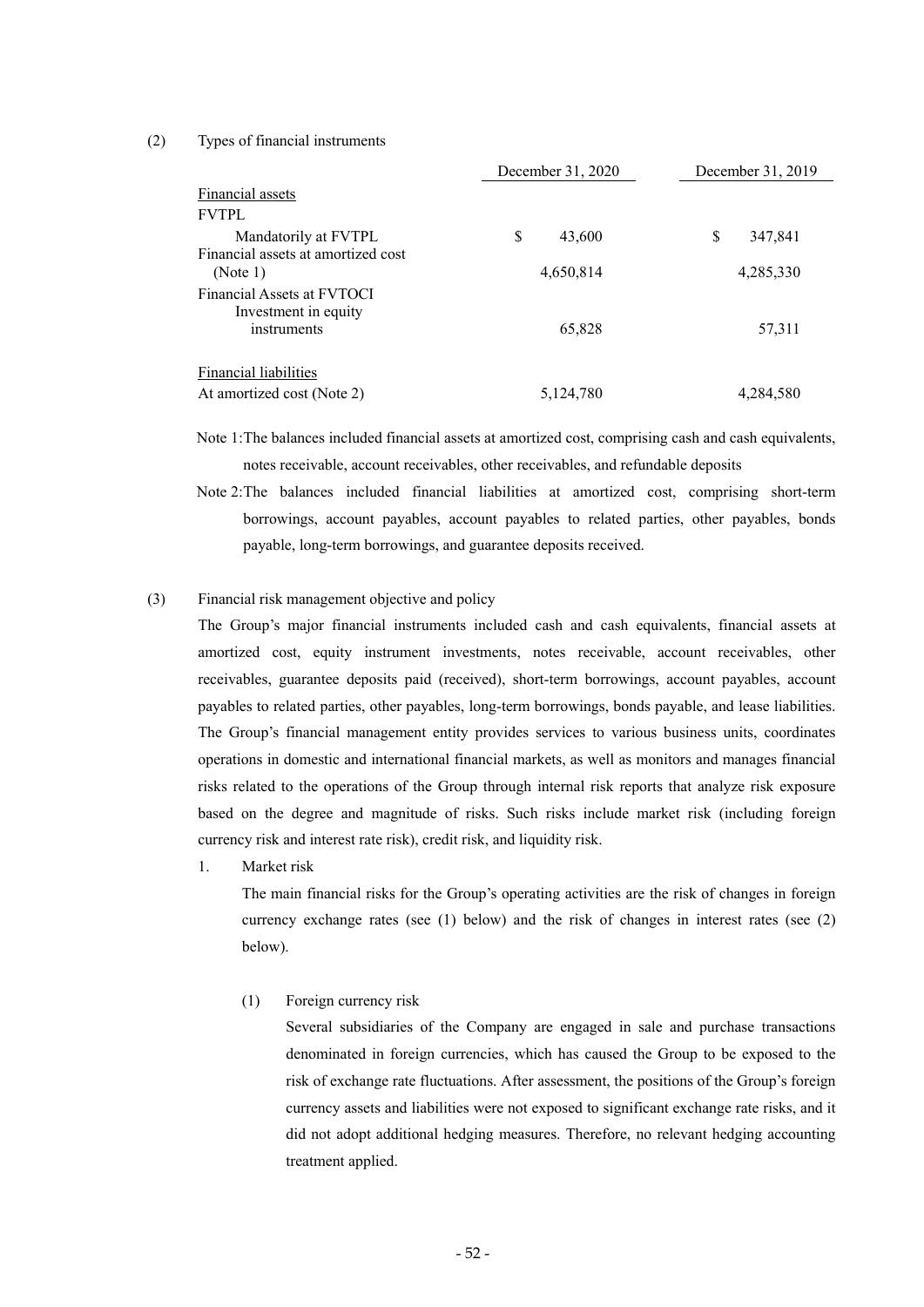For the carrying amounts of the Group's monetary assets and monetary liabilities denominated in non-functional currencies at the balance sheet date (including monetary items denominated in non-functional currencies eliminated in the consolidated financial statements), please refer to Note 32.

#### Sensitivity analysis

The Group was mainly affected by the fluctuations in the exchange rates of USD and CNY.

The following table details the Group's sensitivity analysis when the New Taiwan dollar (functional currency) increases and decreases by 1% against each relevant foreign currency . The sensitivity analysis only included monetary items in foreign currencies in circulation, and were adjusted by 1% in the exchange rates for the year-end translation. The positive numbers in the table below indicate the amount by which the net income before tax will be reduced when the New Taiwan dollar appreciates by 1% against the relevant currencies; when the New Taiwan dollar depreciates by 1% against the relevant foreign currencies, the net income before tax will be the negative number of the same amount.

|            | 2020        | 2019        |
|------------|-------------|-------------|
| <b>USD</b> | \$<br>3,579 | \$<br>5,308 |
| <b>CNY</b> | 37          | 43          |
| <b>VND</b> | 190         | 13          |

#### (2) Interest rate risk

The Group's interest rate risk was mainly from long-term and short-term borrowings, corporate bonds payable, and lease liabilities at both fixed and floating interest rates, which exposed the Group to fair value and cash flow interest rate risks.

The carrying amounts of the Group's financial liabilities with exposure to the interest rate risk at the balance sheet date were as follows:

|                               | December 31, 2020 | December 31, 2019 |
|-------------------------------|-------------------|-------------------|
| Fair value interest rate risk |                   |                   |
| -Financial liabilities        | \$1.191.214       | \$1,019,958       |
| Cash flow interest rate risk  |                   |                   |
| -Financial liabilities        | 454,121           | 295,739           |

#### 2. Credit risk

Credit risk refers to the risk that a counterparty defaults on its contractual obligations, resulting in a financial loss to the Group. At the balance sheet date, the Group's maximum exposure to credit risk, which might cause financial losses due to a counterparty's failure to perform its obligations, approximated the carrying amounts of the financial assets recognized in the consolidated balance sheet.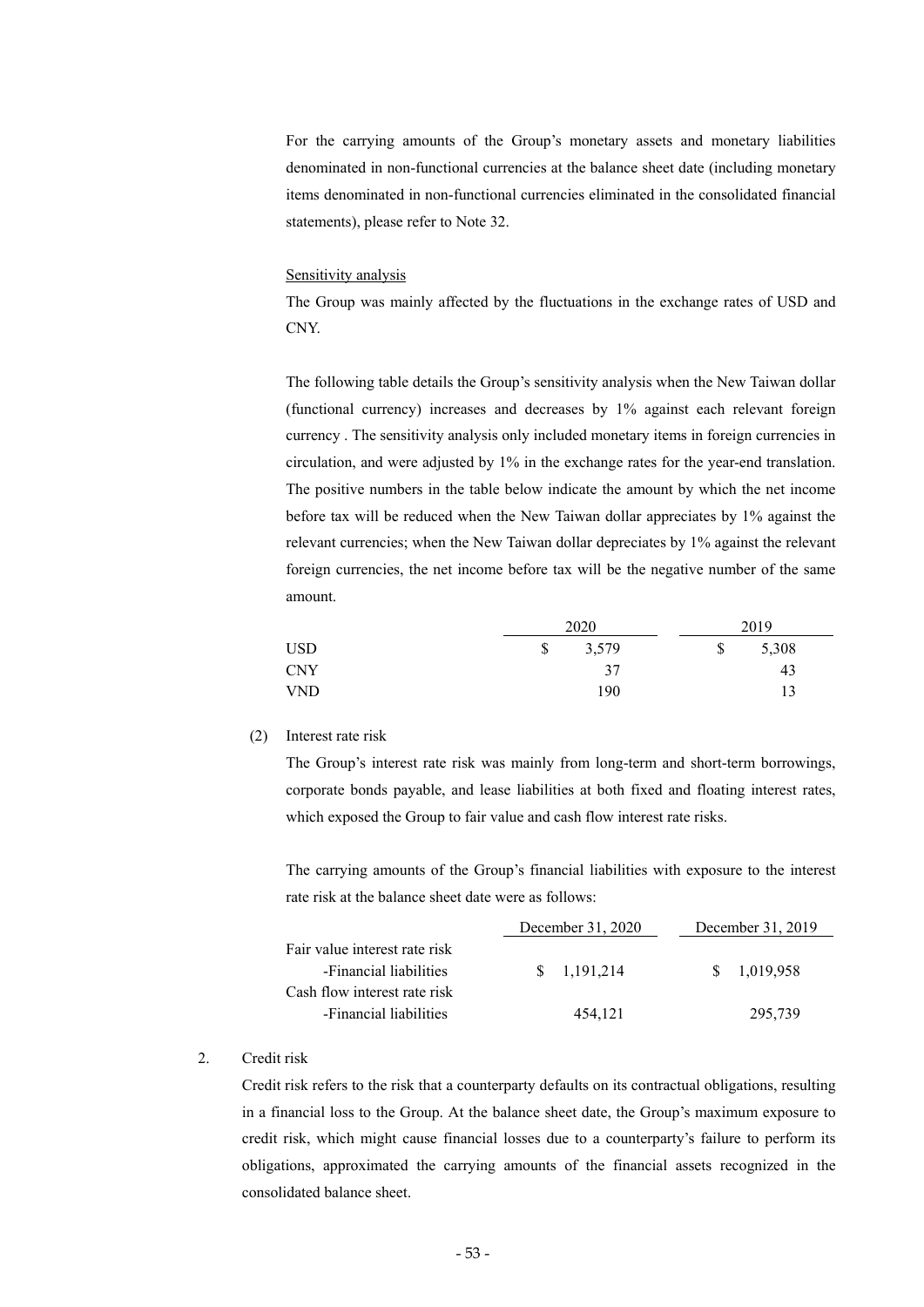The Group adopted a policy of only dealing with creditworthy counterparties and obtaining sufficient collateral, where appropriate, as a means of mitigating the risk of financial loss from defaults. The Group continuously monitored its credit exposure and counterparties' credit ratings and spread the aggregate value of transactions among customers with qualified credit ratings, while appointing dedicated staff to review and approve counterparties' credit limits on an annual basis to control the credit exposure.

As for the accounts receivable, many customers in different industries and geographic regions were involved. The Group continuously evaluated the financial position of the customers involved in the accounts receivable and would also purchase credit guarantee insurance policy when necessary.

#### 3. Liquidity risk

The Group managed and maintained sufficient cash and cash equivalents to support its operations and mitigate the impact of cash flow fluctuations. The management of the Group monitored the use of the bank financing facilities and ensured compliance with the terms of the borrowing terms.

Bank borrowings were an important source of liquidity for the Group. As of December 31, 2020 and 2019, for the Group's unutilized credit facilities, please refer to (2) below for description of financing facilities.

(1) Liquidity and interest rate risk tables for non-derivative financial liabilities

The remaining contractual maturity analysis of non-derivative financial liabilities was based on the earliest date at which the Group might be required to repay and was compiled based on the undiscounted cash flows of financial liabilities (including principal and estimated interest). Therefore, the bank borrowings with a repayment on demand clause were included in the earliest time period, regardless of the probability of exercise of the right by banks. The maturity analysis of other non-derivative financial liabilities was compiled in accordance with the agreed repayment date.

#### December 31, 2020

|                     | Less than 1<br>Year | 1 to 3 Years | Over 3 Years | Total       |
|---------------------|---------------------|--------------|--------------|-------------|
| Non-derivative      |                     |              |              |             |
| financial           |                     |              |              |             |
| liabilities         |                     |              |              |             |
| Non-interest-       |                     |              |              |             |
| bearing liabilities | \$3,499,267         | \$           | \$           | \$3,499,267 |
| Lease liabilities   | 7,786               | 10,769       | 1,896        | 20,451      |
| Floating interest   |                     |              |              |             |
| rate instruments    | 150,177             | 303,944      |              | 454,121     |
| Fixed interest rate |                     |              |              |             |
| instruments         | 170,763             |              |              | 1,170,763   |
|                     | 4.827.993           | 314.713      | -896         | 5,144,602   |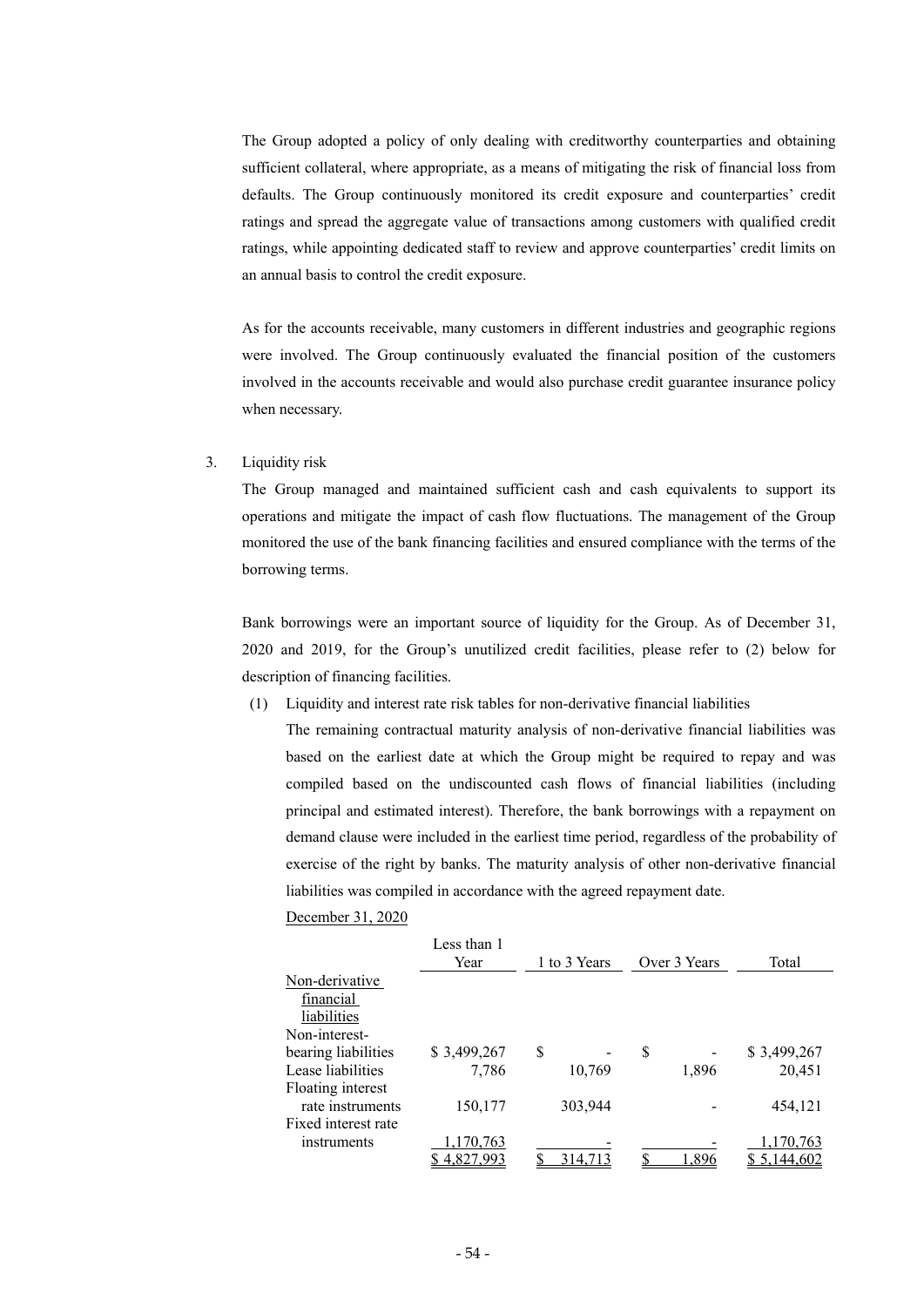| Additional information about the maturity analysis of lease liabilities: |  |  |
|--------------------------------------------------------------------------|--|--|
|--------------------------------------------------------------------------|--|--|

|                                                                          | Less than 1 Year |              |       | 1 to 5 Years  |              | 5 to 10 Years |  |
|--------------------------------------------------------------------------|------------------|--------------|-------|---------------|--------------|---------------|--|
| Lease liabilities                                                        |                  | <u>7,786</u> |       | <u>12,665</u> |              |               |  |
|                                                                          |                  |              |       |               |              |               |  |
| December 31, 2019                                                        |                  |              |       |               |              |               |  |
|                                                                          | Less than 1      |              |       |               |              |               |  |
|                                                                          | Year             | 1 to 3 Years |       |               | Over 3 Years | Total         |  |
| Non-derivative                                                           |                  |              |       |               |              |               |  |
| financial                                                                |                  |              |       |               |              |               |  |
| liabilities                                                              |                  |              |       |               |              |               |  |
| Non-interest-                                                            |                  |              |       |               |              |               |  |
| bearing liabilities                                                      | \$2,988,772      | \$           |       | \$            |              | \$2,988,772   |  |
| Lease liabilities                                                        | 5,665            |              | 8,715 |               | 6,173        | 20,553        |  |
| Floating interest                                                        |                  |              |       |               |              |               |  |
| rate instruments                                                         |                  | 295,739      |       |               |              | 295,739       |  |
| Fixed interest rate                                                      |                  |              |       |               |              |               |  |
| instruments                                                              |                  | 999,405      |       |               |              | 999,405       |  |
|                                                                          | \$2,994,437      | 303,859      |       |               | 6.173        | 4.304.469     |  |
|                                                                          |                  |              |       |               |              |               |  |
| Additional information about the maturity analysis of lease liabilities: |                  |              |       |               |              |               |  |
|                                                                          | Less than 1 Year |              |       | 1 to 5 Years  |              | 5 to 10 Years |  |
| Lease liabilities                                                        | \$               | <u>5.665</u> | \$    | 14,786        |              | \$<br>102     |  |

| (2)<br>Financing facilities |                   |                   |
|-----------------------------|-------------------|-------------------|
|                             | December 31, 2020 | December 31, 2019 |
| Unsecured bank facilities   |                   |                   |
| Drawdown amount             | \$<br>170,880     | \$                |
| Undrawn amount              |                   | 180,120           |
|                             | 70.880            |                   |
| Secured bank facilities     |                   |                   |
| Drawdown amount             | \$<br>456,480     | \$<br>300,000     |
| Undrawn amount              | 3,244,097         | 2,937,443         |
|                             | (00.5)            | 3.237,443         |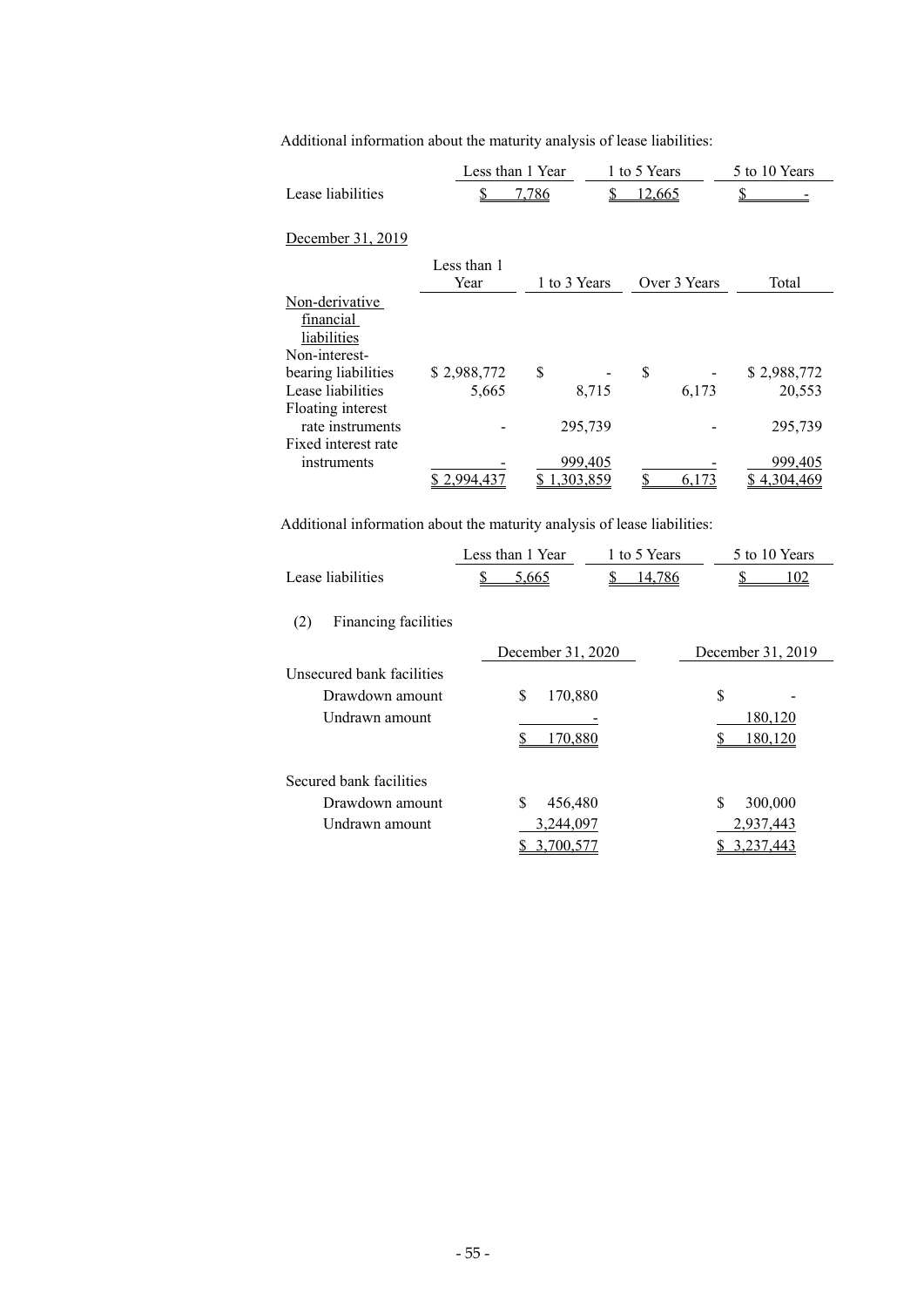#### 28. Related-party Transactions

(1) The Group's related parties and relationship

| Related party                                | Relationship with the Group |
|----------------------------------------------|-----------------------------|
| Heng Hui Co., Ltd.                           | Other related parties       |
| Dongguan Song Xiang Metal Products Co., Ltd. | Other related parties       |
| Hua Jung Co., Ltd.                           | Other related parties       |
| Spring City Resort Co., Ltd.                 | Associates                  |
| Yao Yu Design Co., Ltd.                      | Other related parties       |
| Peter Lin                                    | Chairman of Phihong         |

The transactions, account balances, as well as income and expenses between the Company and its subsidiaries (related parties of the Company) were all eliminated upon consolidation, so they are note disclosed in this note. Details of transactions between the Group and other related parties are as follows:

(2) Purchase of goods

| Category of related parties | 2020.   | 2019                 |
|-----------------------------|---------|----------------------|
| Other related parties       | 141.596 | $\frac{127392}{200}$ |

The prices of purchases made by the Group from related parties were determined by the product type, cost, market price, market competition, etc., and showed no significant differences with non-related parties.

#### (3) Payables to related parties

| Category of related parties | December 31, 2020 | December 31, 2019 |  |  |  |
|-----------------------------|-------------------|-------------------|--|--|--|
| Other related parties       | - 82.497          | -69.526           |  |  |  |

## (4) Compensation to key management personnel

The amounts of the remuneration to directors and other key members of the management are as follows:

|                              | 2020   | 2019   |  |  |  |
|------------------------------|--------|--------|--|--|--|
| Short-term employee benefits | 31.147 | 32,765 |  |  |  |
| Post-employment benefits     |        | 432    |  |  |  |
|                              |        | 197    |  |  |  |

The remuneration to directors and key members of the management was determined by the Remuneration Committee based on individual performance and market trends.

# (5) Other transactions with related parties

The Company's chairman served as the joint guarantor for the Company's bonds payable and shortand long-term borrowings. As of December 31, 2020 and 2019, the amounts of the borrowings were \$1,454,004 thousand and \$1,295,144 thousand, respectively.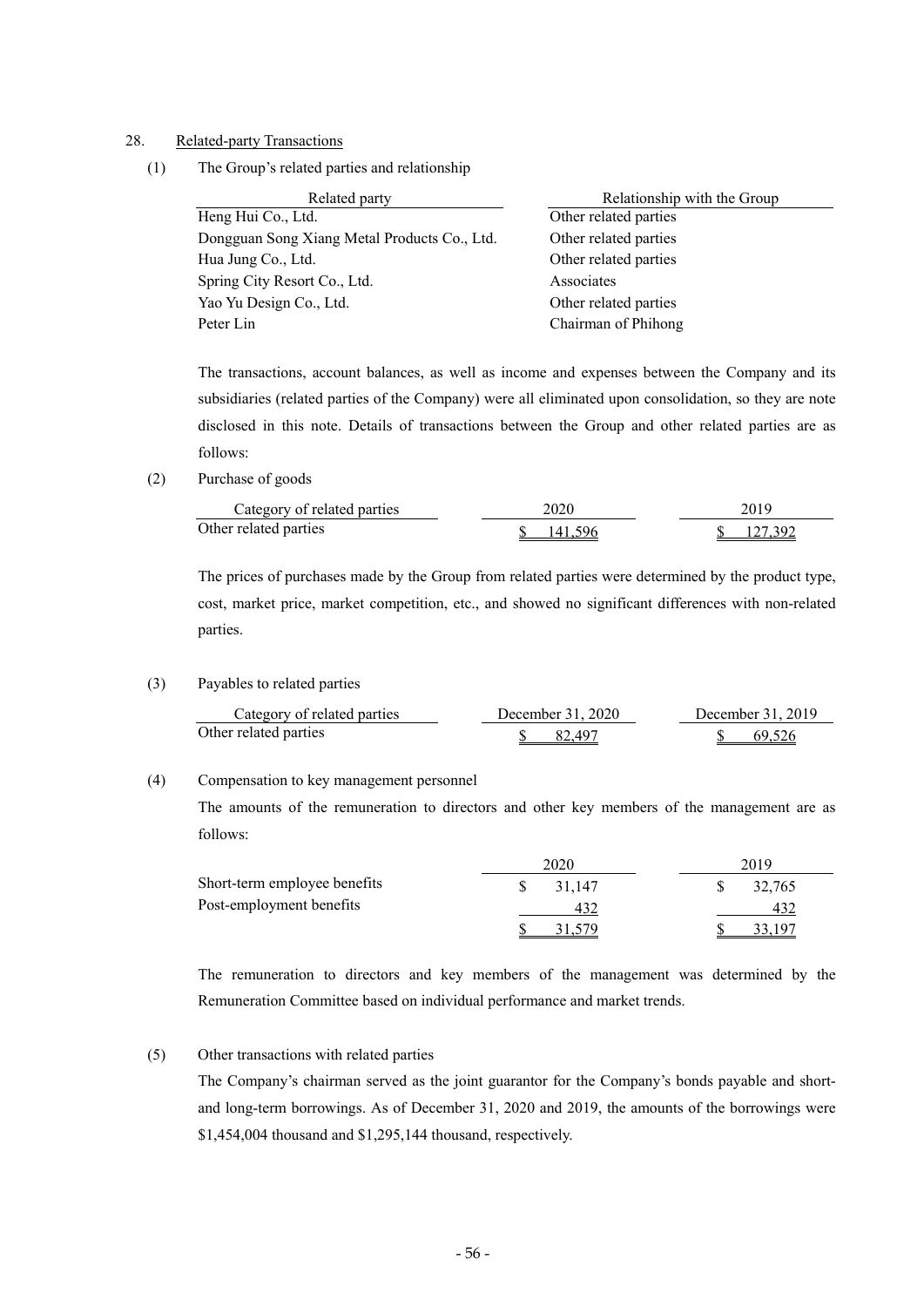#### 29. Assets Pledged as Collateral

The Group's assets below have been provided as contractual performance bonds and collateral for bank borrowings and domestic secured bonds:

|                                      | December 31, 2020 | December 31, 2019 |  |  |
|--------------------------------------|-------------------|-------------------|--|--|
| Financial assets at amortized cost - |                   |                   |  |  |
| non-current (Note $6$ )              | 37,100            | \$<br>27,100      |  |  |
| Land                                 | 185,202           | 185,202           |  |  |
| <b>Buildings</b>                     | 436,406           | 469,051           |  |  |
| Land use rights                      | 15,499            | 15,763            |  |  |
|                                      | 674,207           | 697,116           |  |  |

#### 30. Material Contingent Liabilities and Unrecognized Contractual Commitments

Unrecognized contractual commitments of the Group are as follows:

|                                    | December 31, 2020 | December 31, 2019 |                |  |
|------------------------------------|-------------------|-------------------|----------------|--|
| Acquisition of property, plant and |                   |                   |                |  |
| equipment                          |                   |                   |                |  |
| Contractual amount signed          | 627.710           |                   | $\blacksquare$ |  |
| Amount unpaid                      | 464.866           |                   |                |  |

# 31. Significant Events After the Balance Sheet Date

The Company's board of directors passed the resolution of a new Phase 2 factory plan in Tainan on November 6, 2020, for a total amount of around \$284,595 thousand. As of December 31, 2020, the Company had prepaid \$84,075 thousand for the land and had already completed the transfer of ownership in January 2021.

#### 32. Information on Significant Assets and Liabilities Denominated in Foreign Currencies

The aggregate information below is presented in foreign currencies other than the functional currency adopted by the Group. The exchange rates disclosed refer to the rates at which these foreign currencies were exchanged to the functional currency. Information on significant assets and liabilities denominated in foreign currencies is as follows:

December 31, 2020

|                       | Foreign Currencies<br>(In Thousands) | <b>Exchange Rate</b> | Carrying Amount<br>(In Thousands) |           |  |
|-----------------------|--------------------------------------|----------------------|-----------------------------------|-----------|--|
| Financial assets      |                                      |                      |                                   |           |  |
| Monetary <i>item</i>  |                                      |                      |                                   |           |  |
| <b>USD</b>            | \$<br>78,435                         | 28.48000             | \$                                | 2,233,832 |  |
| <b>CNY</b>            | 855                                  | 4.35974              |                                   | 3,730     |  |
| <b>VND</b>            | 47, 432, 187                         | 0.00123              |                                   | 58,342    |  |
| Financial liabilities |                                      |                      |                                   |           |  |
| Monetary <i>item</i>  |                                      |                      |                                   |           |  |
| <b>USD</b>            | 65,868                               | 28.48000             |                                   | 1,875,919 |  |
| VND                   | 32,010,796                           | 0.00123              |                                   | 39,373    |  |

(Continued on next page)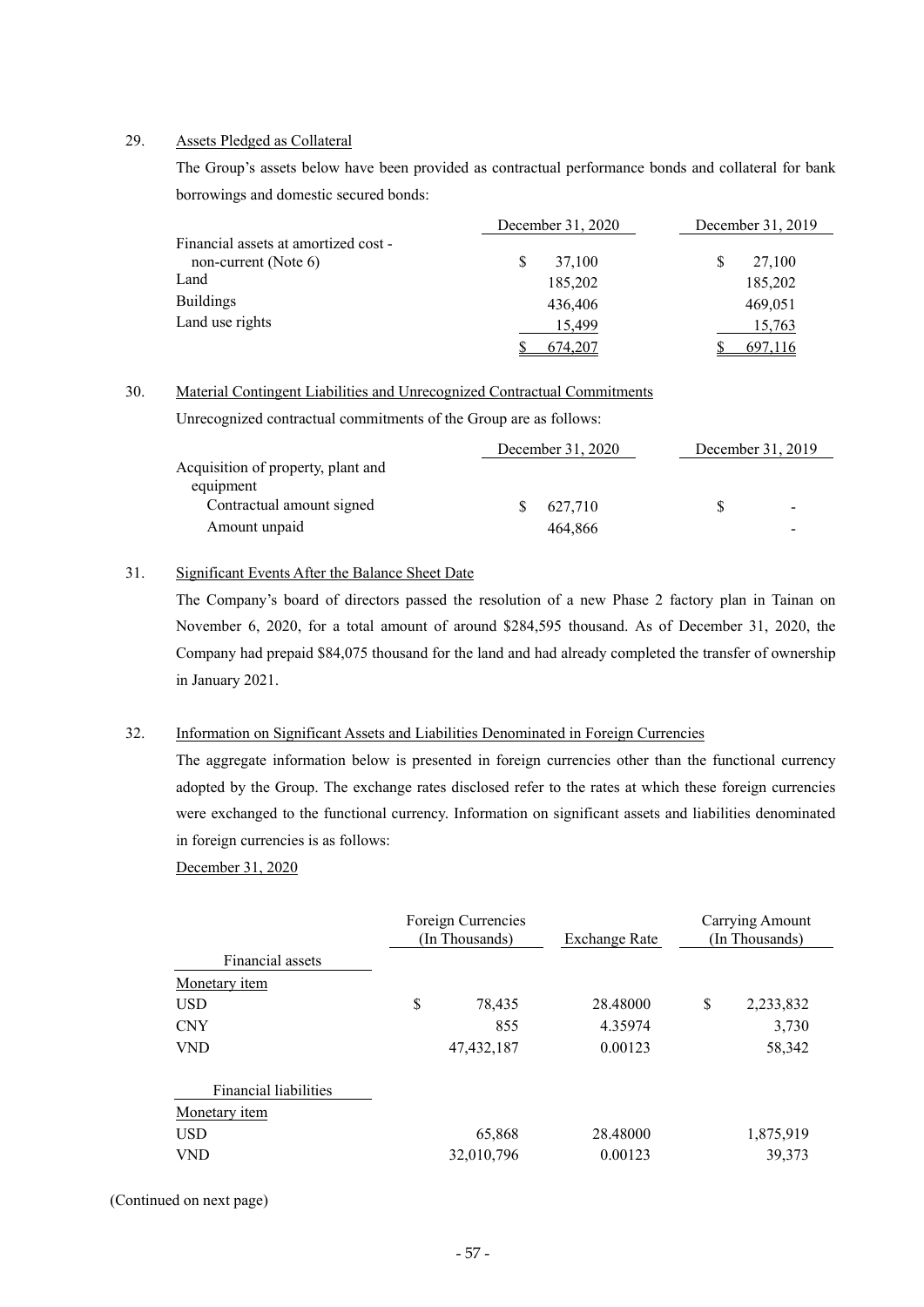## (Continued from previous page)

# December 31, 2019

|                              | Foreign Currencies<br>(In Thousands) | Exchange Rate | Carrying Amount<br>(In Thousands) |           |  |
|------------------------------|--------------------------------------|---------------|-----------------------------------|-----------|--|
| Financial assets             |                                      |               |                                   |           |  |
| Monetary <i>item</i>         |                                      |               |                                   |           |  |
| <b>USD</b>                   | \$<br>51,365                         | 30.02000      | \$                                | 1,541,966 |  |
| <b>CNY</b>                   | 998                                  | 4.30055       |                                   | 4,291     |  |
| <b>VND</b>                   | 16,983,031                           | 0.00130       |                                   | 22,078    |  |
| <b>Financial liabilities</b> |                                      |               |                                   |           |  |
| Monetary <i>item</i>         |                                      |               |                                   |           |  |
| <b>USD</b>                   | 33,684                               | 30.02000      |                                   | 1,011,202 |  |
| <b>VND</b>                   | 16,001,217                           | 0.00130       |                                   | 20,802    |  |

## 33. Other Matters

The Group was affected by the global COVID-19 pandemic, which caused a significant drop in its operating income from January to June 2020. With the alleviation of the pandemic and loosening of policies, the Group expects that operations will gradually return to normal.

In response to the impact of the pandemic, the Group has applied for various subsidies, such as paycheck, working capital, and relief loans from the R.O.C. and U.S. governments. After review and approval of the applications, the Company expects to receive a total of \$84,855 thousand for paycheck and working capital subsidies. PHA, after approval of its application, has received a relief subsidy of \$29,577 thousand (US\$1,036 thousand) under the U.S. Paycheck Protection Program. Please refer to Notes 22 and 25.

#### 34. Additional Disclosures

- (1) Significant transactions and (2) Information on investees:
	- 1. Financing provided to others. (Table 1)
	- 2. Endorsements/guarantees provided to others. (Table 2)
	- 3. Marketable securities held at the end of the period (excluding investment in subsidiaries and associates). (Table 3)
	- 4. Marketable securities acquired or sold amounting to at least NT\$300 million or 20% of the paid-in capital. (Table 4)
	- 5. Acquisition of real estate amounting to at least NT\$300 million or 20% of the paid-in capital. (None)
	- 6. Disposal of real estate amounting to at least NT\$300 million or 20% of the paid-in capital. (Table 5)
	- 7. Total purchases from or sales to related parties amounting to at least NT\$100 million or 20% of the paid-in capital. (Table 6)
	- 8. Receivables from related parties amounting to at least NT\$100 million or 20% of the paid-in capital. (Table 7)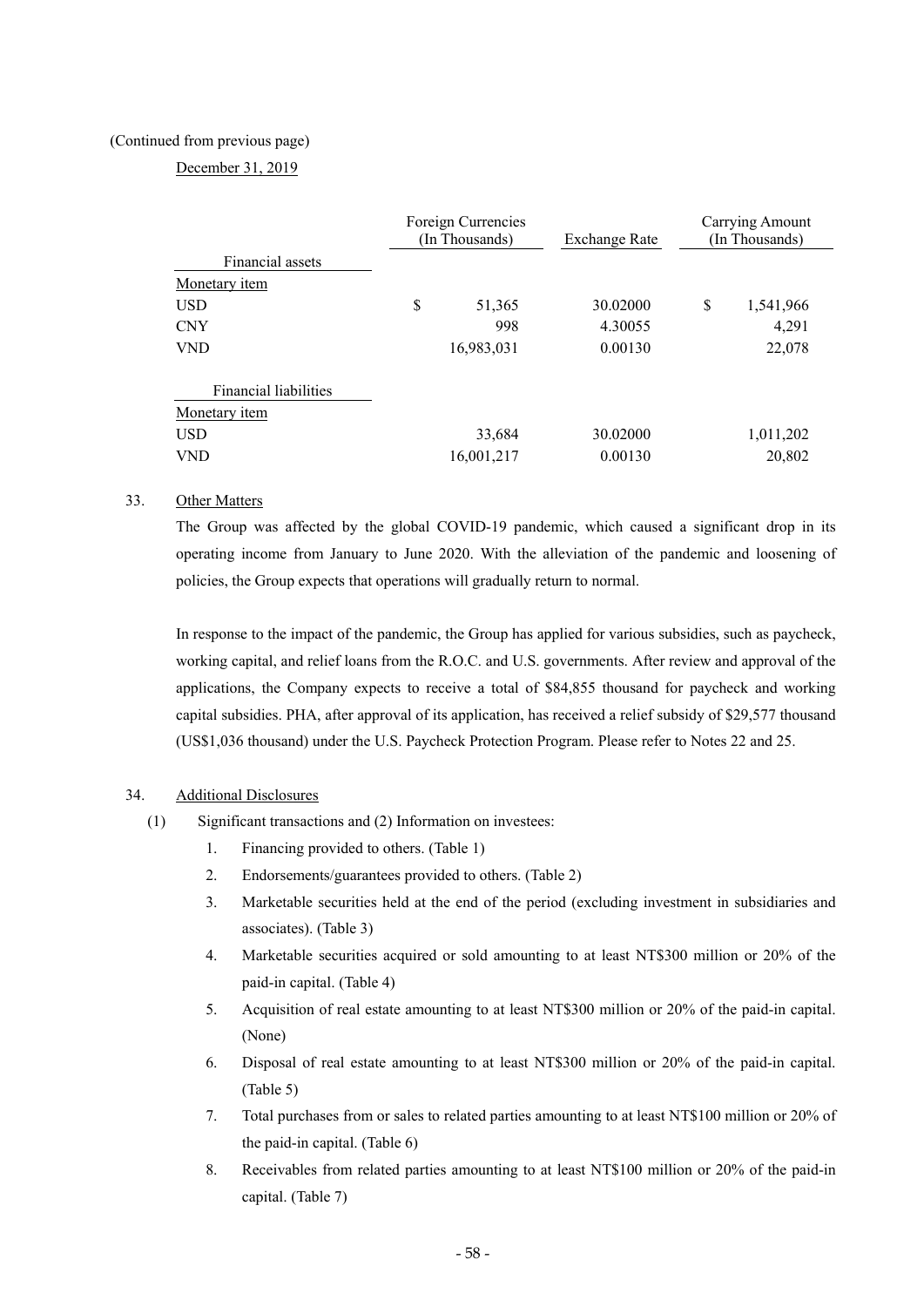- 9. Trading in derivative instruments. (None)
- 10. Other: Business relations and important transactions between parent company and subsidiaries and among subsidiaries and amounts. (Table 8)
- 11. Information on investees. (Table 9)
- (3) Information on investments in mainland China:
	- 1. Information on investees in mainland China, including the name, principal business activities, paid-in capital, method of investment, inward and outward remittance of funds, percentage of ownership, investment income or loss, carrying amount of the investment at the end of the period, repatriation of investment income, and limit on the amount of investment in the mainland China area. (Table 10)
	- 2. Any of the following significant transactions with investees in mainland China, either directly or indirectly through a third region, and the price, payment term, and unrealized gains or losses: (Table 11)
		- (1) The amount and percentage of purchases and the balance and percentage of the relevant payables at the end of the period.
		- (2) The amount and percentage of sales and the balance and percentage of the relevant receivables at the end of the period.
		- (3) The amount of property transactions and the amount of the resulting gains or losses.
		- (4) The balance of negotiable instrument endorsements or guarantees or collateral pledged at the end of the period and the purposes.
		- (5) The highest balance, the closing balance, the interest rate range, and total current-period interest with respect to financing of funds.
		- (6) Other transactions that have a material effect on the profit or loss for the period or on the financial position, such as the rendering or receiving of labor services.
- (4) Information on major shareholders: The name of shareholders with a shareholding ratio of 5% or more, and the number and percentage of shares held. (Table 12)

# 35. Segment Information

- (1) Basic information on operating segments
	- 1. Classification of operating segments

The Group's segments that shall be reported are as follows:

The power supply products segment: It mainly engages in the R&D, design, manufacturing, and sales of power supply products and provision of after-sales service.

 2. Principles of measuring operating segments' profit and loss, assets, and liabilities The accounting policies adopted for each operating segment are the same as the important accounting policies described in Note 4. The profit and loss, assets, and liabilities of the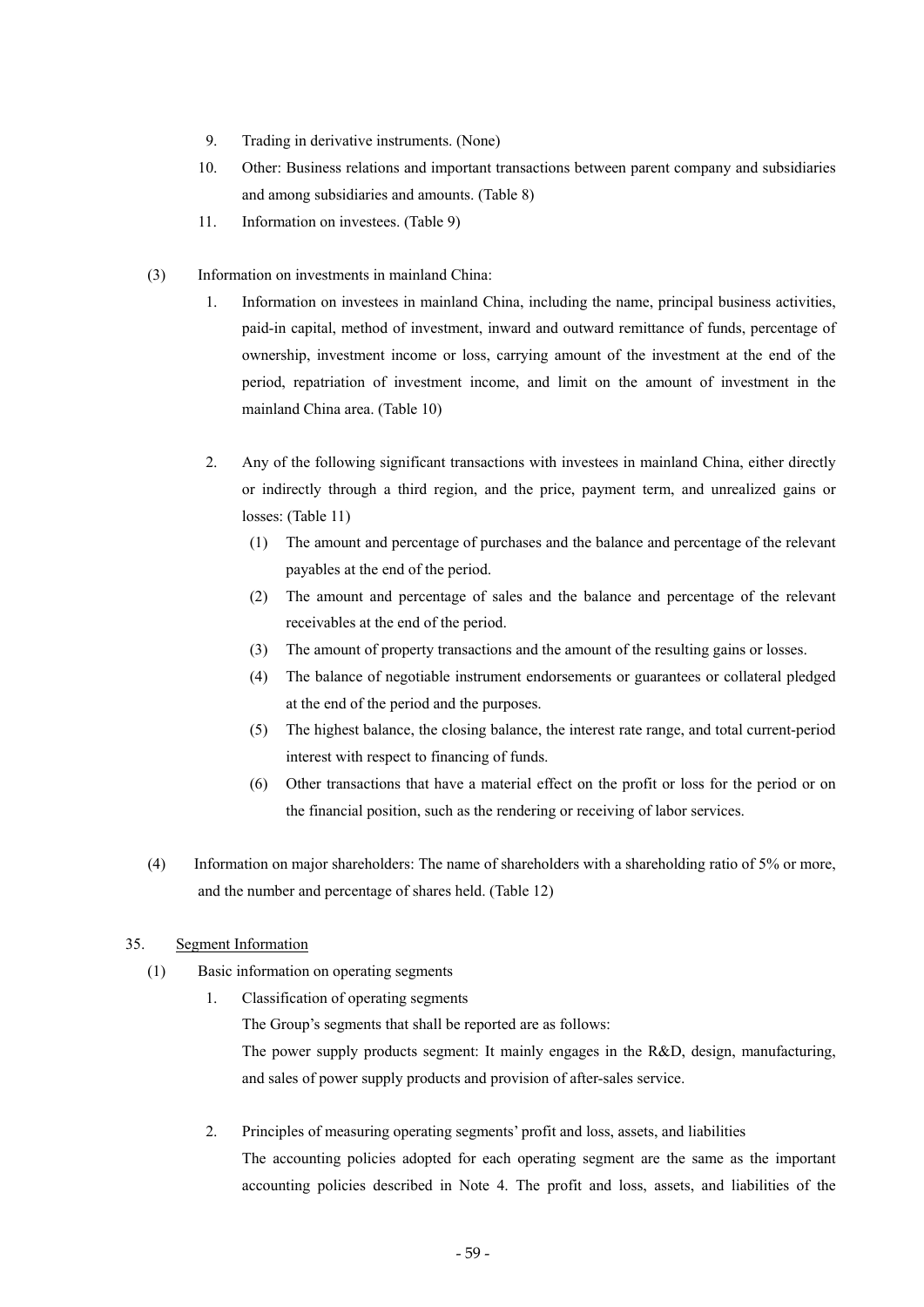operating segments of the Group were measured based on the operating profit and loss that could be controlled by the segment managers, which could used as the basis for management performance evaluation.

# (2) Segment revenues and operating results

The Group's revenues and operating results of the segments reported for 2020 and 2019:

|     |                                                                                            | Power Supply<br>Segment                      | Other<br>segments                             | Total                                    |  |  |
|-----|--------------------------------------------------------------------------------------------|----------------------------------------------|-----------------------------------------------|------------------------------------------|--|--|
|     | 2020                                                                                       |                                              |                                               |                                          |  |  |
|     | Revenues from external<br>customers<br>Segment losses                                      | 9,236,707<br>\$<br>$\frac{1}{2}$<br>372,245) | 6,911<br>$\mathbf S$<br>$\frac{1}{2}$<br>386) | 9,243,618<br>S<br>$\sqrt{S}$<br>372,631) |  |  |
|     | Interest income                                                                            |                                              |                                               | 33,113                                   |  |  |
|     | Other income                                                                               |                                              |                                               | 250,596                                  |  |  |
|     | Other gains and losses                                                                     |                                              |                                               | 37,358)<br>(                             |  |  |
|     | Financial cost                                                                             |                                              |                                               | 22,517)<br>(                             |  |  |
|     | Share of profit or loss of<br>equity-accounted<br>associates<br>Net loss before income tax |                                              |                                               | 4,645)<br>$\frac{1}{2}$<br>153,442)      |  |  |
|     | 2019                                                                                       |                                              |                                               |                                          |  |  |
|     | Revenues from external<br>customers                                                        | 10,681,356<br>$\frac{1}{2}$                  | 13,248<br>$\mathbf{\underline{\mathcal{S}}}$  | 10,694,604<br>\$                         |  |  |
|     | Segment losses                                                                             | $\frac{1}{2}$<br>71,031)                     | (S)<br>7,419)                                 | $($ \$<br>78,450)                        |  |  |
|     | Interest income                                                                            |                                              |                                               | 40,749                                   |  |  |
|     | Other income                                                                               |                                              |                                               | 92,917                                   |  |  |
|     | Other gains and losses                                                                     |                                              |                                               | 65,122)<br>$\overline{(}$                |  |  |
|     | Financial cost                                                                             |                                              |                                               | 23,103)<br>$\overline{(}$                |  |  |
|     | Share of profit or loss of<br>equity-accounted                                             |                                              |                                               |                                          |  |  |
|     | associates                                                                                 |                                              |                                               | 9,130)                                   |  |  |
|     | Net loss before income tax                                                                 |                                              |                                               | $\frac{1}{2}$<br>42,139)                 |  |  |
| (3) | Segment assets and liabilities                                                             |                                              |                                               |                                          |  |  |
|     |                                                                                            |                                              | December 31, 2020                             | December 31, 2019                        |  |  |
|     | Power supply products                                                                      | \$                                           | 9,701,757                                     | \$<br>8,945,913                          |  |  |
|     | Other assets                                                                               |                                              | 660,914                                       | 586,263                                  |  |  |
|     | Total assets                                                                               |                                              | 10,362,671                                    | 9,532,176                                |  |  |
|     | Power supply products                                                                      | \$                                           | 5,561,974                                     | \$<br>4,559,246                          |  |  |
|     | Other Liabilities                                                                          |                                              | 55,816                                        | 58,629                                   |  |  |
|     | <b>Total liabilities</b>                                                                   | \$                                           | 5,617,790                                     | \$<br>4,617,875                          |  |  |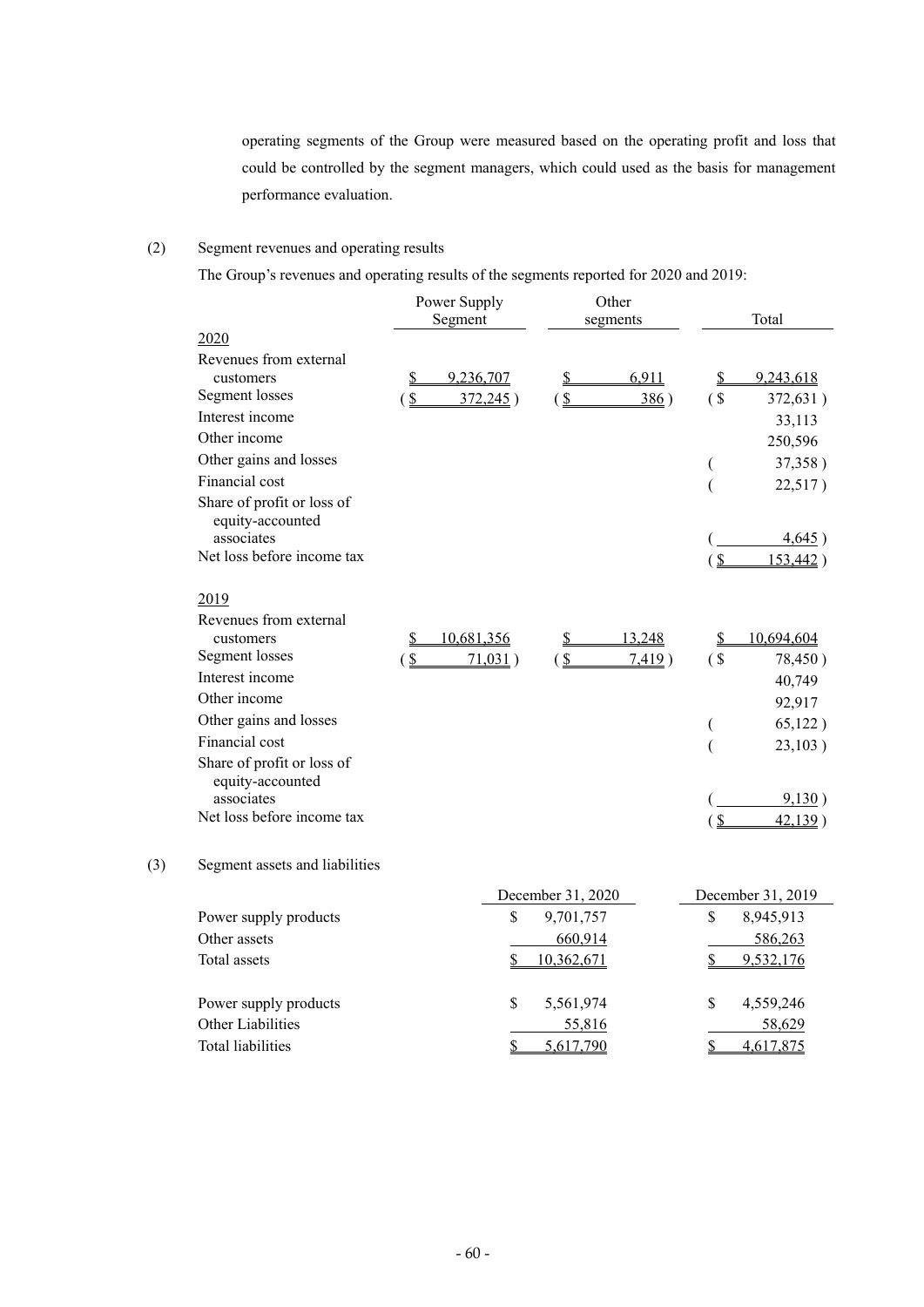## (4) Revenue from major products and services

The following is an analysis of the Group's revenue from its major products and services in its continuing operations:

|                       | 2020      | 2019       |
|-----------------------|-----------|------------|
| Power supply products | 9,236,707 | 10,681,356 |
| Others                | 6.911     | 13.248     |
|                       | 9.243.618 | 10,694,604 |

# (5) Region-specific information

The Group operates in three major geographical regions: Asia, the Americas, and Europe.

The Group's revenue from continuing operations' external customers by location of operations and information about its non-current assets by location of assets are detailed below.

|          |      | Revenues from external customers |      |            | Non-current assets |                          |                   |           |  |  |
|----------|------|----------------------------------|------|------------|--------------------|--------------------------|-------------------|-----------|--|--|
|          | 2020 |                                  | 2019 |            | December 31, 2020  |                          | December 31, 2019 |           |  |  |
| Asia     |      | 6,399,200                        |      | 7,635,990  |                    | 2,935,210                |                   | 3,128,237 |  |  |
| Americas |      | 1,827,046                        |      | 1,811,213  |                    | 117,190                  |                   | 130,233   |  |  |
| Europe   |      | 984,836                          |      | 1,171,000  |                    | $\overline{\phantom{0}}$ |                   |           |  |  |
| Others   |      | 32,536                           |      | 76.401     |                    |                          |                   |           |  |  |
|          |      | 9,243,618                        |      | 10,694,604 |                    | 3.052.400                |                   | 3.258.470 |  |  |

#### (6) Information on major customers

Of the sales revenue of \$9,243,618 thousand and \$10,694,604 thousand in 2020 and 2019, respectively, \$4,943,605 thousand and \$5,033,143 thousand were derived from the sales to the Group's major customers, respectively.

Single customers, contributing 10% or more to the Group's total revenue, were as follows:

|            | 2020      | 2019      |
|------------|-----------|-----------|
| Customer A | 1,865,176 | 1,829,471 |
| Customer B | 1,678,975 | 1,771,695 |
| Customer C | 1,399,454 | 1,431,977 |
|            | 4,943,605 | 5,033,143 |

There were no other single customers contributing 10% or more to the Group's total revenue for both 2020 and 2019.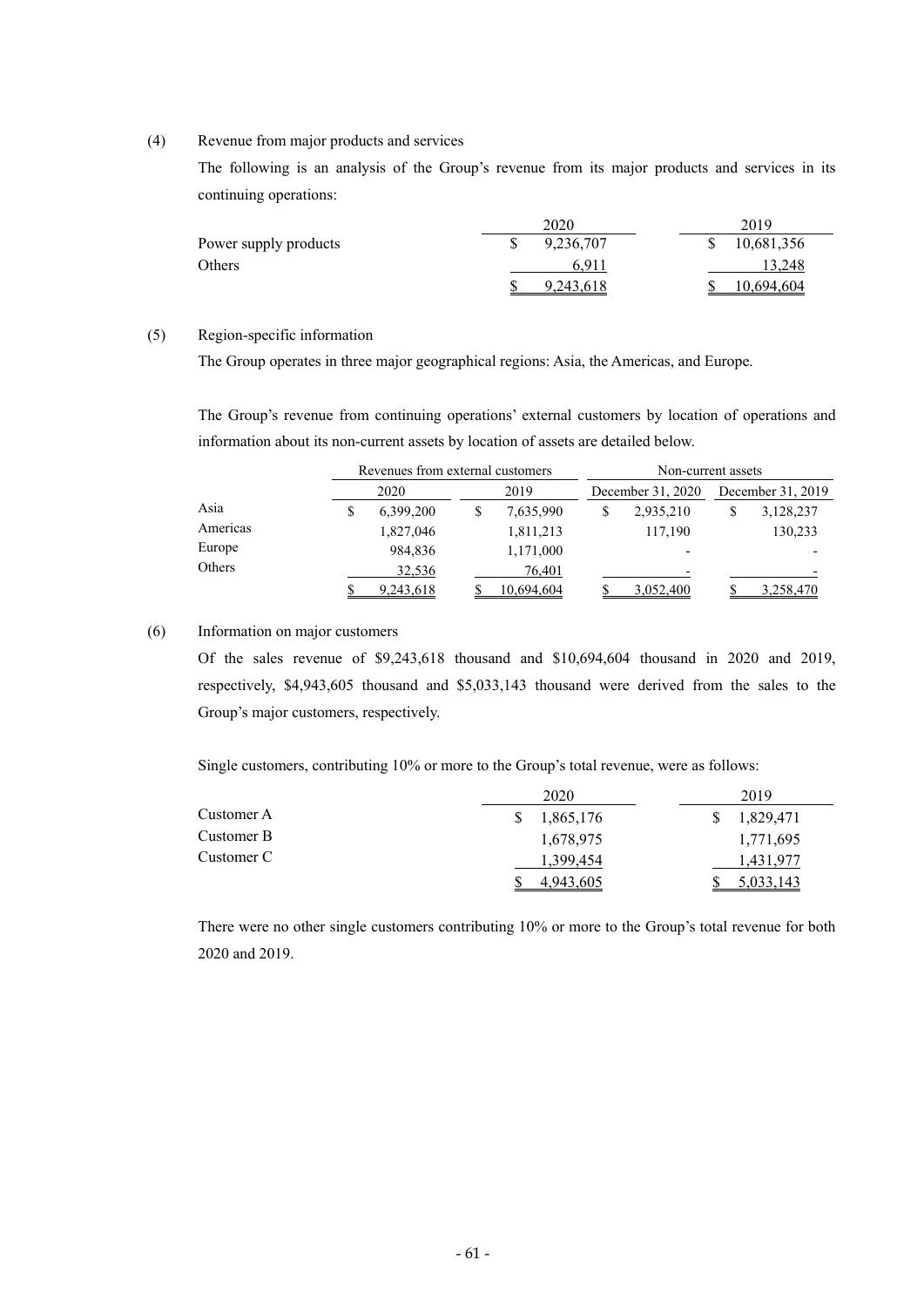# Phihong Technology Co., Ltd. and Subsidiaries Financing Provided to Others For the year ended December 31, 2020

| Table 1 | In Thousands of New Taiwan Dollars, |
|---------|-------------------------------------|
|         | Unless Specified Otherwise          |

| No.      |                       |                       | Financial         | Related |                         | Highest Balance for Balance, Ending of | <b>Actual Borrowing</b> | <b>Interest Rate</b> | Nature of |        | Business Transaction Reason for Short-term | Allowance for          |      | Collateral | Financing Limit for  | Aggregate                      |
|----------|-----------------------|-----------------------|-------------------|---------|-------------------------|----------------------------------------|-------------------------|----------------------|-----------|--------|--------------------------------------------|------------------------|------|------------|----------------------|--------------------------------|
| (Note 1) | Lender                | Borrower              | Statement         | Party   | the Period              | year                                   | Amount                  | (Range)              | Financing | Amount | Financing                                  | <b>Impairment Loss</b> | Item | Value      | Each Borrower        | Note<br><b>Financing Limit</b> |
|          |                       |                       | Account           | Status  |                         |                                        |                         |                      | (Note 2)  |        |                                            |                        |      |            | (Notes $3$ and $4$ ) | (Notes $3$ and $4$ )           |
|          | Phihong               | Phihong Vietnam Co.,  | Other receivables |         | 256,320                 |                                        |                         | 3.50%                |           |        | Capital movement in                        |                        |      |            | 950,758              | 1,901,516                      |
|          |                       | Ltd.                  | - related parties |         | 9,000,000<br><b>USD</b> |                                        |                         |                      |           |        | the Group                                  |                        |      |            |                      |                                |
|          | Phihong (Dongguan)    | Dongguan Phitek       |                   |         | 871,948                 | 435,974                                |                         | 4.35%                |           |        |                                            |                        |      |            | 1,706,066            | 1,706,066                      |
|          | Electronics Co., Ltd. | Electronics Co., Ltd. |                   |         | RMB 200,000,000         | RMB 100,000,000                        |                         |                      |           |        |                                            |                        |      |            |                      |                                |
|          | Phihong (Dongguan)    | Dongguan Phitek       |                   |         | 43,597                  | 43,597                                 | 43,597                  | 4.90%                |           |        |                                            |                        |      |            | 1,706,066            | 1,706,066                      |
|          | Electronics Co., Ltd. | Electronics Co., Ltd. |                   |         | RMB 10,000,000          | RMB<br>10,000,000                      |                         |                      |           |        |                                            |                        |      |            |                      |                                |
|          | Phihong Electronics   | Dongguan Phitek       |                   |         | 1,264,325               | 1,046,338                              | 1,046,338               | 4.75%                |           |        |                                            |                        |      |            | 1,211,634            | 1,211,634                      |
|          | (Suzhou) Co., Ltd.    | Electronics Co., Ltd. |                   |         | RMB 290,000,000         | RMB 240,000,000                        |                         |                      |           |        |                                            |                        |      |            |                      |                                |
|          |                       |                       |                   |         |                         |                                        |                         |                      |           |        |                                            |                        |      |            |                      |                                |

Note 1: The information on the Company and its subsidiaries' financing provided to others shall be separated and indicated in the No. column. The Company and its subsidiaries are coded in the No. column as follows:

Note 3: According to the Company's operating procedures for financing provided to others, the aggregate amount of financing provided to others shall not exceed 40% of its net worth, which is based on the latest financial s below:

1. The Company is coded "0".

2. The subsidiaries are coded sequentially beginning from "1" by each individual company.

Note 2: The description of the nature of financing is as follows:

1. Business relationship.

2. The need for short-term financing.

1. Business relationship: Each of the financing amounts shall not exceed the amount of the total purchases from or sales to a borrower in the most recent year or in the current year, whichever is higher.

2. The need for short-term financing: Each of the financing amounts shall not exceed 20% of the Company's net worth, which is based on the latest financial statements audited or attested by CPAs.

Note 4: According to the subsidiaries' operating procedures for financing provided to others, the aggregate financing amount between subsidiaries shall not exceed the net worth of the lending subsidiary's latest financial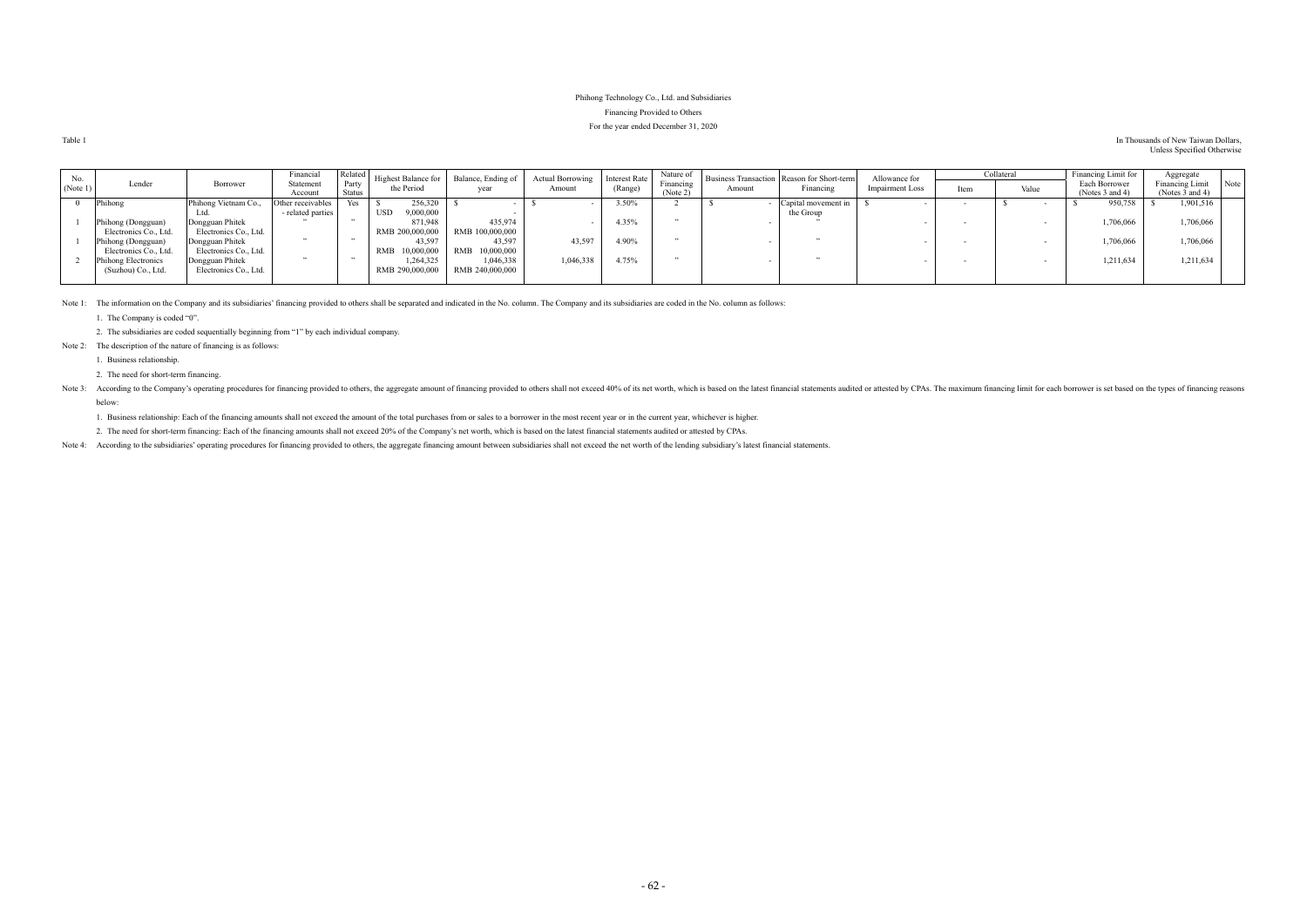# Phihong Technology Co., Ltd. and Subsidiaries Endorsements/Guarantees Provided to Others. For the year ended December 31, 2020

#### Table 2 In Thousands of New Taiwan Dollars, Unless Specified Otherwise

|                 |                                             | Endorsee/Guarantee                       |                           | Limit on                                                                   |                                                                              |                                                                     |                                   | Amount of                                                   | Proportion of                                                                                      |                                                                  |                                                           | Endorsement/ Endorsement/                               | Endorsement/                                                  |      |
|-----------------|---------------------------------------------|------------------------------------------|---------------------------|----------------------------------------------------------------------------|------------------------------------------------------------------------------|---------------------------------------------------------------------|-----------------------------------|-------------------------------------------------------------|----------------------------------------------------------------------------------------------------|------------------------------------------------------------------|-----------------------------------------------------------|---------------------------------------------------------|---------------------------------------------------------------|------|
| No.<br>(Note 1) | Endorser/Guarantor                          | Company Name                             | Relationship              | Endorsement/<br>  Guarantee Provided  <br>to Each Party<br>(Notes 2 and 3) | Maximum Amount<br>of Endorsement/<br>Guarantee Provided<br>During the Period | Balance of<br>Endorsement/<br>Guarantee at the<br>End of the Period | <b>Actual Borrowing</b><br>Amount | Endorsement/<br>Guarantee with<br>Property as<br>Collateral | Accumulated<br>Endorsement/Guar<br>antee to Net Worth<br>in Latest Financial<br>Statements $(\% )$ | Maximum Limit on<br>Endorsement/<br>Guarantee<br>(Notes 2 and 3) | Guarantee<br>Provided by<br>I the Company Subsidiaries to | Guarantee<br>Provided by<br>to Subsidiaries the Company | Guarantee<br>Provided to<br>Companies in<br>Mainland<br>China | Note |
|                 | Phihong                                     | Phihong USA Corp.                        | Subsidiary of the         | ,426,137                                                                   | 142,400                                                                      | 142.400                                                             |                                   |                                                             | 3.00                                                                                               | 2,376,895                                                        |                                                           |                                                         |                                                               |      |
|                 | Phihong (Dongguan)<br>Electronics Co., Ltd. | Dongguan Phitek Electronics<br>Co., Ltd. | Company<br>Sister company | ,706,066                                                                   | USD -<br>5,000,000<br>217,987<br>RMB 50,000,000                              | $\text{USD} \quad 5,000,000$                                        |                                   |                                                             |                                                                                                    | 1,706,066                                                        |                                                           |                                                         |                                                               |      |

Note 1: The information on the Company and its subsidiaries' endorsement/guarantee provided shall be separated and indicated in the No. column. The Company and its subsidiaries are coded in the No. column as follows:

Note 2: According to the Company's operating procedures for provision of endorsement/guarantee to others, the aggregate amount of endorsements/guarantees provided to others by the Company shall not exceed 50% of its net wo amount of endorsement/guarantee provided by the Company to any single entity shall not exceed 30% of the Company's net worth based on its latest financial statements.

Note 3: According to the Company's operating procedures for provision of endorsement/guarantee to others, the aggregate amount of endorsements/guarantees provided among the subsidiaries shall not exceed the net worth based

Note 4: On August 13, 2019, the board of directors approved that the amount of the Company's endorsement/guarantee provided to its subsidiary Phihong USA Corp. was US\$5 million.

Note 5: On November 8, 2019, the board of directors approved that Phihong (Dongguan) Electronics Co., Ltd.'s amount of endorsement/guarantee provided to Dongguan Phitek Electronics Co., Ltd. was CNY50 million.

1. The Company is coded "0".

2. The subsidiaries are coded sequentially beginning from "1" by each individual company.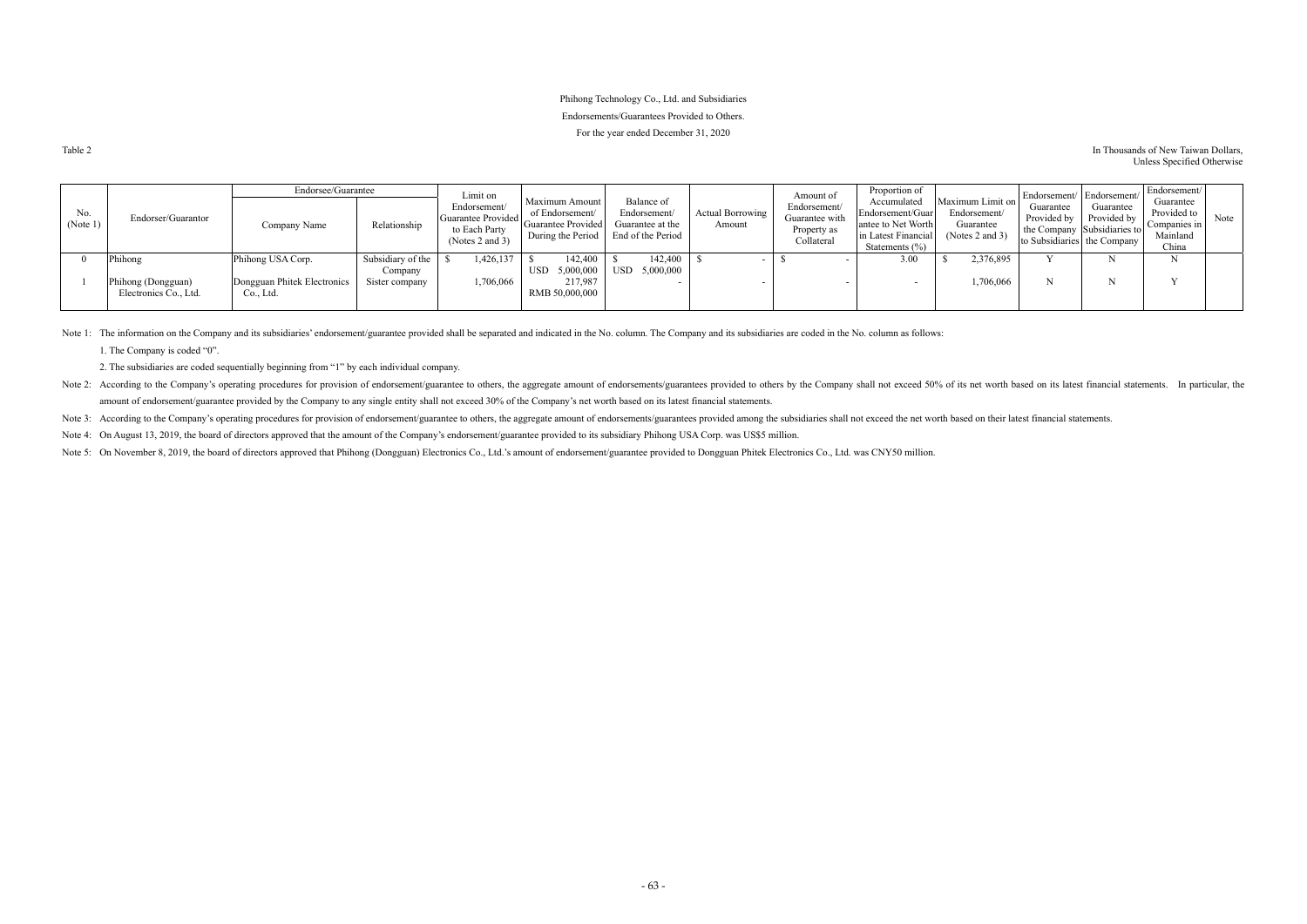# In Thousands of New Taiwan Dollars, Unless Specified Otherwise

# Phihong Technology Co., Ltd. and Subsidiaries Marketable Securities Held December 31, 2020

Table 3

|                                           |                                                                                 |                                                   |                                             |                  | End of Period   |                                   |            |      |
|-------------------------------------------|---------------------------------------------------------------------------------|---------------------------------------------------|---------------------------------------------|------------------|-----------------|-----------------------------------|------------|------|
| Holding Company Name                      | Type and Name of Marketable Securities<br>Held                                  | Relationship with<br>Marketable Securities Issuer | Financial Statement Account                 | Number of Shares | Carrying Amount | Percentage of<br>ownership<br>(%) | Fair Value | Note |
| Phihong                                   | <b>Ordinary Shares</b>                                                          |                                                   |                                             |                  |                 |                                   |            |      |
|                                           | Pao-Dian Venture Capital Co., Ltd.                                              | None                                              | Financial assets at FVTOCI -<br>non current | 270,565          | 2,837           | 10.49                             | 2,837      |      |
|                                           | Zhong-Xuan Venture Capital Co., Ltd.                                            | , 2, 3                                            | , ,                                         | 2,758,621        | 23,054          | 8.62                              | 23,054     |      |
|                                           | Wan-Chang Venture Capital Co., Ltd.                                             | , 2, 3                                            | $\cdot$                                     | 3,600,000        | 37,780          | 9.84                              | 37,780     |      |
| Guang-Lai                                 | <b>Ordinary Shares</b>                                                          |                                                   |                                             |                  |                 |                                   |            |      |
|                                           | Taiwan Cultural & Creativity No. 1<br>Co., Ltd.                                 | None                                              | Financial assets at FVTOCI -<br>non current | 3,000,000        | 2,157           | 10.83                             | 2,157      |      |
| Phihong Electronics (Suzhou) Co.,<br>Ltd. | Fund                                                                            |                                                   |                                             |                  |                 |                                   |            |      |
|                                           | China Construction Bank Principal and<br>Income Protected Financial<br>Products | , 2, 3                                            | , 22                                        | 10,000,000       | 43,600          | $\sim$                            | 43,600     |      |

Note 1: The marketable securities stated in this table refer to shares, debentures, beneficiary certificates, and their derivative products within the scope of IFRS 9 "Financial Instruments".

Note 2: For information on the investments in subsidiaries and associates, refer to Tables 9 and 10.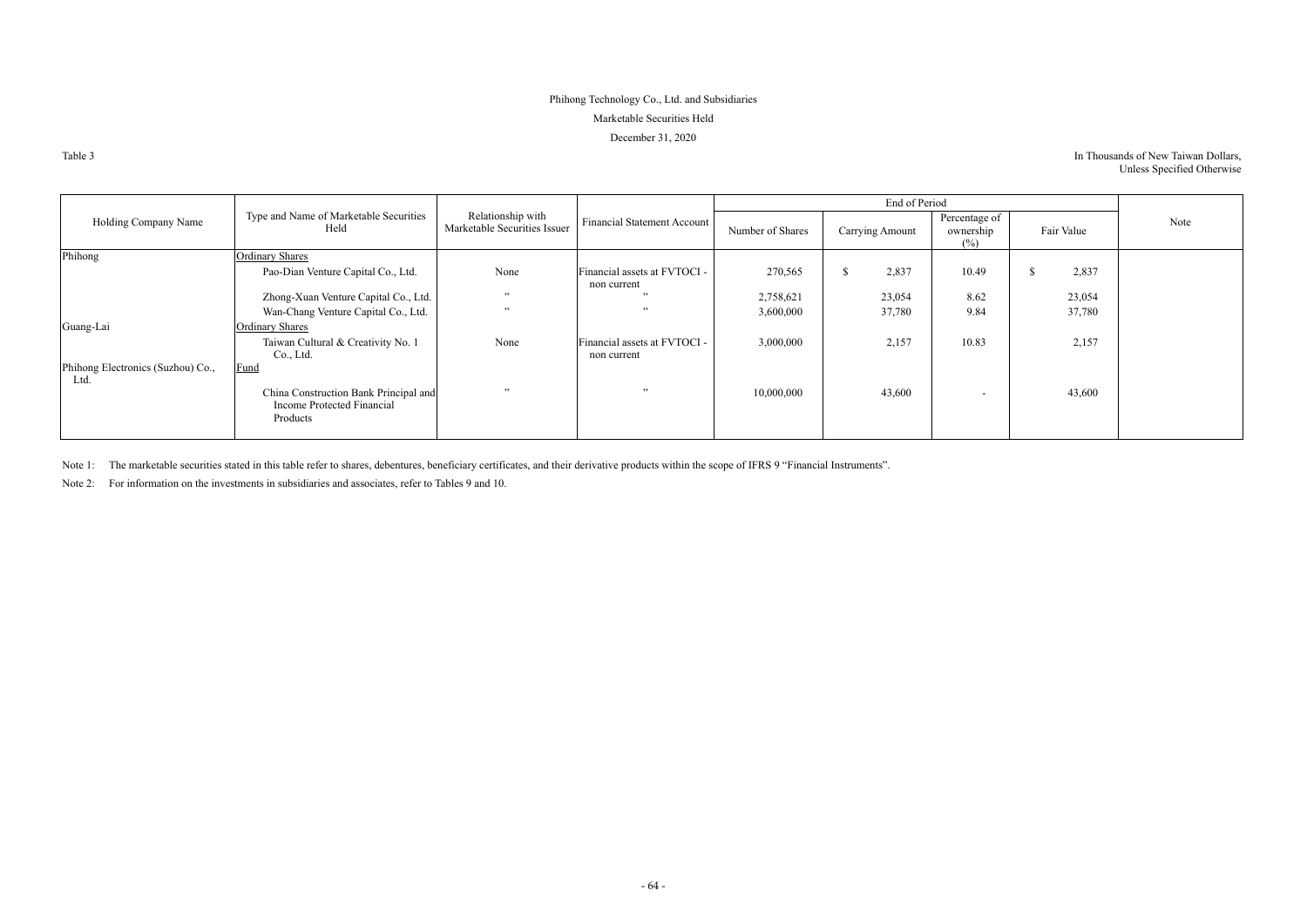# Phihong Technology Co., Ltd. and Subsidiaries Marketable Securities Acquired or Sold Amounting to at Least NT\$300 Million or 20% of the Paid-in Capital. For the year ended December 31, 2020

#### Table 4 In Thousands of New Taiwan Dollars, Unless Specified Otherwise

|                                                                                     | Type and Name of                                                          |                                       |                            |                         | Balance, Beginning of year |         |                  | Acquisition (Note 3) |                  |                          | Disposal (Note 3)        |                             |                  | <b>Ending Balance</b>    |
|-------------------------------------------------------------------------------------|---------------------------------------------------------------------------|---------------------------------------|----------------------------|-------------------------|----------------------------|---------|------------------|----------------------|------------------|--------------------------|--------------------------|-----------------------------|------------------|--------------------------|
| Company Name                                                                        | Marketable<br>Securities Held<br>(Note 1)                                 | <b>Financial Statement</b><br>Account | Counterparty<br>(Note 2)   | Relationship<br>Note 2, | Number of Shares           | Amount  | Number of Shares | Amount               | Number of Shares | Amount                   | <b>Book Cost</b>         | Gain or Loss on<br>Disposal | Number of Shares | Amount                   |
| Phihong Electronics China Construction Financial assets at<br>(Suzhou) Co.,<br>Ltd. | <b>Bank Principal</b><br>and Income<br>Protected<br>Financial<br>Products | FVTPL - current                       | China Construction<br>Bank | None                    | 80,000,000                 | 344,044 |                  |                      | 80,000,000       | 357,393<br>RMB83,086,767 | 344,044<br>RMB80,000,000 | 13,349<br>RMB 3,086,767     |                  | $\overline{\phantom{a}}$ |

Note 1: The marketable securities stated in this table refer to shares, debentures, beneficiary certificates, and the marketable securities derived from said items.

Note 4: The paid-in capital refers to the paid-in capital of the parent company. If the share issued by an issuer has no face value or the face value is not NT\$10 per share, with regard to the rule of a transaction amounti of the Company on the balance sheet shall apply.

Note 2: Investors whose marketable securities accounted for under the equity method are required to make disclosure.

Note 3: The accumulated amounts of the marketable securities acquired and sold shall be calculated separately at the market values to determine whether each amount reaches \$300 million or 20% of the paid-in capital.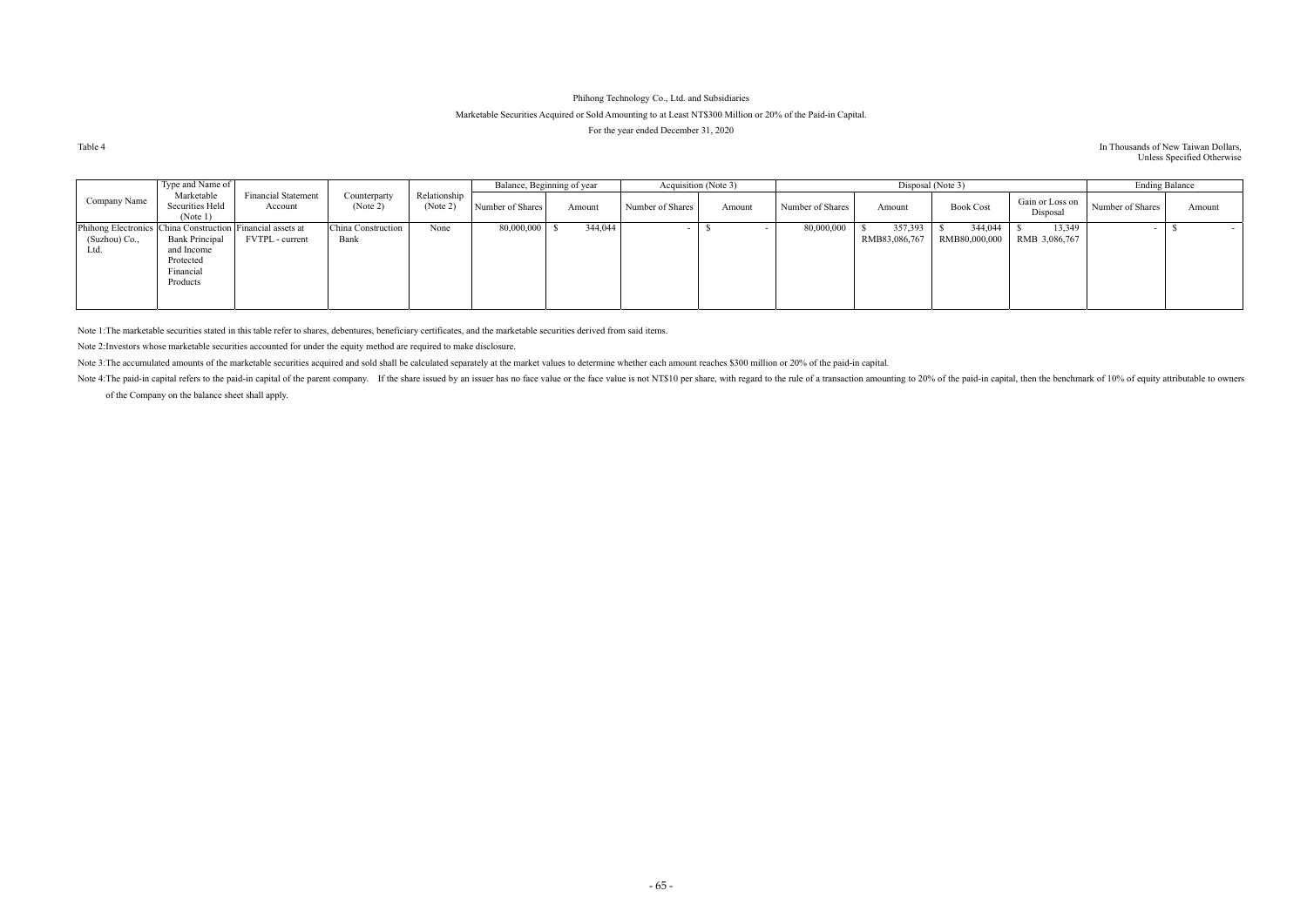# Disposal of Real Estate Amounting to at Least NT\$300 Million or 20% of the Paid-in Capital.

For the year ended December 31, 2020

Table 5

# In Thousands of New Taiwan Dollars, Unless Specified Otherwise

| Company Name                             | Property                        | Date of Fact           | Original<br><b>Acquisition Date</b> |                                | Carrying Amount   Transaction Amount | <b>Status of Payment</b><br>Collection | Gain or Loss on<br>Disposal | Counterparty                                                             | Relationship           | Purpose of<br>Disposal                      | <b>Basis</b> for Price<br>Determination                       | Other Agreed<br>Terms |
|------------------------------------------|---------------------------------|------------------------|-------------------------------------|--------------------------------|--------------------------------------|----------------------------------------|-----------------------------|--------------------------------------------------------------------------|------------------------|---------------------------------------------|---------------------------------------------------------------|-----------------------|
| Dongguan Phitek<br>Electronics Co., Ltd. | Land and factory in<br>Dongguan | 2020.02.27<br>(Note 1) | May 2001                            | 241,752<br>RMB<br>56, 383, 755 | 358,016<br>RMB<br>83,500,000         | $$170,466$ thousand<br>received        | 21,107<br>(Note 2)          | <b>Blackview High</b><br>Technology<br>Enterprise in<br>Dongguan<br>City | Non-related<br>parties | To liquidate<br>unprofitable<br>idle assets | Professional<br>appraisal reports<br>and market<br>conditions |                       |
|                                          |                                 |                        |                                     |                                |                                      |                                        |                             |                                                                          |                        |                                             |                                                               |                       |

Note 1: Date of signing the contract.

Note 2: Amount after deducting the estimated relevant expenses and taxes.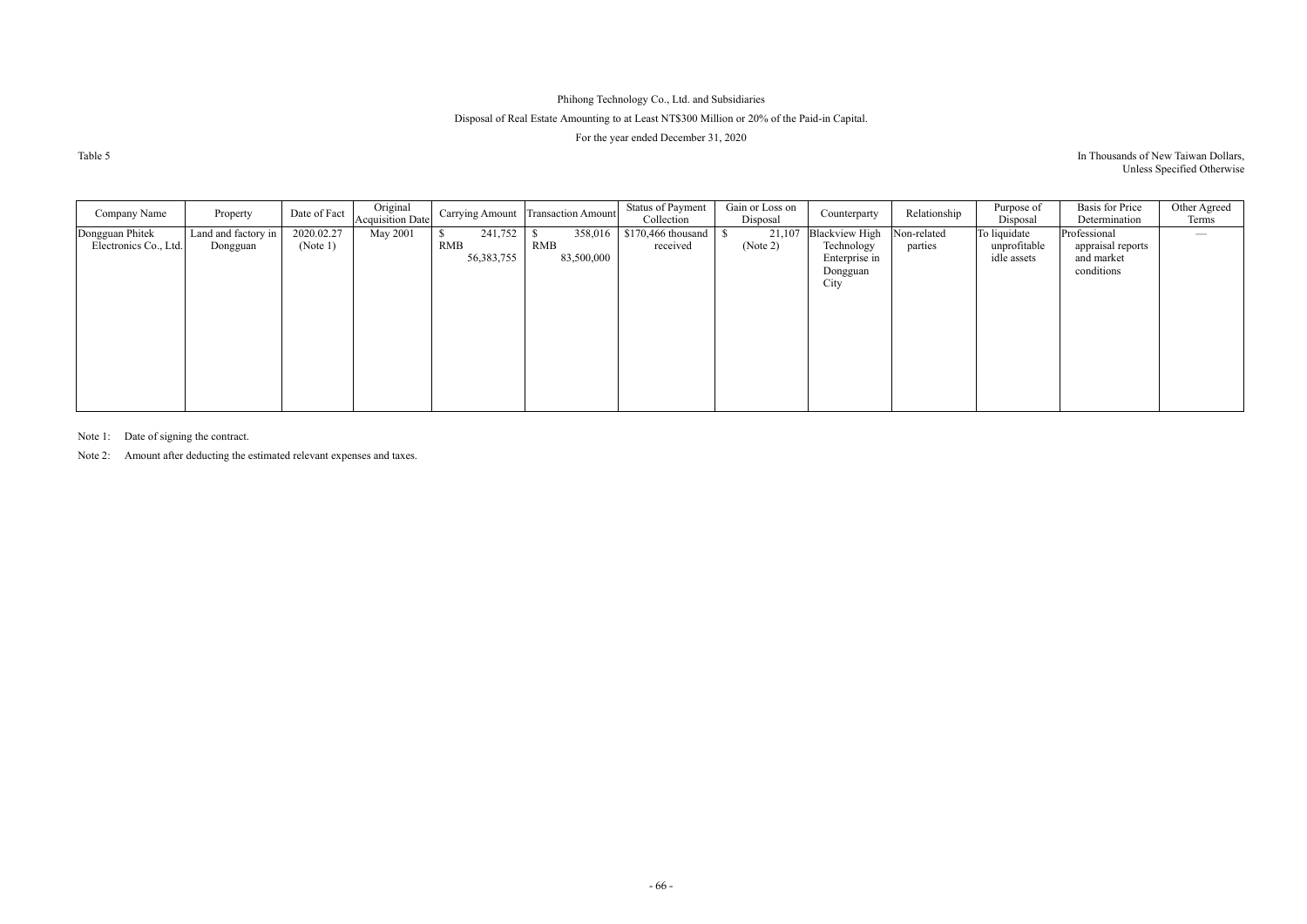# Total Purchases from or Sales to Related Parties Amounting to at Least NT\$100 Million or 20% of the Paid-in Capital

For the year ended December 31, 2020

Table 6

# In Thousands of New Taiwan Dollars, Unless Specified Otherwise

|                                             |                                             |                           |                      | <b>Transaction Details</b> |                                                       |                  |                          | Abnormal Transaction            |                          | Notes/Accounts Receivable (Payable)                           |      |
|---------------------------------------------|---------------------------------------------|---------------------------|----------------------|----------------------------|-------------------------------------------------------|------------------|--------------------------|---------------------------------|--------------------------|---------------------------------------------------------------|------|
| Buyer (Seller)                              | <b>Related Party</b>                        | Relationship              | Purchase<br>(Sale)   | Amount                     | Proportion of<br>Total<br>Purchases (Sales)<br>$(\%)$ | Payment Term     | Unit Price               | Payment Term                    | Ending<br>Balance        | Proportion of<br>Total<br>Notes/Accounts<br>Receivable<br>(%) | Note |
| Phihong                                     | Phihong USA Corp.                           | Subsidiary of the Company | Sale                 | 2,989,208)                 | 43.92)                                                | Determined by    | $\sim$                   | $\overline{\phantom{a}}$        | 325,929                  | 27.37                                                         |      |
| 52                                          | Phihong Technology Japan<br>Co., Ltd.       | $\overline{\phantom{a}}$  | Sale                 | 158,816)                   | 2.33                                                  | mutual agreement |                          |                                 | 30,667                   | 2.58                                                          |      |
| 52                                          | Phihong (Dongguan)<br>Electronics Co., Ltd. | , ,                       | Purchase of<br>goods | 5,226,352                  | 86.97                                                 | , ,              | $\overline{\phantom{a}}$ |                                 | $\overline{\phantom{0}}$ | $\sim$                                                        |      |
|                                             | Phihong Vietnam Co., Ltd.                   | $\overline{\phantom{a}}$  |                      | 725,800                    | 12.08                                                 | , ,              | $\overline{\phantom{a}}$ | $\overbrace{\qquad \qquad }^{}$ | $\overline{\phantom{a}}$ | $\sim$                                                        |      |
| Phihong USA Corp.                           | Phihong                                     | Parent company            | , ,                  | 2,989,208                  | 96.67                                                 | , ,              | $\overline{\phantom{a}}$ |                                 | 325,929)                 | 95.25)                                                        |      |
| Phihong Technology Japan Co.,<br>Ltd.       | $\ddot{\phantom{0}}$                        |                           | , ,                  | 158,816                    | 100                                                   | , ,              | -                        |                                 | 30,667)                  | 100)                                                          |      |
| Phihong (Dongguan) Electronics<br>Co., Ltd. | , ,                                         | Ultimate parent company   | Sale                 | 5,226,352)                 | 100)                                                  | , ,              | $\overline{\phantom{a}}$ |                                 | $\sim$                   | $\sim$                                                        |      |
| Phihong Vietnam Co., Ltd.                   | , , ,                                       | 22                        | , ,                  | $725,800$ )                | 99.42)                                                | , ,              |                          | $\hspace{0.05cm}$               | $\sim$                   | $\sim$                                                        |      |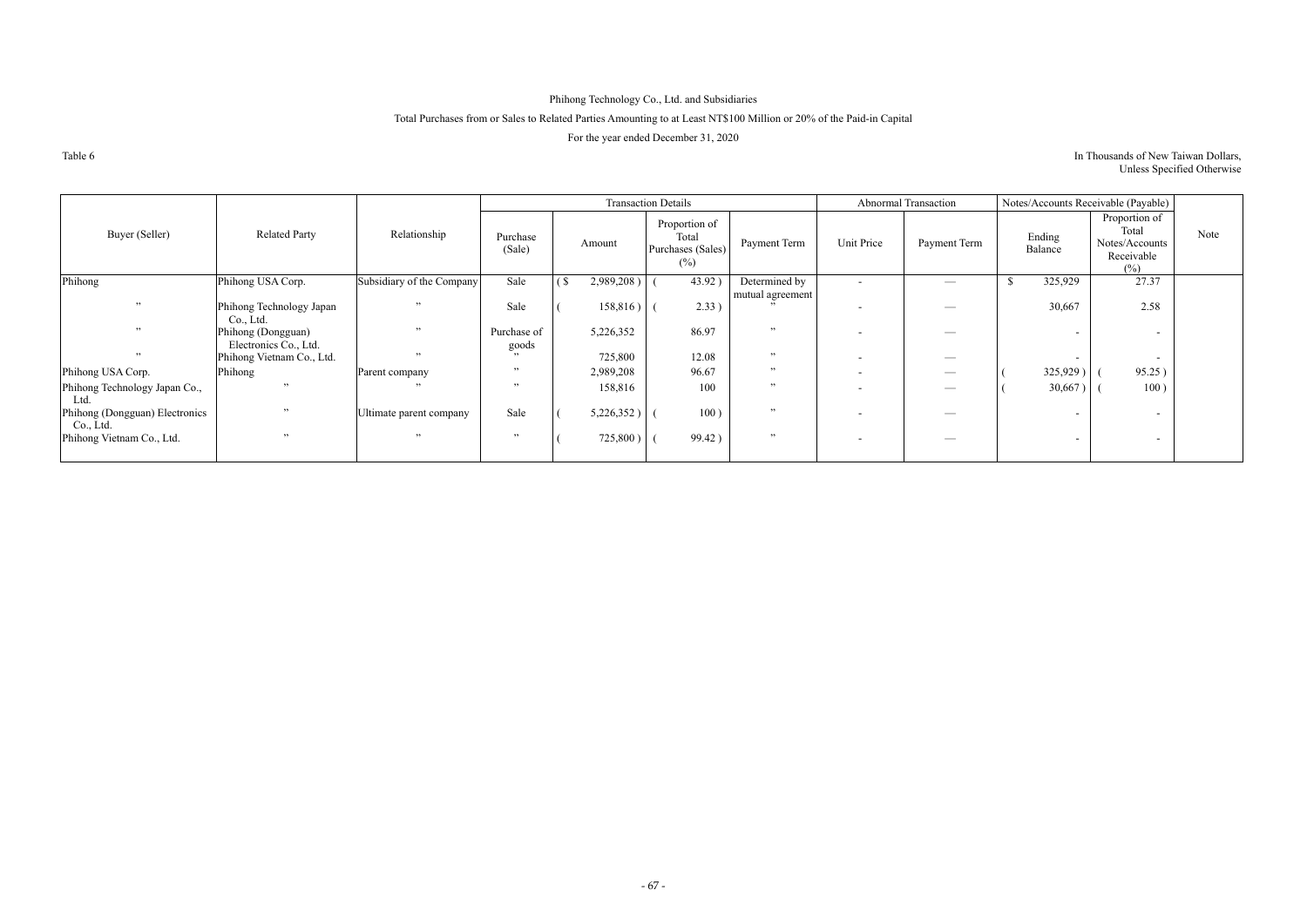# Receivables from Related Parties Amounting to at Least NT\$100 Million or 20% of the Paid-in Capital

December 31, 2020

Table 7

| In Thousands of New Taiwan Dollars, |  |
|-------------------------------------|--|
| Unless Specified Otherwise          |  |

|                                           |                                             |                           | <b>Financial Statement</b>     |                          |                          | Overdue                       |                                         |                                         |
|-------------------------------------------|---------------------------------------------|---------------------------|--------------------------------|--------------------------|--------------------------|-------------------------------|-----------------------------------------|-----------------------------------------|
| Company Name                              | <b>Related Party</b>                        | Relationship              | Account and Ending<br>Balance  | Turnover Rate            | Amount                   | Response                      | Amount Received in<br>Subsequent Period | Allowance for<br><b>Impairment Loss</b> |
| Phihong                                   | Phihong USA Corp.                           | Subsidiary of the Company | Accounts receivable<br>325,929 | 15                       | $\sim$                   | $\overbrace{\phantom{aaaaa}}$ | \$278,611                               |                                         |
| , 22                                      | Phihong (Dongguan) Electronics Co.,<br>Ltd. | , ,                       | Other receivables<br>241,122   | $\overline{\phantom{0}}$ | $\overline{\phantom{0}}$ |                               | 240,985                                 | $\sim$                                  |
| , 22                                      | Phihong Vietnam Co., Ltd.                   | , ,                       | Other receivables<br>246,244   | $\overline{\phantom{a}}$ | $\overline{\phantom{0}}$ | $\overbrace{\phantom{13333}}$ | 192,296                                 | $\sim$                                  |
| Phihong Electronics (Suzhou) Co.,<br>Ltd. | Dongguan Phitek Electronics Co.,<br>Ltd.    | Sister company            | Other receivables<br>1,046,338 | $\overline{\phantom{a}}$ | $\overline{\phantom{0}}$ | $\overbrace{\phantom{13333}}$ | $\overline{\phantom{a}}$                |                                         |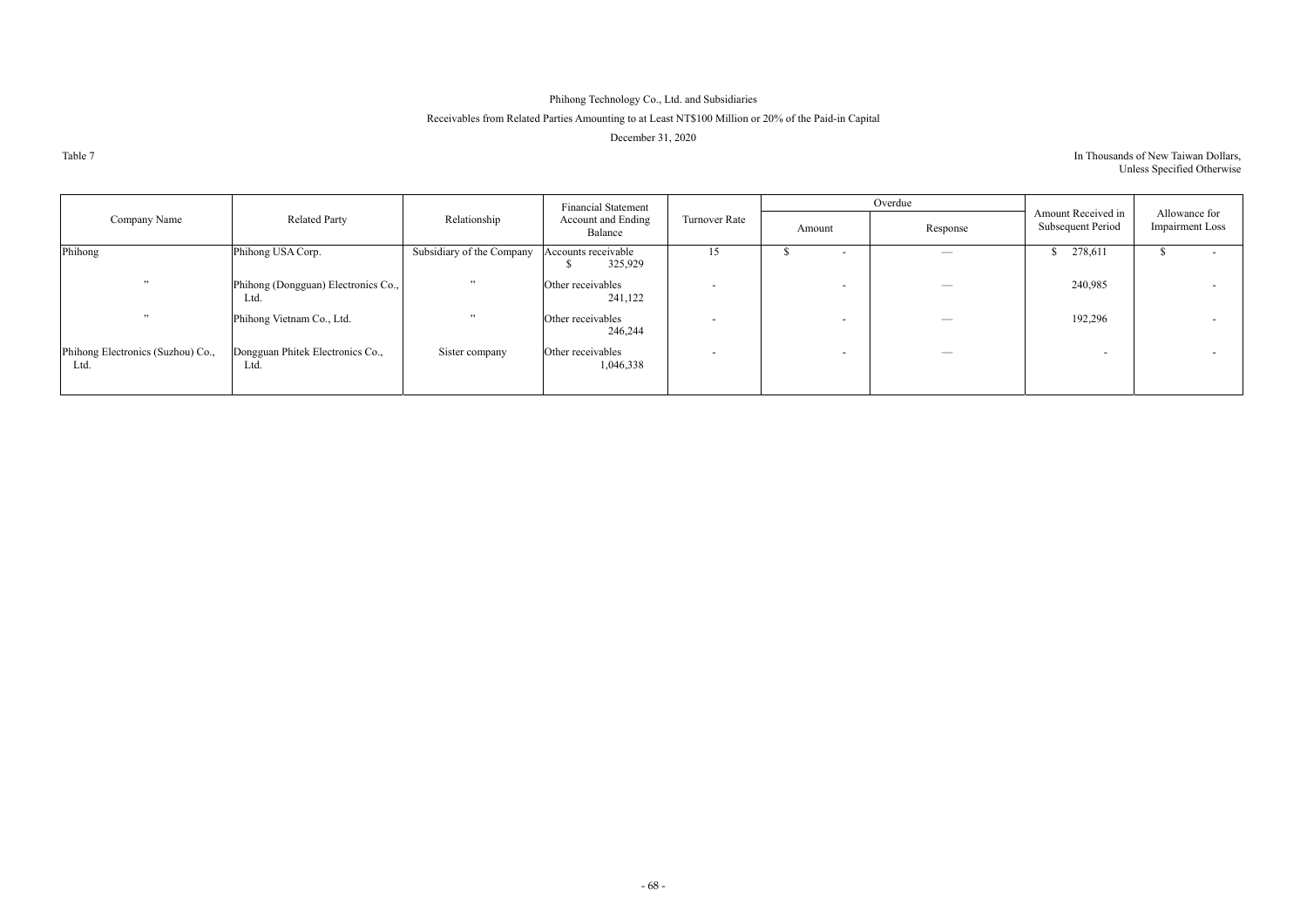# Business Relations and Important Transactions Between Parent Company and Subsidiaries and Among Subsidiaries

For the year ended December 31, 2020

Table 8

# In Thousands of New Taiwan Dollars, Unless Specified Otherwise

|                          |                      |              |                          |                                       |           | <b>Transaction Details</b>                       |                                                                             |
|--------------------------|----------------------|--------------|--------------------------|---------------------------------------|-----------|--------------------------------------------------|-----------------------------------------------------------------------------|
| No.<br>(Note 1)          | Company Name         | Counterparty | Relationship<br>(Note 2) | <b>Financial Statement</b><br>Account | Amount    | Payment Terms                                    | Proportion of Total<br><b>Consolidated Revenue</b><br>or Assets<br>(Note 3) |
| $\theta$                 | Phihong              | <b>PHA</b>   |                          | Revenue from sale of<br>goods         | 2,989,208 | Determined by mutual agreement                   | 32%                                                                         |
| 52                       | , 22                 | PHJ          | , , ,                    | , ,                                   | 158,816   | , 2, 3                                           | $2\%$                                                                       |
| 52                       | $, \,$               | PHC          | , ,                      | Purchase of goods                     | 5,226,352 | No difference compared with general<br>customers | 57%                                                                         |
| 52                       | $, \,$               | PHP          | , , ,                    |                                       | 52,534    |                                                  | $1\%$                                                                       |
| 52                       | 22                   | PHV          | , , ,                    | $\ddot{\phantom{1}}$                  | 725,800   | , ,                                              | $8\%$                                                                       |
| , ,                      | , ,                  | <b>PHA</b>   | , ,                      | Accounts receivable                   | 325,929   | $\overline{\phantom{m}}$                         | 3%                                                                          |
| , ,                      | , 2, 3               | PHC          | , ,                      | Other receivables                     | 241,122   |                                                  | 2%                                                                          |
| $\ddot{\phantom{1}}$     | $\ddot{\phantom{1}}$ | PHP          | , , ,                    |                                       | 80,647    | ___                                              | $1\%$                                                                       |
| $\overline{\phantom{a}}$ | $\ddot{\phantom{1}}$ | PHV          | $\ddot{\phantom{1}}$     | $\ddot{\phantom{1}}$                  | 246,244   |                                                  | $2\%$                                                                       |
|                          | PHZ                  | PHP          |                          | 52                                    | 1,046,338 |                                                  | 10%                                                                         |
|                          |                      |              |                          |                                       |           |                                                  |                                                                             |

Note 1: The information on transactions between the Company and its subsidiaries shall be separated and indicated in the No. column. The Company and its subsidiaries are coded in the the No. column as follows:

Note 3: Regarding the transaction amount as a percentage of the total consolidated revenue or assets, if it is recognized in the balance sheet account, it is shown with the ending balance as a percentage of the total conso account, it is shown with the cumulative amount throughout the period as a percentage of the total consolidated revenue.

1. The parent company is coded "0".

2. The subsidiaries are coded sequentially beginning from "1" by each individual company.

Note 2: There are three types of relationships with the counterparty, indicating the code is sufficient:

1. Parent company to subsidiary

2. Subsidiary to parent company

3. Between subsidiaries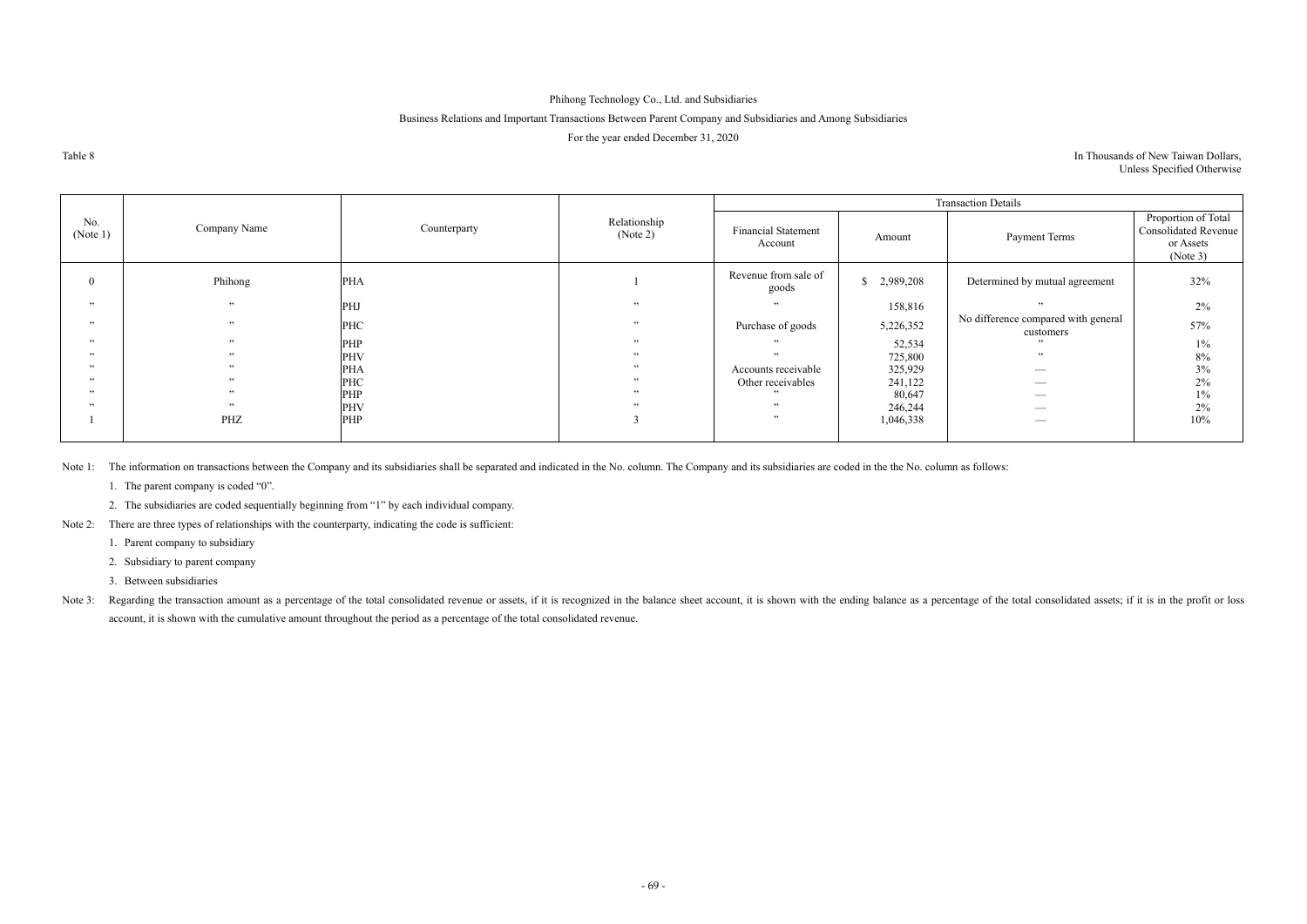# Phihong Technology Co., Ltd. and Subsidiaries Information on Investees with Direct or Indirect Material Influence or Control

For the year ended December 31, 2020

## Table 9 In Thousands of New Taiwan Dollars, Unless Specified Otherwise

|           |                                  | Location                         | Main Business and                                           |                                     | Original Investment Amount |             | As of December 31, 2020 |                 | Net Income (Loss) | Share of Profit | Note                                         |
|-----------|----------------------------------|----------------------------------|-------------------------------------------------------------|-------------------------------------|----------------------------|-------------|-------------------------|-----------------|-------------------|-----------------|----------------------------------------------|
| Investor  | Investee                         |                                  | Products                                                    | December 31, 2020 December 31, 2019 |                            | Shares      | (%)                     | Carrying Amount | on Investee       | (Loss)          |                                              |
| Phihong   | PHI                              | <b>British Virgin</b><br>Islands | Making investments                                          | 3,448,270                           | 3,448,270                  | 111,061,351 | 100.00                  | 3,134,524       | $62,826$ ) (\$)   | 49,208)         |                                              |
|           | <b>PHA</b>                       |                                  | California, U.S. Selling a variety of<br>power supplies     | 207,203                             | 207,203                    | 3,100,000   | 100.00                  | 923,714         | 25,020            | 25,020          |                                              |
|           | <b>PHK</b>                       | <b>British Virgin</b><br>Islands | Making investments                                          | 314,956                             | 314,956                    | 10,200,000  | 100.00                  | $243,673$ ]     | 94,712)           | 93,489)         |                                              |
|           | PHQ                              | <b>British Virgin</b><br>Islands | Making investments                                          | 352,043                             | 352,043                    | 12,012,600  | 100.00                  | 69,397          | 21,576)           | 22,275)         |                                              |
|           | Guang-Lai                        | Taiwan                           | Making investments                                          | 139,758                             | 139,758                    | 13,975,828  | 100.00                  | 140,802         | $7,454$ )         | 7,454)          |                                              |
|           | H&P Venture Capital Co., Ltd.    | Taiwan                           | Making investments                                          | 13,738                              | 23,305                     | 1,373,801   | 32.26                   | 21,193          | 9,466             | 2,689           |                                              |
|           | PHJ                              | Japan                            | Selling power<br>components                                 | 137,436                             | 191,738                    | 3,000       | 100.00                  | 82,082          | 9,537             | 9,537)          |                                              |
|           |                                  |                                  |                                                             | JPY 150,000,000                     | JPY 550,000,000            |             |                         |                 |                   |                 |                                              |
|           | PHV                              | Vietnam                          | Manufacturing and<br>selling a variety of<br>power supplies | 607,193                             | 308,468                    | 20,000,000  | 100.00                  | 442,085         | 47,192)           | 46,983)         |                                              |
| PHI       | N-Lighten                        |                                  | California, U.S. Making investments                         | 409,851                             | 409,851                    | 110,834,223 | 58.45                   | $23,921$ (      | 86)               |                 | 50) PHI and Guang-Lai<br>jointly held 78.23% |
| Guang-Lai | Spring City Resort Co., Ltd.     | Taiwan                           | Hotel and restaurant                                        | 190,000                             | 190,000                    | 2,837,343   | 25.33                   | 11,891          | $22,925$ )        | 5,715)          |                                              |
|           | Han-Yu Venture Capital Co., Ltd. | Taiwan                           | Making investments                                          | 100,000                             | 100,000                    | 10,000,000  | 22.22                   | 119,281         | $7,286$ )         | 1,619)          |                                              |
|           | N-Lighten                        |                                  | California, U.S. Making investments                         | 206,084                             | 206,084                    | 37,498,870  | 19.78                   | $8,095$ ) (     | 86)               |                 | 17) PHI and Guang-Lai<br>jointly held 78.23% |

Note 1: For information on investees in mainland China, refer to Table 10.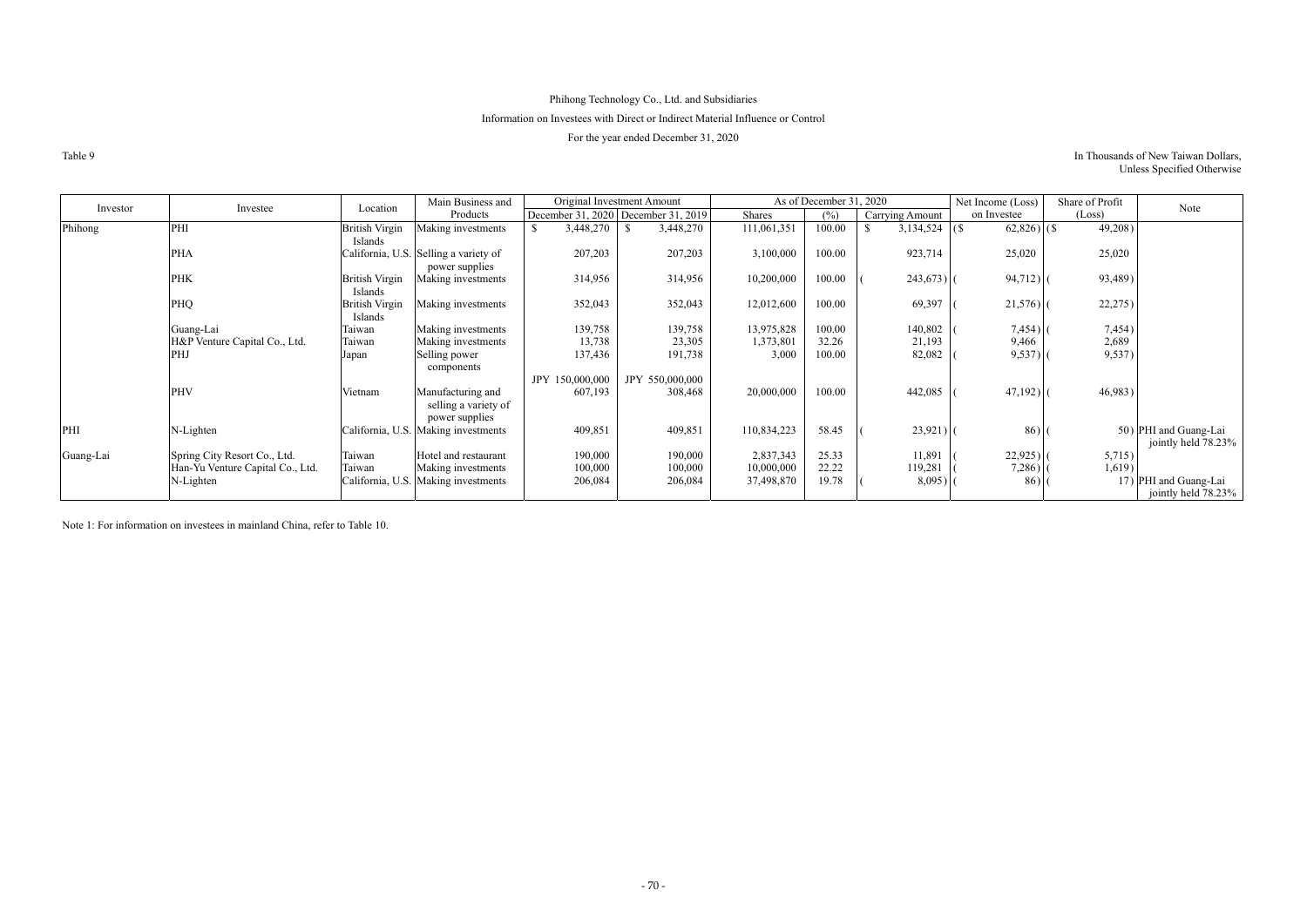Table 10 In Thousands of New Taiwan Dollars, Unless Specified Otherwise

# Phihong Technology Co., Ltd. and Subsidiaries Information on Investment in Mainland China For the year ended December 31, 2020

|                                   |                                        |                         |                        | Accumulated                                                         |                          | Remittance of Funds      | Accumulated                                                            |                                              | % of Ownership                         |                                                            |                                               | Accumulated                                                              |        |
|-----------------------------------|----------------------------------------|-------------------------|------------------------|---------------------------------------------------------------------|--------------------------|--------------------------|------------------------------------------------------------------------|----------------------------------------------|----------------------------------------|------------------------------------------------------------|-----------------------------------------------|--------------------------------------------------------------------------|--------|
| Investee                          | Main Business and<br>Products          | Paid-in Capital         | Investment Method      | <b>Investment Remitted</b><br>from Taiwan, as of<br>January 1, 2020 | Outward                  | Inward                   | <b>Investment Remitted</b><br>from Taiwan, as of<br>Deceember 31, 2020 | Gain or Loss on<br>Investee in the<br>Period | in Direct or<br>Indirect<br>Investment | <b>Investment Gain</b><br>(Loss) in the Period<br>(Note 4) | Carrying Amount as<br>of December 31,<br>2020 | Repatriation of<br><b>Investment Income</b><br>as of December 31<br>2020 | Note   |
| Phihong (Dongguan)                | Manufacturing and                      | 1,988,018               | ndirect investment in  | 1,677,679                                                           |                          |                          | 1,677,679                                                              | 93,014)<br>$\left( \mathbf{\S} \right)$      | 100.00                                 | 93,014)<br>í\$                                             | 1,706,066<br>\$                               |                                                                          |        |
| Electronics Co., Ltd.             | selling a variety of                   | HKD 495,450,000         | mainland China         | HKD 419,000,000                                                     |                          |                          | HKD 419,000,000                                                        |                                              |                                        |                                                            |                                               |                                                                          |        |
|                                   | power supplies                         |                         | through PHI            |                                                                     |                          |                          |                                                                        |                                              |                                        |                                                            |                                               |                                                                          |        |
| Phitek (Tianjin) Electronics Co., | Manufacturing and                      |                         |                        | 25,327                                                              |                          |                          | 25,327                                                                 |                                              |                                        |                                                            | $\overline{\phantom{0}}$                      |                                                                          | Note 1 |
| Ltd.                              | selling a variety of                   |                         |                        | 255,127<br><b>USD</b>                                               |                          |                          | 255,127<br><b>USD</b>                                                  |                                              |                                        |                                                            |                                               |                                                                          |        |
|                                   | power supplies                         |                         |                        |                                                                     |                          |                          |                                                                        |                                              | 100.00                                 |                                                            |                                               |                                                                          |        |
| Phihong Electronics (Suzhou)      | Aanufacturing and                      | 1,097,139               |                        | 1,343,033                                                           | $\overline{\phantom{0}}$ |                          | 1,343,033                                                              | 35,645                                       |                                        | 35,645                                                     | 1,211,634                                     |                                                                          |        |
| Co., Ltd.                         | selling a variety of                   | USD 31,960,000          |                        | 40,600,000<br><b>USD</b>                                            |                          |                          | 40,600,000<br><b>USD</b>                                               |                                              |                                        |                                                            |                                               |                                                                          |        |
| Yanghong Trade (Shanghai)         | power supplies<br>Selling a variety of | 26,291                  | $\ddot{\phantom{0}}$   | 63,934                                                              |                          |                          | 63,934                                                                 | 5,448)                                       | 100.00                                 | 5,448)                                                     | 12,684                                        |                                                                          |        |
| Co., Ltd.                         | lighting products and                  | <b>USD</b><br>880,000   |                        | 2,865,000<br><b>USD</b>                                             |                          |                          | <b>USD</b><br>2,865,000                                                |                                              |                                        |                                                            |                                               |                                                                          |        |
|                                   | power supplies                         |                         |                        |                                                                     |                          |                          |                                                                        |                                              |                                        |                                                            |                                               |                                                                          |        |
| Dongguan Phitek Electronics       | Manufacturing and                      | 362,042                 | Indirect investment in | 315,258                                                             |                          |                          | 315,258                                                                | 94,419)                                      | 100.00                                 | 94,419                                                     | 245,387)                                      |                                                                          |        |
| Co., Ltd.                         | selling a variety of                   | USD 11,500,000          | mainland China         | <b>USD</b><br>10,000,000                                            |                          |                          | <b>USD</b><br>10,000,000                                               |                                              |                                        |                                                            |                                               |                                                                          |        |
|                                   | power supplies                         |                         | through PHK            |                                                                     |                          |                          |                                                                        |                                              |                                        |                                                            |                                               |                                                                          |        |
| Dongguan Shuang-Ying              | Manufacturing and                      | 39,678                  | Indirect investment in | 39,678                                                              | $\sim$                   |                          | 39,678                                                                 | 1,655                                        | 100.00                                 | 1,655                                                      | 55,328                                        |                                                                          |        |
| Electronics Co., Ltd.             | selling electronic                     | 9,000,000<br><b>HKD</b> | mainland China         | 9,000,000<br><b>HKD</b>                                             |                          |                          | 9,000,000<br><b>HKD</b>                                                |                                              |                                        |                                                            |                                               |                                                                          |        |
|                                   | materials                              |                         | through PHQ            |                                                                     |                          |                          |                                                                        |                                              |                                        |                                                            |                                               |                                                                          |        |
| Jin-Sheng-Hong (Jiangxi)          | Manufacturing and                      | 360,124                 |                        | 360,124                                                             | $\overline{\phantom{a}}$ |                          | 360,124                                                                | 23,128)                                      | 100.00                                 | 23,128)                                                    | 12,637                                        |                                                                          |        |
| Electronics Co., Ltd.             | selling electronic                     | USD 11,500,000          |                        | 11,500,000<br><b>USD</b>                                            |                          |                          | 11,500,000<br>USD                                                      |                                              |                                        |                                                            |                                               |                                                                          |        |
|                                   | materials                              |                         |                        |                                                                     |                          |                          |                                                                        |                                              |                                        |                                                            |                                               |                                                                          |        |
| N-Lighten (Shanghai) Trading      | R&D, manufacturing,                    |                         | Indirect investment in | 387,406                                                             |                          | $\overline{\phantom{a}}$ | 387,406                                                                |                                              |                                        |                                                            | $\overline{\phantom{a}}$                      |                                                                          | Note 2 |
| Inc.                              | and selling a variety of               |                         | mainland China         | USD 12,366,400                                                      |                          |                          | USD 12,366,400                                                         |                                              |                                        |                                                            |                                               |                                                                          |        |
|                                   | optoelectronic                         |                         | through N-Lighten      |                                                                     |                          |                          |                                                                        |                                              |                                        |                                                            |                                               |                                                                          |        |
|                                   | equipment and                          |                         |                        |                                                                     |                          |                          |                                                                        |                                              |                                        |                                                            |                                               |                                                                          |        |
|                                   | displays                               |                         |                        |                                                                     |                          |                          |                                                                        |                                              |                                        |                                                            |                                               |                                                                          |        |

1. Information on investees in mainland China, including the name, principal business activities, paid-in capital, method of investment, inward and outward remittance of funds, percentage of ownership, investment income or

Note 1: In accordance with the provisions of the "Regulations Governing Permission for Investment or Technical Cooperation in the Mainland Area" passed on June 26, 2018, the Company has acquired the Business Operation Head Ministry of Economic Affairs, which exempts the Company from the limitation of the amount of investment in mainland China.

Note 1: The liquidation of Phitek (Tianjin) Electronics Co., Ltd. was completed on March 24, 2017.

Note 2: The liquidation of N-Lighten (Shanghai) Trading Inc. was completed on June 18, 2015.

Note 3: The amount was recognized based on financial statements audited by CPAs entrusted by the parent company in Taiwan.

Note 4: The foreign currencies in this are converted into New Taiwan dollars at the exchange rates at the investment dates, except for the investment income and expense items which were translated based on the monthly weig

## 2. Limit on investment amount in mainland China:

| $\sim$<br>`hına<br>`utward Remittance .<br>r Investment ın Maınland (<br>Accumulated<br>.tor<br>.2020<br>as o<br>плес | <b>MOE</b><br>t Amount Authorized by<br>.:stment<br>. ommission<br>⊥nvestment<br>∵lnve | Limit on Investment Amor<br>Commission.<br>eted by<br>Investme<br>ınt<br>MOEA |
|-----------------------------------------------------------------------------------------------------------------------|----------------------------------------------------------------------------------------|-------------------------------------------------------------------------------|
| 420<br>T.LIL.TJ                                                                                                       | $\sim$                                                                                 | Note                                                                          |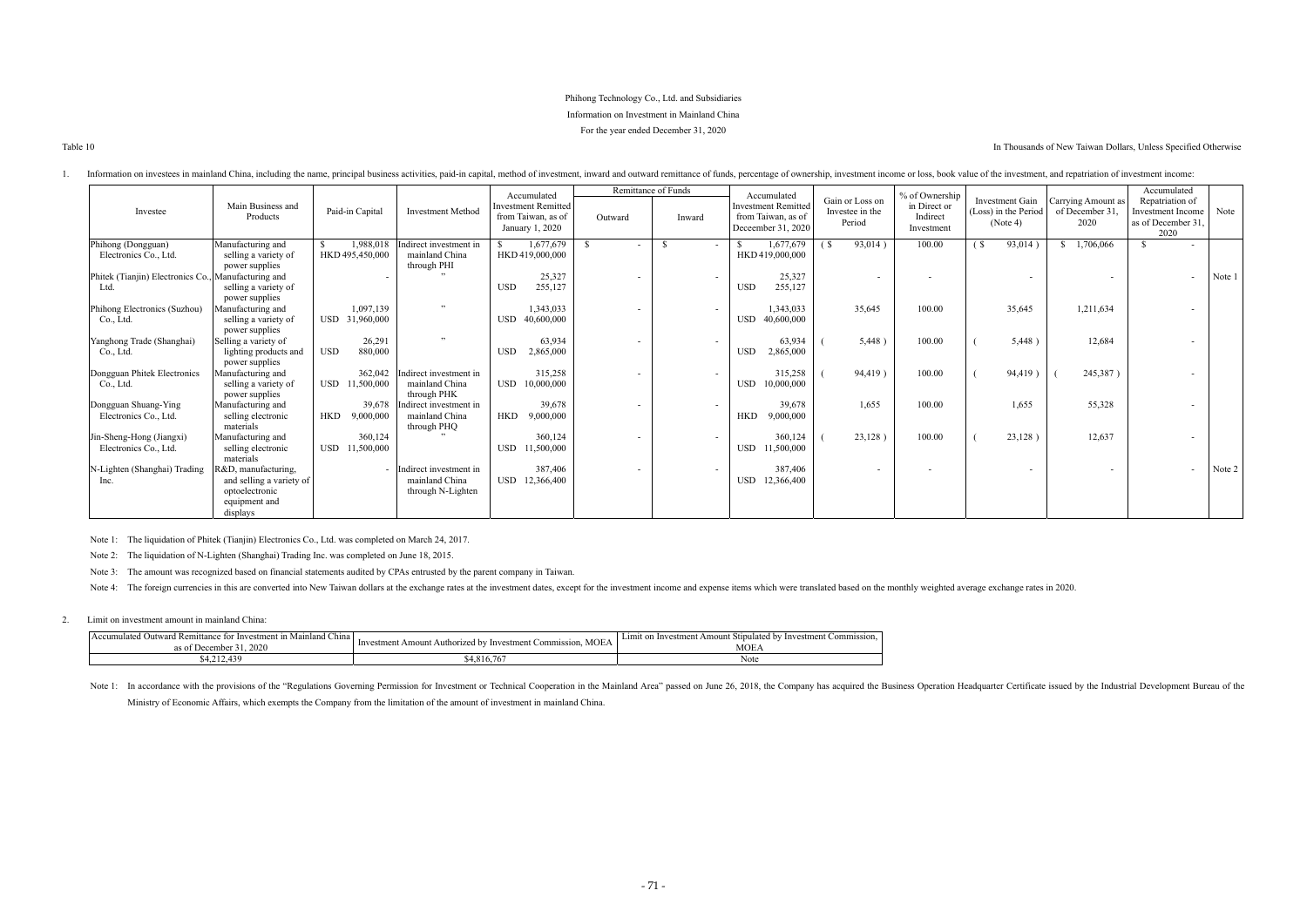Any of the Following Significant Transactions with Investees in Mainland China, Either Directly or Indirectly Through a Third Region, and the Price, Payment Term, Unrealized Gains or Losses, and Other Information For the year ended December 31, 2020

Table 11

## In Thousands of New Taiwan Dollars, Unless Specified Otherwise

|                                             |                   | Purchase/Sale |        |                                   |                                   | <b>Transaction Details</b>             | Notes/Accounts Receivable<br>(Payable) |               |                        |      |
|---------------------------------------------|-------------------|---------------|--------|-----------------------------------|-----------------------------------|----------------------------------------|----------------------------------------|---------------|------------------------|------|
| Investee                                    | Transaction Type  | Amount        | %      | Price                             | Payment Terms                     | Comparison with General<br>Transaction | <b>Ending Balance</b>                  | $\frac{v}{0}$ | Unrealized (Gain)/Loss | Note |
| Phihong (Dongguan) Electronics Co.,<br>Ltd. | Purchase of goods | 5,226,352     | 86.97% | Determined by mutual<br>agreement | Determined by mutual<br>agreement | $\overline{\phantom{m}}$               | $\sim$                                 |               |                        |      |